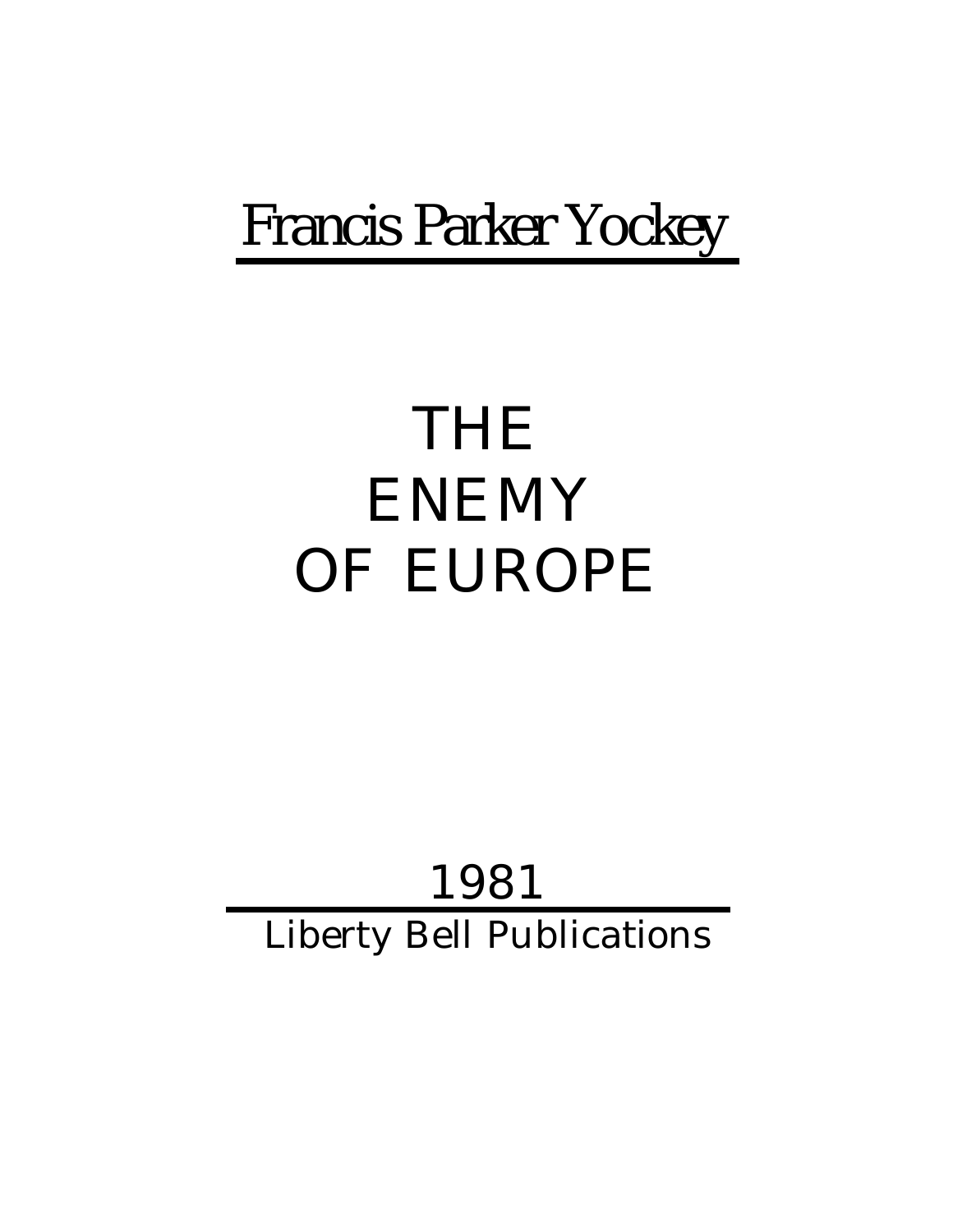#### *Translated by*

#### THOMAS FRANCIS

*from the German translation of Yockey's lost original.*

> First Paperback Printing November 1981 Reprinted with corrections November 1985 Republished August 2003

> > ISBN 0-942094-00-2

Copyright © 1981

by Thomas Francis

All rights reserved. No part of this book, except brief excerpts for the purpose of review, may be reproduced in any form without written permission by the publisher.

> Liberty Bell Publications P.O. Box 890 York,SC 29745

*Printed in the United States of America*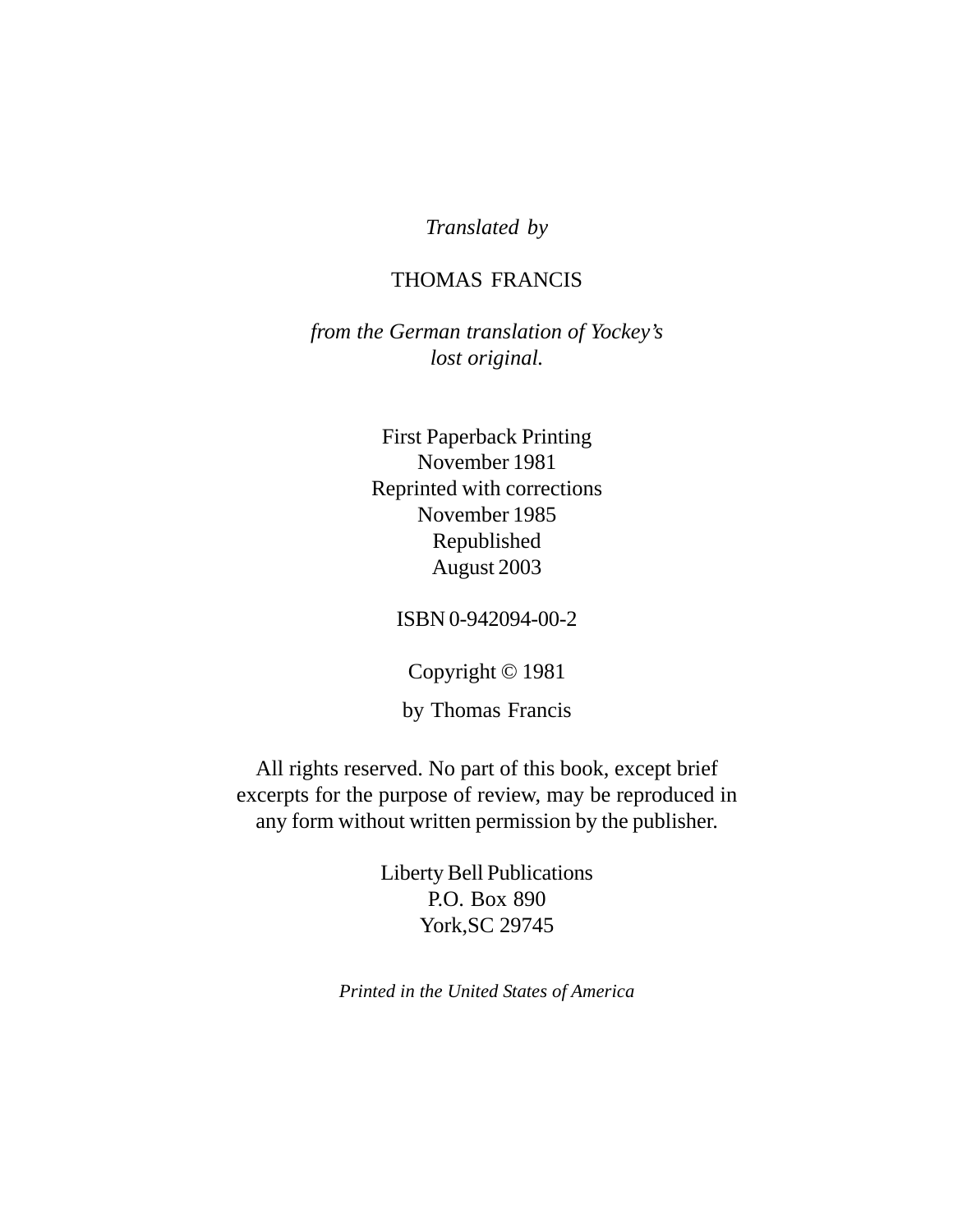#### TO THE MEMORY OF THE FOUNDER OF THE FRANCIS PARKER YOCKEY **SOCIETY** LOUIS T. BYERS AN ARYAN OF THE ARYANS

WHO ALSO FOUGHT A GOOD FIGHT TO ITS TRAGIC END 22 OCTOBER 1981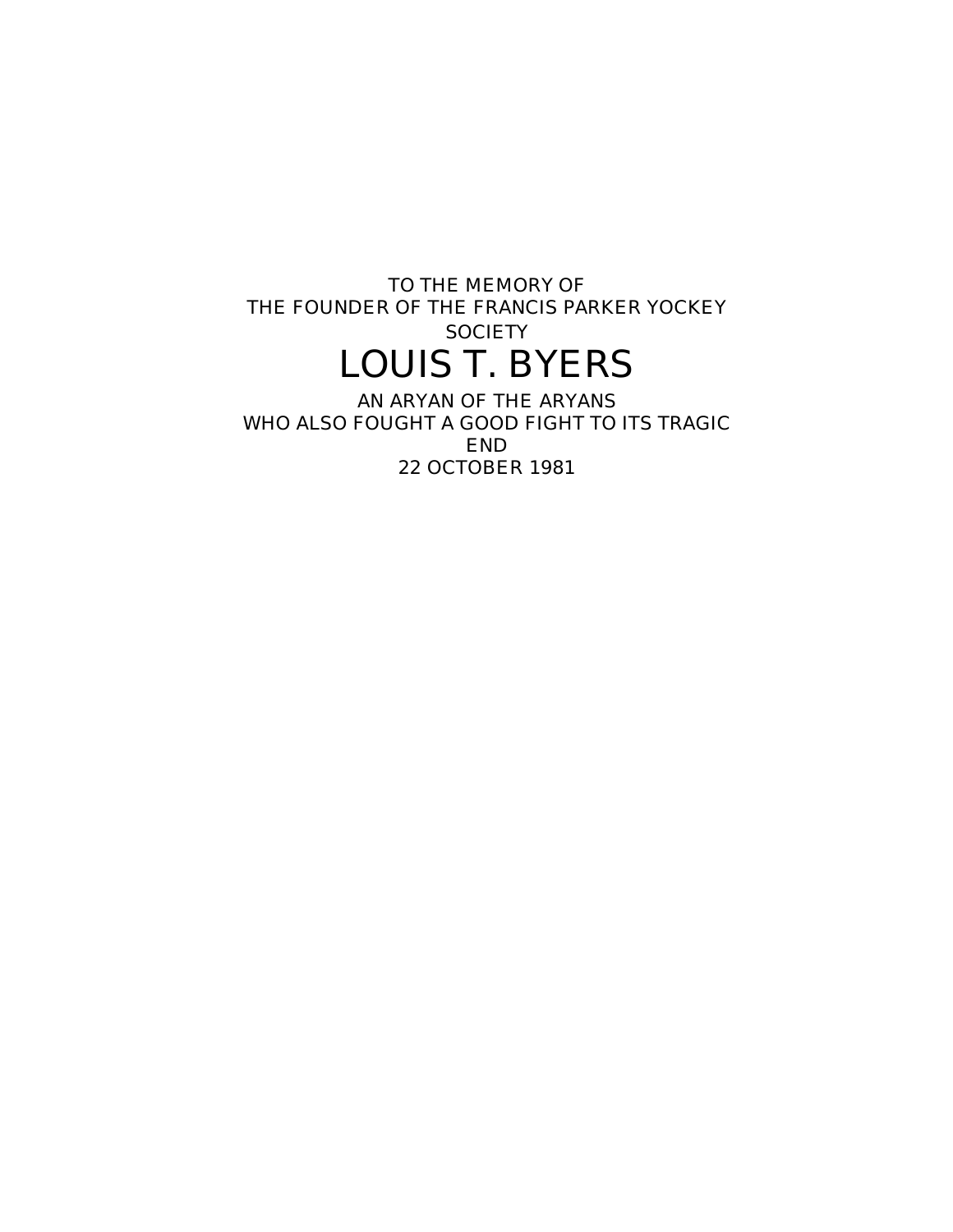

Hitherto unpublished photograph taken at about the time he finished IMPERIUM in 1948 and began work on its sequel, *The Enemy of Europe*

### FRANCIS PARKER YOCKEY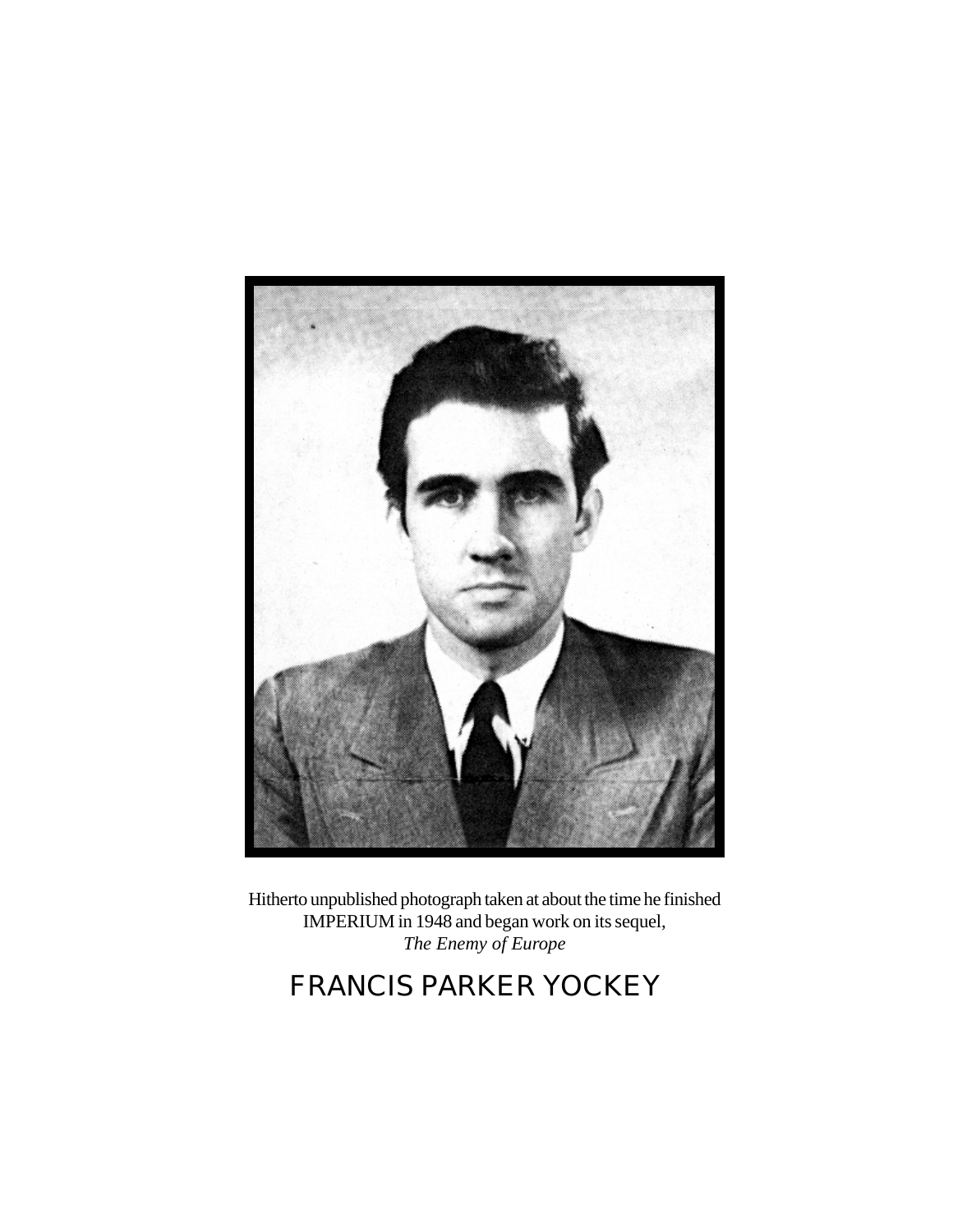

Francis Parker Yockey (1917-1960) on his way to the prison in which he would be found dead, reportedly a suicide.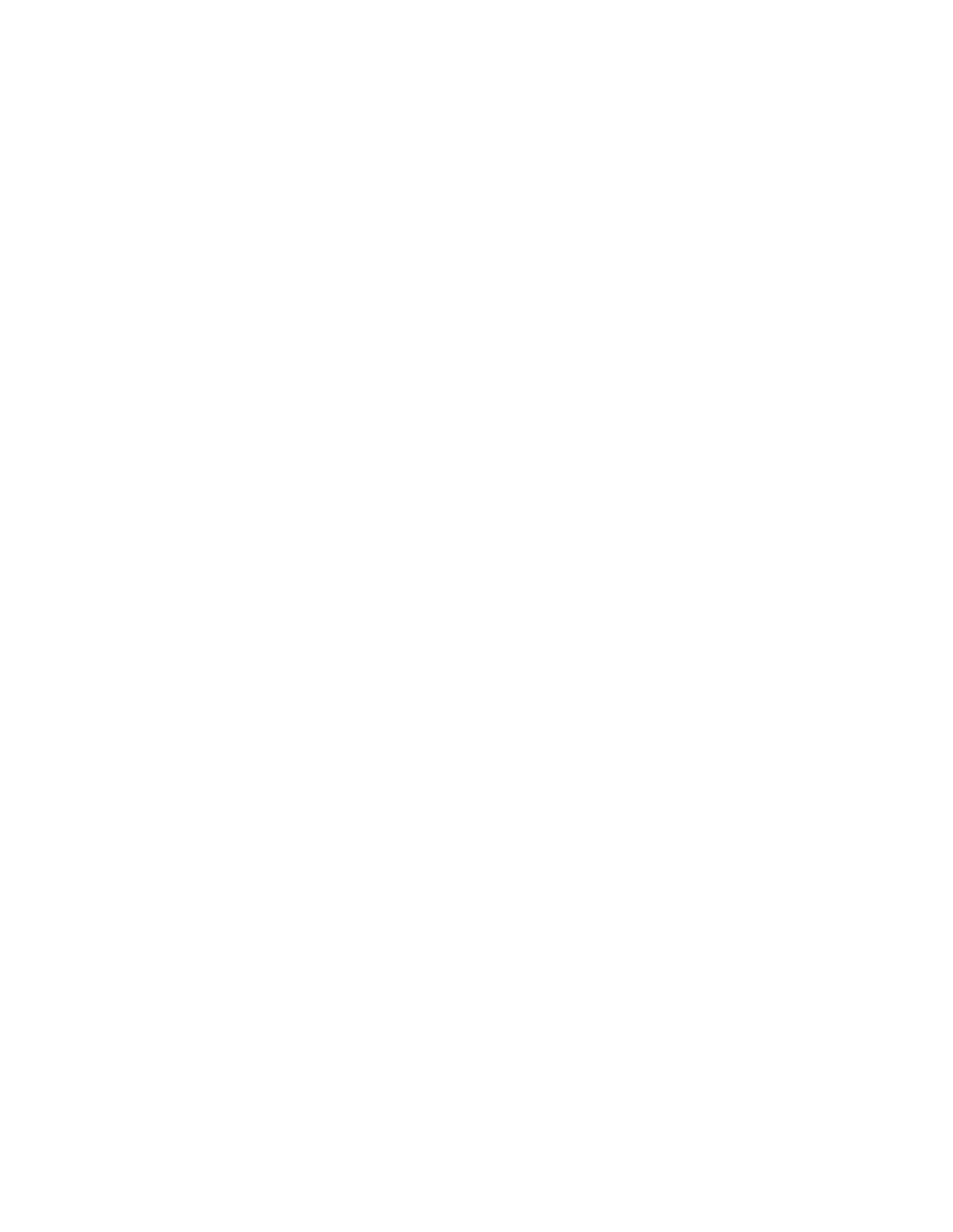#### $C$  O N T E N T S

| THE MORPHOLOGY OF THE SECOND WORLD WAR                     |    |
|------------------------------------------------------------|----|
|                                                            |    |
|                                                            |    |
|                                                            |    |
| Stronger Power-Currents in the Age of Absolute Politics 17 |    |
| THE METAPOLITICS OF THE WAR                                |    |
| The Three Aspects of the War  24                           |    |
|                                                            |    |
|                                                            |    |
| THE MORPHOLOGY OF THE THIRD WORLD WAR                      |    |
| The American Occupation of Furano                          | 36 |

| The American Occupation of Europe $\ldots \ldots \ldots \ldots \ldots$ |  |
|------------------------------------------------------------------------|--|
| The Demise of the Western Nations  40                                  |  |
| The Inner Enemy of Europe  48                                          |  |
|                                                                        |  |

#### THE POLITICS OF EUROPE

| The Power-Problems of the Second Interbellum-Period  66 |  |
|---------------------------------------------------------|--|
|                                                         |  |
|                                                         |  |
|                                                         |  |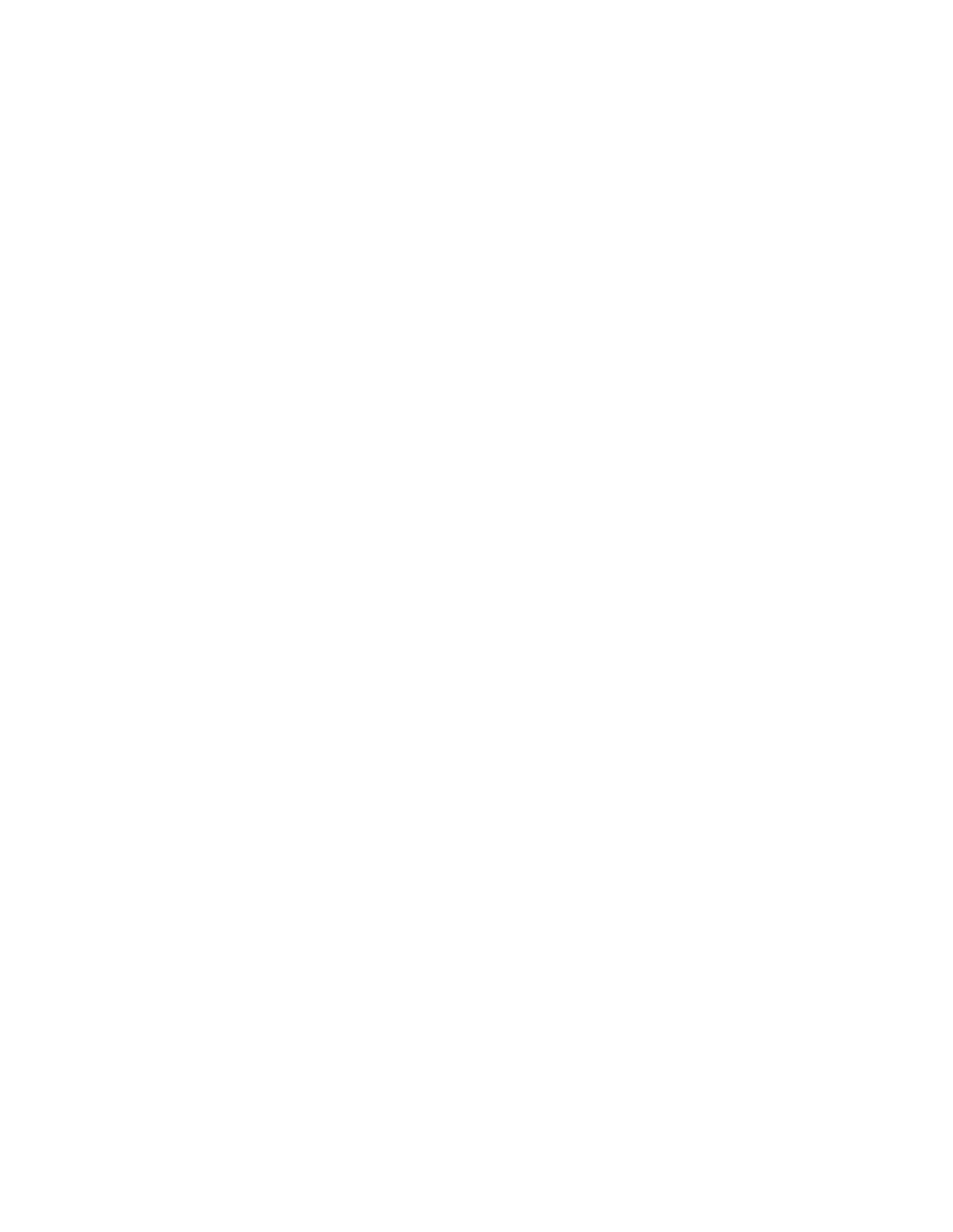#### *INTRODUCTORY NOTE*

These thoughts were intended to form part of my book IMPERIUM, but for personal reasons that was not possible. They owe their present incarnation to the fact that many of those to whom that work was really addressed were unable to draw offhand the necessary conclusions. In this treatise, as in IMPERIUM, there is nothing personal, and thus, here as there, I refrain from entering the debate over political tactics. Such matters are better discussed orally.

Organic Laws constitute the vernacular of Politics. With IMPERIUM, my aim was to present those laws so that everybody who somehow identified his personal destiny, as it were, with the Destiny of Europe could draw his own conclusions from the basic principles and select his own tactics. Some people misunderstood this possibility to such an extent that they regarded the presentation of these Organic Laws as just another contribution to the usual politico-theoretical discussion. Therefore the Organic Laws are more fully elaborated here in that they are applied to the world situation of the moment, to help provide the worthiest minds with a clearer insight into it and to unmask the Enemy of Europe.

Politics, History, Life, Destiny heed no system. Yet if Europeans would take an active part in the world power-struggle, now, more than ever before, they must put their politics on an intellectual basis, for no physical force whatever is available to them. They must outwit the enemy at every turn, outplay him, until, years later, they will eventually be in a position to dictate conditions and compel fulfilment of them. The Organic Laws are presented here in the form of an intellectual exercise from which may be evolved a method of evaluating events, possibilities, decisions. A grammar that proves inadequate can be revised, but every branch of thought advances only when it has a grammar at its disposal.

This treatise was written from beginning to end in the year 1948. Only two passages, on Japan and on Russia, have undergone revision. The latter of the two, as can be readily perceived, was modified when in the past year, 1952, Russia gave its politics a new orientation. Both passages contain not a word that IMPERIUM, composed in 1947, does not also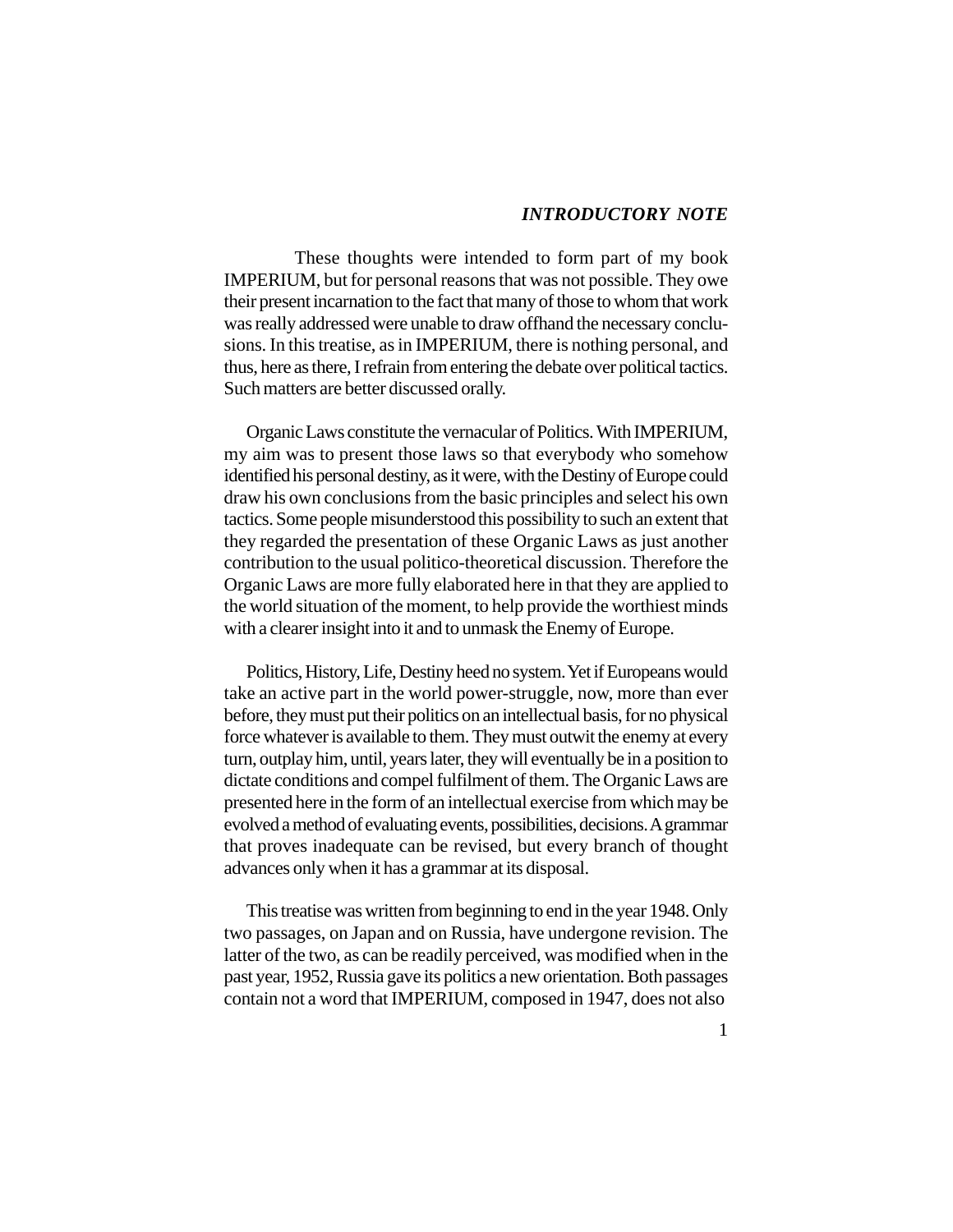contain. Each day it is reconfirmed that Japan emerged from the Second World War victorious, as was noted in IMPERIUM. Russia's break with Jewry marks the beginning of the end of Bolshevism. It is called forth by the true, religious Russia, which abhors politics and technics, and which has been dominated by Petrinism and Moscovite Bolshevism alike. Of course, this break was only a beginning, but the final, inner collapse of Bolshevism is unavoidable. The possibility-indeed, I must say, the inevitability-of the destruction of Bolshevism by the true Russia is posited in IMPERIUM.

The Enemy of Europe is complete in itself, and its thesis in regard to the nature of America is true without qualification. Having lived for several decades in America, I have seen with my own eyes the distorted development of that country since the Revolution of 1933. For the most part, the resistance to the progressive distortion of America is merely passive-the resistance which any material whatever opposes to that which is acting upon it. Where the resistance is active-and the dimensions of such resistance are scanty-it finds little support, since idealism and heroism do not flourish in an atmosphere wherein economics is the ruling spirit.

Europe can attach no hopes to this resistance in America. For practical political purposes, the "White America" which still existed in its strength in the 1920's has today ceased to exist. Whether that submerged spirit will rise again in some remote future is unforeseeable. In any case, Europe cannot allow itself the luxury of dreaming that a revolution in America by the pro-European elements will lead to Europe's Liberation.

Europeans are familiar with America's propaganda for export, but less familiar with its internal propaganda. This propaganda utterly dwarfs, in its scale as well as its effect, anything Europeans can readily imagine. The Washington regime's leading internal thesis-which has not changed since 1933-is that Americans must be "tolerant" of the alien elements (which now number roughly 50% of the population), since, after all, these aliens are "brothers." "Brotherhood" is glorified on all public occasions, by all public officials, is taught in the schools and preached in the churches, which have been coordinated into the master-plan of the Culturally-alien Washington regime. Newspapers, books, magazines, radio,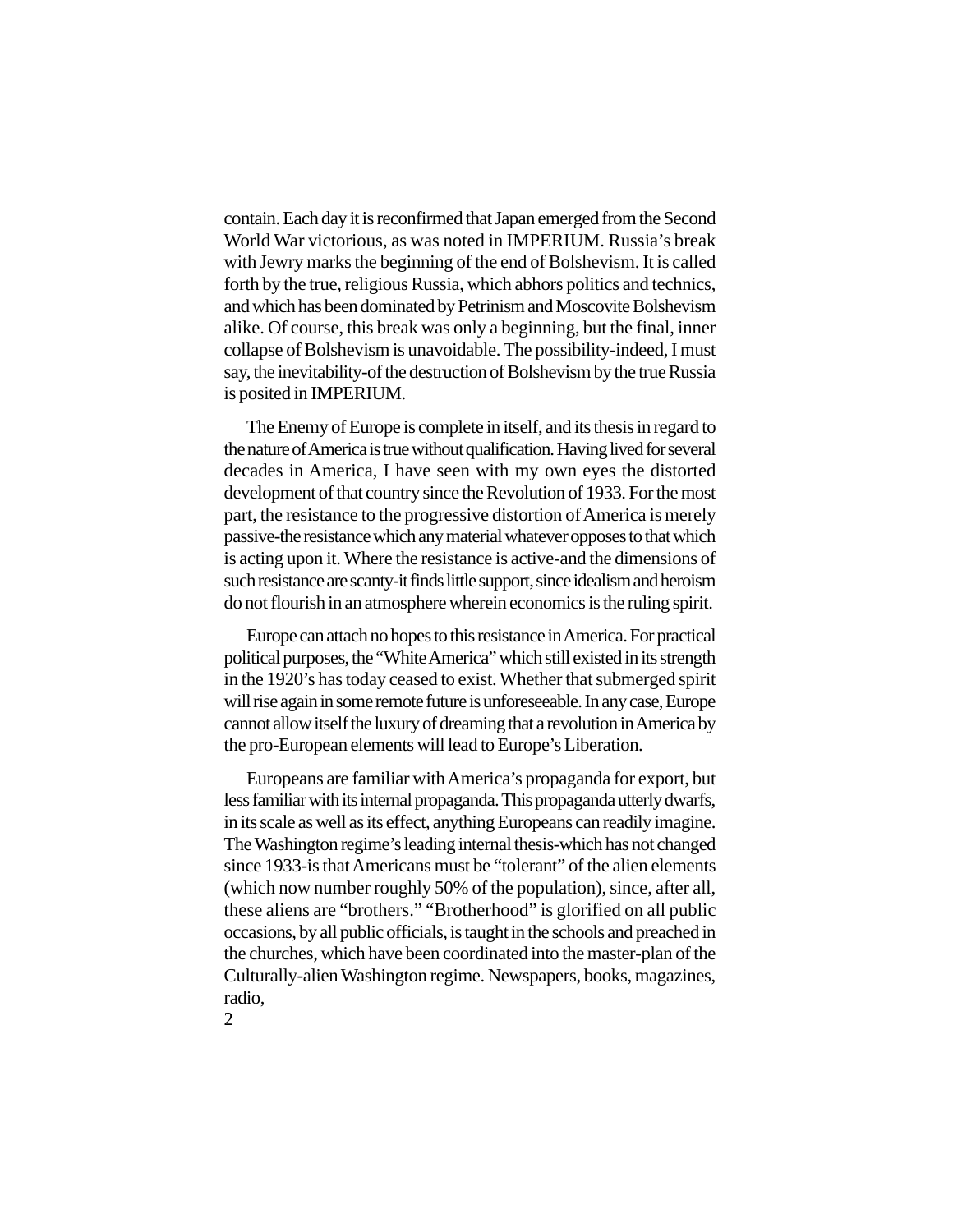television, films-all vomit forth the same "Brotherhood." The "Brotherhood" propaganda is a ghastly caricature of the Christian idea of the Fatherhood of God and the Brotherhood of Man, but there is no religious intent to the propaganda. Its sole purpose is to destroy whatever exclusiveness, national feelings, or racial instincts may still remain in the American population after twenty years of national leprosy. The result of the "tolerance" and "brotherhood" campaign is that the alien enjoys a superior position in America-he can demand to be "tolerated." The American can demand nothing. The tragic fact is that the attenuation of the national instincts has proceeded so far that one cannot envisage how a Nationalist Revolution would be even possible in America.

So long as America was dominated by men of stocks from Culture-European soil, America was a European colony, even though sometimes vocally rebellious. But the America that has been distorted by the Revolution of 1933 is lost to Europe. Let no European dream of help or cooperation from that quarter.

What has occurred in the world since the publication of IMPERIUM, how the inner development of Europe has progressed, makes it clearer than ever that the world-outlook and heroic ethic manifested here are the only thing that yet offers Europe a hope of fulfilling its mighty Destiny.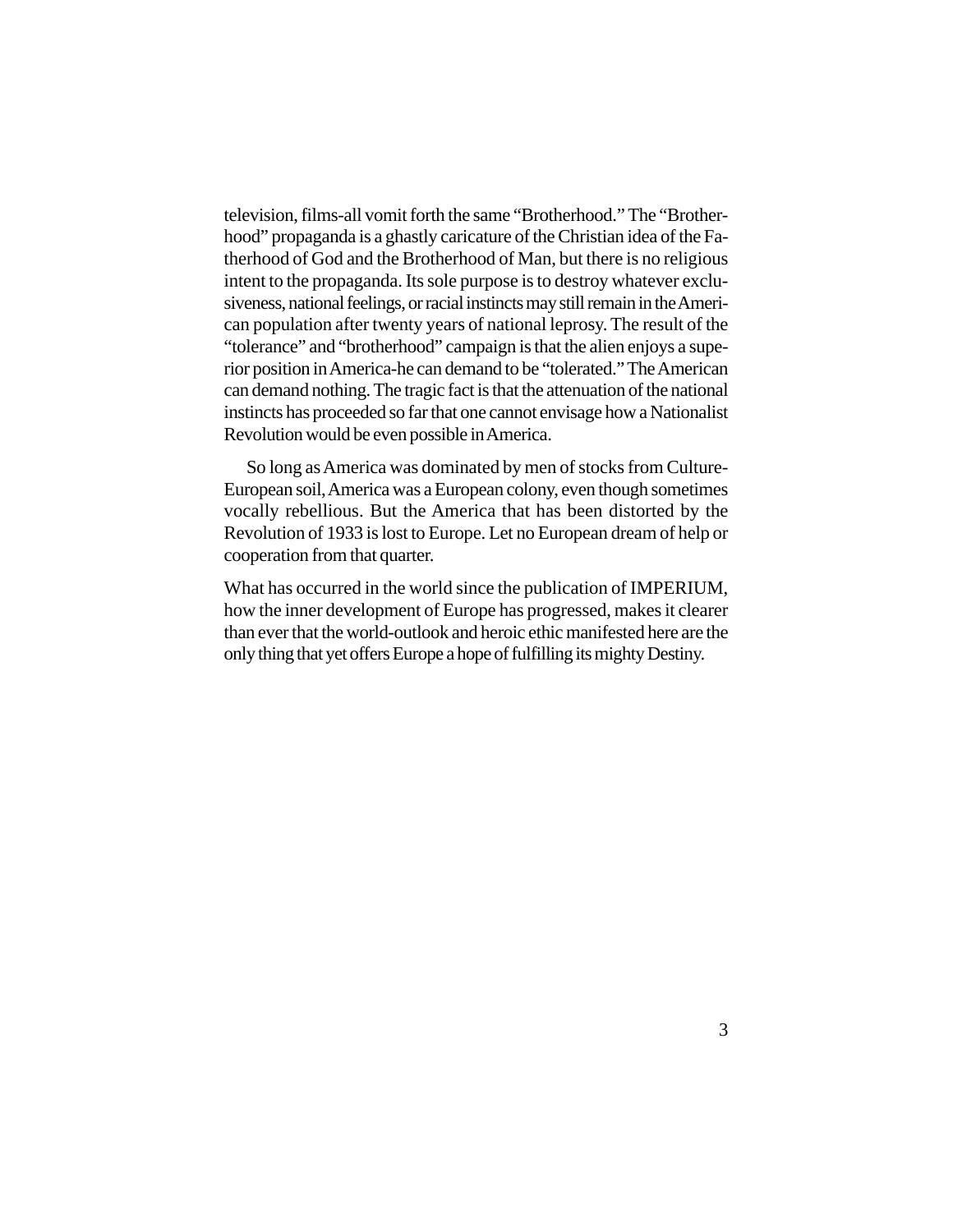#### *THE FIRST INTERBELLUM-PERIOD 1919-1930*

All wars are in some way related to politics, and the aim of Politics is to obtain power. If a state emerges from a war with less power at its disposal than it had at the beginning of the war, then it has lost the war. Whose troops return from the battlefield and whose troops lie dead on it does not matter: military victory may involve real, political victory, or it may not. Incidents outside the military arena can transform a mere military victory into an actual political defeat.

Thus it happened that the chief losers in the First World War were England and Germany. The chief victor was Japan; it won no military victory, of course, for the simple reason that it had not actively participated in the conflict. Russia, directly after its revolutionary transformation, found itself in a position that gave it an enormous increase of power, since Germany and the Austro-Hungarian Empire had been eliminated as European Great Powers. America was a political victor, but, lacking political experience and a leader-stratum, it was completely unable to consolidate its new power-position; hence it had to abandon most of its winnings.

Germany's losses are obvious: loss of twenty percent of its territory, complete loss of its foreign credits and its colonial empire, loss of the greater part of its rolling stock and its mineral wealth, loss of its prestige-it was robbed of everything under the Versailles dictate.

But England had to resign itself to even greater losses. To America it completely lost its influence in the Western Hemisphere and, just as completely, its former supremacy at sea; to Russia it had to surrender its position in Central Asia; to Japan and America its powerposition in the Pacific; and to the coloured world-revolution its international prestige. The War undermined the British Empire, and more particularly, it thoroughly undermined the British Raj. Led by revolutionaries like Gandhi, the subject peoples of India began to take matters into their own hands. Soon the White rulers discovered that their voice had lost its authority. They saw themselves forced to negotiate at every moment with the active, awakened, native population, and, both personally and officially, they had to learn to behave with great circumspection. Similar things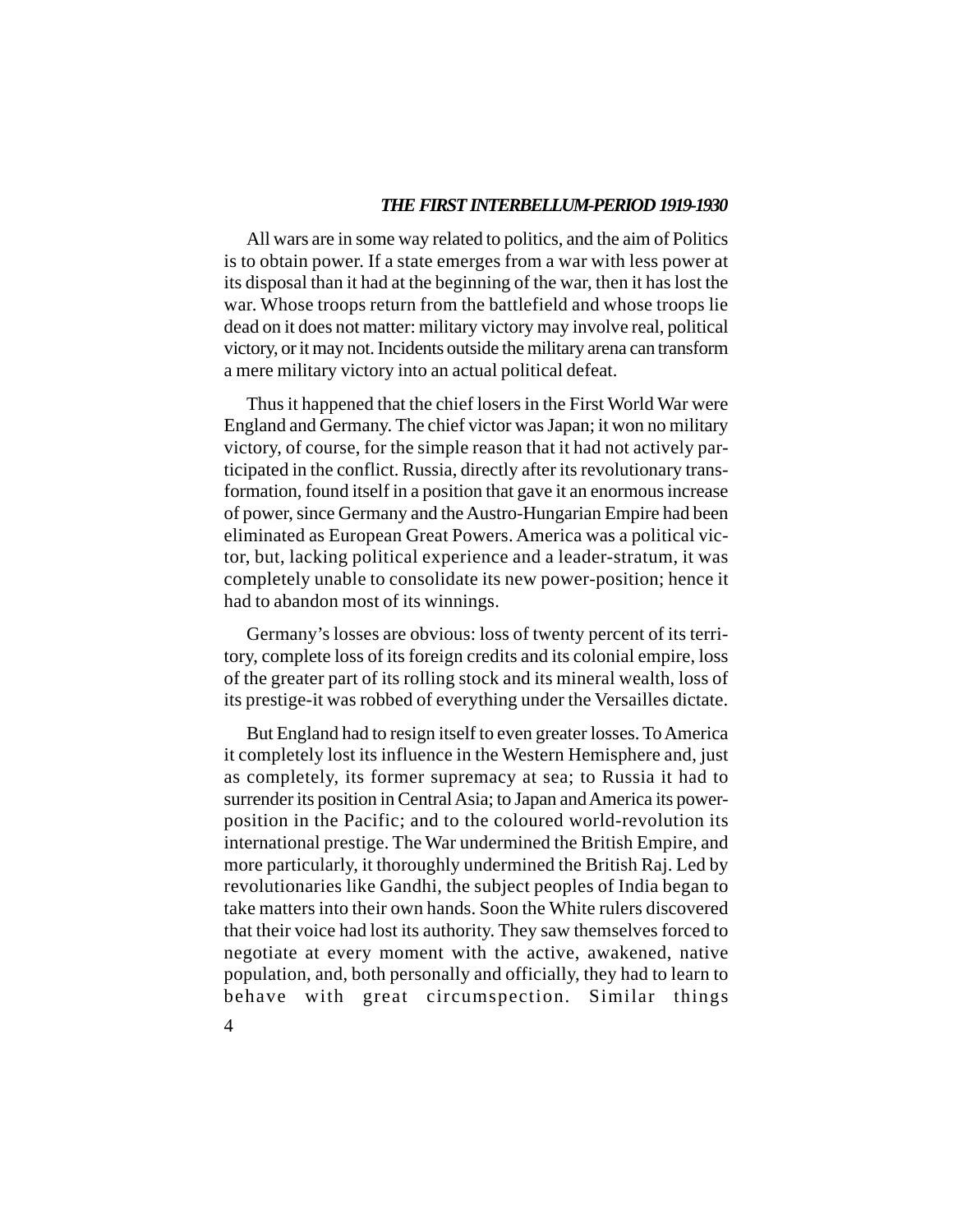occurred among the subjugated peoples of Europe's other colonial powers. Everywhere in the Coloured World the White European lost power and prestige. In this manner, not only did the two leading European states, England and Germany, lose the War, but so did the entire Western Culture, although that organism, in toto, had not participated militarily in it. Neutral Holland thus suffered a political defeat in the War, proving once again that political defeat does not depend on military defeat.

In the case of France, political and military victory coincided. Before the War, France was the weakest of the Great Powers; in the 1920's, it was the master of Europe. Indeed, it felt itself able once more to play the role of Napoleon, the opposition vis-d-vis England, and during the transitory political hegemony of France over continental Europe the diplomatic struggle between France and England was the most dynamic on earth.

The temporary supremacy of France during the Interbellum-Period shows the nature of power. Ultimately, power depends upon inner qualities. Mere possession of fleets, weapons, and masses of troops cannot provide a safeguard for power. Such things are only appurtenances of power, and possession of them is not its source. Within the political world, power is constantly in motion. There are strong but shallow currents of power which can temporarily work against the deeper, truer, farther-aiming power-currents. France was, in regard to its military, industrial and natural resources, to all appearances absolutely secure in Europe for the immediate future. In 1923, ignoring England's protests, it undertook a military invasion of Germany. At that time, two German thinkers were discussing the European situation. When the one expressed his opinion that within a decade Germany would again be the centre-ofgravity in European politics, the other, who was a "realist," rudely broke off the conversation. Hermann Keyserling was "realist" enough to recognise "reality"-any banker's apprentice can do that-, but Spengler was thinking of the source of power in Europe, of the Destiny of the Western Civilisation.

During the 1930's, French mastery over Europe dwindled away like a morning mist. There was no great crisis at that time, no epochal war. The very fact of the European Revolution of 1933 dissolved French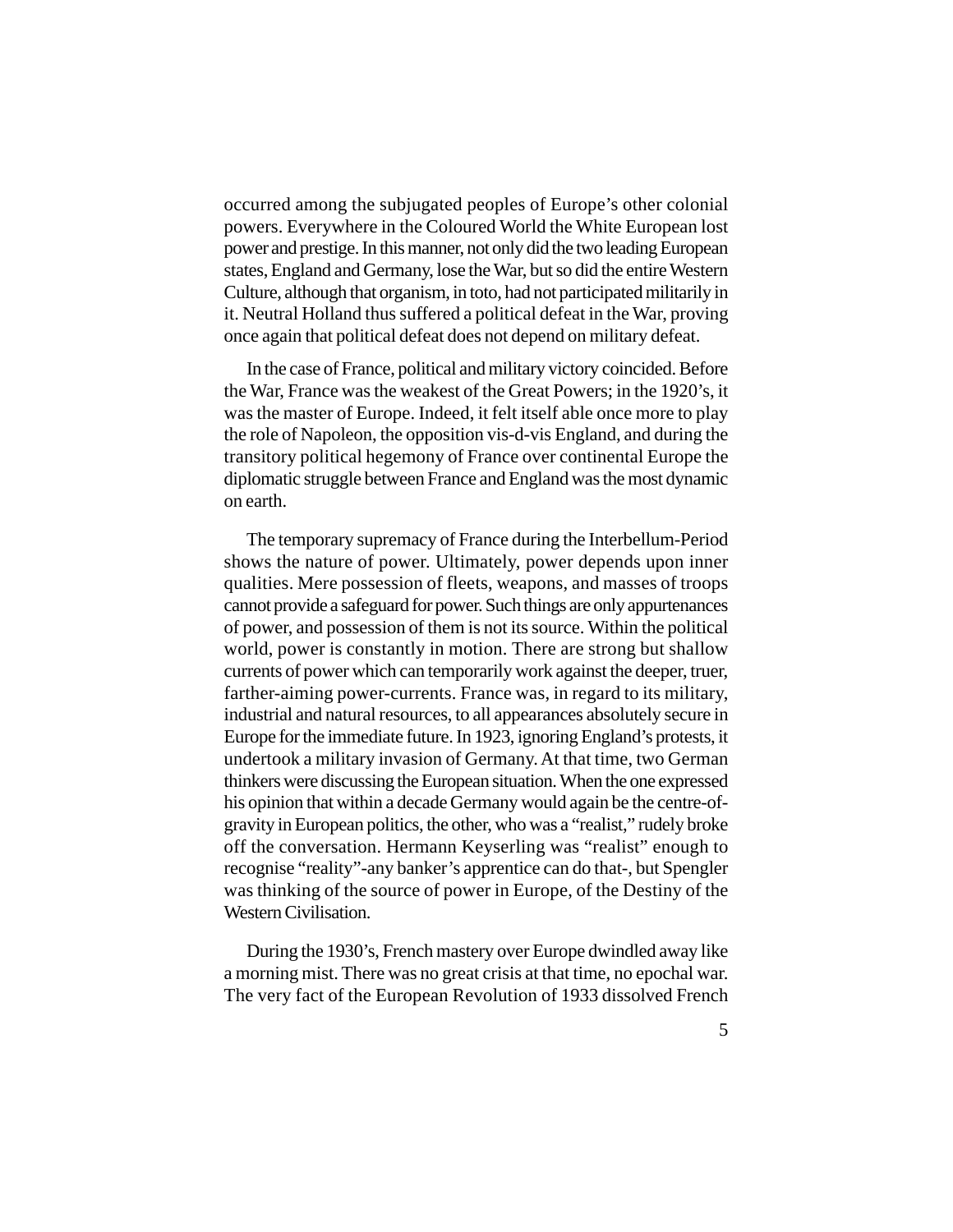hegemony without a struggle, without a trace of hostilities. France's position was due solely to material factors, to simple control of the apparatus of power. The inner qualities of the regime that had this power at its disposal were not equal to asserting and preserving it. This regime was the bearer of no World-Hypothesis, no Idea, no Ethic. Its dynamism was a crude desire for mastery: it utterly lacked the feeling of a superpersonal Mission, lacked a world-outlook, a European Hypothesis. When it was confronted with the European Revolution of 1933, its power simply evaporated. Bayonets can give one neither a good conscience nor the Inner Imperative to rule. The vassals defected, and France suddenly found itself in the position of a vassal vis-a-vis England. The choice of its lord and master was the last formal act testifying to the political existence of France as a nation.

A nation is simply an Idea, not a mass of people, not even the form into which that mass has been shaped. This form is the expression of the Idea, and the Idea is primary. Before the Idea there is no nation; when the Idea has fulfilled itself, the nation has disappeared for ever. It matters not whether custom, form, nomenclature, diplomacy, and the material apparatus of power remain to convince yesterdayromantics that the nation survives. The Holy Roman Empire survived as a form until 1806, but as a political fact it had ceased to exist with the decay of the power of the Hohenstaufens after the battle at Legnano in 1176. However, in Politics, facts, not claims, not names, nor legalistic fictions are normative. In religious times, in an age of faith, men may again use in the realm of Politics words that have long ceased to describe facts. But in this Age of Absolute Politics, political fictions have lost their charm for stronger minds, no less than their effectiveness.

The death of a nation is a Ponderable, an event that must come to expression, and its When can be foreseen with sufficient accuracy to be made the basis of long-range policy. A nation shows that it is dying when it ceases to believe in its Mission and its superiority. It begins to hate everything new and everything that would drive it forward. It looks about, and seeks to make defensive preparations in every direction. No longer does it strive to enlarge, but is content merely to maintain, its power-position. *To preserve power, however, one must continually increase it*. A nation need not die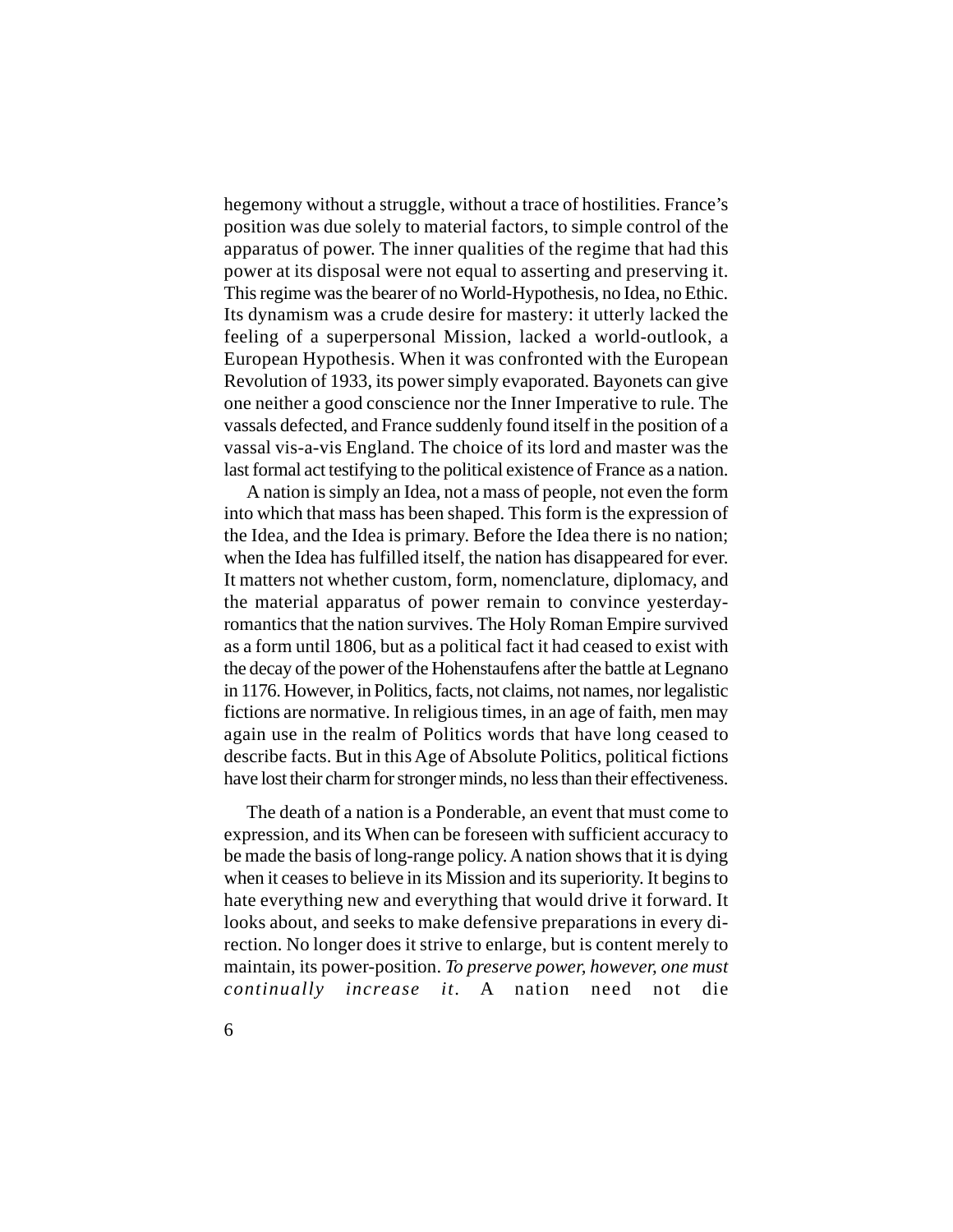tumultuously in a great military defeat. As a rule, nations die quite peacefully, sinking deeper and deeper into sterile conservatism and shrinking back more and more from great decisions.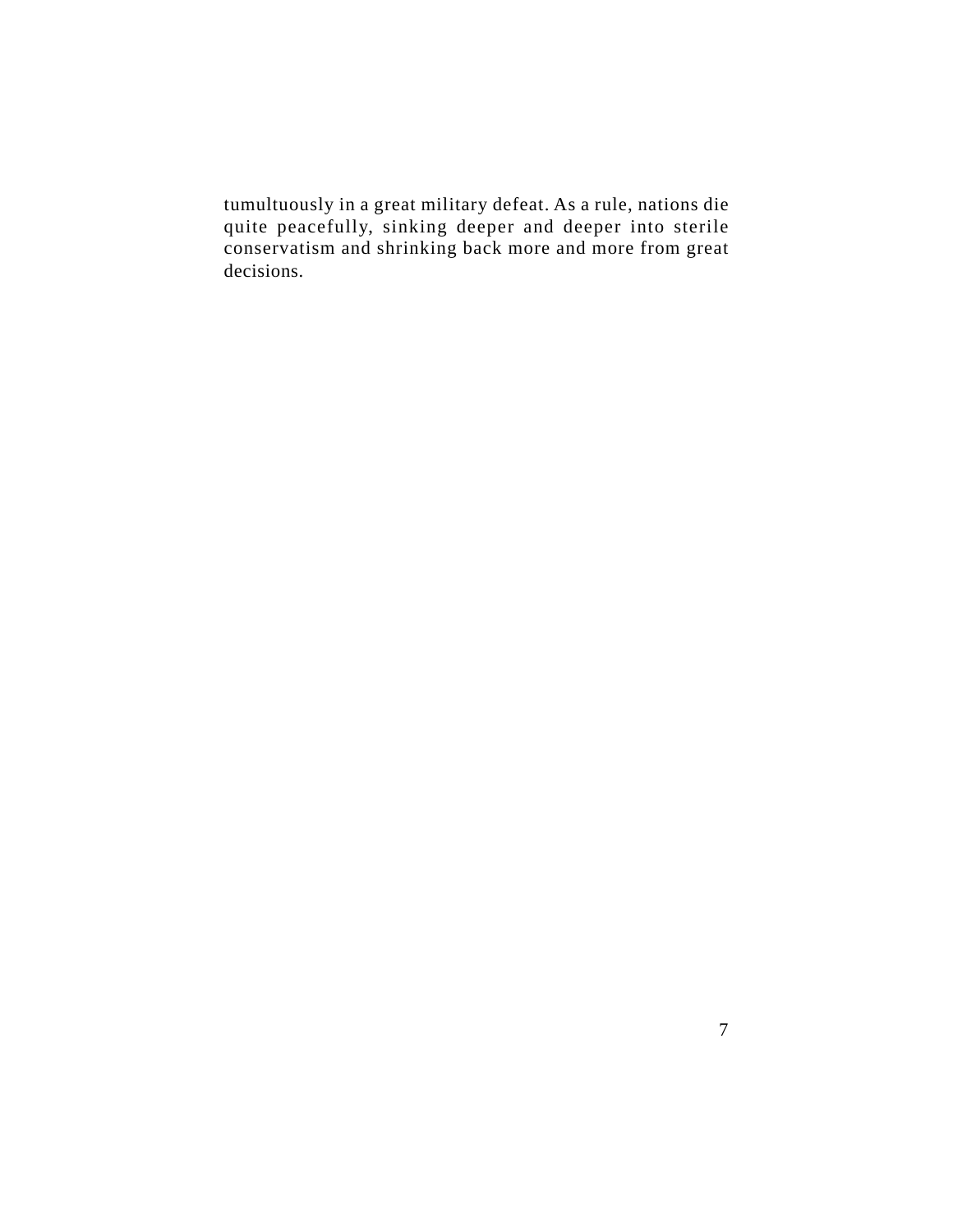#### *THE LIQUIDATION OF ENGLISH SOVEREIGNTY*

English policy was senile already at the beginning of Joseph Chamberlain's career in government. Even his grand idea of English-German-American world-hegemony, though still a forceful, virile, aggressive policy, was basically static: behind it lay the age-old dream of bringing History finally to a close. After Chamberlain's time, English policy became completely toothless, and names like Grey, Lloyd-George, MacDonald, and Baldwin show the depths of the descent into national oblivion, when compared with names from more youthful days: Walpole, Pitt, Castlereagh, Canning, Gladstone. The great Empire Builders were eager for every large conquest; their dim successors indulged in lamentations over the status quo, expending their feeble energies on protecting it from young and virile "aggressors." These pallbearers of the Empire tried to build a wall against History by describing Politics in terms of Law: The status quo is "legal," every change therein, however, is "illegal." Political dynamism is "illegal:" Power-relationships must be continued as they were at the time of the Versailles dictate. After Versailles, England no longer had the national-political energy to increase its power; hence everybody was to be morally prohibited from doing so, and this moral coercion was codified in sacred "treaties," which were signed on the muzzles of cannon. To maintain England's political supremacy was "moral" and "legal"-respect for "international morality and the sanctity of treaties" it was called. "Observing international law," "orderly procedure in international relations," and similar political absurdities were promulgated. This was not the first time that one engaged in politics in order to put politics in legalistic wrappings. The politician who resorts to law and morality to disguise his power-position is suffering from a bad political conscience, and the politician or the state with a bad conscience is decadent. Ascendent politics is not afraid of being politics. Decadent politics passes itself off as religion, law, morality, science-in short, as anything other than Politics.

Of course, England's attempt to impose its form on the world by the simple trick of employing legalistic jargon was completely futile. Only the English population was deceived thereby, just as later with the propaganda about the invulnerability of Singapore. But on the powercurrents of the world, which reflect the development of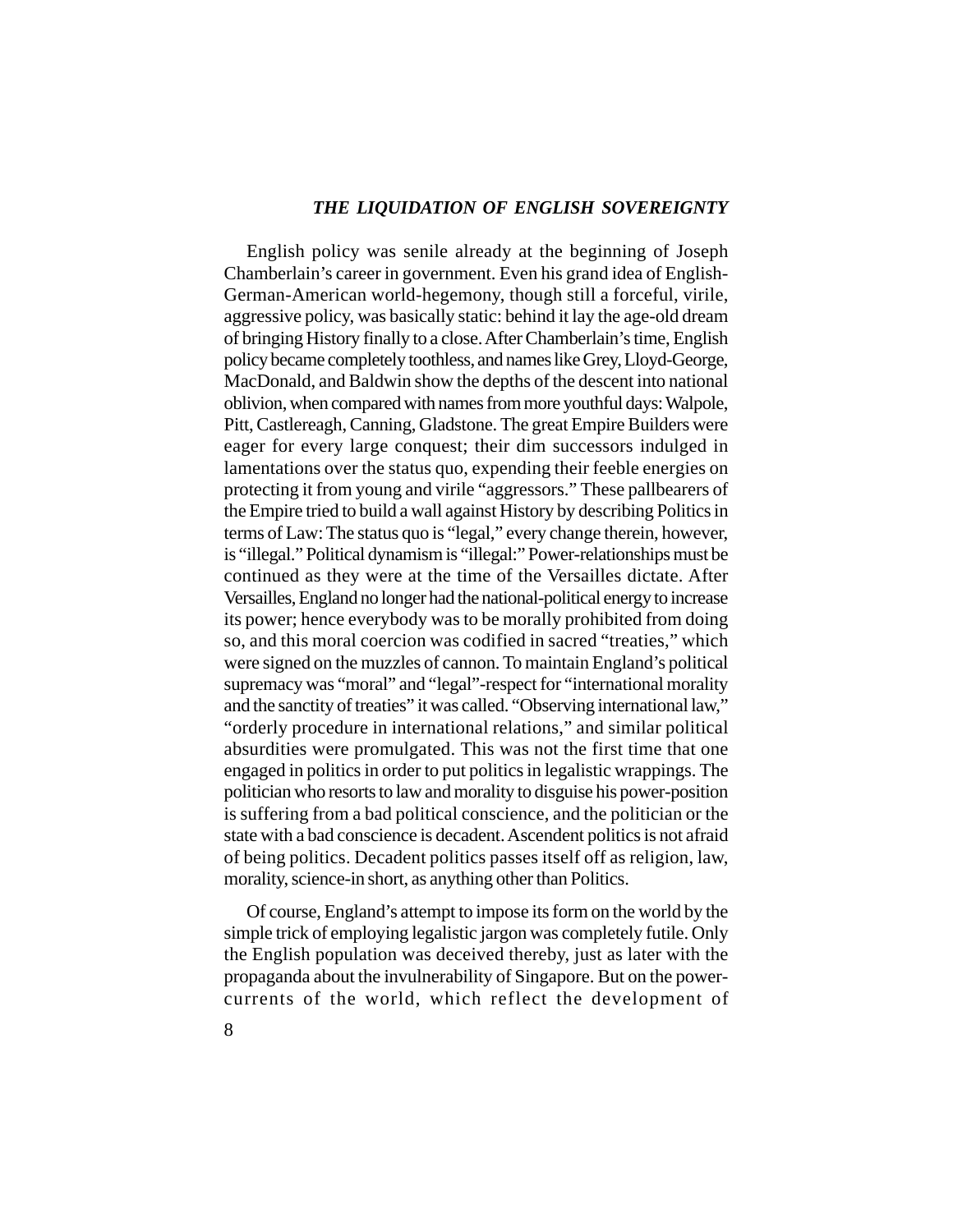superpersonal organisms, the jargon had no effect whatsoever.

From the original standpoint of regarding the status quo as inviolable only insofar as the English power-position was concerned, one went on to that of regarding the status quo everywhere as sacrosanct. Thus English policy, in complete distortion of English interests, was made to support the Serbian, Roumanian, and Bohemian states against the power-currents that were destined to destroy those artificial political structures.

The cost of a distorted policy must be set high. The state with a distorted policy can gain no accretion of power; thus even its military and diplomatic victories are defeats. During the third decade of the 20th century, England gradually handed over its sovereignty to America in order to continue pursuing its distorted policy, a policy devoted to the world-wide preservation of the status quo. Naturally, such an unpleasant fact was not admitted by the representatives of a certain mentality, andnaturally again-those who bore the responsibility for the transfer of power shied away from defining the new relationship precisely; for had they done so, the whole policy would have been spoilt. Nevertheless, when Baldwin announced in 1936 that he would not deploy the English fleet without consulting America beforehand, he informed the entire political world in unmistakable terms that the end of English independence had come, that English sovereignty had passed over to America. Independence means being able to act alone. Sovereignty means being answerable to nobody except oneself. Neither Independence nor Sovereignty was characteristic of the English government that started the Second World War with its declaration of war on Germany in September, 1939.

When a nation loses its sovereignty, any foreign peoples and territories it controls pass, of organic necessity, into the sphere of influence of powers that are sovereign. Thus Denmark, for example, as a result of the Second World War, was absorbed into the American world-system. This occurred quite automatically; it was simply a process of the Organic law of the Political Plenum,\* which ordains that a power-vacuum in the

\*Cf. IMPERIUM, p. 190 ff.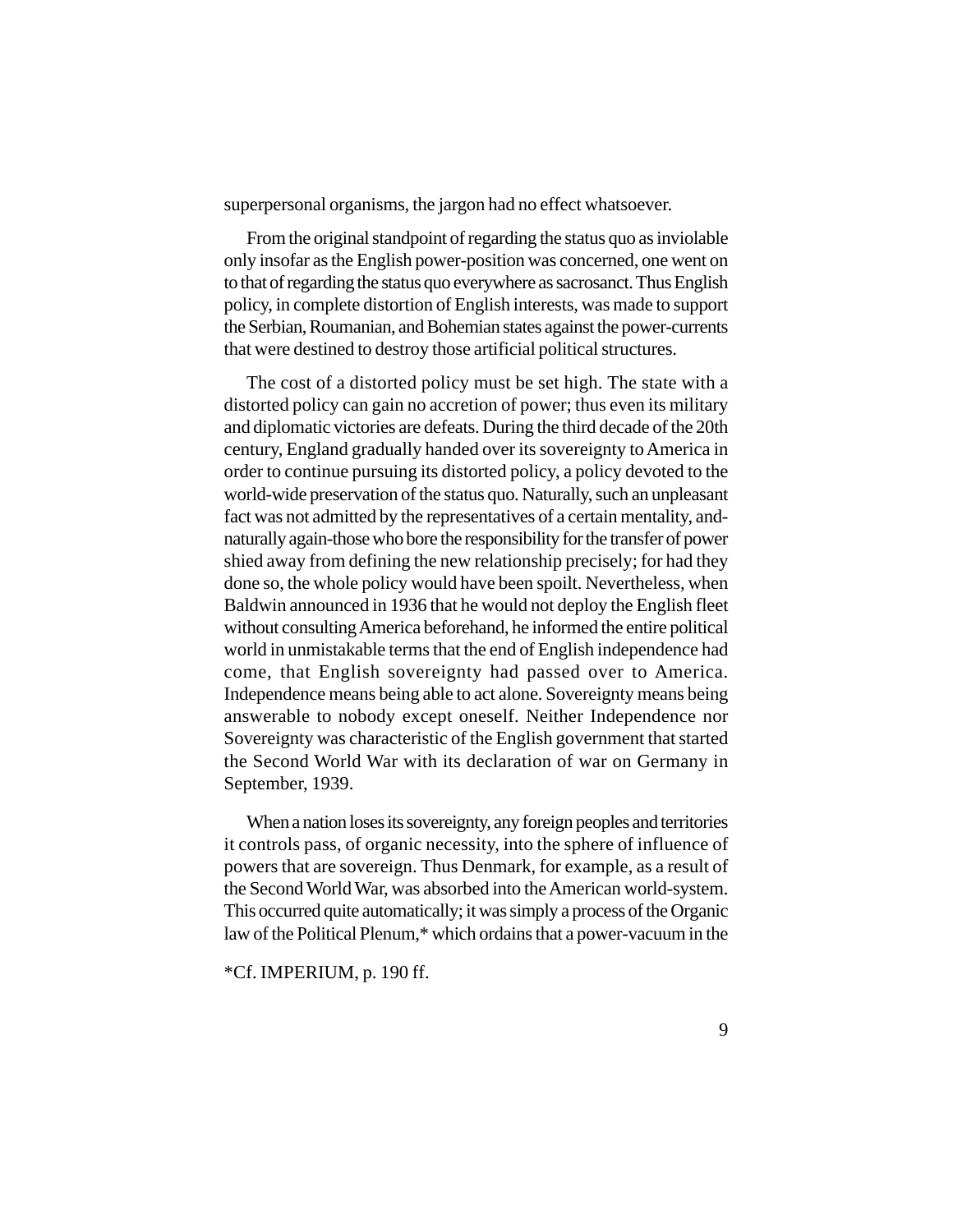political world is an impossibility.

A state is not to be regarded as a power unless it can make decisions alone. Units like Switzerland are artificial structures whose raison d'etre is to serve as buffers for the adjacent powers, and thus owe their existence to the mutual jealousy of those powers. They are anomalies that can exist only so long as their territory has no particular strategic value for the surrounding Great Powers. During the 19th century, Switzerland was exactly the opposite of a power-vacuum. It was the point-of-convergence for the powers surrounding it and was likewise penetrated by the power-currents surrounding them. The statecraft of the Swiss "politician" consisted in abstaining from all politics and in dodging all decisions. As soon as Switzerland ceased, in 1945, to be the convergence-point for the bordering powers, that very moment it became an American vassalage, without hopes, wishes, fears, or even official recognition of its status. Throughout the 19th century, the Netherlands was only an English bridgehead on the continent, first against France (until about 1865), then against Prussia-Germany. The Netherlands had no sovereignty, and its military forces stood at England's disposal, very tactless though it would have been to speak about this in England or its protectorate.

The simple, terrifying truth is that, through the diplomacy of its leaders, beginning with Lloyd George, England lost its independence, parted with its established mode of political conduct, and passed into the same vassal-like relation vis-a-vis America into which, say, Holland or Norway had passed vis-dvis England in the 19th century. It is utterly pointless to connect the national demise of England with the complete fecklessness of parliamentary government in the Age of Absolute Politics, to attempt to construct a causal relationship out of it. For nations have a certain time-span before them, and their political phase also has an organically predetermined rhythmic course. Material factors have nothing to do with the greater movements of the power-currents within the political world. The merely ephemeral supremacy of France in the 1920's, based solely upon material factors, is the best example of this in recent times.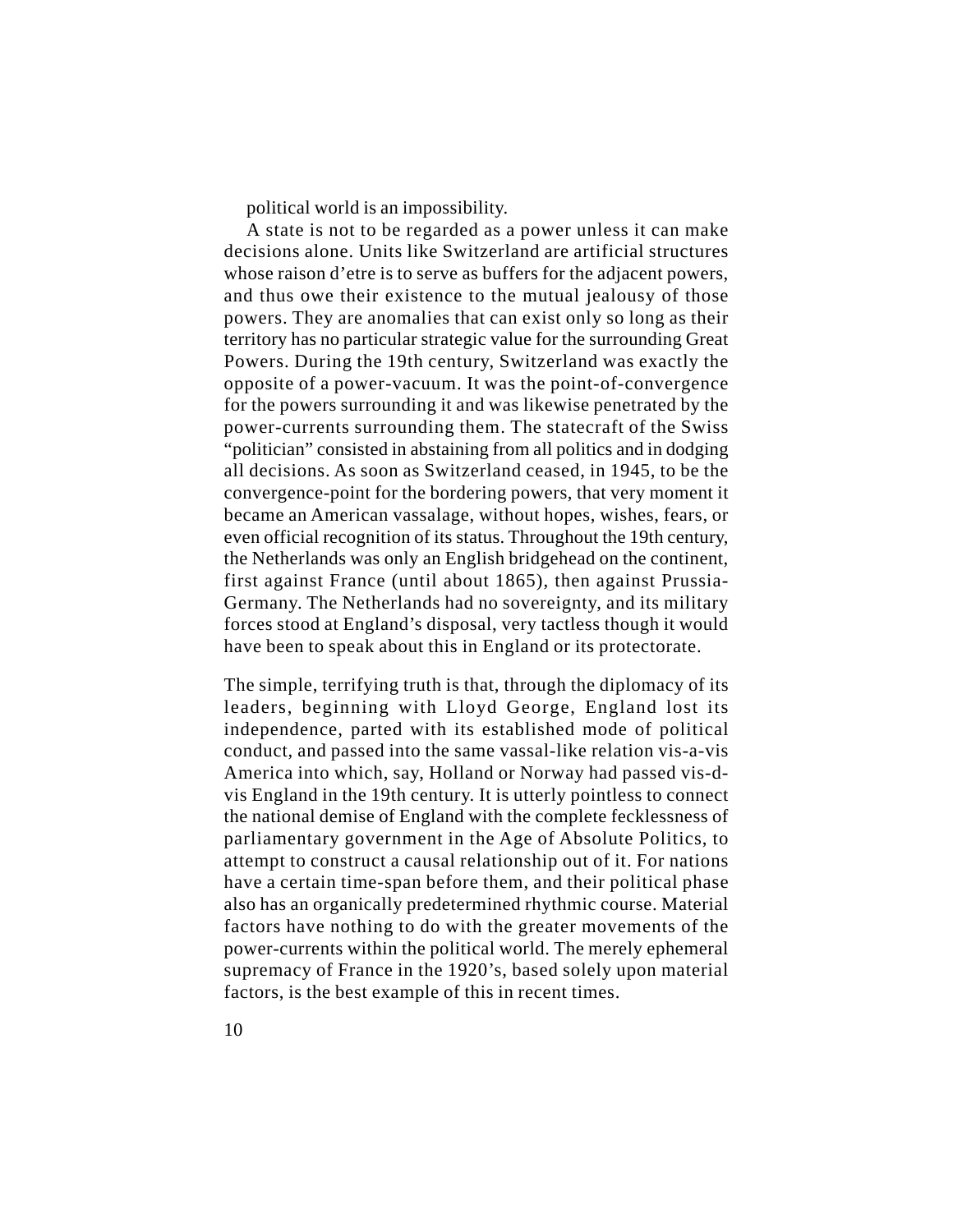#### *ORIGINS OF THE WAR*

To understand the origins and the morphology of the Second World War, it is necessary to grasp the fact that England passed into the American sphere of influence not after, but before, the War. In 1942, a member of Parliament stated that it appeared to him as though England had the choice of becoming an eastern outpost of America or a Western outpost of Germany. His statement did not cover all the possibilities, and was imprecise, but it was at least based on the political fact that England's independence and sovereignty had ceased to exist.

English independence began to dwindle away from the moment in History when English policy sought to preserve rather than to enlarge the overseas Empire. Inwardly, this point was reached when England's Conservatism, which had formerly meant respect for the Past, shifted to hostility towards the Future. The establishment of American hegemony over the Island could be proved by citing documents, diplomatic agreements, overseas telephone conversations, and the like. But such things, indispensable as they are to the historian, the journalist, and the armchair politician, are all quite unimportant from a larger point of view. For the great, indisputable facts of politics themselves show sufficiently the underlying power-currents. Neither power nor its movements can be concealed. What are those facts?

The aim of Politics is to obtain power. As we have seen, an elderly organism aims expressly at maintaining the present circumference of its power, although the precondition for maintaining power is the acquisition of more power. From the actual nature of Politics (and accordingly one could also say, from the nature of superpersonal organisms and the human beings in their service), it is evident that a political unit must not recklessly enter upon a war that cannot increase its power. To the entire world it was obvious that England could not have increased its power through a war against Germany.

A war that a political unit is not capable of pushing through to victory on its own cannot increase the power of that unit. The term "political unit" is used here in the strict sense, of course, and means a unit that possesses true sovereignty and thus has the ability to decide on its own initiative the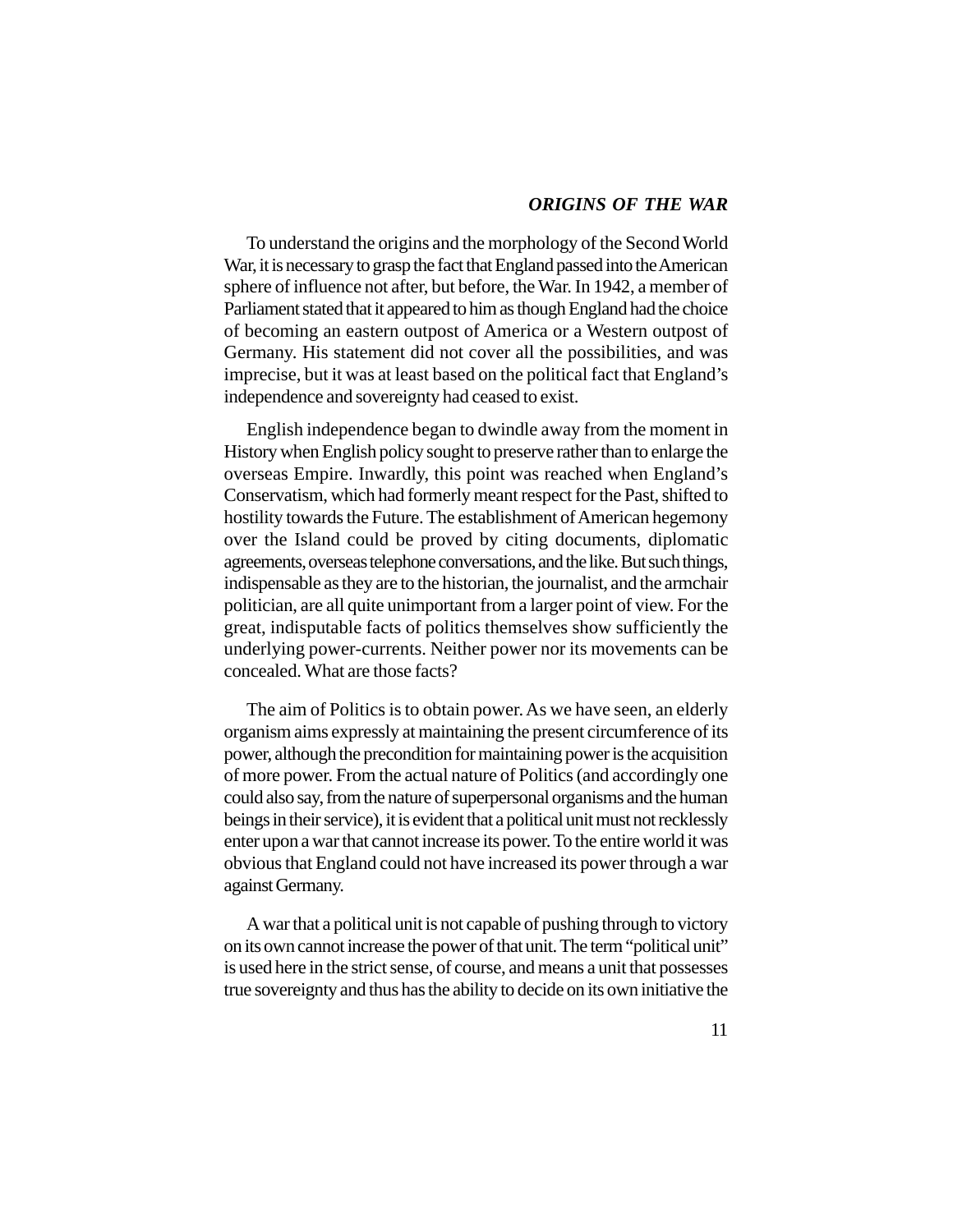War-Peace question; therefore this term cannot be applied to areas like Brazil and Canada. If allies are indispensable-not merely practicable and useful-for bringing the war to a victorious conclusion, then these allies will be the real power-beneficiaries of a successful war. The term "allies" describes only other, real political, units which can make the War-Peace decision on their own initiative; and here, too, areas like Colombia and South Africa are excluded. Obviously, not even with the remnants of its Empire and with its dependencies, France and Poland, could England have defeated Germany. It must be assumed that what was known to the entire world was also known to official circles in London. Nevertheless, in September, 1939, England began a war against Germany.

After the American declaration of war in December, 1941, it was officially admitted in England that the primary goal of pre-war English diplomacy had consisted in winning American military aid. What was not admitted, but was just as notoriously certain at the time, was that England's war-declaration had been made, first, with complete and unlimited confidence in America's assistance in every form; second, to carry out a policy that had been set in Washington and that in no way meant the continuance of English national policy.

It does not matter who begot the miscarriage called "collective security" a mixture of legalism, naïveté, stupidity, envy, and senility. The fact is certain that only two powers in the world benefited from this policy: Russia and America. The government in London did not willingly favour Russia, but it worked, with full awareness of what it was doing, under pressure from the Washington regime, exactly according to its instructions.

The salient point here is that this fact, although satisfactorily proved by war memoirs, confessions, documents, and such, is manifest in the great decisions themselves. By way of example: If a power enters a war that it cannot win militarily, and that would not cause any power to accrue to it even if it did win a military victory, it requires no searching through history books to know that "power" is not acting in its own interests. In other words, it is a protectorate. From the standpoint of the Washington regime, the remnants of the English State were useful as a means of entangling America in a war against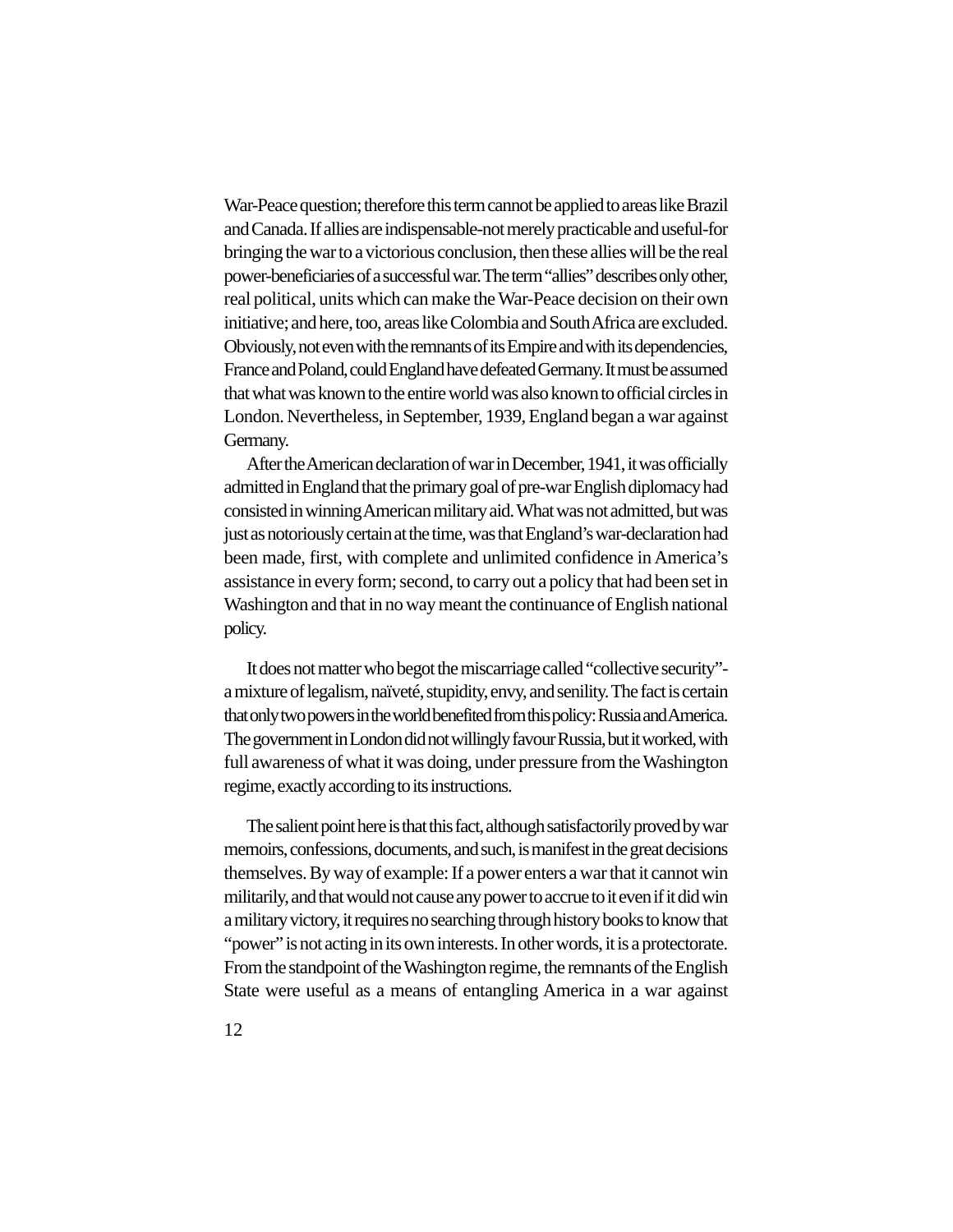Germany, according to the 1916 formula, and the English Island was valuable as an "unsinkable aircraft carrier" - in the words of the American General Staff-, likewise as a conduit for men and materiel.

In these events, the relationship of England to America did not differ essentially from that of, say, Poland or Serbia. The Washington regime had England just as much at its disposal as it did Poland and Serbia. Only the strong power in a coalition can be said to have allies; the others merely are allies. In 1948, the post-War French government officially appealed to America as the "ally of France." This appeal requires no explanation. History consists of the ridiculous as well as the sublime.

A state that needs allies can never obtain them; it can become the ally of another, more powerful state, and fight for the increase of that power, but the state that needs to ally is the subordinate one. An alliance is never the sentimental grouping of a club, dripping with friendship, that the journalists are wont to make it out to be. On the contrary, every alliance has as its basis Protection and Obedience.\* Taken strictly, Washington and Moscow had no alliance during the Second World War, since the relationship showed obedience, to be sure, on the part of the Washington regime without protection (which is a corollary of authority) on the part of Russia. In a Protection-Obedience relationship, the protectorate is within the sphere of influence of the Protector, and therefore must obey it. However, America's self-robbery on behalf of the Russian war-effort was thoroughly voluntary, even though it was in complete opposition to America's national interests.

Two degrees of political stupidity are to be found in diplomacy. The first is short-range: lack of political skill, inability to carry on any negotiations successfully and to recognise short-term advantages. The second is longrange: lack of political far-sightedness, ignorance of deeper power-currents and the Ponderables of the Becoming. These two kinds of political stupidity stand in the same relation to each other as the Military stands to the Political. The Military is the weapon and the servant of the Political. Only disaster can come of military thought dominating political thought. "Win the War!"

\*Cf. IMPERIUM, p. 194, ff.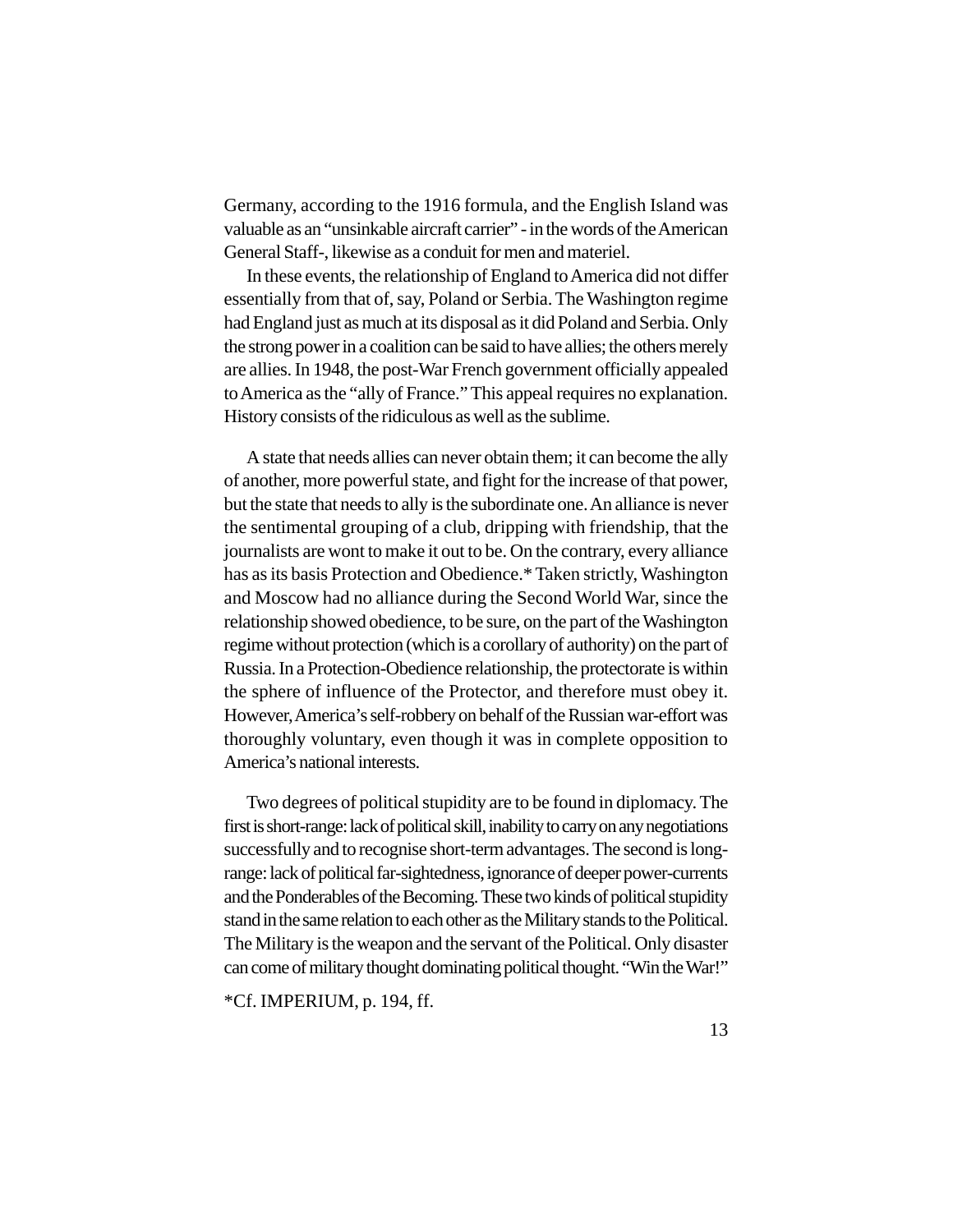can never be an expression of Politics, for Politics is concerned with identifying the power-currents, choosing the Enemy, and weighing in relation to the national interest all happenings, inner and outer, according to how the war develops. To elevate the slogan "Win the War!" to the rank of policy, as America did during the Second World War, is the equivalent of saying that there is nothing political about the war. Military thought is simply not political thought. The permanent ambition of all military thought is to win a military victory; the corresponding ambition of all political thought is to win more power. That may or may not be implicit in a policy that seems to desire military victory at whatever cost, for one can probably adduce just as many historical examples of political and military victory occurring separately as of both coinciding neutrally. Likewise, if short-range political thinking constantly prevails over the long-range in the policy decisions of a state, the only possible result is that state's political extinction. No matter how skillfully executed its political manoeuvres, if a state has ignored the larger power-currents in puzzling out its policy, it will suffer a political defeat.

All these explanations and definitions apply only to real political units, for the microscopic destinies of such dwarfish "states" as San Marino, Monaco, and Belgium are completely determined by the Destinies of the true political units, the Great Powers, as the diplomatic concert of the 19th century liked to call them.

The Polish officials of 1939 were politically stupid in the first sense. Their country encircled by two Great Powers that had just concluded a non-aggression pact, they nonetheless chose to enter upon a war that would mean for it direct, permanent political extinction in the least desirable form: occupation and partition. Actually, it is pure charity to call the political dealings of those officials stupidity instead of treason, for shortly after the beginning of the War, they disappeared, going abroad to live on the capital they were able to amass owing to their policy. Treason and political stupidity are closely related to each other. In The Proclamation o f London it is stated: "Treason is nothing but incapacity when it becomes resolute." As used here, the word "treason" refers to treasonous conduct on the part of individuals. An individual may be able to better his personal-economic circumstances through an act of treason,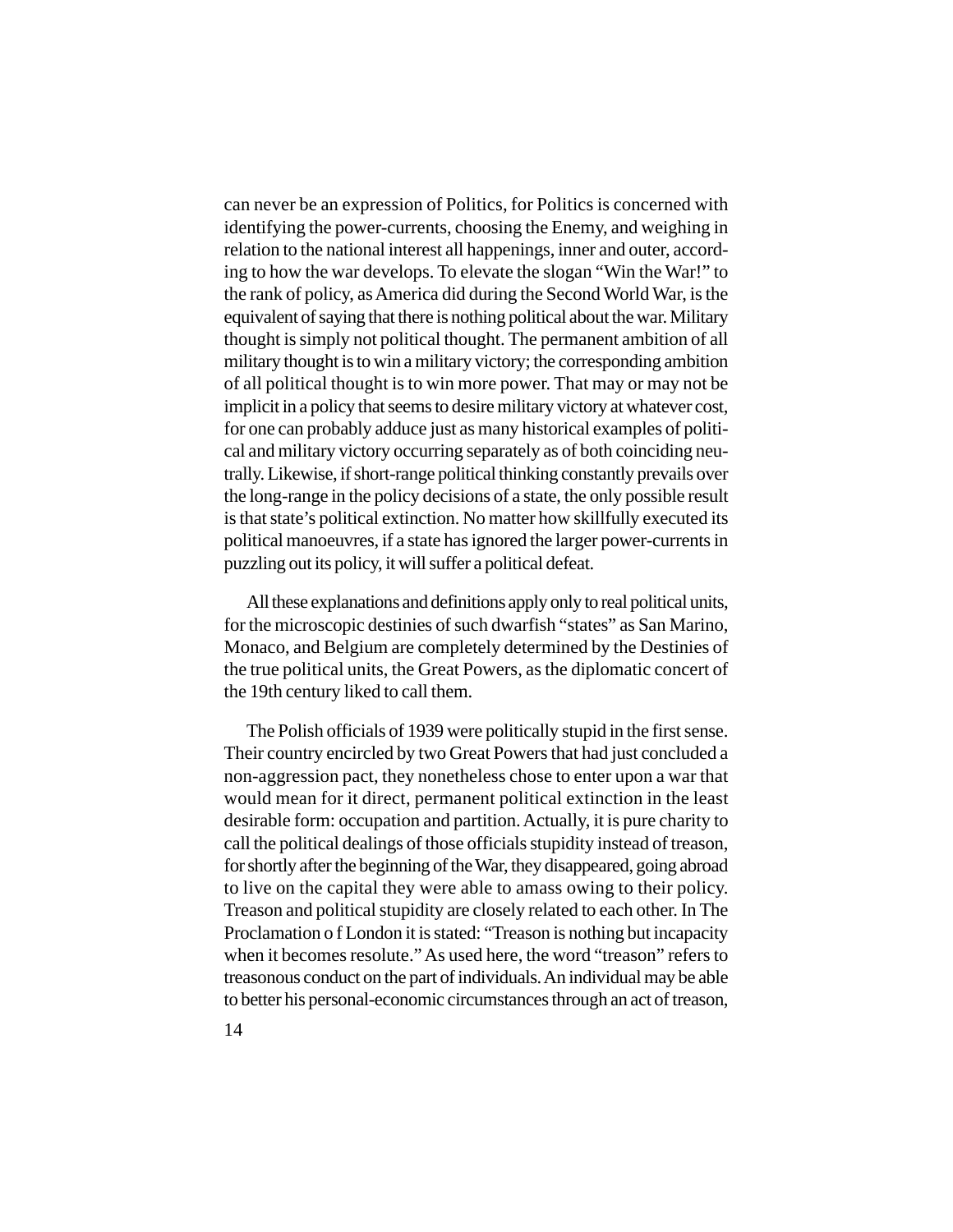but no group, no class, no organic stratum within a country is ever able to better the power-position of the country through a large-scale act of treason. In this sense, all treason is political stupidity.

The English officials of 1939 were politically stupid in the second sense in that they completely failed to identify the larger power-currents and likewise totally lacked statesmanlike feeling for the Definition of Enemy: The Enemy is the state that one can defeat and thereby gain more power. \* Thus military victory over an opponent whose defeat proves so costly that one must take in the bargain a greater loss of power elsewhere must be called political defeat.

These English officials approached diplomatic preparations for the Second World War according to the old tried and true methods. They attempted to isolate Germany, concluding wherever possible war-alliances with Germany's neighbours (the "Peace Front"). They counted on American aid, trusting in the Washington regime's assurances that it would be able to lead America to war-despite the geopolitical position of America, despite the unanimous opposition of the American people, despite the conflict between intervention and the national interests of America, and finally, despite the fundamental spiritual indifference of Americans towards even a victorious war against Europe.

The question they failed to ask was: What is the final political aim? Or in other words: How will England's power be increased through a victorious American war against Germany? Had they asked this question, it would have been obvious to them that, since England could not win this war alone, any extension of power derived from a defeat of Germany would be for the benefit of America, or some other power. The result of their failure to ask this question was England's total defeat.

The suicide-policy of the English regime in 1939-it was continued throughout the War-has various roots, and the ultimate explanation of it will keep scholars and archivists busy. The essential facts are already well-known. First, political stupidity alone is not to blame: Some members of the

\*Cf. IMPERIUM, p. 137 ff.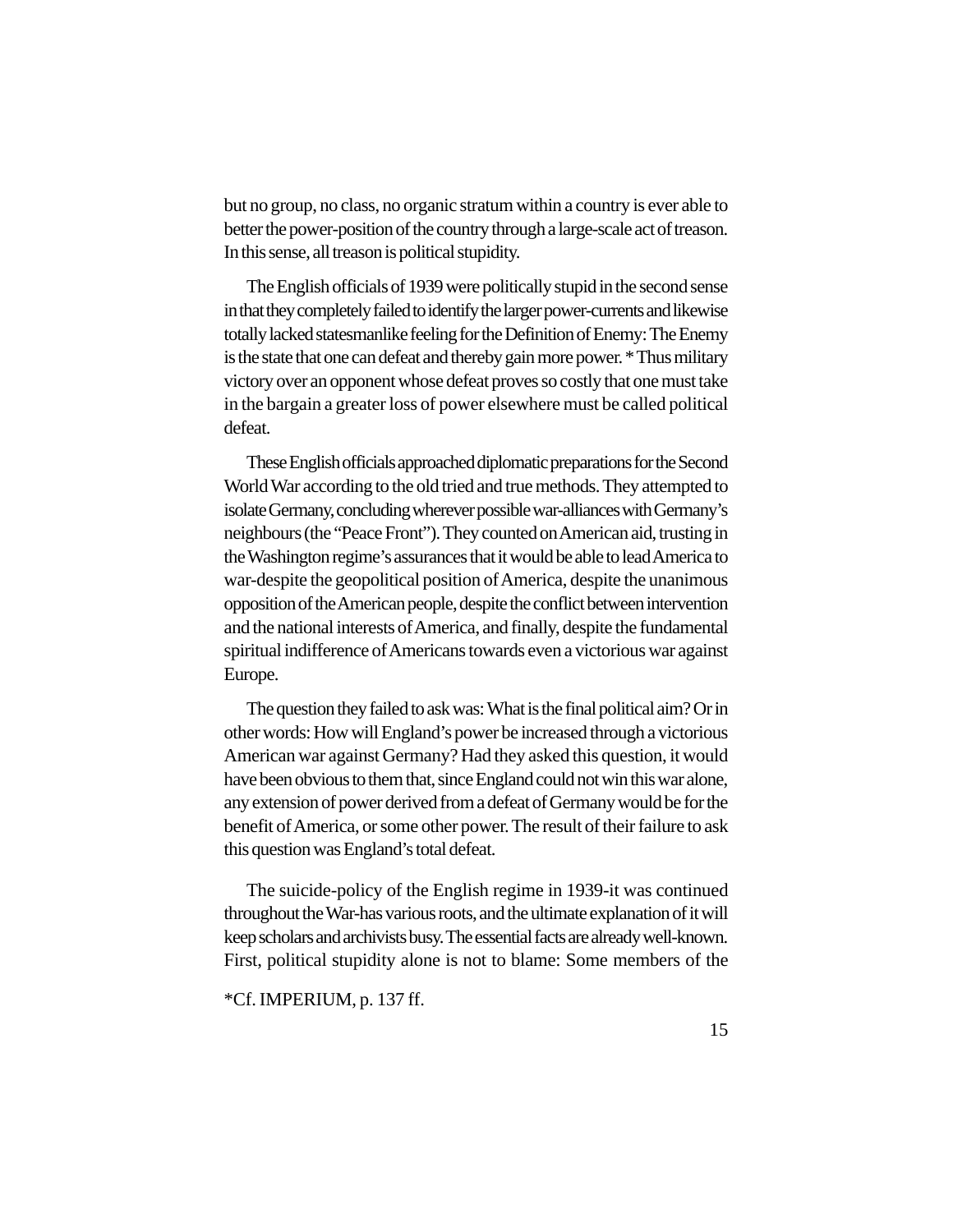government consciously and deliberately pursued a policy that was not pro-English, only anti-German. Second, some members of this regime were not officially part of the government, indeed, not even part of the English organism. Third, and most importantly, with Joseph Chamberlain the rich political tradition of England had been laid to rest. The succeeding statesmen were of lesser calibre; class-warriors, like Lloyd George and MacDonald; pure egotists, capable of representing any alien interest, like Churchill and Eden; even obsessed psychopaths, like Duff Cooper.

Thomas Hardy did well to introduce the Spirit of Irony into his Napoleonic drama, The Dynasts, in which the paradoxical and the ironic make up the favourite conversation of Clio. How ridiculous in retrospect now seem the efforts of those officials in London during the period from 1939 to 1941: They sought to drag America into the War! In reality, the War was from beginning to end a creation of the Washington regime. If it ended in victory, victory could mean only an increase in power for that regime, or some other political unit, but in no case for England. The English nation was impressed into the War as a vassal that had been made to believe it was acting independently, and it emerged from the War with every characteristic of a colony. Only the definitive, legalistic formulation was wanting. Those at the head of the London regime who were honest, if also stupid, schemed to use America for their purposes. And precisely because of their scheming, they were used to forward the ambitions of the Washington regime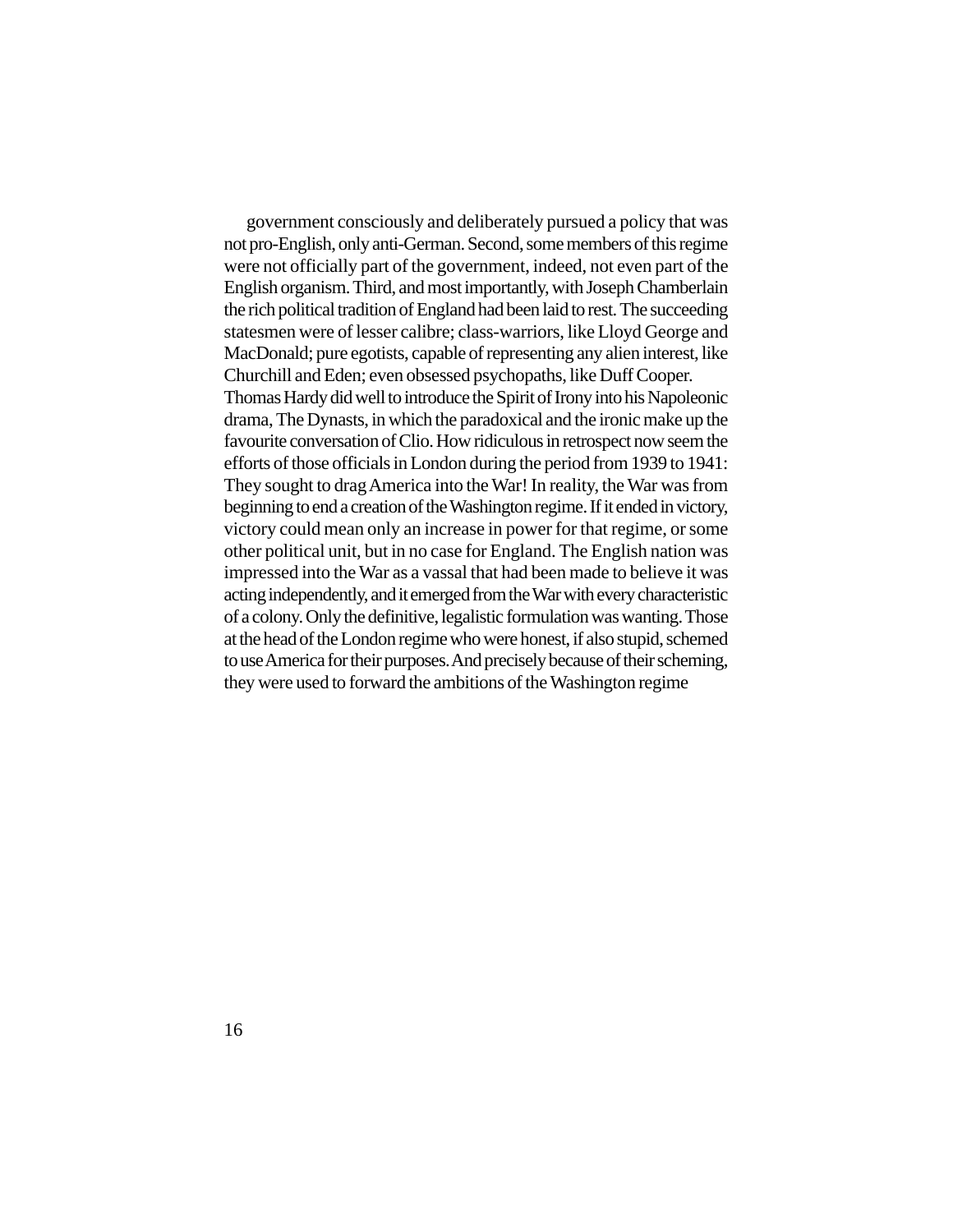#### *STRONGER POWER-CURRENTS IN THE AGE OF ABSOLUTE POLITICS*

Before the First World War, the most comprehensive single powercurrent in the world was the movement of power out of Europe to the colonial areas-to America, to the Far East, to the Near East, to Africa. Power is spiritual in origin. That can mean only that Europe, seen from without, from Asia, Africa, and the Americas-was in spiritual decline. England was the nation that was then custodian of the Destiny of Europe. Other European powers had far-flung possessions and interests in the world, but none other than England could boast of a World Empire. To the outer world England was the West. However, the English national Idea had been completely fulfilled in the course of the 19th century; the English nation, as distinct from the English People, was too used up and too worn out to bear the burden of the Destiny of Europe. This fact could not be concealed, and so the scales of power between the West and the Outer Forces tipped over more in favour of the Outer Forces.

Thus it was England's political weakness that ignited the Asiatic masses' anti-European will-to-annihilation. In 1900, the English Empire, including the seas on which England was indisputably supreme, covered 17/20ths of the surface of the earth. To maintain this structure in that form the entire political strength of Europe would have been needed. Joseph Chamberlain's project of an Anglo-German partnership was based upon this insight. Other political minds that had the art of empathising correctly apprehended the power-current at the time, and the whole world was familiar with the expression Kaiser Wilhelm II coined for these stirrings: The Yellow Peril. The great fact of the "Yellow Peril" dominated the political world-picture before the First World War.

Within Europe, the great power-current went from England to Germany. The lesser powers France and Austria were both in the process of dissolution, and both passed into vassalage: Austria to Germany, France to England. But already England had entered the organically inevitable stage in which power moves according to the laws of centrifugal force. Power-currents moved from England to the strongest outlying powers, to Russia in Central Asia, to Japan in China and the Pacific, and to America in the Western Hemisphere. To Germany, Japan, and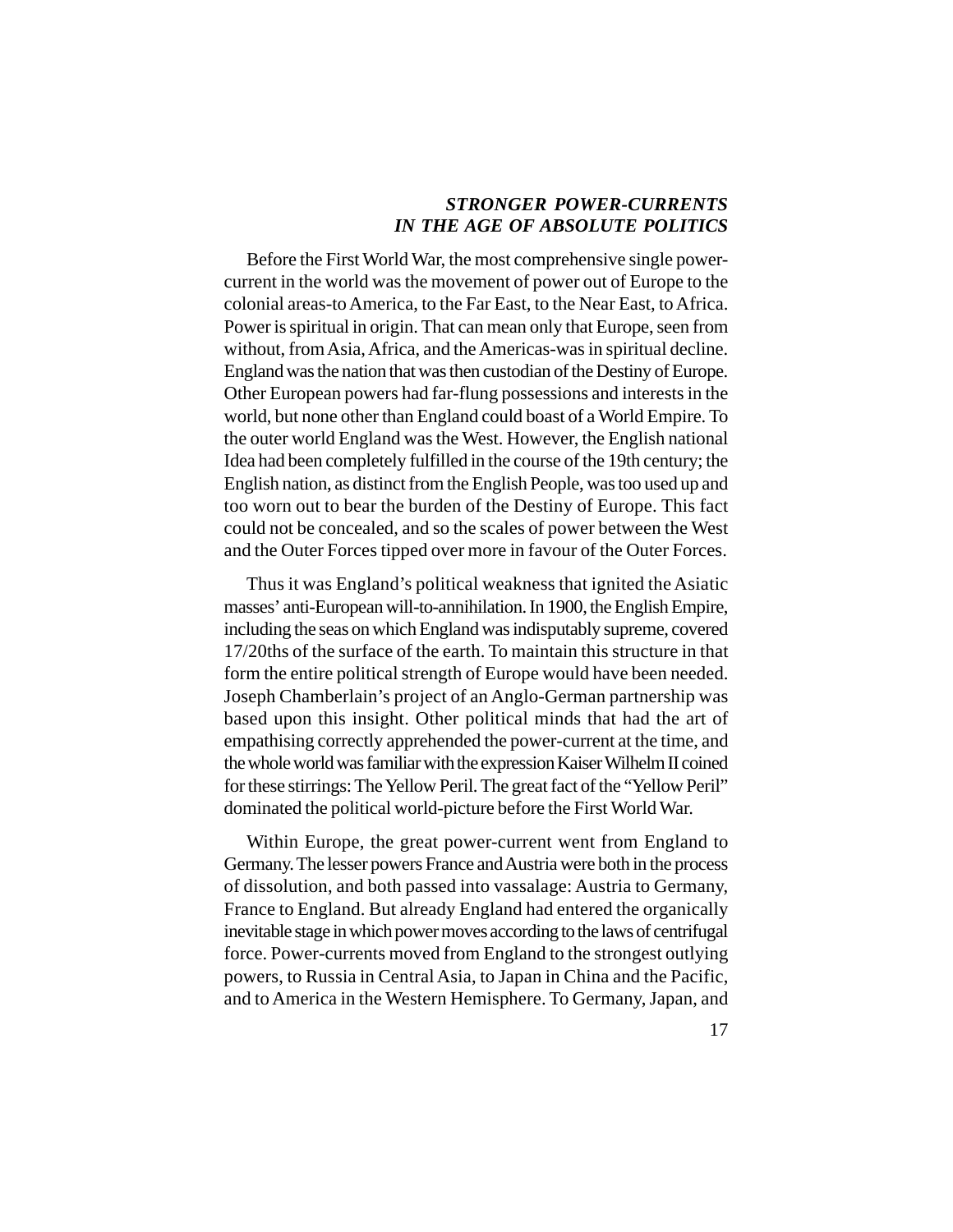America, England gradually lost its position in world commerce, and on the seas it had to yield to the same three political units.

The metapolitical explanation for the intra-European power-current from England to Germany is simple. The decline and inevitable demise of the English Nation-Idea was part of the development of the Western Culture from the first phase of Civilisation, the Age of Economics, to the second phase, the Age of Absolute Politics. It was Destiny that England, the nation with the state-less articulation, to which the Ideas of predestination and laissez-faire had been given, to which they were instinctive, to which expansion meant a business-like plundering of the conquered territory with as little political disintegration in it as possible, was the guardian of the Western Civilisation during the 19th century. Likewise it was Destiny, and not chance, that the coming to an end of that age of liberalism, parliamentarism, economics, laissez-faire, and trade-imperialism also meant the coming to an end of England's power. The new age, the Age of Absolute Politics, in which Politics rules unconditionally over every aspect of life in the Western Civilisation, demands a different type of nation, a different Internationale,\* a different Universal-Hypothesis to fulfil the Cultural Mission of the 20th century and the centuries to come. The Prussian-German nation is that one of the Western nations whose national Idea thoroughly corresponds to the Cultural Imperative in this Age of Absolute Politics. For the solution of its tasks this Age demands the old Roman virtues: a soldierly ethos and honour-feeling, political-organisatory talent, firmness, conscientiousness, devotion to duty, will-to-power instead of will-to-plunder. Since the Prussian Idea agrees with the Spirit of the Age, power flows organically, naturally, irresistibly to the focus of this Idea.

That a general war would break out, all statesmen and political thinkers were agreed; only its form was not foreseen, nor could it have been. The natural form corresponding to the power-problems posed by the powercurrents-would have been England and Germany versus Russia and Japan. Since England and Germany belonged to the same Culture and had a common Destiny, as they always shall, any war between these two states had to benefit powers outside Europe to so great an extent that

\*Cf. IMPERIUM, p. 198 ff.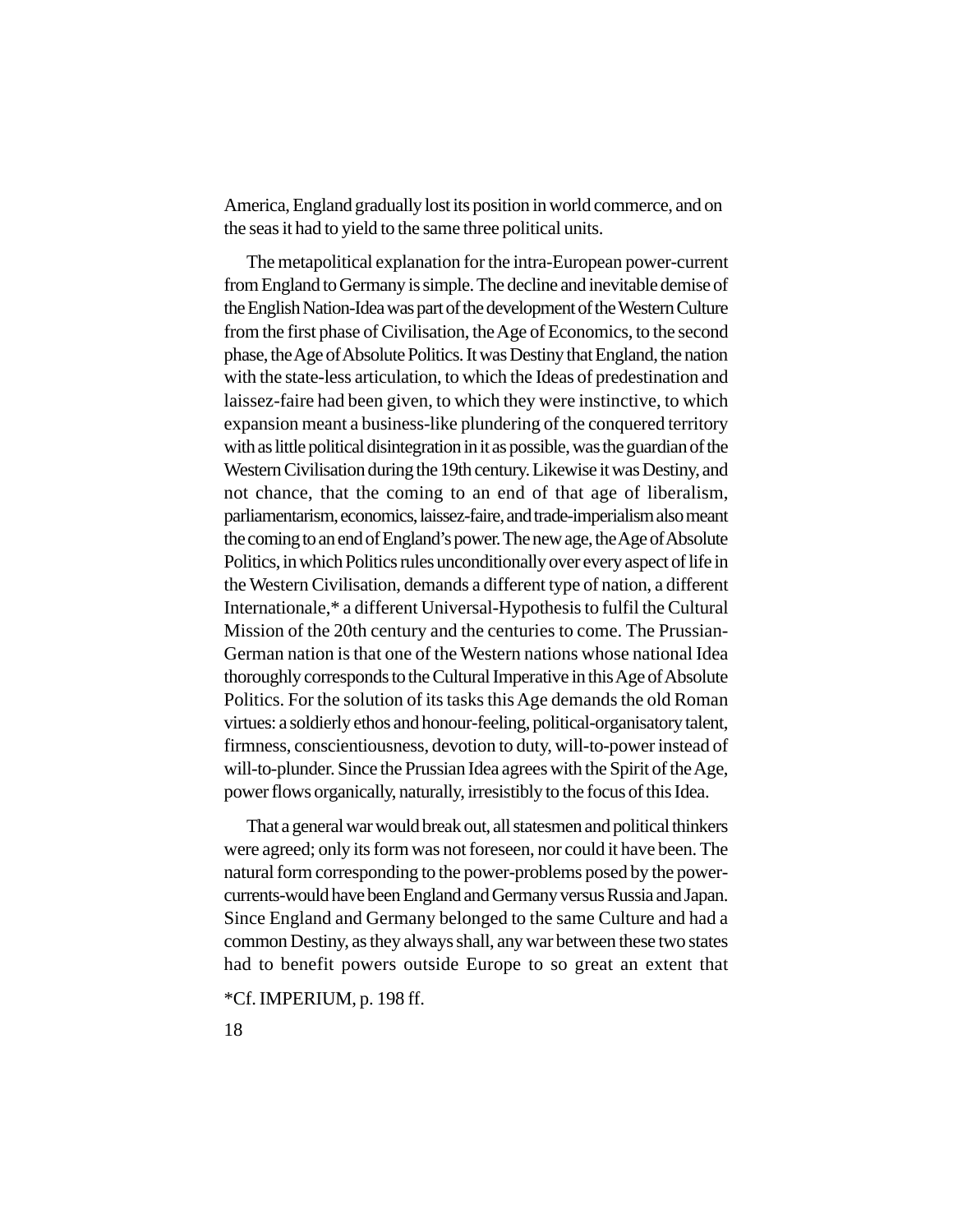neither one of them could have profited from it, and that quite independent of which won a military victory and which suffered a military defeat. Therefore, it was in the interest of each of the two, for its own wellbeing no less than that of the Western Culture, to undertake powerstruggles only against extra-European forces.

After the War erupted into a false form, viz., into a form that in no way corresponded to the power-problems posed by the power-currents, the outward movement of power from Europe vastly accelerated.\* The European Raj in India was undermined; Japan was freed from all fetters to Europe, and left with America as its sole power-rival. America became the ruling power at sea, despite the Five-Power-Naval Treaty of 1921, under which it scuttled 750,000 tons of new shipping. That folly hardly changed anything, simply because of America's increased ability to build ships, which may be ascribed to the War, and because of the powerful spiritual impetus of the War, because of America's awakening from its century of isolation, an isolation comparable to that of a silkworm in its cocoon. After the Bolshevist Revolution of 1917 and the consolidation of the Asiatic Moscow regime, Russia entered the political world as its most secure power. In Europe, France inherited the continental hegemony that England had striven to take from Germany.

Germany lost power, true; however England lost even more. It shared in a local, military victory as part of a world-coalition and paid for it with a general, political defeat. With results, England had applied the great fundamental of strategy precisely in reverse: it employed all its strength on inconsequential points while reserving as little of it as possible for the decisive point. Vis-d-vis the Coloured-Asiatic world, England was still the custodian of the Destiny of Europe, to be sure, now more enfeebled than ever, a pale shadow of the Imperialist England at the time of the Silver Jubilee of 1887. England no longer had the feeling of a Mission, no longer felt itself called upon to rule-one no longer spoke of an Empire, but of "Mandates"-, it no longer believed in itself. Even domestically England was in moral and material chaos. The War had resulted in the New Age, with its new values, and the discarding of much that was formerly

\*Cf. IMPERIUM, p.565 ff.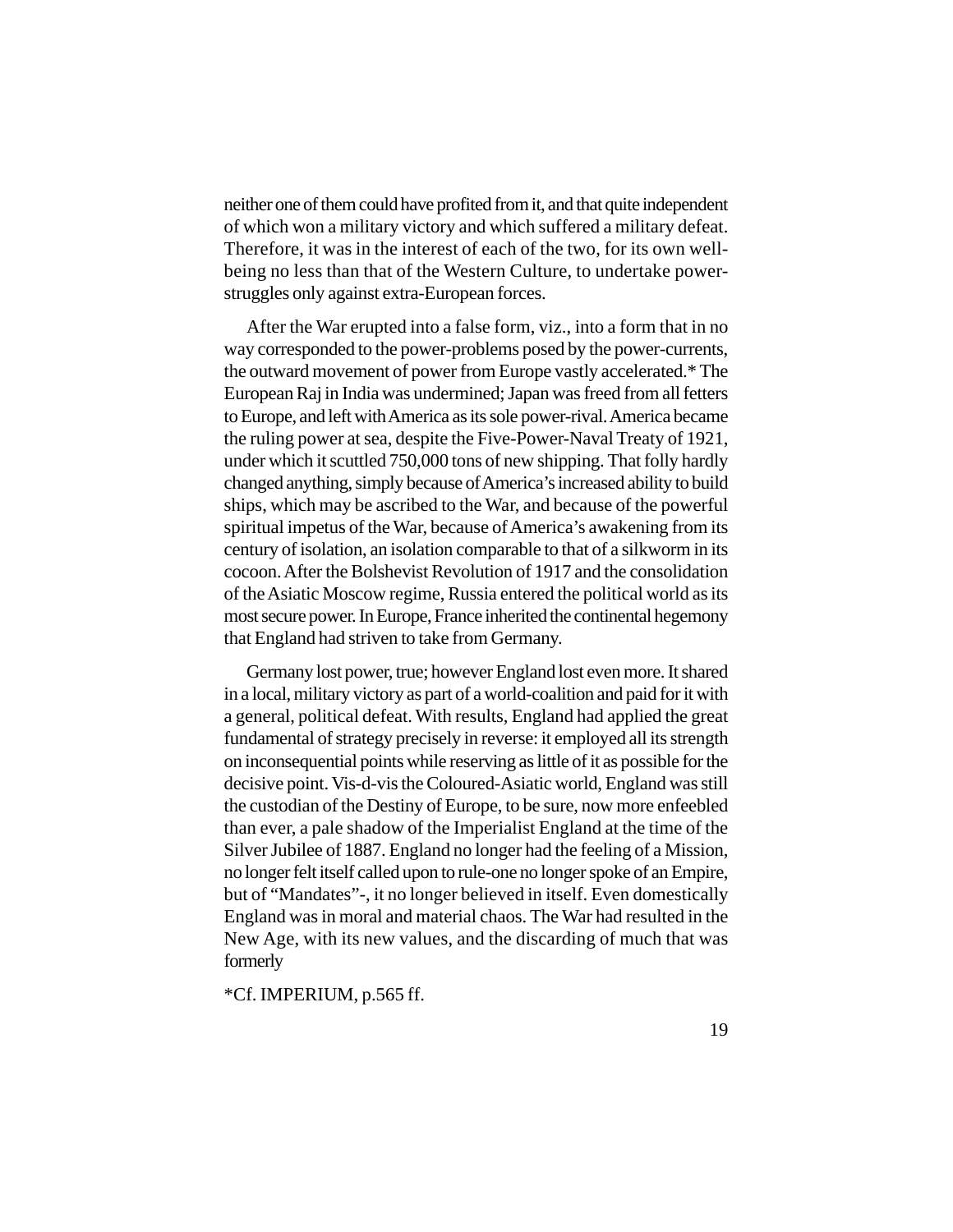significant, and the old Idea of parliamentarism and laissez-faire was ineffectual in this bewildering new state of affairs. A superpersonal Idea that has fulfilled itself can evolve no further. In a healthy, organic evolution, England would have adopted the new superpersonal Idea, the new Hypothesis, and been absorbed into the new Internationale, but the catastrophic form of the First World War prevented the normal evolution. The West was not represented before the world by a powerful, firm alliance of England and Germany, militarily and politically victorious over Russia and Japan, but by a superannuated English Capitalism.

Had the War assumed the organic form, an English-German coalition against the rising Asiatic menace, it would have ended in a European victory and brought the whole planet under the influence of Europe. But in the form events took, the West lost so much of the 17/20ths of the surface of the earth it had controlled that only about 4/20ths remained subject to it.

And so the two great power-currents continued unabated, the centrifugal current from Europe to the Outer Forces and the centripetal current from England to Germany.

Power in embryonic spiritual form streamed from England to Germany All Europe looked increasingly to the Prussian Ethos for guidance. This idea gained irresistibly in moral force, strength of its Inner Imperative, and Cultural prestige. Within Europe, another, lesser power-current flowed, from France to Italy, this time actual political power. The source of this current was the Genius of a single man, Mussolini. He effected the transformation of Italy by infusing it with the Prussian-German Socialist Ethos. Since the petty-nationalism of the 19th century had not yet been overcome in Italy, as elsewhere, Mussolini was forced to associate his new State-building Ethos with the name of Imperial Rome. Italy and the entire Western Civilisation have no inward connexion with Imperial Rome, nor did it stand in any relation to them. Therefore, it may not be amiss if the true inspiration of his Genius is mentioned here. Mussolini himself designated Nietzsche and Sorel as the two teachers who had inspired him. Both were opponents of laissez-faire, both were anti-parliamentary, anti-liberal, anti-democratic; both had strong authoritarian leanings.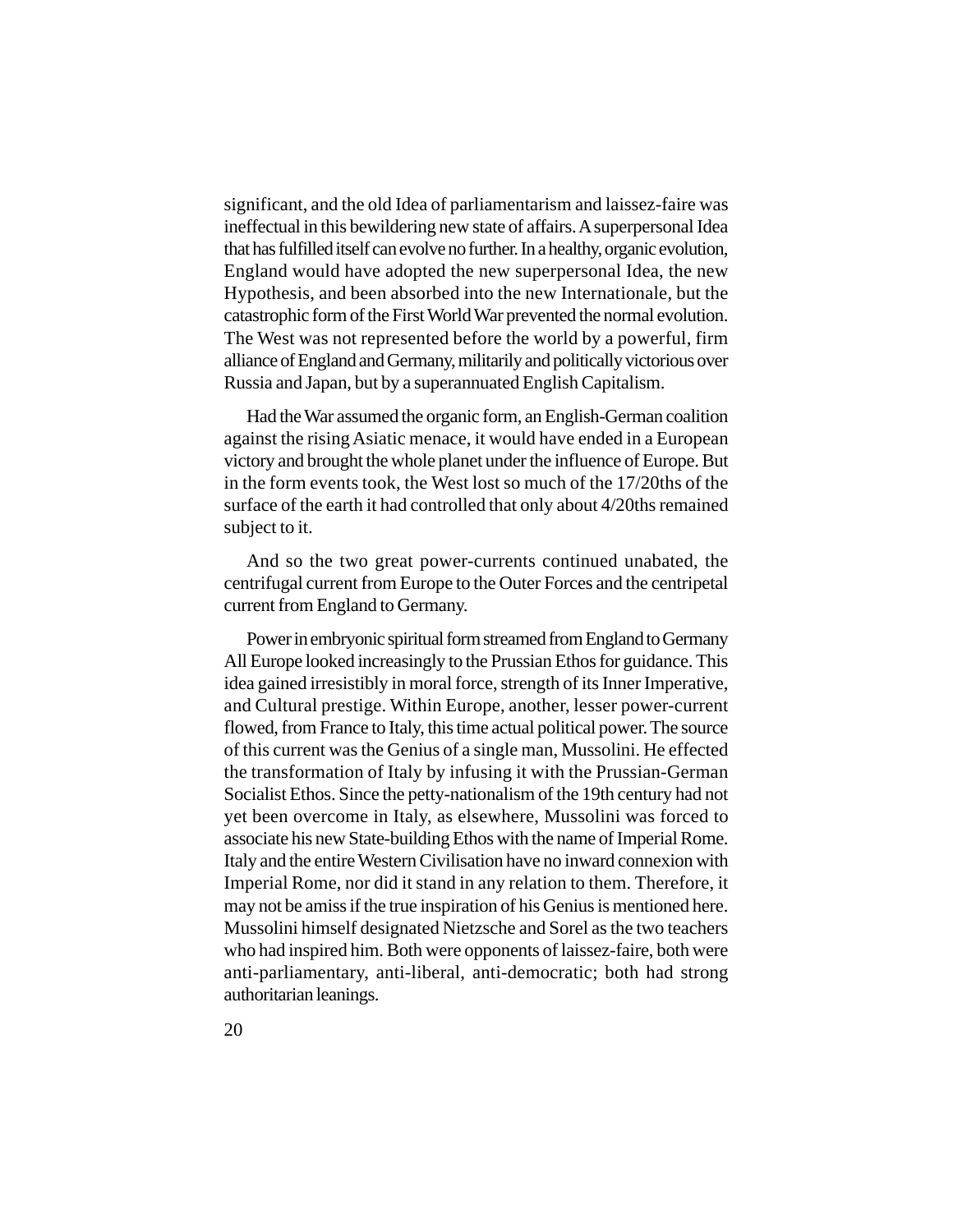The centrifugal power-current from Europe outwards flowed more strongly to Japan, Russia, and America. Weak heads in England looked disconsolately to the American colony, symbolised in its spiritual endowments by its politically moronic leaders, like Wilson, Lansing, and Harding, and hoped for spiritual leadership and material support from it. That kept on even after Americans demonstrated loudly and clearly that they were quite indifferent to European politics, as their Congress showed when it refused to ratify the Treaty of Versailles and thereby rejected membership for America in the League of Nations. In consequence of the longing for American domination on the part of a certain group of Europeans-especially numerous and influential on the Island-, the totally altered American leadership that resulted from the American Revolution of 1933 found an open road to the financial-diplomatic conquest of France, England, and the Netherlands. Thenceforth America intervened in all intra-European affairs, always with the intention of promoting the same negative policy, meaning "collective security," which can be called both anti-German and pro-Bolshevist.

Here are outlined the epochal events of the Interbellum Period **1919-1939:**

#### **1919**

**Versailles dictate;** French hegemony established in Europe. Spengler'swork Preussentum and Sozialismus appears.

#### **1921**

Mussolini emerges in History; the first open revolt in Europe of Socialism against Capitalism, of Authority against Money, of Faith against Criticism, of Discipline against Laissez-faire, of Duty-Consciousness against the ideology of "happiness," of Hierarchy against Equality, of the Will-to-Power against the Will-to-Plunder.

#### **1923**

France invades Germany; high point of France's power in its domination of continental Europe.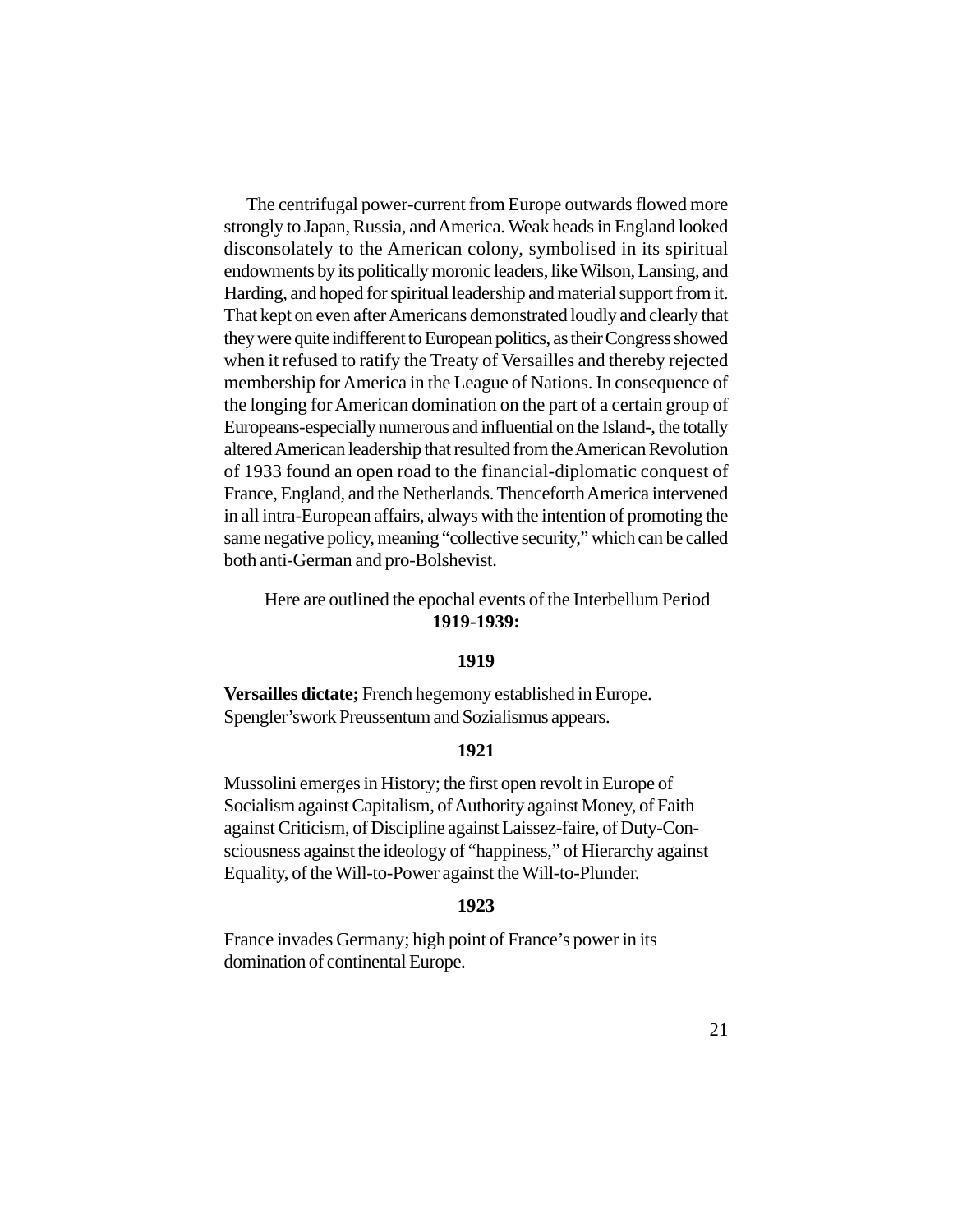#### **1931**

Collapse of the international financial structure of Capitalism; economic catastrophe resulting therefrom; economic depression throughout the Western Civilisation.

Japan successfully raises its claim to power-monopoly in the Far East with its annexation of Manchuria.

#### **1933:**

On 30th January: The **European Revolution**. Revolt of the Spirit of Authority against Money, of Socialism against Capitalism; overthrow of the 1918 pseudo-victory of Capitalism.

The **American Revolution of 1933**.\* Assumption of power by the Jewish entity. Lasting transformation of American policy through abandonment of nationalistic isolationism and the introduction of an internationalist policy. Formation of the Jewish-American Symbiosis begins.

End of French hegemony over Europe.

#### **1936:**

**Four-Power Pact**: England, France, Germany, and Italy forever renounce waging war among themselves; the first collective attempt to form an organically determined European Imperium.

**August-September:** America successfully intervenes to prevent t h e ratification of the Four-Power Pact, to abort the European Imperium and to make possible a second World War-this in order to destroy the power of Europe and to forestall the rise throughout the world of Authoritarian Socialism to the detriment of Finance Capitalism.

This is the year in which the English Prime Minister Baldwin made his statement about the dependence of England and France on America.

\*Cf. IMPERIUM, p. 993 ff.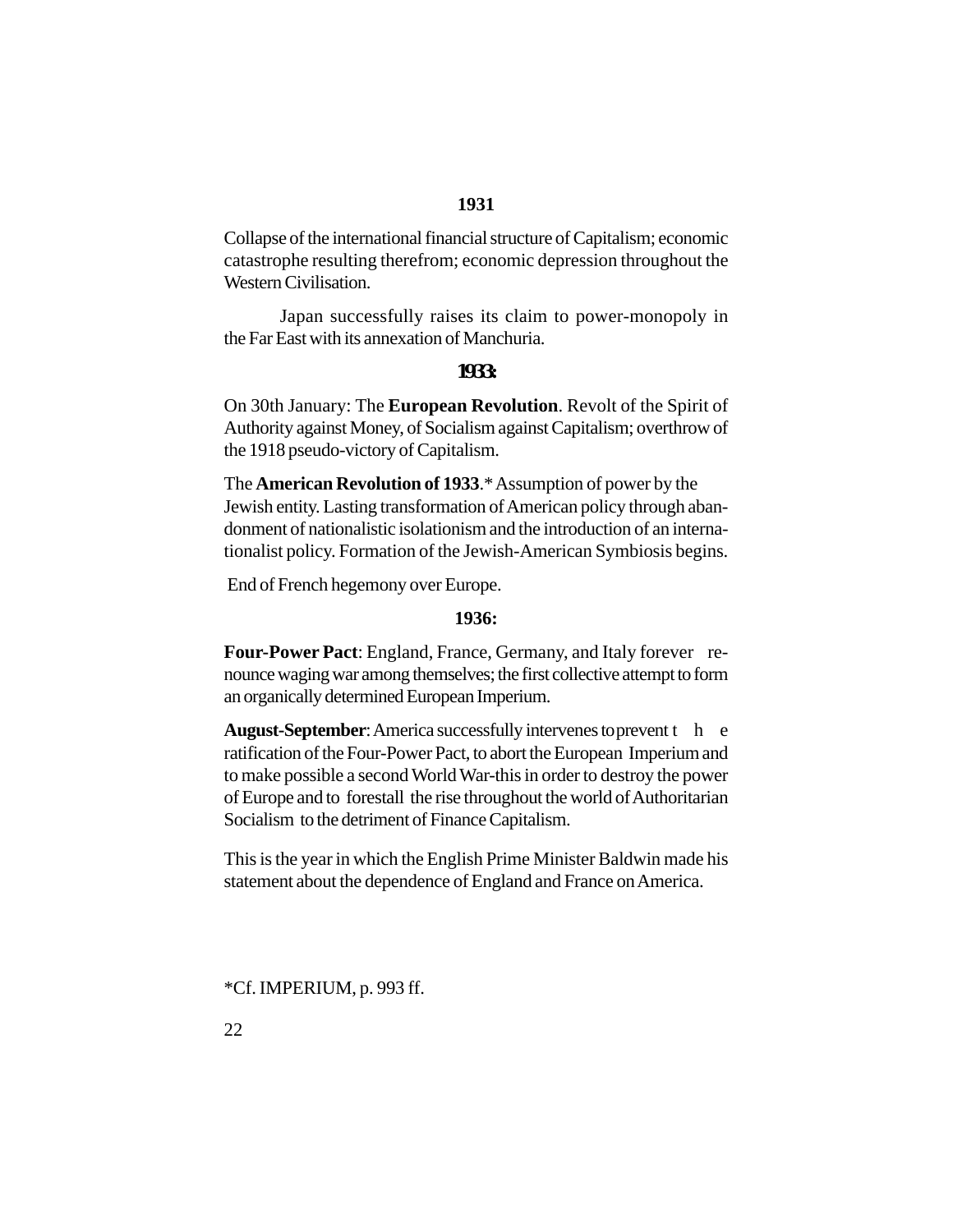#### **1938:**

**Munich Agreement** for the pacification of Europe. The Four Powers act together to end Czech domination over Germans, Slovaks, Hungarians, and Ruthenians. Last of the great European efforts to overcome petty-statism and to establish a provisional European Imperium without an intra-European war.

American meddling in England succeeds in annulling the mutual English-German renunciation of war and forces a reorientation of English policy towards setting up a warfront against Germany.

#### **1939**

Formation of the "peace front," a war-alliance of the Americanised England against Germany as diplomatic preparation for the Second World War.

**September:** Final success of the American policy. Outbreak of the English War against Socialism and the Reawakening of Authority.

#### **1941**

Attack on Russia by the provisional European Imperium. The War gains a second aspect.

**November:** The Washington regime presents its war-ultimatum to Japan as a means of provoking a Japanese attack that would facilitate the intervention of America in the European War against the wishes of the American populace.

**December:** Japan responds militarily to the ultimatum, whereby the Washington regime knows in advance the time and place of the attack. Complete destruction of the American fleet at Pearl Harbor by Japan-this because the Washington regime deliberately delays every defensive measure. America declares war on Europe; Europe becomes the chief enemy and is designated the main front The War expands into and shows itself from a third aspect.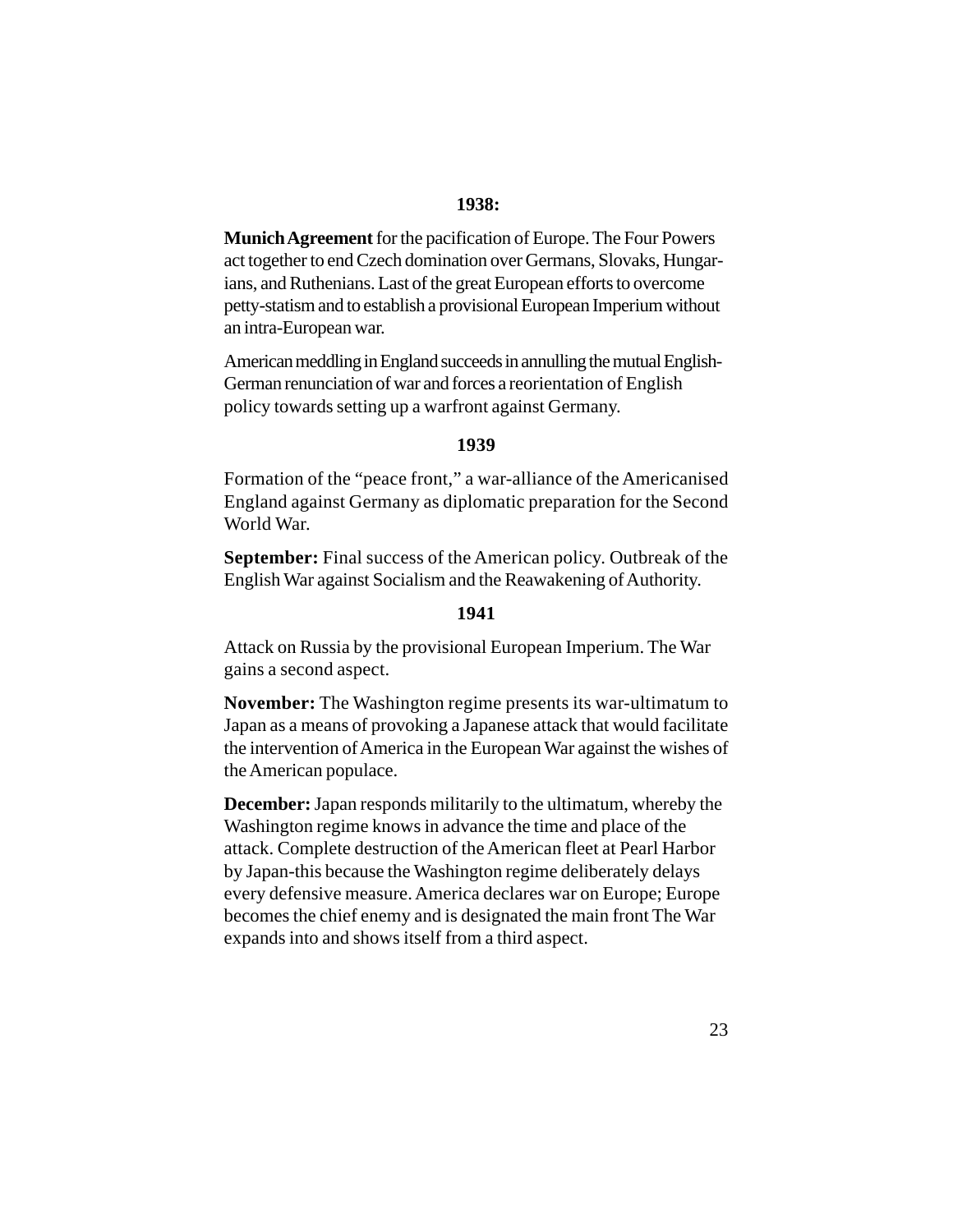#### *THE THREE ASPECTS OF THE WAR*

In this Age of Absolute Politics, Culture provides the motivation for Great Wars. From 1000 to 1500 A.D., the inner-Politics of Europe was determined by fealty. The motivation for the intra-European power-struggles during the centuries up to the Congress of Vienna was religious and dynastic; during the 19th century, it was nationalistic and economic. After 1900, the whole planet became increasingly active politically. The decline of England's power awakened in the Coloured World the illusion that the entire Western Culture found itself in a state of decreasing power. That was false indeed, but the outbreak of the First World War and the world-wide verdict against Western Power and Western prestige seemed to confirm this misconception, Since the scale of political activity has become planetary, only two spiritual possibilities for a conflict remain: first, the Western Idea of world-rule (and for over two centuries, directly or indirectly, the West actually did rule the greater part of the world); and, second, the Outer Revolt, which is simply the negation of this Western Idea. Manifestations of the Western worldempire Idea were: the British Empire, and all other European overseasempires; the Americans' conquest of their continent, American imperialism in the Pacific; Germany's enduring desire for expansion into the Slavic areas and its pushing back of the eastern frontier of the Western Culture during the millennium 1000-2000. Manifestations of the Outer Revolt were: the Chinese Opium War against England; the Indian Mutinies of 1857 and 1947; the Zulu Wars; the Mexican revolt against Maximilian, the Mexican revolution of 1910; the Chinese revolution of 1911; the Philippine insurrections against Spain and the latter Philippine uprisings against America, 1900-1946; the Bolshevist Revolution of 1917; the Japanese War Against the West, 1941- 1945.

Thus the power-front is seen to be based on Culture as the dominant spiritual front in world politics, and all other politics, be it primitive, local, or personal, is overshadowed by this tremendous disjunction.\* On the planet there is only one High Culture in the process of fulfilment, the Western Culture. Outside that Culture, there are only remnants of dead Cultures, whose peoples have once again become primitive, fellaheen, like

\*Cf. IMPERIUM, p. 234 ff.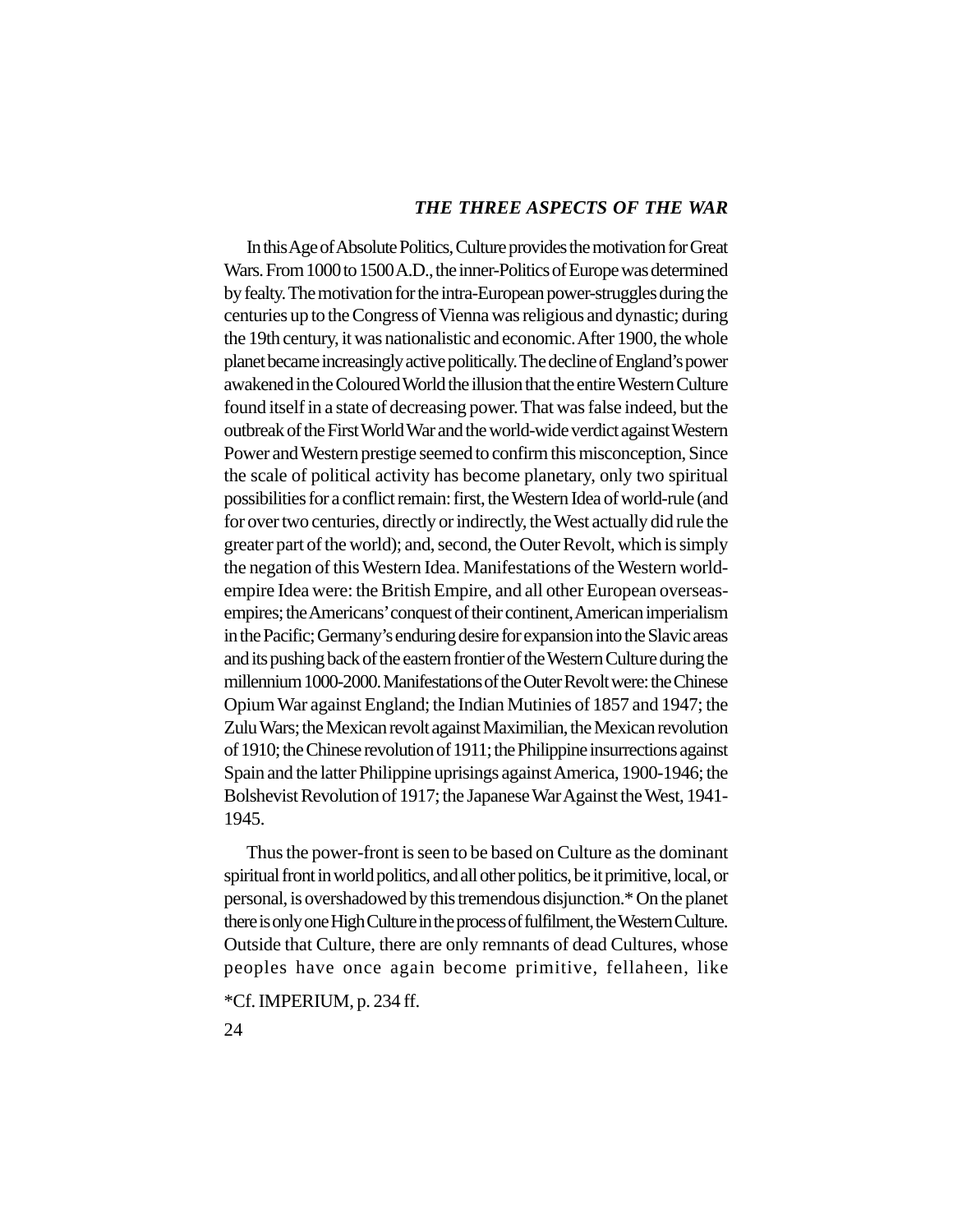the Chinese, Hindu, and Islamic; savages, like the African and American aborigines; barbarians, like the Russians and certain tribes in Central Asia. All peoples living outside the West have perforce taken over many Western customs and characteristics, since the uniquely powerful imperialism of the West lays claim to the whole earth, and its performance has forced the people of the world to acknowledge the undeniable intellectual and material superiority of Europe. This does not mean, however, that "Westernisation" can ever be anything other than superficial. When the Western Culture says Yes to its Imperialistic urge, it naturally calls forth a reaction among those who do not belong to it. Their organic response is an equally passionate No. When they take up Western methods, it is only to use them against the West: If spears cannot defeat Whites, let us learn how to build factories and produce machines!

From a Cultural standpoint, the Second World War consisted of three organically separable wars. The first of these was an intra-Cultural war: England versus Germany. In the terminology of Ideas, it was a war of Capitalism versus Socialism. But as these two great outlooks have an organic relation to each other, it was actually a struggle between the Past and the Future, for Capitalism belongs to the Past, Authoritarian Ethical Socialism to the Future. Since the Past can never overcome the fact of the Future, except in semblance, this intra-Cultural war had only two possible results: Victory of the Idea of Ethical Socialism or Chaos within the entire Western organism.

The second of these wars began with the attack by the provisional European Imperium on Russia, the leader of the Outer Revolt against Western world-rule. The natural, organic form of this war would have been Europe with all its colonies-America, South Africa, Australia, Argentina, et al.against Russia and the other Asiatic powers. Thus it would have ended in the political destruction of the Asiatic powers, including Russia, and in the establishment of Western world-rule in a stricter, more absolute form than the Western Empire, let us say, of 1900.

The third of these wars was related to the second: the American war against Japan, like the European war against Russia, was a war of the West against the Outer Revolt. In this war, America's role was that of a Western colony, and its victory over Japan was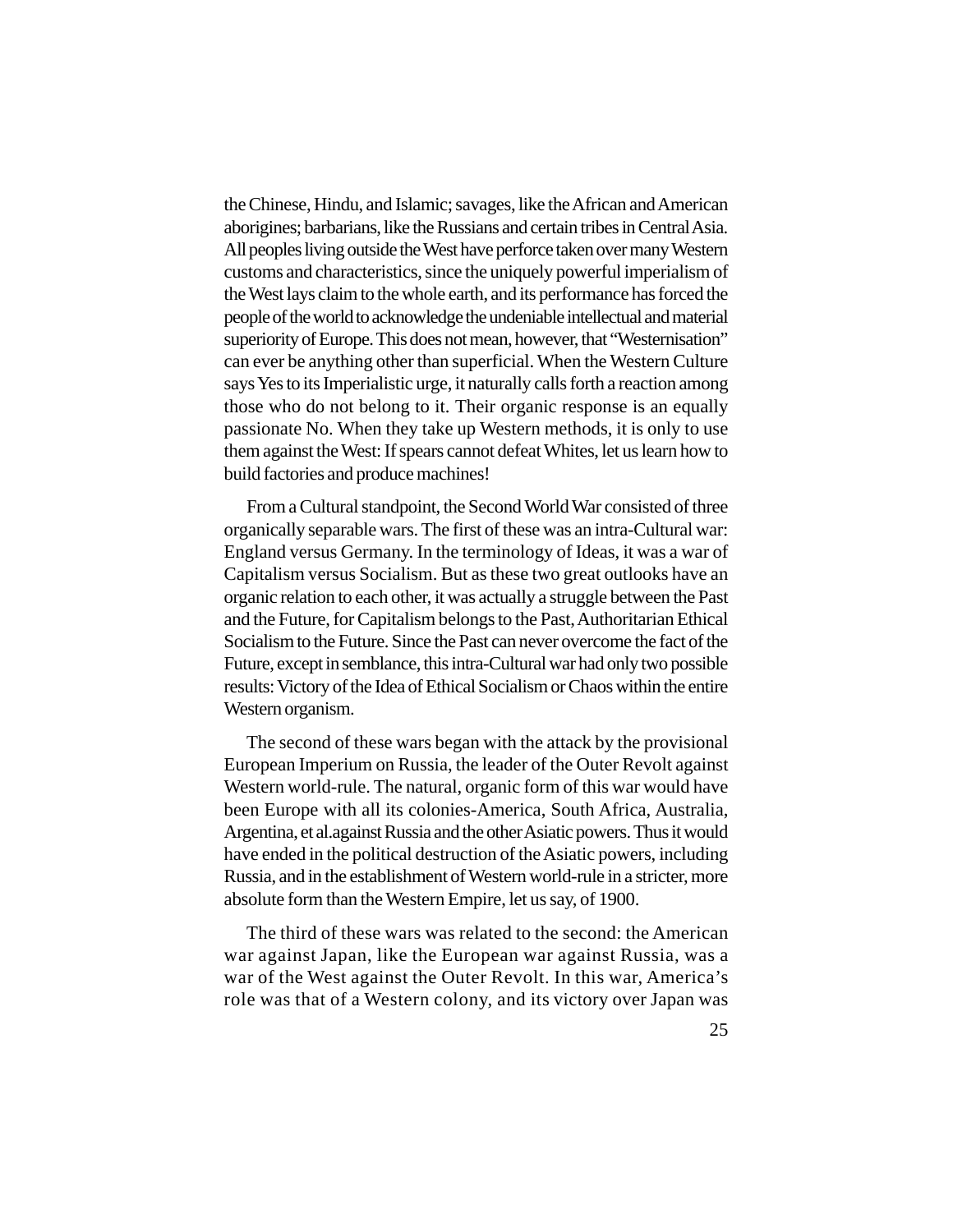also a victory for Europe, just as a victory of Europe over Russia would have been a victory also for America.

The first, the intra-European war, very quickly lost the character of such, since England's total war-effort was brought ever more under the direction of the Washington regime, and England, likewise its remaining overseas possessions, was occupied by American troops. Thereby the Washington regime wanted to ensure that England would not attempt to bail out of the War. With the American occupation of England and the remnants of its Empire, the intra-European war of England versus Germany ended. From then on, there were two organically dissociated wars: Europe versus the American-Russian coalition and Japan versus America. Wherever the English military forces fought on, it was only for the extension of Russian or American power, for now there was no longer an English political unit whose power could be extended by a victory.

Thus America became involved in all three organically dissociated wars. Its participation in the Second World War was a struggle for the victory of the West, in regard to Japan, and simultaneously for the defeat of the West, in regard to Russia. America fought for an Asiatic victory and against an Asiatic victory.

The outcome of the second organically dissociated war, that of the European Imperium versus Russia, was complicated by America's policy vis-d-vis Russia. At the beginning of the War, Russia was prepared to conclude peace with Europe, but the Washington regime, in accordance with its purely negative, anti-American policy of defeating Authoritarian Socialist Europe at any cost, even that of national suicide, promised to give economic support to Russia's entire war-effort, so long as it would stay in the War, promised to share with it in a Russian-American world-condominium in the post-War period. America's conduct vis-d-vis Russia has never had its like in world-history. During the War, America deprived its own armed forces of huge masses of war materiel, which it delivered to Russia without charge and without any terms of repayment. America supplied Russia with: 14,795 aircraft, 7,056 tanks, 51,503jeeps, 35,170 motorcycles, 8,071 tractors, 375,883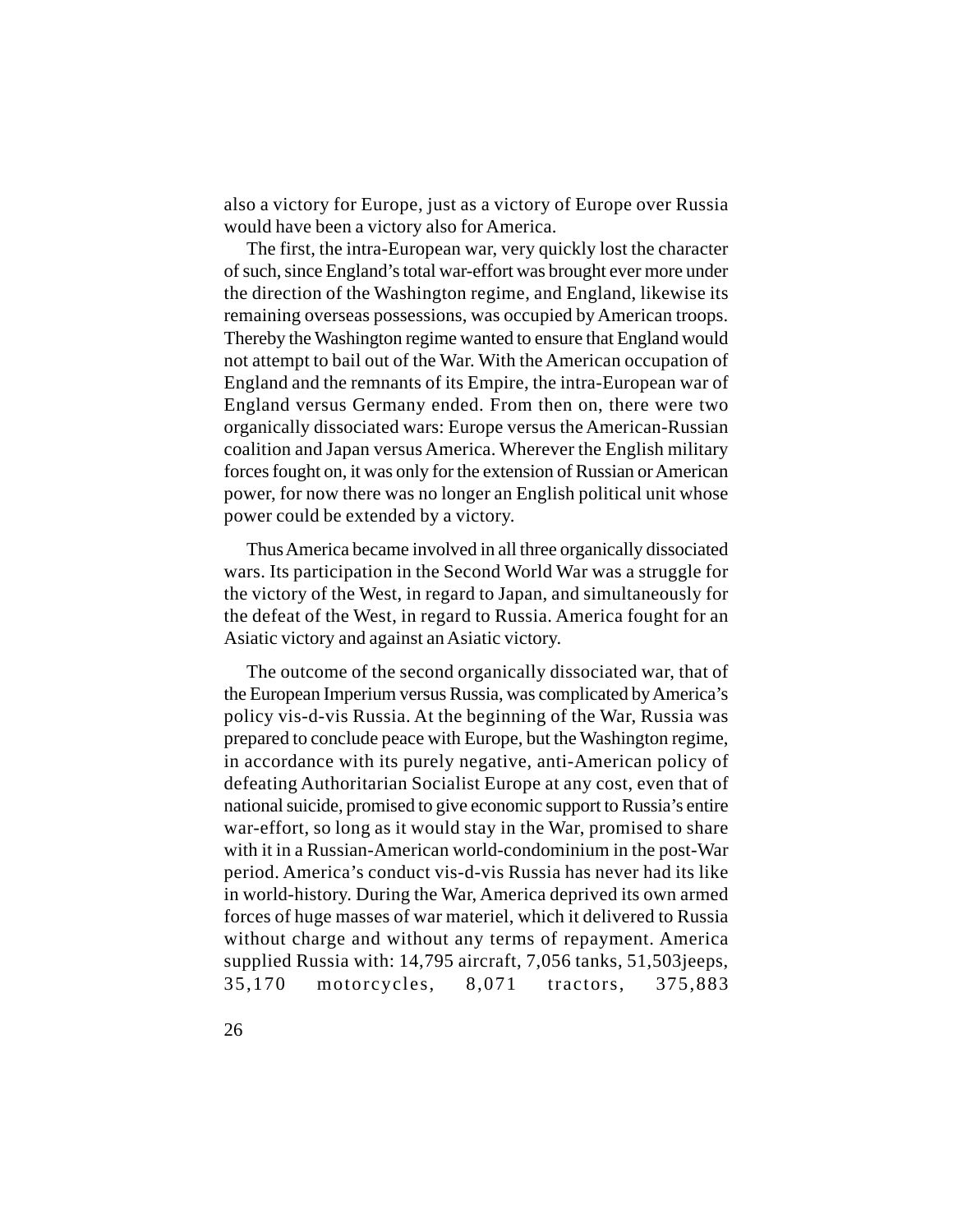lorries; other machinery valued at 1,078 million dollars; 107 million yards of cotton products and 62 million yards of woolen products. (This listing is incomplete and does not include ships, foodstuffs, railway materiel, etc.) At American orders huge quantities of armaments and other vital equipment were withdrawn from the English Army and delivered to Russia, including 5,031 tanks and 6,778 aircraft. Deliveries of raw materials reached the value of 39,000,000 pounds. The American viceroy in England, Churchill, confessed in his memoirs that one of his diplomatic problems lay in persuading the Russians to accept these gifts without suspicion and with good will. Throughout the War, the Communist underground movements the whole world over received from North America weapons, munitions, explosives, clothing, medicines, foodstuffs, and financial support-this in Europe, in Serbia, and in the Far East, especially Celebes, Sumatra, Indochina, and China.

It is clear-once again from the simple Organic Laws of Politics-that the Washington regime in no way pursued an American policy. A nationalist policy can never be negative. When a nation's policy becomes negative, something has prevailed over the national interest. All during the War, American propaganda was governed by a single great imperative: Destroy Germany! In the background was the weak echo: Destroy Japan! The propaganda left no doubt, however, about the relative importance of these two negatives.

Without America's intervention as the all-sacrificing lackey of Russia, the war of Europe versus Russia could have ended in two ways: political destruction of Russia by Europe, or negotiated peace. After the American war-entry, the second possibility was eliminated. In its main aspect, the Second World War was no longer a war of Europe against Russia, but a fortiori a war of America against Europe, and this war had only one possible outcome; political destruction of Europe. The innumerable Russian troops fought practically under the same command as the troops of America and its satellites. Faced with this coalition of powers, the European Imperium had no choice but to sue for peace. The American formula of "unconditional surrender" made that impossible, however.

The third of the organically dissociated wars, Japan versus America, had three possible results: political destruction of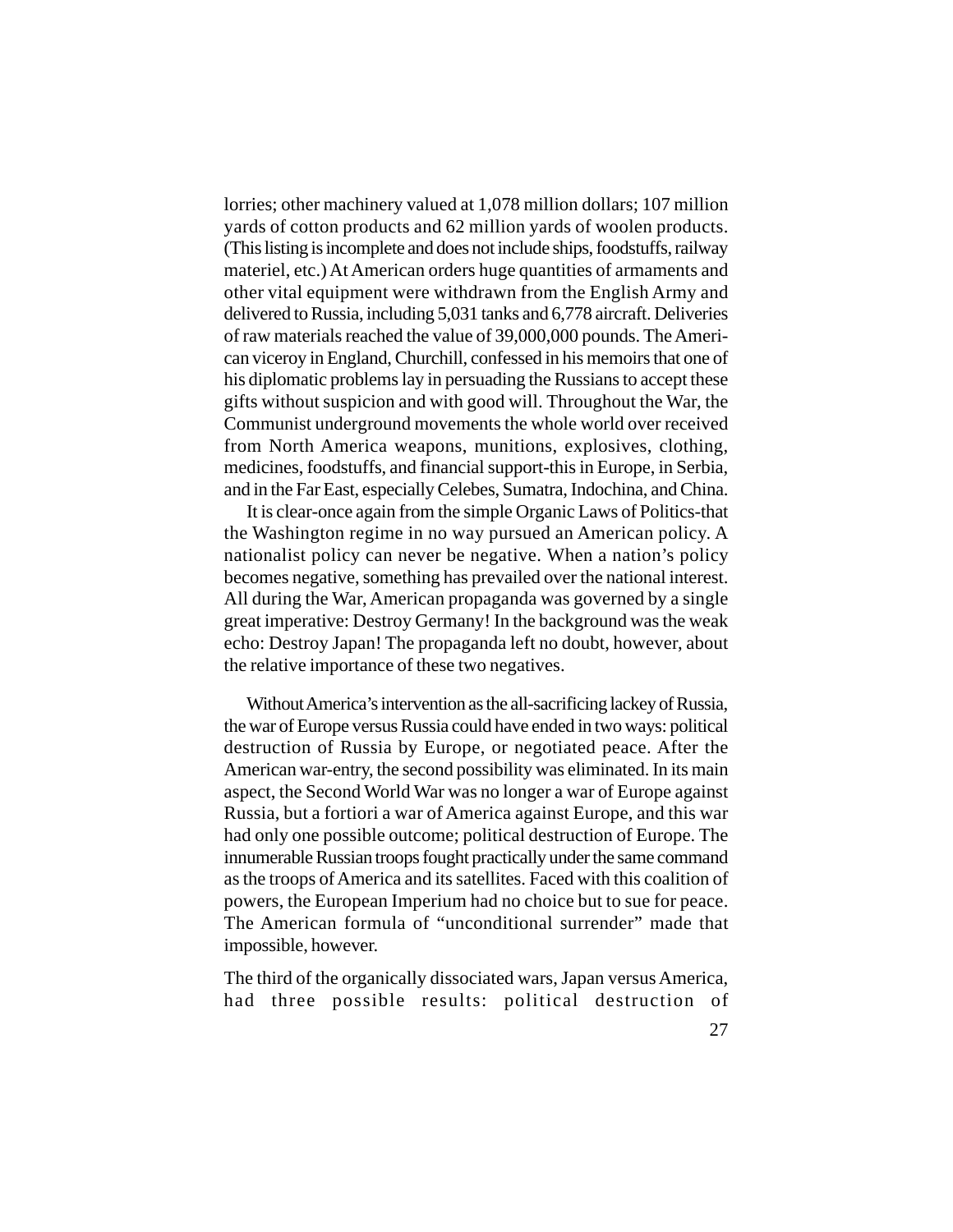Japan, negotiated peace, or expulsion of the American power from the Pacific. A political destruction of America was, and is, impossible, owing to America's geographic breadth and position. Only America's overseas-empire, in the Mediterranean, in Africa, in the Persian Gulf, in the Pacific, and in the Caribbean can be destroyed, not however the American political basis, autarkic and inaccessible as it is to large armies from another continent.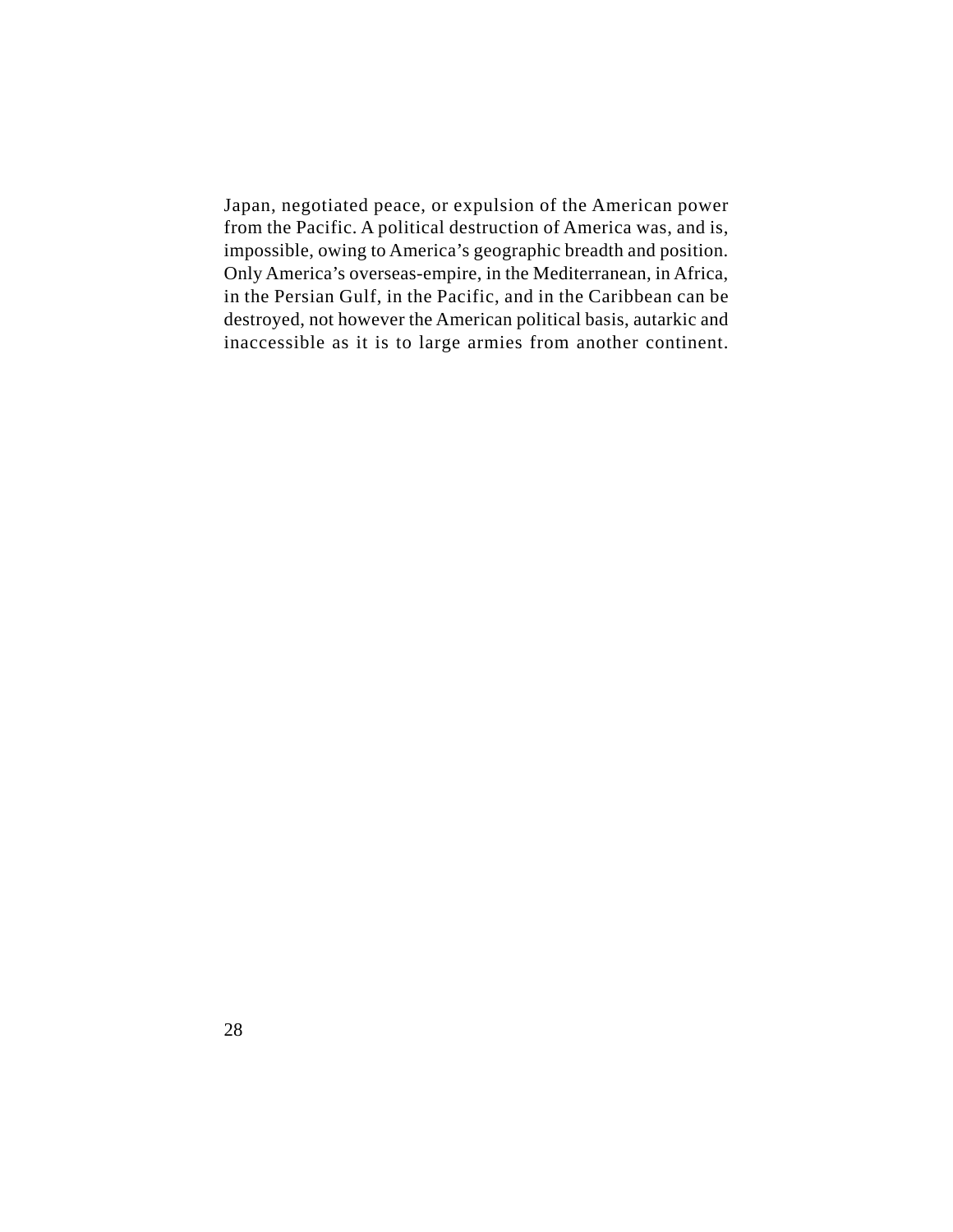# *RESULTS OF THE WAR*

After the American occupation of England, there was no longer a war between England and Germany, for the ability to wage war against an enemy of one's own choosing is the mark of a sovereign power, and England's sovereignty had ceased to exist.\* But there was still a spiritual-ethical "war" between the English idea of Capitalism and the Prussian-German idea of Ethical Socialism. Since, in this Age of Absolute Politics, Politics takes unto itself every aspect of Life, this spiritual-ethical conflict had to be decided by the politico-military conflict. Thus the 19th century idea of Capitalism won a pseudo-victory over the 20th century Idea of Ethical Socialism, and that meant Chaos throughout the Western Civilisation. The Past cannot win an enduring victory over the Future. The later Stuarts and Bourbons learnt that, so did Metternich. It is an old lesson that must ever be learnt anew.

In its spiritual ethical aspect, the War, since it did not destroy Europe, came to its sole possible result: It weakened the Idea of Capitalism and, in the same tempo, strengthened the Idea of Socialism, by giving Socialism a victory at least in the field of Technics. After the War, the only possible way of governing and maintaining order in every Western country was through complete political regulation of economic life, in other words, through the application of Socialist techniques. Everywhere laissez-faire is dead, both nationally and internationally, except in the very highest economic sphere, that of bank and bourse. For the time being, that domain is spared state-intervention, simply because it is where the governments are chosen. Behind the parliamentary puppets stands the Master of Money.

The second war, that of the provisional European Imperium against Russia, yielded military and political victory to Russia. That politicomilitary victory, based on American aid, given with a largesse unique in world-history, made the Russian Empire into the world's foremost power, owing to its geopolitical position and to the poor quality of its only remaining opponent, notwithstanding that this opponent dominated a greater part of the planetthan it did.

\*Cf. IMPERIUM, p. 183 ff.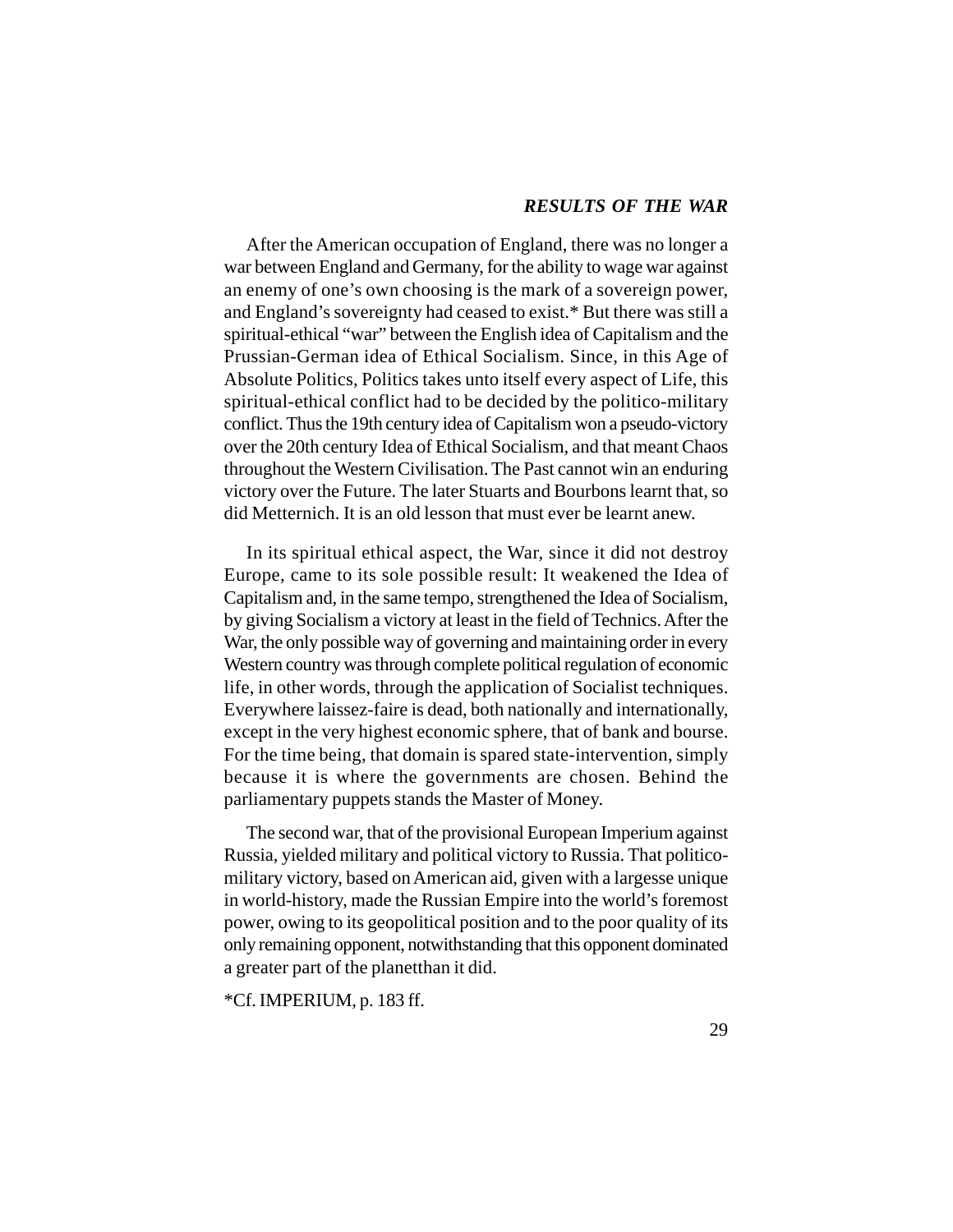England's pseudo-victory was owing solely to the Washington regime's policy of sacrificing Americanand European interests to Russian interests. It is a fact of great importance that the Washington regime quite consciously and deliberately created the present Russian Empire as an instrument of its absolute anti-German, anti-European policy.

The third war, that of America versus Japan, was, from a Cultural standpoint, a war of Western Civilisation against the Outer Revolt. To superficial observers, its outcome seemed to be political annihilation of Japan. Yet this war ended in a negotiated peace. The most important fact about Japanese history, society, and politics is that Japan contains a nationbearing stratum, a level of the population that feels itself charged with an organic Mission. America did nothing to weaken this stratum's feeling of a Mission. Through peace negotiations, the Japanese nation, state, aristocracy, and other institutions were preserved; the Japanese Army was disbanded honourably, and the Emperor, the Japanese national Idea, suffered no Oriental loss-of-face. An American army occupied the Island, and even the commander of that army spoke openly on behalf of an early termination of the occupation. This war resulted in a military and psychological victory for America, and at least for the moment, the West reasserted itself in a part of the world where it had been in retreat for 75 years. At the time, however, in IMPERIUM, I called Japan a political victor of the Second World War because its outer Mission, the expulsion of the West from Asia, had been accomplished, and its inner independence, though temporarily suspended, had not been really abolished.\* The Washington regime, which had but little interest in the matter of Japan, permitted its occupation forces considerable autonomy. The leaders of those forces had no idea at all of the types of power and of the overcurrents of power in the world. Their notion of exploiting the victory was on a journalistic plane. They regarded the main effort of the occupation not as political but as moral. In all seriousness, this leadership wanted to "educate" the Japanese nation, as though it were a child, and teach it "democracy."

\*Cf. IMPERIUM, p. 587 ff.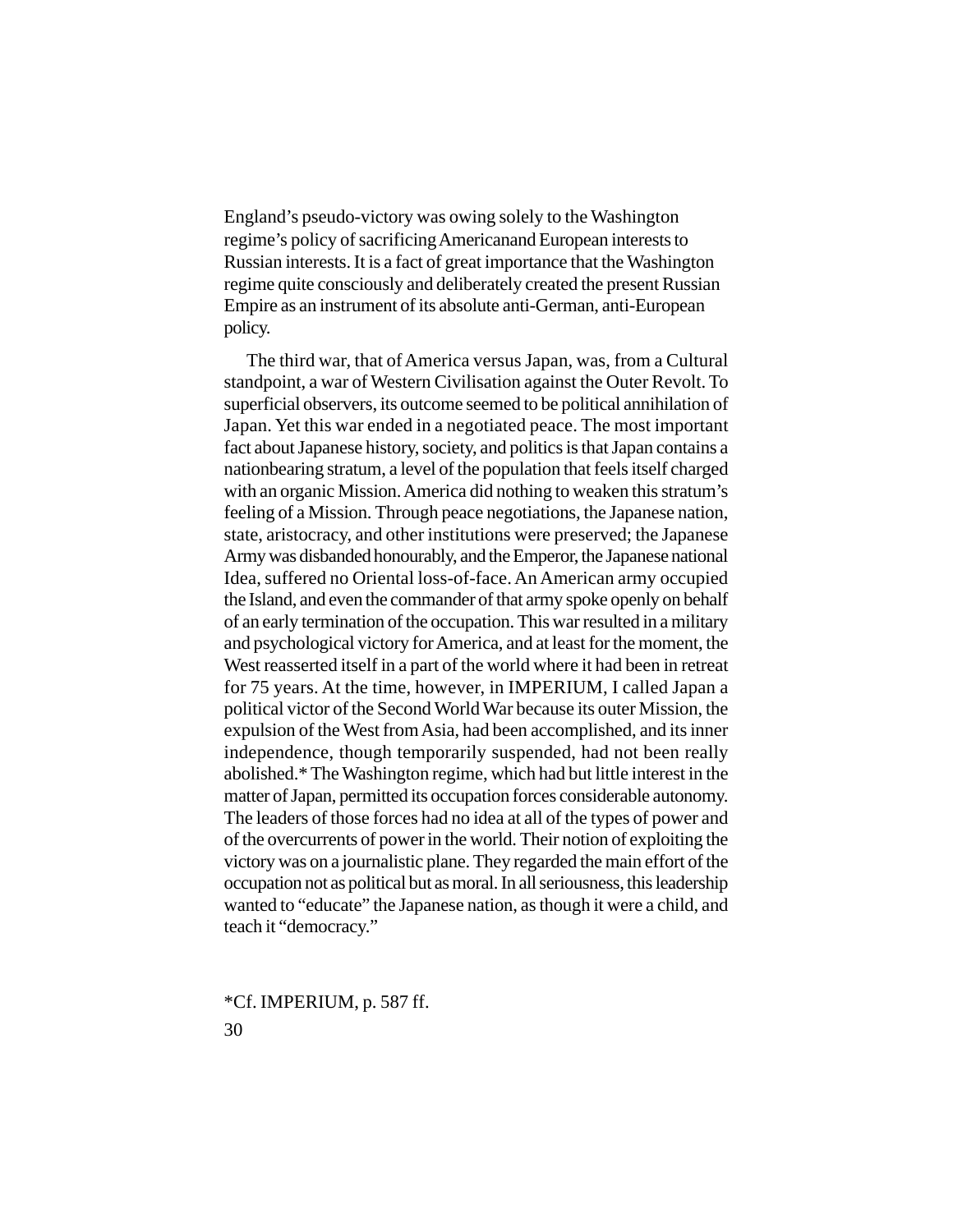The extent to which the military victory of America over Japan was also a political victory over Japan for the entire Western Civilisation is thus very slight indeed. regime's policy of reconstructing Japan undermined the greatest part of the victory. Its surrender of China and Manchuria to Russia, the leader of the Outer Revolt against Western Civilisation, undermined it even further. The last remaining step, the restoration of Japanese sovereignty, is only a matter of time, for here the initiative lies with Japan. So long as the Japanese monarchy and the Japanese nation-bearing stratum, with its feeling of a Mission, survive unimpaired, a revival of Japanese sovereignty, Japanese militarism, and the Japanese Empire against America is certain.

The Outer Revolt against the West was only locally contained by America's military victory over Japan. In other parts of the Far East, the revolts were successful. The Chinese, Malays, Indonesians, and the primitive denizens of the Philippines expelled their Western masters.

In the metapolitical sense, the Western Civilisation lost the War against Japan, despite the local, purely military victory of the Americans.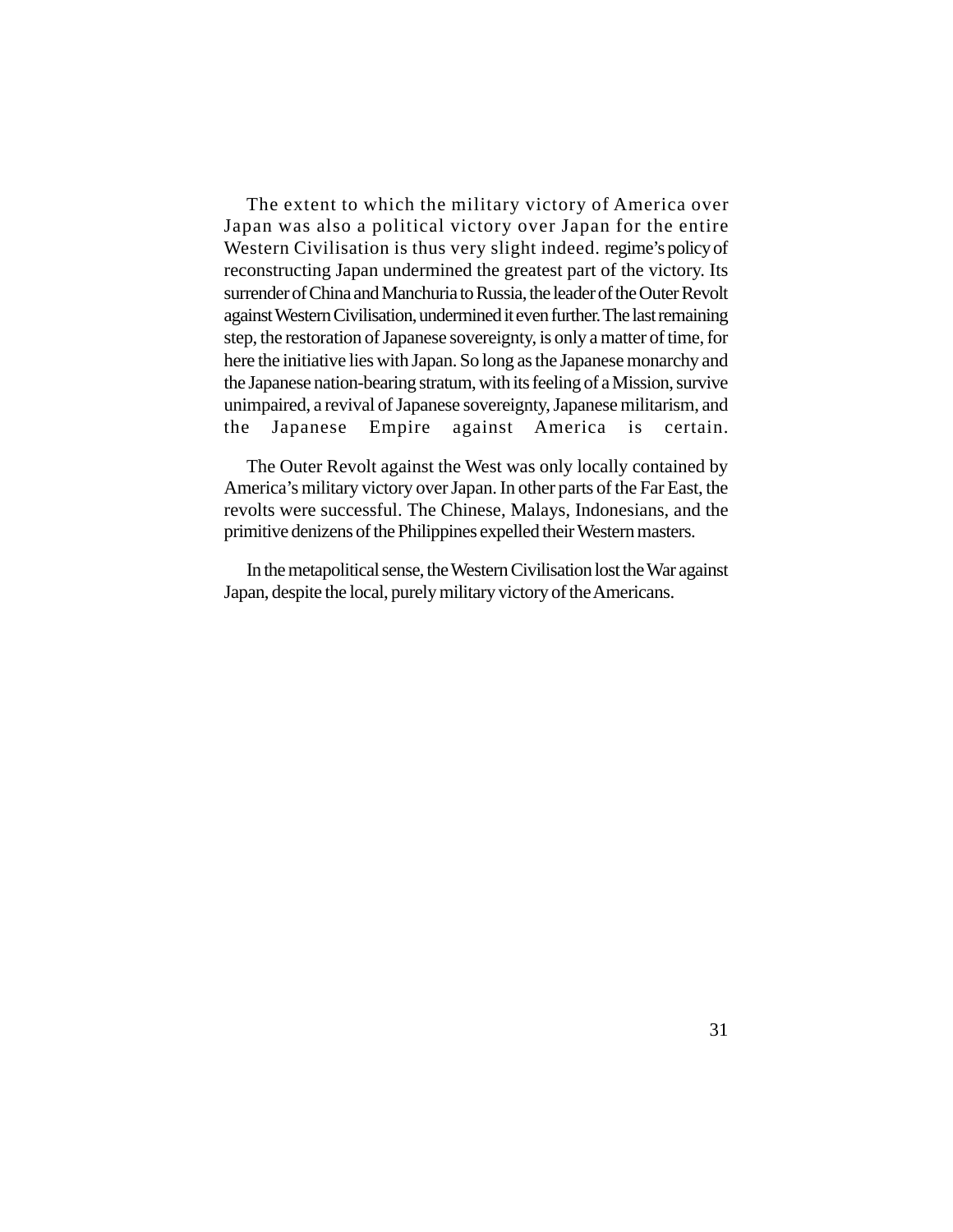#### *THE POWER PROBLEMS OF THE WAR*

The two great power-currents in the world before the Second World War were the centrifugal flow of power from the Western organism to the Outer Forces (especially away from the Continental European nations, since the obsolescence of the English national Idea led to the powercurrent England-America), and, then, the centripetal flow of the attributes that alone make power vital and lasting, from England to Prussia-Germany.

To set forth these two power-currents as power problems - from the European standpoint -, the first problem was: How is European worldhegemony to be restored? And the second was: How is Europe to be imbued with Ethical Socialism, the only viable world-outlook and nationbuilding force in this Age of Absolute Politics?

These two problems were the actual issues of the Second World War. Men and governments cannot create power-problems; rather, these arise when superpersonal organisms collide with existing power-currents. Both lie far beyond any human control. In navigating the seas, one can sail with the currents, or try to sail against them, but one cannot produce new currents. Thus it is with the Organic: The possibilities are given, and are not subject to alteration or dispute. One can either accept an organic possibility, or abandon oneself to disappointment, disease, and chaos. If a possibility is frustrated long enough, it will one day no longer be there to accept, for the Organic always has a duration of existence.

The more important of the two power-problems in determining the form of the War was the first: The European Imperium voluntarily decided to give the problem of Europe's world-position precedence over that of Europe's internal constitution. It was hoped that solution of the latter problem could be postponed until a time when it could be resolved more easily and without endangering the European world-position. This decision not to occupy the English Island was the personal decision of the Hero who was custodian of the Destiny of Europe during the Second World War. From the time of that decision on, from June, 1941, the European Imperium's invasion of Asiatic Russia was the real war. Europe expended its energy mainly on winning that war, wherein a victory would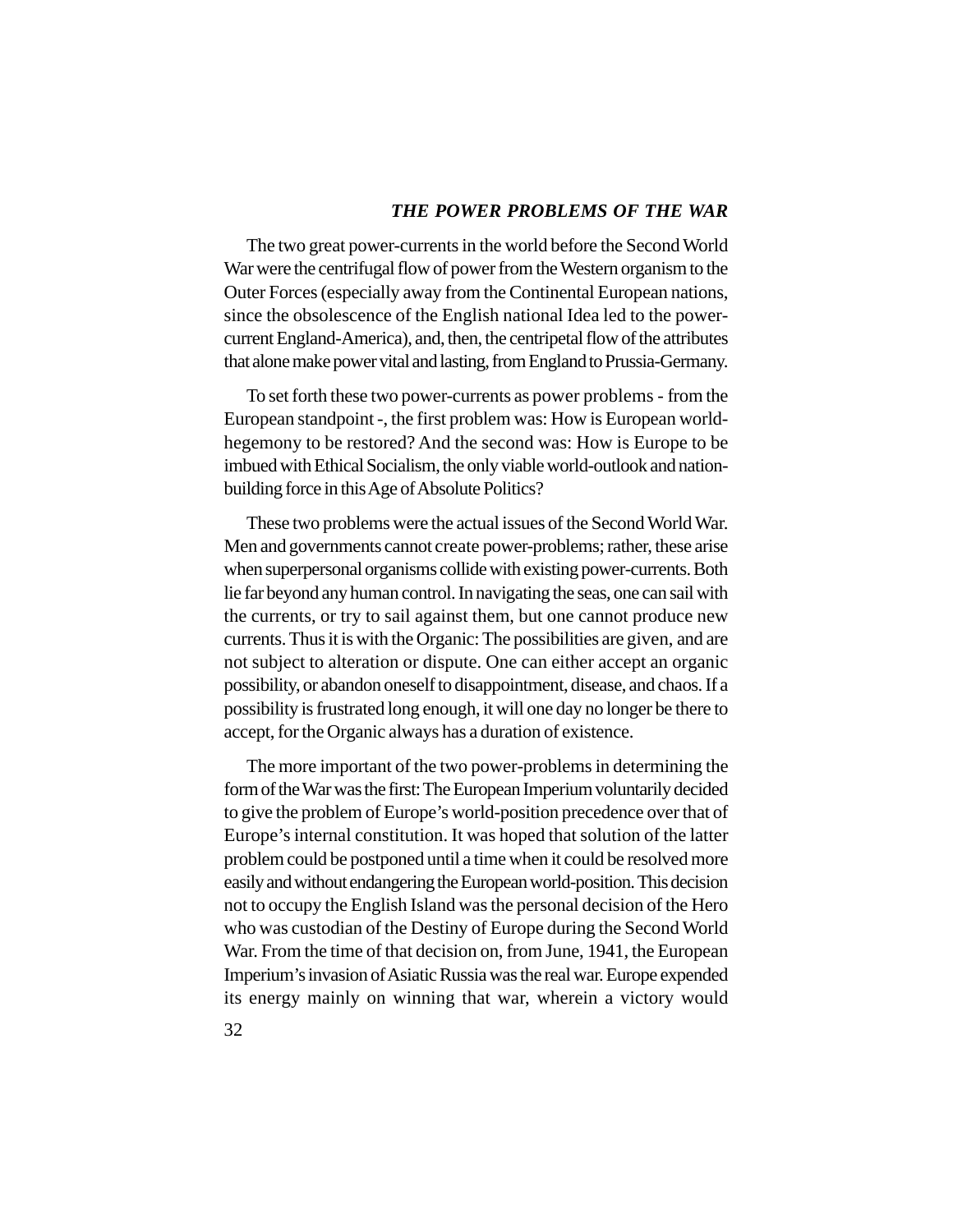have secured the Destiny of the European Culture for the coming century.

Now the War could not take its natural course, that corresponding to the organic power-problems, viz., England and Germany versus Russia and Japan, with America and the other colonies either neutral or allied to Europe. Instead, it was forced by the Washington regime into a distorted form: England and the European colonies attacked Europe from behind while it was struggling for its Cultural-politicaleconomic-social-military-technical survival.

Since the form of the War was unnatural, having stood in no relation to the organic power-problem posed by the powercurrents, its results were unnatural, too. As the Organic Laws of Politics show, such a distortion as the Second World War can result only from the intrusion of a Culturally-alien group into the political affairs of the host-organism. The Second World War was the most monstrous manifestation of Culture-distortion in the history of High Culture.

The Culturally-alien group that conjured up the War could symbolize its triumph over the West through the infamous "tribunal" at Nuremberg, a year after the War, but its victory was as unnatural as the War itself. Nor can a Culturally-alien group occupy any kind of lasting political position within the host-organism. It summons forth its own opposition, Cultural antibodies, through which its power will eventually be dissolved. Power, to be perfect, must be openly exercised; however, a Culturally-alien group can hold power only so long as it works through others, through individuals, organisations, classes, governments, and groups of every sort that it manipulates to direct their forces temporarily into its own channels.

Likewise, Russia's ascendancy as a result of the War is unnatural. It does not bring organic actualities to expression, but contradicts them. Europe possesses the true sources of power, which are spiritual-ethical; the Russian Empire is only a formless grouping of barbaric tribes with a purely negative mission. In this, its Imperial Age, Europe is simply not ripe for a long domination by barbarians.

\*Cf. IMPERIUM, p. 535 ff.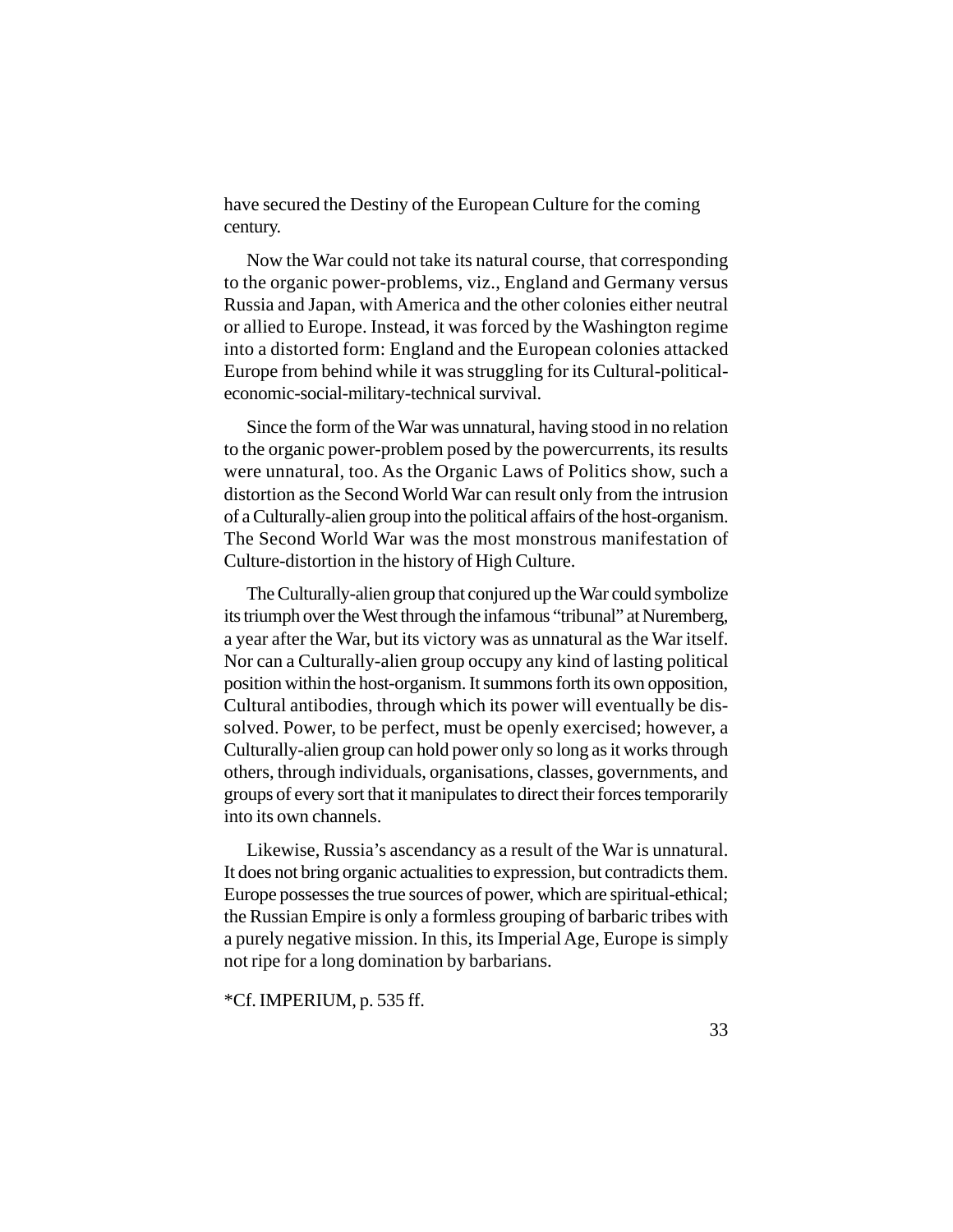Thus it was a war of spent energies and lost power, of territory lost and cities destroyed, a waste of life, wealth, effort - a waste everywhere but in the realm of Heroism and the Spirit. In the spiritual domain, the great process of forming the Imperium continued unrelentingly, and one saw the curious spectacle of the Washington regime's puppets, the Churchill's, taking up the aim of the Hero they had helped Washington and Moscow to destroy. They began to talk about the "unification of Europe." A few months before they hated the Europe that had been united - indissolubly united through blood spilt on the tundras and steppes, in the forests of Russia, and to destroy it they were prepared to betray their European Fatherlands and their own souls. After the War, the hottest-headed of the puppets shrieked in horror, in the style of his war-incitements, that Asia now stood at the Elbe. When the frontier was at the Volga and in the Caucasus, he did everything in his power, little as that was, to bring this frontier into the middle of Europe.

The Heroic world stands infinitely above the economic-technical disjunction utile-inutile. Nor is the military test of "victory" valid in the realm of Heroism. It was Cromwell who inspired generations of leaders long after his death and subsequent disgrace, not the later Stuarts who had caused his body to be dismembered by wild horses. It was Napoleon who inspired a whole century of leaders after him, not Louis XVIII, nor Metternich, nor Talleyrand. About 1840, Napoleon triumphed, he whose name one could praise in Europe twenty years before only at one's peril. Napoleon's Idea conquered the spiritualpolitical realm, his personality the Heroic realm. Who would reproach him now with the fact of the lost battles of Leipzig and Waterloo?

So it shall be with the Hero of the Second World War. He represented a new ethical type that will inspire and inwardly form all coming leaders of significance of the West. The bewailing of his "mistakes" after the Second World War was simply contemptible. Every journalist and every braggart knows better than the great man - they would not have made this mistake or that. Indeed, they would never have been in the place to do anything at all!

Heroism is and can never be wasted. So long as men survive a Hero, they will be influenced by him and his legend. He lives on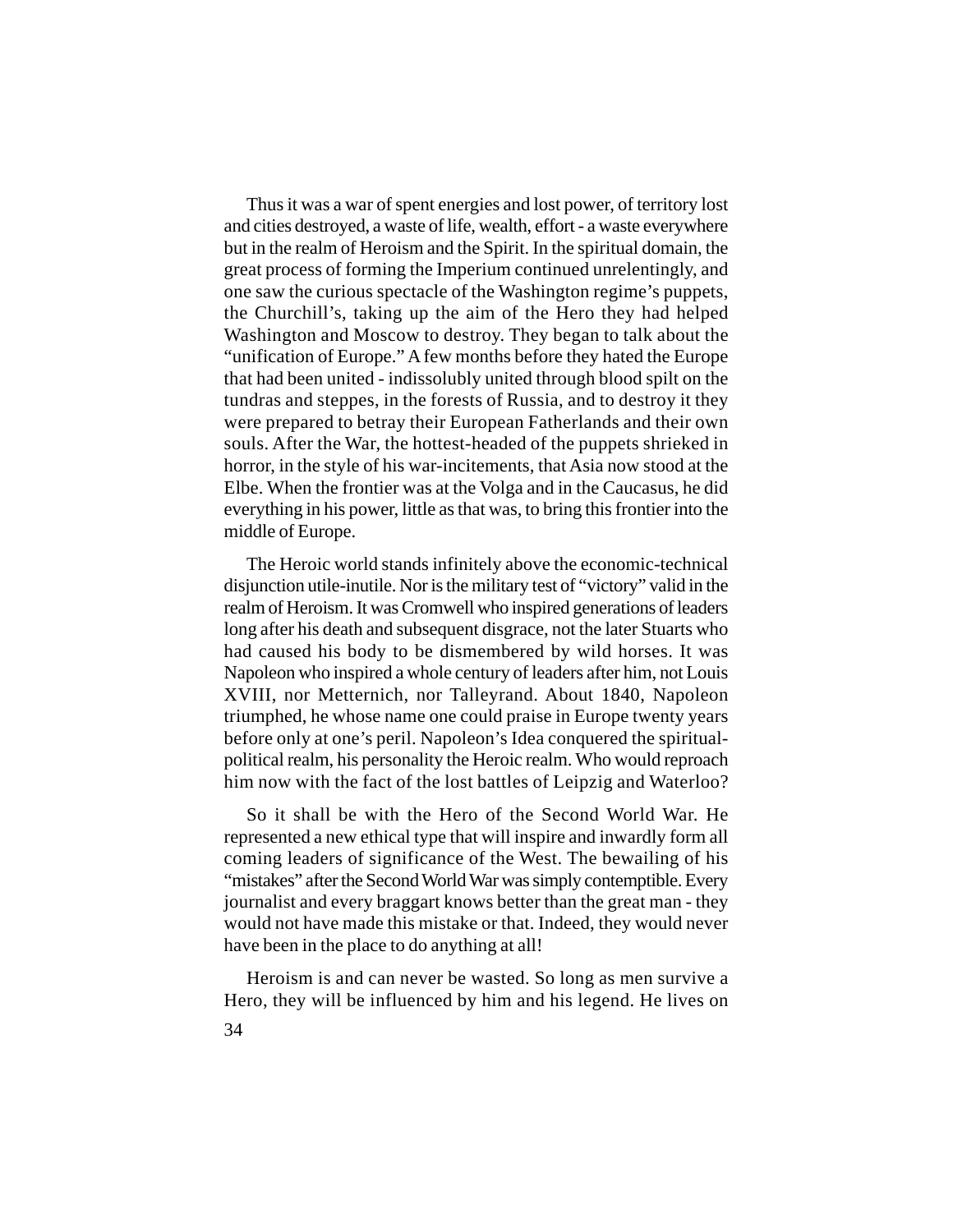in spirit, and continues to act upon the world of facts and deeds.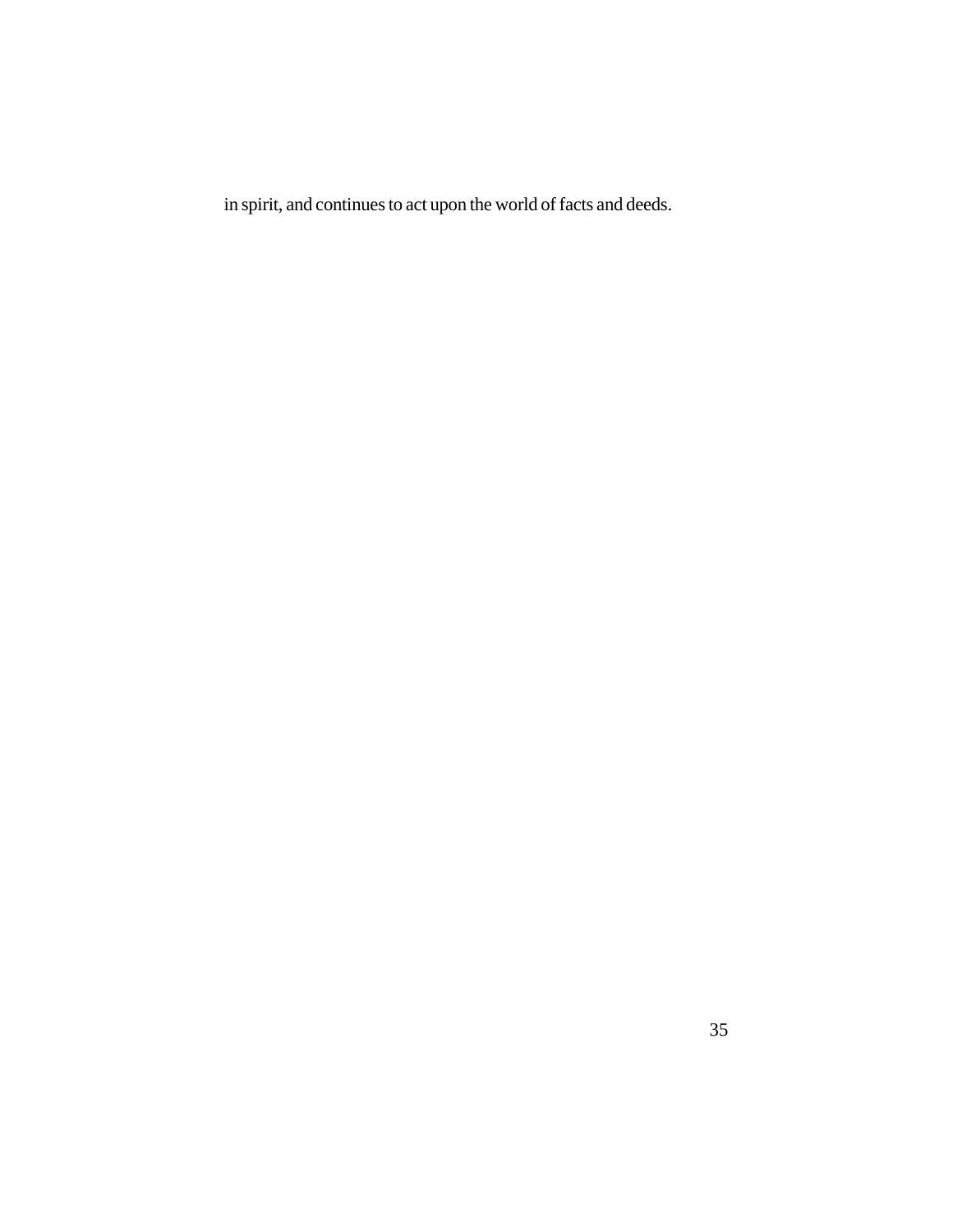# *THE AMERICAN OCCUPATION OF EUROPE*

After the Second World War, the opponents of the Hero of that War were still dominated by his compelling personality. Either they took up his ideas and declared them their own, or they continued to fight against him. Of a new Idea, independent of that Hero, there was not a trace. This can be explained by the issues in world politics being yet the same as those of the Second World War, for the War solved no power-problems, having neither followed nor changed an organic power-current.

During the War, some Europeans entertained the comfortable illusion that the Washington regime was hostile only to certain states in Europe, certain Culture-peoples in Europe, certain ideas in Europe. Nevertheless, the Washington regime's real enemy was Europe, which means, above all, the Culture-bearing stratum of Europe, that invisible stratum of the population that by virtue of its sensitivity to Cultural Imperatives is the custodian of the Destiny of the Western Civilisation, and will remain so, too, until the end of Western history. This stratum of approximately 250,000 souls is distributed throughout Europe, but, naturally, it is concentrated primarily in Germany, which can be attributed to the organic fact that the Prussian-German nation is destined to actualise the European Imperium. Since this stratum is invisible - who could have looked at Rembrandt, Goethe, Napoleon, Bismarck in the cradle, and seen what they were to become? - the Washington regime began its post-War task of liquidating this stratum by attempting to kill all of those who had already proved themselves an elite.

Herod sought to kill the Christ Child by slaughtering all male infants in Bethlehem of two years and under. To the invaders it did not seem feasible to take over this technique in its entirety. Yet they believed that if they extinguished the elite of the past they would ipso facto prevent the formation of a new elite, that of the Future. Hence they proceeded with a monstrous Black Mass of scaffold-trials, unique in History, that were intended to kill off everybody whose war-service in a particular field had been of outstanding merit. These Black Masses, variously called "Entnazifizierung," "epuration," and the like, in various countries, were performed in all parts of Europe at behest of the Washington regime. Even in such countries as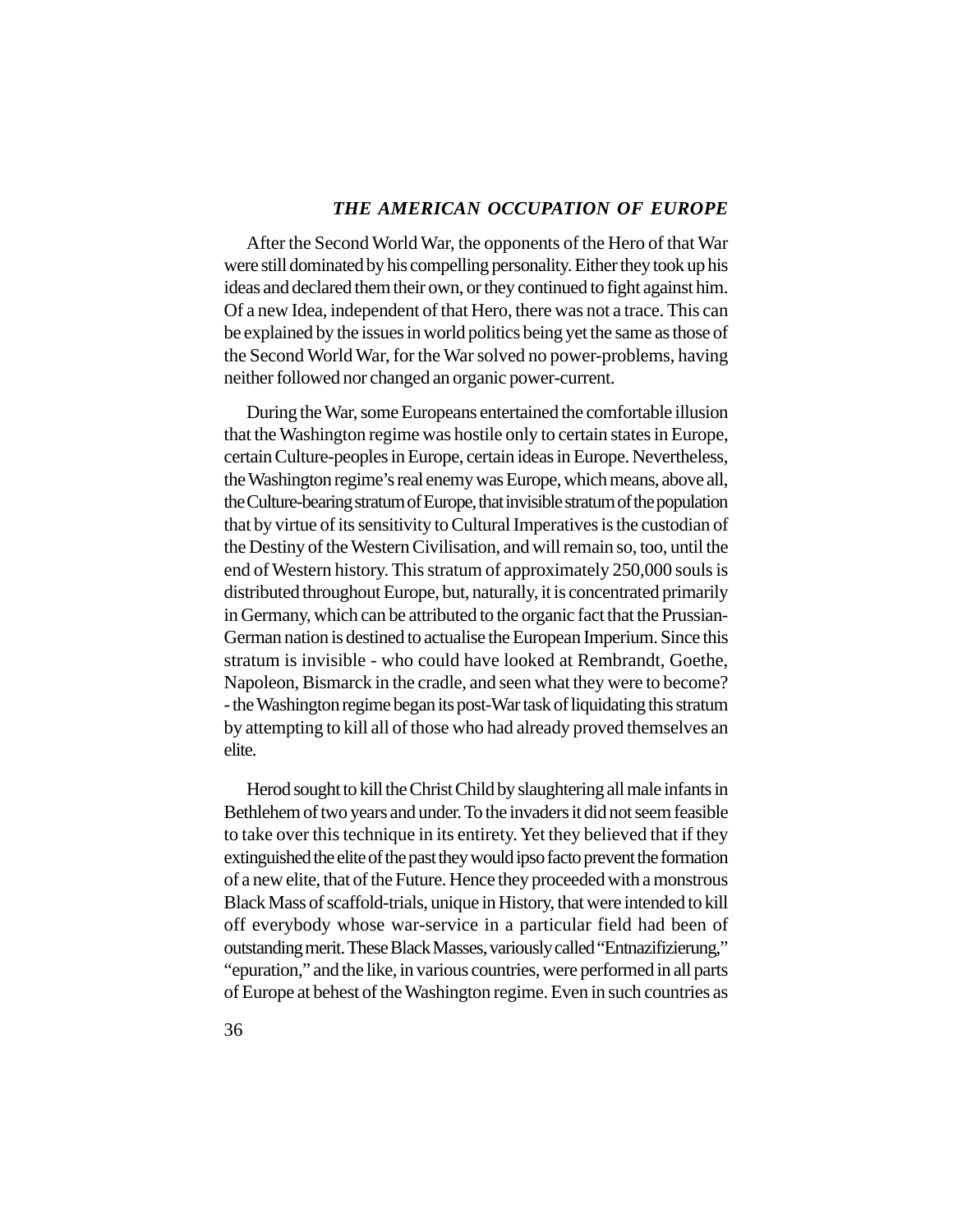Sweden and Switzerland, which had not participated in the War, the Washington regime had certain people hunted down, "tried," and killed. By these methods, thousands of the best minds were liquidated. But that was still not enough. Huge masses of human beings had to be butchered. In a certain way, at least, Herod's method had to be applied.

Accordingly, "laws" were devised for ex post facto application: Everyone who in the past believed in the establishment of a European Imperium, and worked for it, was a "criminal." The "penalty" for this "crime" of obeying the Historical Imperative of our Age could not be simple imprisonment for a definite term; that would be impossible. Murder millions by steel and by cord? No, millions of individuals had to be ruined for the rest of their lives.

Hundreds of thousands of French, Walloon, Flemish, Dutch, Danish, and Norwegian soldiers returned home after years of battle against Asiatic Russia and found themselves accused of "treason" and condemned to death or sentenced to years of imprisonment in concentration camps. (In Belgium alone, the Americans incarcerated 400,000 from a population of 8 million.) For under the Neuordnung of the Washington regime, the struggle of Europeans for the survival and power of Europe was designated "treason." Thus an American colonel, acting as a "judge" in a "war-crimes trial," told a European soldier who had carried out the orders of his superior officers: "You could have deserted! "

After being released from the overflowing concentration camps, the "criminals" were robbed of every possession, sentenced to heavy fines, deprived of all civil rights, which made it nearly impossible for them to earn their livelihood, and forbidden to perform any but the meanest sorts of labour.

The American High Command fiercely pursued a policy that brought about a uniform impoverishment of the Europeans to whom it contemptuously referred as "the indigenous population." Years after the War, the High Command deliberately blew up European factories, or dismantled and shipped them to Asiatic Russia; chopped down giant forests in Germany that had provided timber years before Columbus discovered America; confiscated large sections of European cities and forbade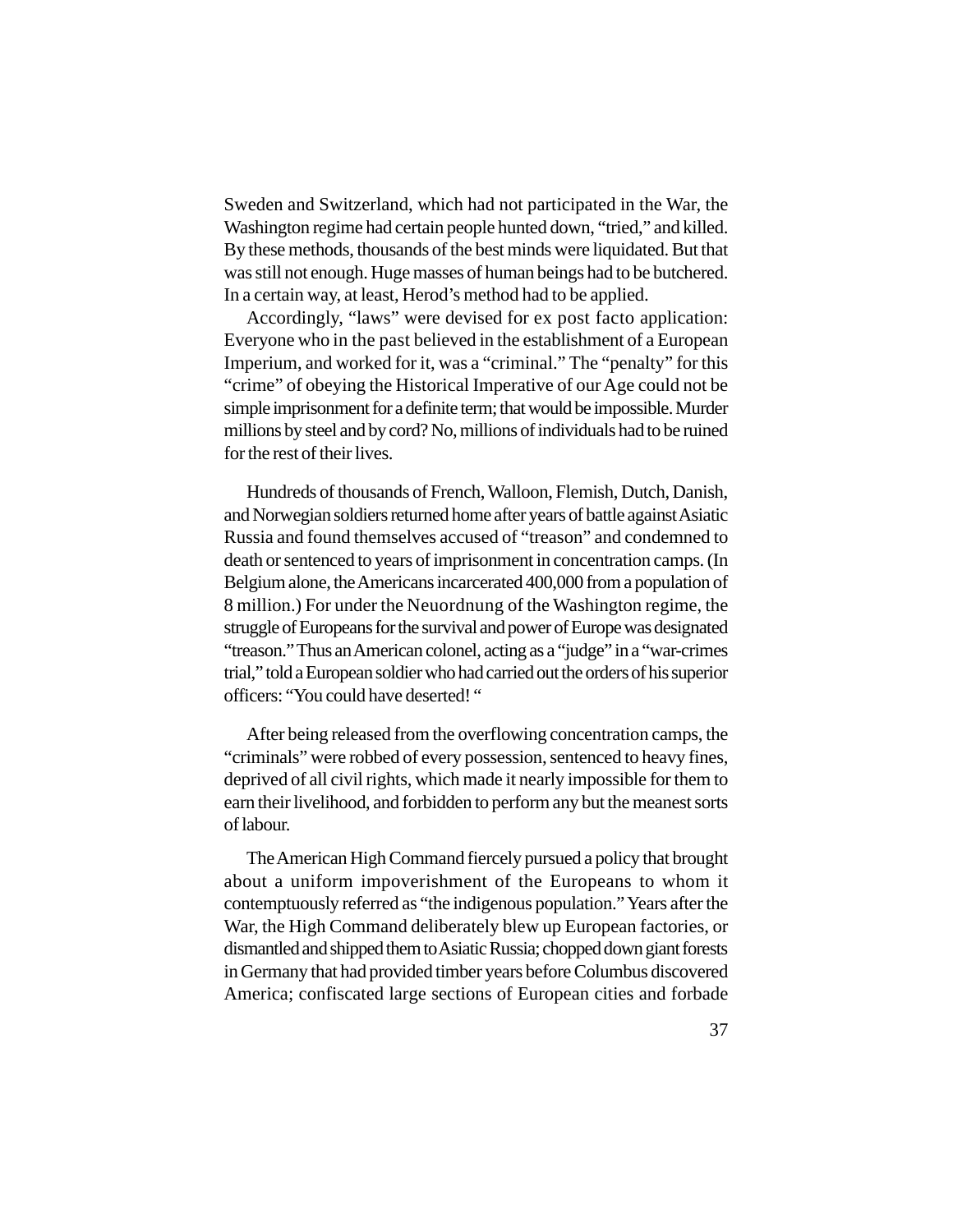Europeans to enter them; drove from their homes, cruelly and unexpectedly, hundreds of thousands of European families so as to make room for those of the occupation soldiers of America and her satellite-regimes; set a daily ration of 1,000 calories for adults, which corresponds to only one third of the amount needed to sustain human life; forbade its occupation soldiers to give or sell Europeans food and clothing, even to speak to them. And, finally, it proclaimed to Europe that the Americans had come as a Herrenvolk, possessed of great understanding for political realities and morality, to liberate "Europeans" and "educate" them up to True Democracy.

Although the American occupation used the slogan "democracy," it did not make even a pretence of introducing 19th century democratic forms. The press, political parties, every kind of gathering, every move everything required a "Licence." This was the substitution of a negative, mechanical Fiihrerprinzip for the natural, organic Authoritarian State founded upon the inwardly imperative principles of Ethical Socialism, which is the destined state-form of Europe in this Age of Absolute Politics. This was the tyranny of capitalist liberalism, using the mere methods of the European state-form without understanding their spiritual content. The "freedom of speech" America brought to Europe by conquest is best shown through the example of Bevin, the English Foreign Secretary. In 1948, he spoke publicly of "financial servitude to Wall Street," and within one day, was forced to beg its pardon in public.

The American occupation brought into the open a whole stratum of the European population that had hitherto never been recognised as a unit. In Germany the expression "der Deutsche Michel" has long been current. It pertains to the type with anti-national instincts, an enthusiast for talk instead of action, likewise for anti-social individualism, laissez-faire, and parliamentarism, a person who cringes to aliens, a natural, instinctive, organic, traitor. This stratum of the German population worked systematically but quite instinctively, in two World Wars, for a victory of the enemy. Like the Culturebearing stratum, the Michel-type is distributed Europe-wide. In every European country, America has an inner-America, the Michel-stratum, as an advertisement for its political success, and pseudo-Europeans it uses to implement its policies locally. Such Europeans are called "churchills," after the best known member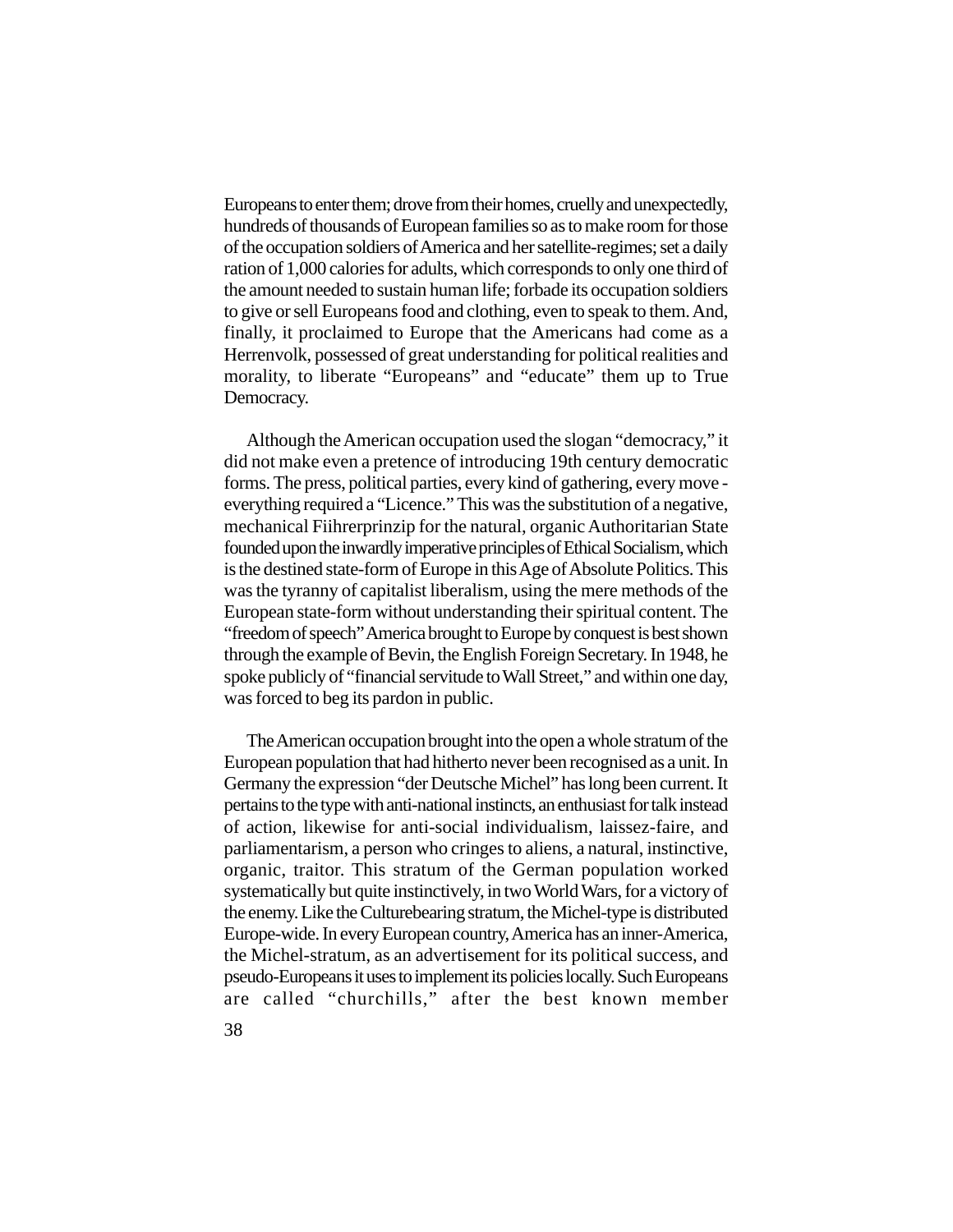### of their species.

Finally, the American occupation of Europe demonstrated irrefutably that England's policy of "isolation" from the rest of Europe, from the European family of nations to which it belongs, was a grotesque anachronism in the 20th century, the Age of Absolute Politics, of the struggle for control of the planet, wherein only Great Powers with a large geographic basis can take part, not tiny islands situated close to the Continent. In the Age of Economics and Nationalism, the policy of Isolation, likewise the "Balance of Power" idea, was justified. Much that was right, correct, natural, and justified in the 19th century is in the 20th century merely past history. In that century, it was possible for England alone to conquer and hold in check India. In this century, that no longer lies within the realm of possibility. In that century, sea-power could be employed decisively. In this century, sea-power is no longer decisive, since the entire hinterland is politically active.

It was tragic that England held so long to the isolationdoctrine, for that made possible Washington's policy of a second fratricidal war. The isolation-idea thus contributed its part to the loss of Europe's worldhegemony. However, this idea survives today only in the sclerotic brains of Culturally-backward old men. What is decisive is the fact of England's passing, together with all other European countries and peoples, into the common status of subjection to America, not the feigning of unimpaired English sovereignty by a certain stratum left over from the past. England's community of Destiny with the rest of Europe is now patent to everybody in the world, is everywhere binding, and can be denied neither in the individual nor for one moment.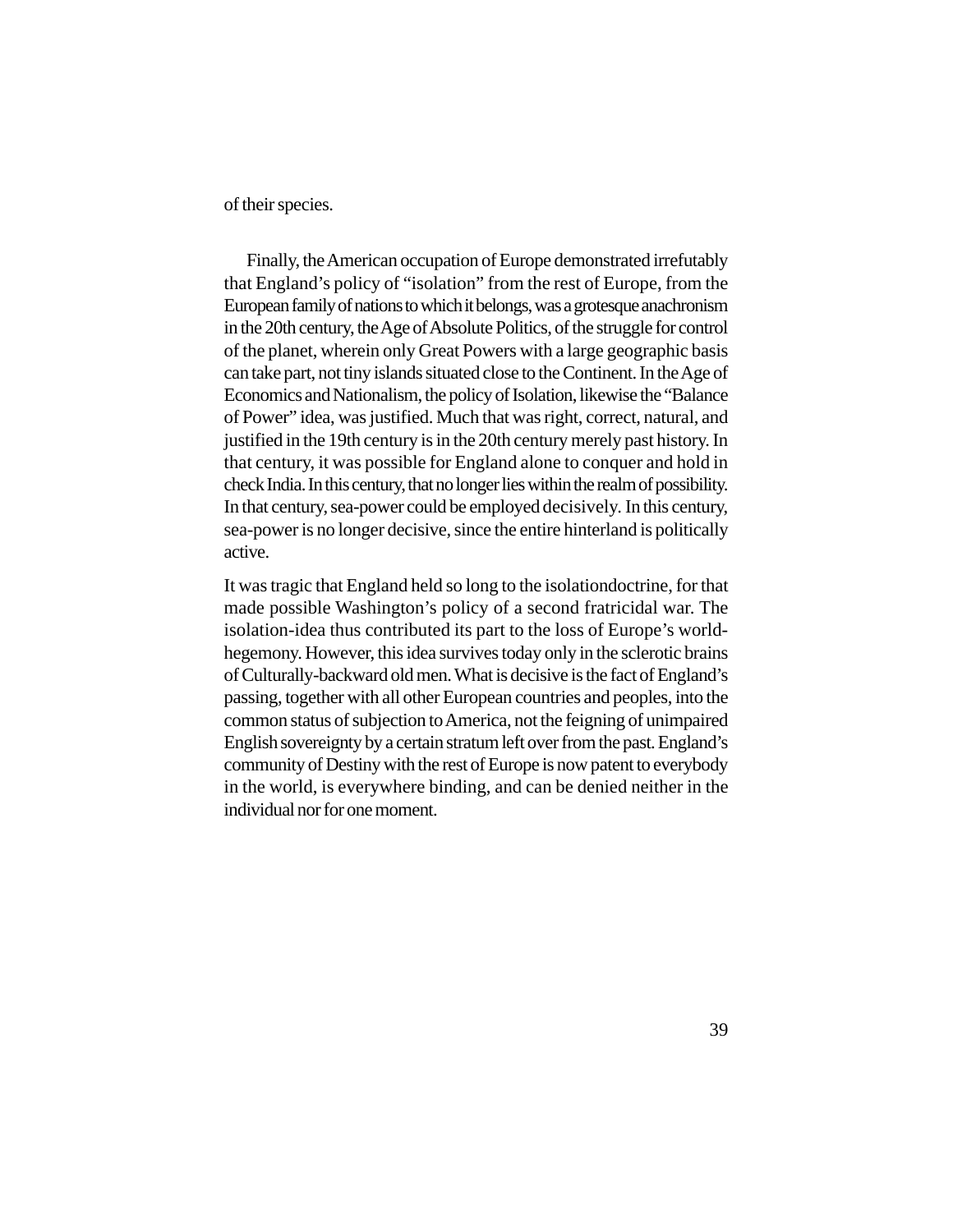#### *THE DEMISE OF THE WESTERN NATIONS*

In one of its results, the Second World War showed the entire world that the Age of Nationalism is forever past. Precisely those nations whose enmities had reached such fantastic proportions in that Age ceased to exist as political units. There is no relation of cause and effect here, for the Nation-Ideas have a certain life-span, just as every aspect of a Culture's existence, and every Western nation died when it was organically its turn. The last phase of a Nation-Idea is its political one.\*

The oldest of the Western nations, the first to have attained the political phase of its development, was Spain. Its great period began with the unification of Aragon and Castile and reached its summit with the world-ascendancy of Charles V. The last act of Spanish history was the revolt against Napoleon, and even then the resistance was more primitive and racial than national. After that period, Spain no longer played an independent role in Western history, though, of course, it retained a common Destiny with the Western Culture, and was conscious of it. France entered its political phase in the time of Richelieu and appeared in Western history as a spiritually independent people until the turn of the century. The last affirmative act of this nation manifested itself in 1914 at the Marne. Austria was a Great Power from the time of Charles V until 1900, although in the course of the 19th century it became less and less sure of itself. The linguistic form of the Nation-Idea in the Western Culture, which dominated that century, weakened the Austrian Idea to the point where Austria's last independent political act - the ultimatum to Serbia in June, 1914 - was dictated more by pride than politics.

England's political history as a nation extends from Cromwell to Joseph Chamberlain. Before Cromwell, there was no WorldIdea in England, and after Chamberlain, an Idea no longer existed, could no longer exist, for national extinction, like every other organic phenomenon, is irreversible. Between 1600 and 1900, England's power increased to the extent that in 1900 it controlled by its fleets and armies 17/20ths of the surface of the earth. Spiritually, the entire Western Civilisation - particularly from 1750 onwards - was Anglicised. The

\*Cf. IMPERIUM, pp. 328353.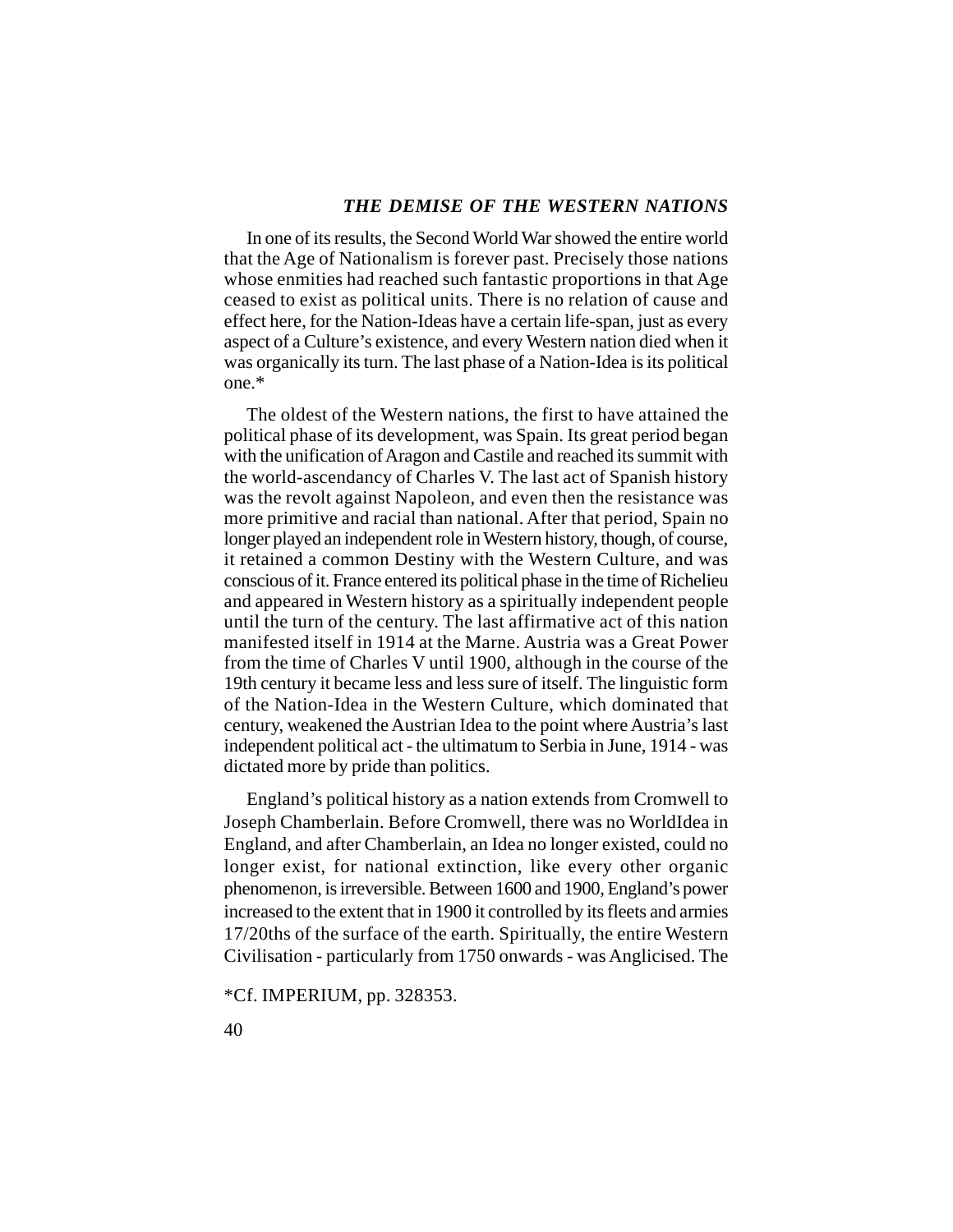thought- and action-systems of 19th century were English: Marxism arose on the basis of English capitalist economics; Darwinism reflects the English individualistic-competitive world-outlook; Materialism, Legalism, Capitalism, Social-Ethics - all are of English provenance, and they were the foundations of the 19th century.

The Boer War occurred at the turning-point. At that time, wrote the Englishman Christopher Sykes, England suddenly became the most hated country in Europe. All at once, the spiritual centre-of-gravity shifted: Darwinism succumbed to the Mutation Theory of de Vries, the class-warfare of Marx to the organic State-Socialism of Bismarck, social-ethics to Political Ethics, Sensualist philosophy to the idealist, laissez-faire to stateintervention in the economy, Liberalism to the precursors of the Reawakening of Authority, pacifism to the reassertion of martial virtues, and daydreams of an eternal peace were shattered in the global arena of the Age of Absolute Politics.

This was the end of the intellectual-spiritual Anglicisation of Europe but not of America, for colonies have their own organic rhythm, as the History of High Culture shows, and all colonies are perforce Culturallyretarded. And it was the beginning of the new Nation-Idea of the West: the entire Culture itself constituted as a Nation, i.e., as an Imperium.

As nations, Germany and Italy were destined by the advent of the new Age, namely that of Absolute Politics, to be stifled before they had yet lived through the mature political phase of their existence. Unlike France, Spain, Austria, and England, however, these two nations are inwardly alive, i.e., their Nation-Idea, their National Mission, is not fulfilled.

Spain fulfilled itself before the Age of Nationalism, France and Austria during that Age, England and the Age of Nationalism unfolded concurrently, and Germany and Italy must fulfil themselves after the Age of Nationalism. Thus these two nations will not fulfil themselves in a nationalistic form in the old sense of the word. They will fulfil themselves as the custodians of the Destiny of all Europe, and the new Nation-Idea of CultureasNation will be the instrument of their fulfillment

As political units, of course, Germany and Italy are dead. It lies beyond all possibility that one or the other could ever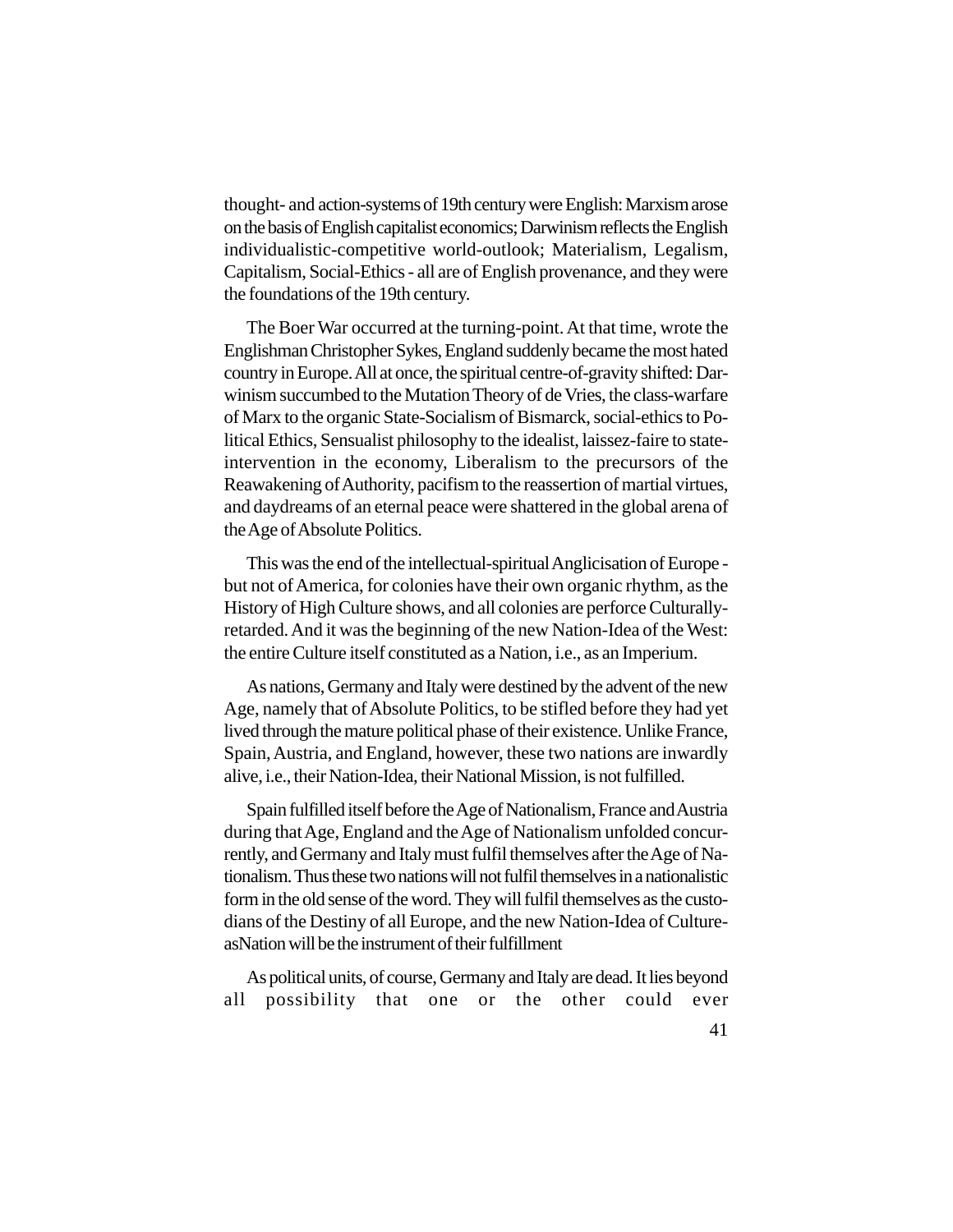regain its sovereignty except as part of a sovereign Europe. Both stand in the shadow of America and Russia, which falls over all Europe. However, the German and Italian peoples possess the instincts that alone guarantee a role in History. The three great instincts upon which all power is based are: the absolute will to self-preservation, to procreation, and to increasing power. The first and last instincts directly describe superpersonal organisms, the second only indirectly through the human beings that compose the body of the higher organism. A nation that welcomes foreign troops is no longer fit to live - such a thing is rendered impossible by the absolute instinct for self-preservation, which excludes submission to any other organism, whether "friend" or "foe." A nation in numerical decline is moribund: the size of the population is the result of the National Mission. A nation that no longer strives for power and possessions is dying, and the actual renunciation of power - even by traitorous churchills - means the nation is dead, for a living nation simply does not surrender its power.

The great nation-forming Ethic in this stage of European history is the Prussian-German Idea of Ethical Socialism. Only this living, wordless Idea can banish the overshadowing extraEuropean powers, form the European Imperium, and lead the West to the fulfillment of its World-Mission. Imbued with the new Ethic and free of petty-statist 19th century nationalism, the European nations will climb out of the abyss as a unity, or they will never climb out at all.

Germany is the only surviving nation of Europe that contains formative possibilities, and so it has become identical with the West. Since the Destiny of Europe is at once that of the Imperium, which can take only an Authoritarian Socialist form, Prussia-Germany is the custodian of the Destiny of all Europe. This is an organic fact, and it is wholly independent of human logic or wishes. Destiny is at work in what exists, not what disgruntled old men wish existed.

This relationship of Germany to Europe was confirmed by the Second World War. While the War continued, there was power based in Europe. The very moment the European phase of the War ceased, there was no longer any power in Europe, all power-decisions being made in Washington and Moscow or with their permission.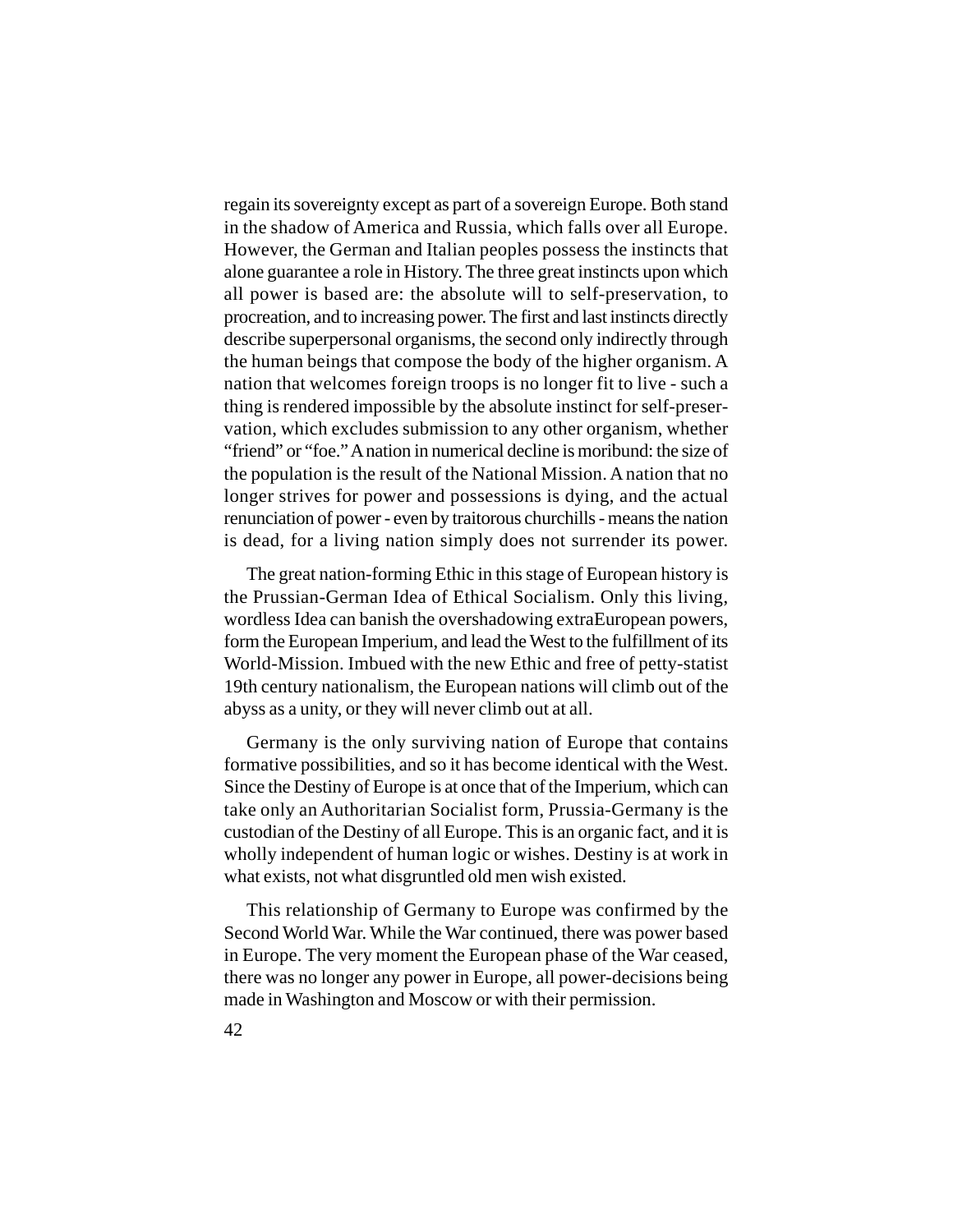The German resistance to the American Russian invasion was no 19th century nationalism, since the whole Culture-bearing stratum in Europe took part in this struggle and troops for the battles came not only from German-speaking territories, but voluntarily from every other part of Europe as well.

Words that in the 19th century described Nation-Ideas, describe in the 20th century only geographic areas. Today the words German, Spanish, English, Italian, French describe only languages and territories, but no longer peoples, nations, political units or superpersonal Ideas. Since a mysterious force inheres in the words when they are used polemically, a policy for European Liberation that would attain success will not use the geographic and linguistic words, England, France, Italy, Spain, Germany in a political sense, but will use the word Europe alone.

The advance of History has destroyed the old significance of these words, and a dynamic policy needs its own terminology. Today 19th century nationalists are the instruments of the occupying forces, which follow the old maxim: Divide et impera. What European would dare speak openly in favour of the American occupation of Europe? What European would declare himself against Europe's organic Unification, against its resurrection as a sovereign unit of Culture-State-Nation-PeopleRace?

Using the old appellations of nationality, one can say without paradoxical intent that in the 20th century an Englishman, an Italian, a Spaniard is a German. In this century, it is of scant importance what language a European speaks and in what geographic area he was brought up. Of importance only is the spirituality that permeates his inner life. Europe's churchills and toynbees prove that it is possible for Americans to be born and raised in Europe. The example of Mussolini shows that an ethical Prussian can be born and raised in the Romagna, and the examples of Ezra Pound, William Joyce, Robert Best, Douglas Chandler, and others show that Europeans can be born or raised in America.

In this century the idea of vertical race is dead. We can now view race only in horizontal terms-the race one feels in oneself is everything, the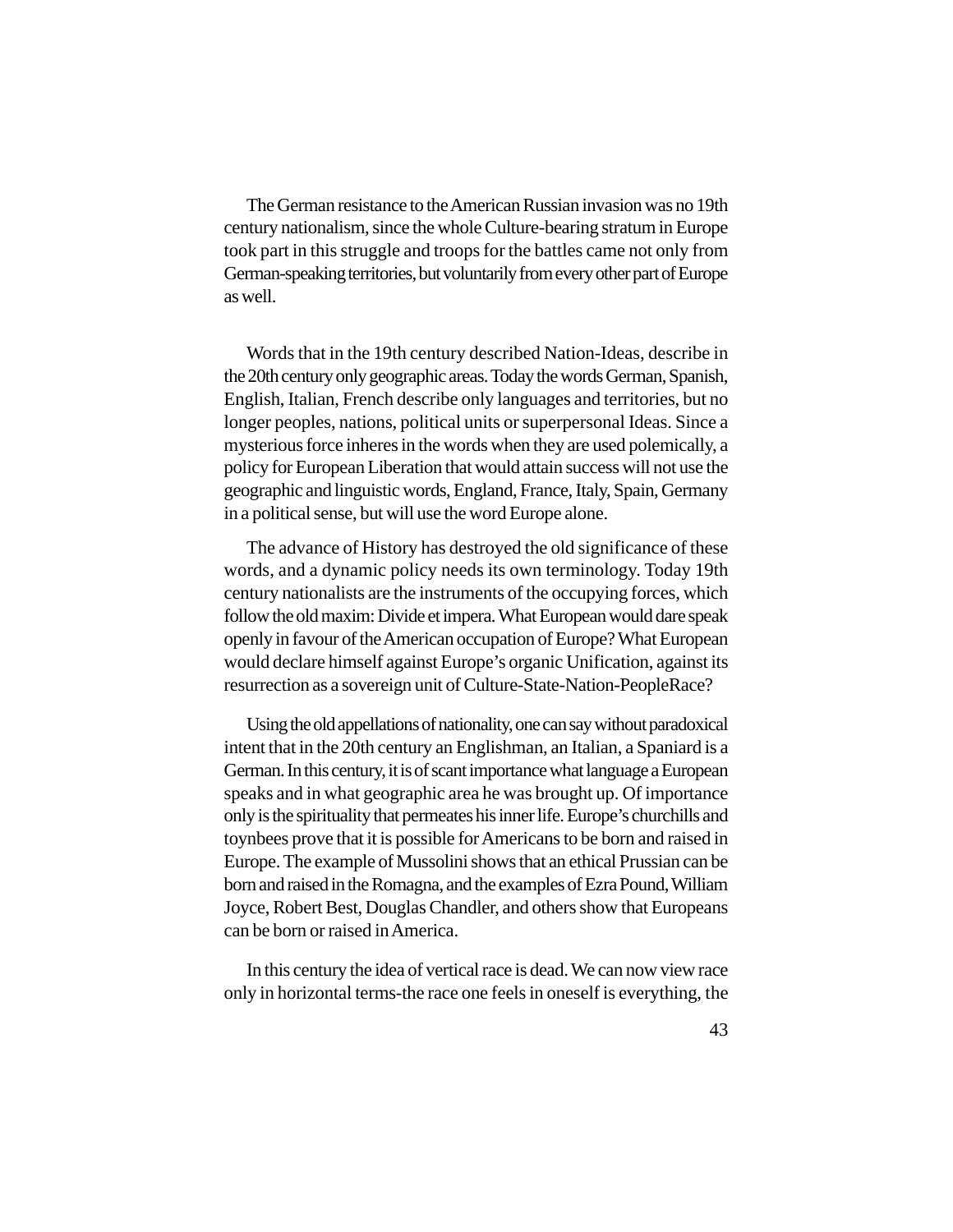anatomic-geographic group to which one belongs means nothing.\* In this stage of our Cultural development, the principle of individuality reasserts itself, as it asserted itself in the earliest days of the Gothic. During the dark age of Materialism, it was believed that heredity and environment were everything; with the decline of Materialism the human Soul regains its former dignity. Everyone must now openly admit that the engrafting of the outworn nonsense of the vertical race notion onto the glorious European Resurgence of Authority brought about by the European Revolution of 1933 was an enormous tragedy - all the more so since the coupling of these two ideas was in no way necessary or even logical.

In the Classical Culture, any man who was ethically equal to the Inner Imperative of Roman spirituality could rightly say: "Ciuis Romanus sum. " In this, our Western Culture is somewhat akin to the Classical. Our touchstone of comradeship and belonging is spiritual-ethical, not the old one of birth-place, cephalic-index, eye-colour. In the 20th century, the century of elective affinities, materialistic tests are pure stupidity.

One last word on the relation of Germany to Europe. The adoption of the German formative-ethic of Authoritarian Socialism by all Europe means, of course, the automatic disappearance of Germany as a petty-state. The Anglicising of Europe in the 19th century did not mean the Europeanising of England, for the 19th century was the age of petty-nationalism. However, with the coming to an end of that age, the ethical Germanisation of Europe is simultaneously the Europeanisation of Germany. In Germany, as elsewhere, petty-statism is dead. Europe will have a Prussian-ethical Future, or none at all. Either Authoritarian Socialism will win its victory and liberate Europe from its enemies, or else Europe will be reduced permanently to Chinese conditions. Either Europe will unite in this Ethical Idea, or it will ever remain a collection of provinces over which the Outer Forces will wage their wars of plunder.

The test of rationality is completely invalid in History; the test in that field is organic possibility As to Politics, Europe has but one organic possibility, the Imperium, and but one Ethic, Authoritarian Socialism. The nations are dead, for Europe is born.\*\*

\* Cf. IMPERIUM, pp. 273-316.

\*Cf. IMPERIUM, p. 58 ff., 110 ff., 613 ff.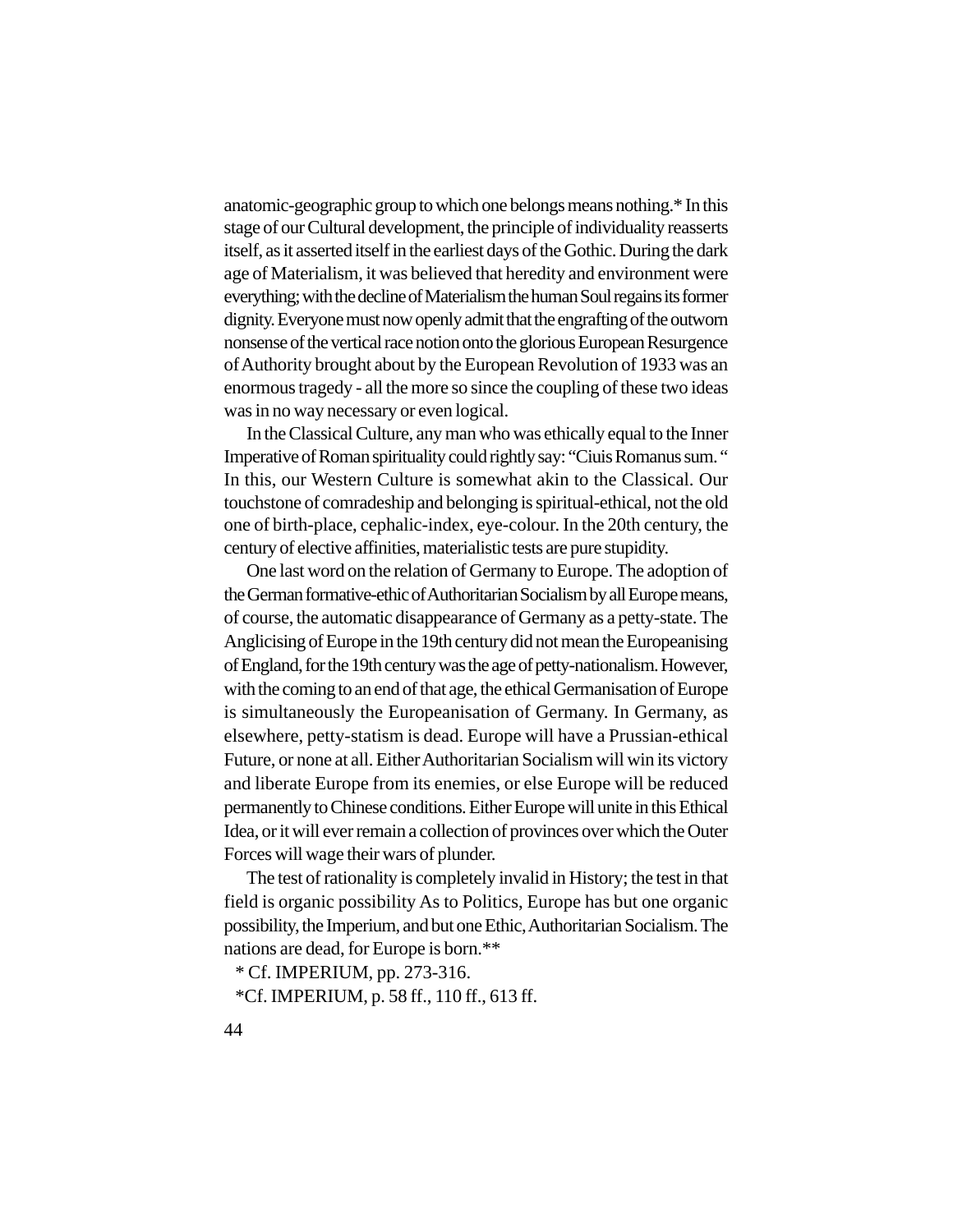What names this mighty Imperium will bear in History, what language its people will speak, where its capital will be - these are secondary questions for us in the middle of the 20th century, and no one alive today will decide them. All that matters now is that unless Europe forms itself into an indivisible national-political entity by dint of its nation-building Ethic of Authoritarian Socialism, the Europe of 2050 will be essentially the same as that of 1950, viz., a museum to be looted by barbarians; a historical curiosity for sight-seers from the colonies; an odd assortment of operetta-states; a reservoir of human material standing at the disposal of Washington and Moscow; a loan-market for New York financiers; a great beggars' colony, bowing and scraping before the American tourists.

In the face of Europe's terrifying position between the Second and Third World Wars, the old differences between the remnants of the old Nation-Ideas collapse into nothing. Every man of significance in our times is History-oriented, for one cannot profoundly understand our times, their Inner Imperative and Mission, unless one ponders deeply the meaning of Leibnitz' aphorism: Le present est charge du phase et gros de Pavenir. In his inner life, Western man now cannot take sides in the bygone struggles between Wallenstein and Gustavus Adolphus, Olivares and the Cortes, Richelieu and the Fronde, Stuarts and Parliament, Bourbons and Habsburgs, Church and State, England and Spain, Italy and Austria. Today the loftier European identifies himself with both sides in these titanic struggles, with the totality of our precious Western History, for that History is his own spiritual biography written before him in large letters. He, too, had his Gothic, Reformation, Enlightenment, and rationalist-revolutionary phase - his youthful religiosity and crusades, his Democratic-Liberal-Communist phase; and now, in his fullest maturity, he has entered, spiritually and materially, the Age of Absolute Politics, in which the struggle is planetary and its motive Cultural. That means not 19th century pettystates and nations, but that only the Culture-State-Nation -Imperium can take part in it.

With its successes and failures, its "flaws" and brilliancy, its advances and retreats, Western History describes ourselves. Even with the first World War, we are still able to experience inwardly what both sides felt. But with the Second World War,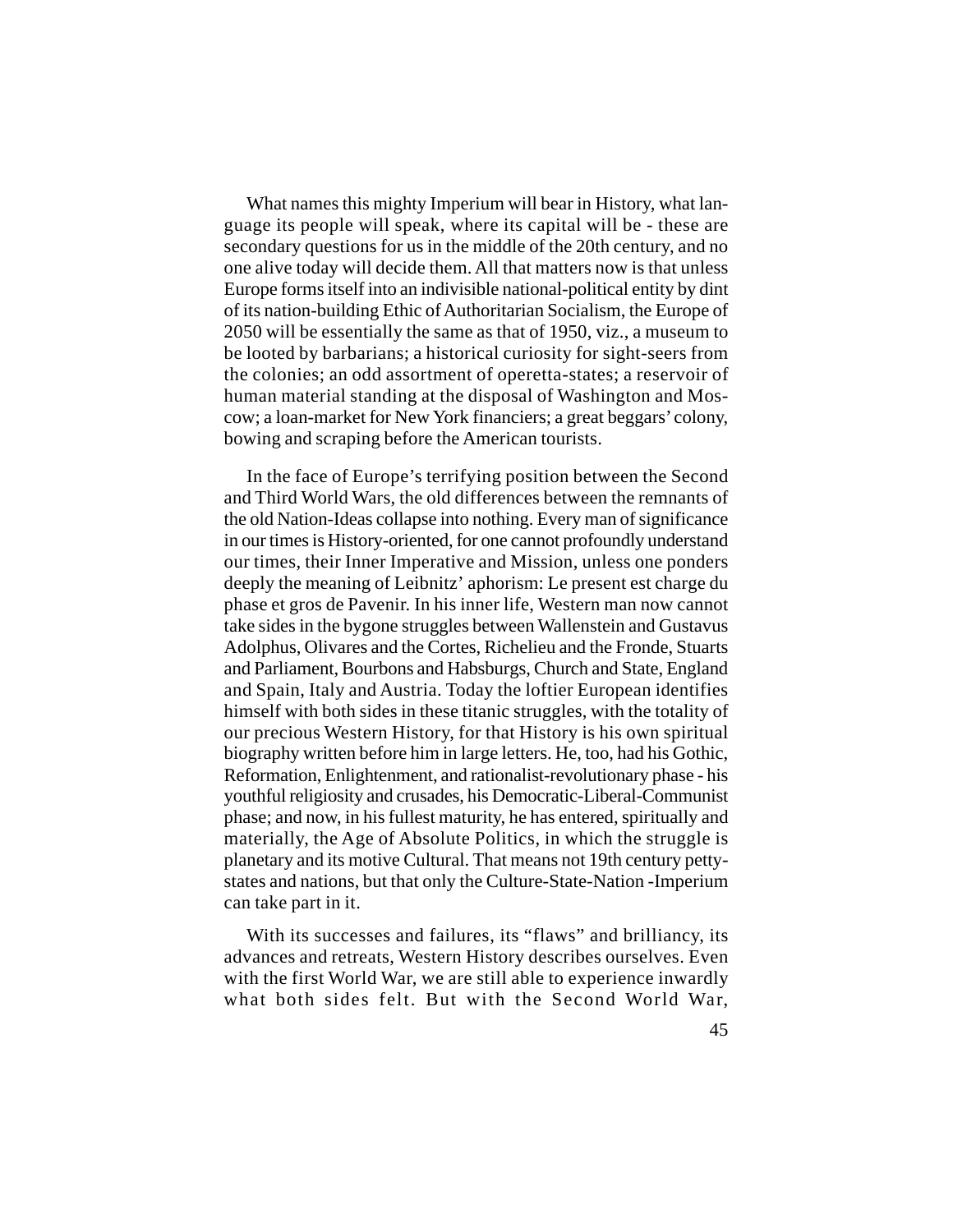the higher type of European experiences only one side, for that War was in its main aspect a war of the West against Asia, and all men of the West who, knowing that, sided against the European Imperium were traitors to the West, inner enemies of their own Culture. In 1914, it was England versus Germany, but in 1939 this was no longer the case. By 1939, the England of Walpole and North, Canning and Gladstone, Kitchener and Joseph Chamberlain was dead and buried. Replacing it was the "England" of Eden and Churchill, Cooper and Belisha - not even a recognisable caricature of the youthful England of the Independents. These were no far-sighted Empire Builders with unerring power-calculations, but only liquidators of the Empire, American agents, greeters of the "valiant Red Army." As their enemy they named the European Culture, the organism of which England is a vital part and with which it will always share a common Destiny. Every English statesman of the old tradition would have recognised the growth of events during the third decade of the 20th century from a European to a global scale. But these wretched epigoni with their boundless jealousy and muddled instincts closed their eyes to it and sold the English Island to the Washington regime for a little pseudo-power and the fleeting glory of a suicidal "victory."

In this historical orientation, the Westerner of the higher type, who alone has Cultural value and significance, regards events in which the West was pitted against the Outer Forces with a completely subjective eye. Thus he sees in the Crusades, for example, only one side of the question - I am speaking here not of any ethical, religious, moral, aesthetic, or other such questions, of course, but solely of the organic question of identity. He is for Charles XII against the Russians, for England against the Indian Mutiny, against the Zulus, and against China in the Opium War; for the Teutonic Knights against the Slav at Tannenberg; for Maximilian against Juarez; for the American Colonists in the Alamo against Santa Ana; for Napoleon against Russia; for Mussolini against the negroes of Abyssinia; for the Hero and his Army against Russia in 1941-1945. In these events, it was left only to chance which of the Western nationalities fought the Barbarian. The victory of any Western nation over an outer military force, whether Chinese, Hindu, Zulu, Islamic, was a victory for all Europe and its colonies. Any European who gloats over the defeat of a Western nation brands himself politically and Culturally feeble-minded. For what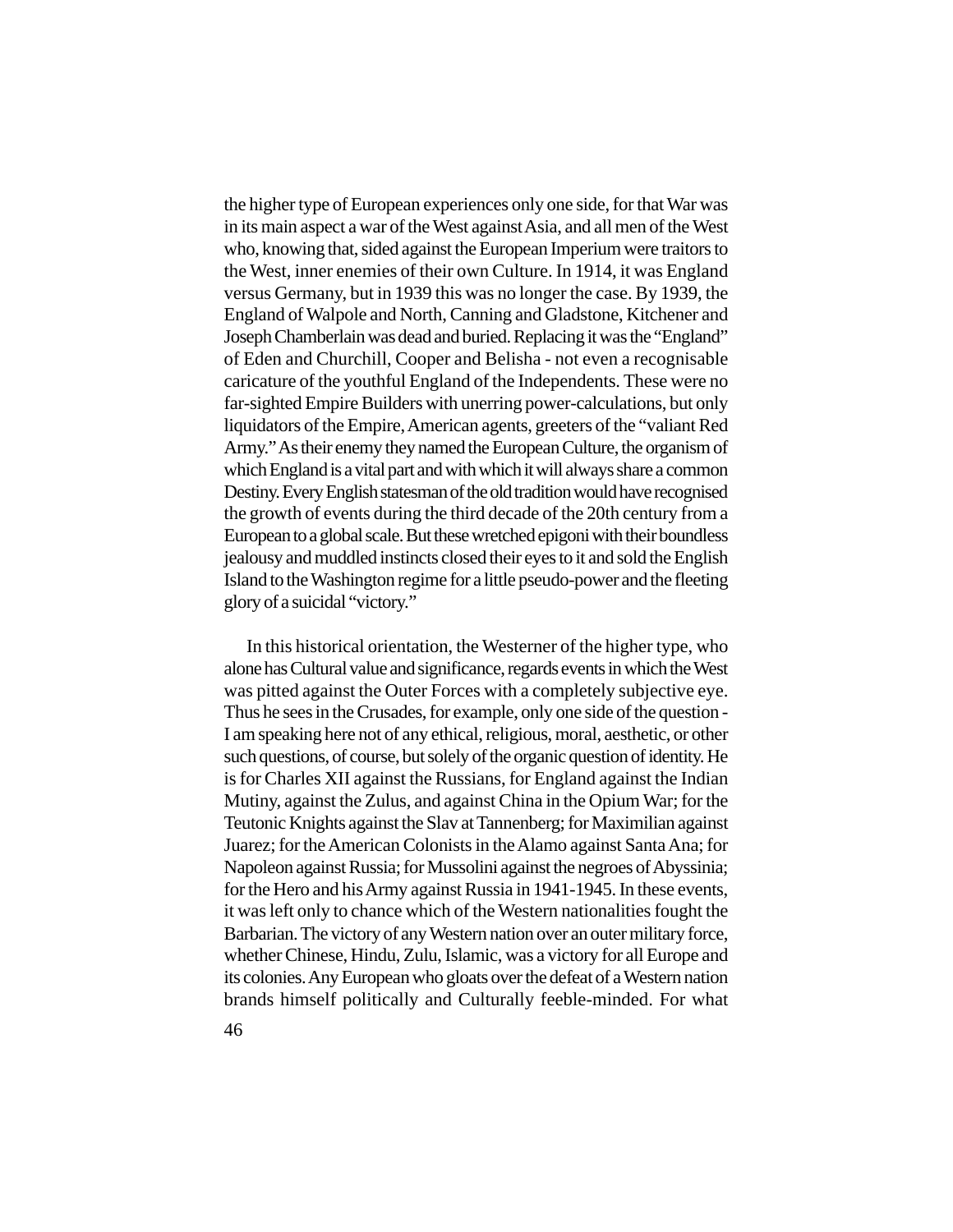distinction does the Barbarian make between the Western nations? During the Second World War, the Japanese called the Germans "friendly enemies" and the English "hostile enemies." To Jewry all men of the West are "goyim;" to Islam they are "giaours" and "Franks," and in Persia during the First World War Wal~mus had the greatest difficulty in making clear to the tribal chieftains why the two "Frankish" powers were fighting each other. For a European to emphasise any trifling differences between the Western nations today is stupidity, if not treason.

Yet Anglophobia, the mode of yesterday, is back in style again; Germanophobia has been transformed by the Outer Forces of Washington and Moscow into a veritable hate-religion for the masses. In this direction lies the Sinoisation of Europe.

Treasonous propaganda in Europe between the Second and Third World Wars has its origin with the Outer Enemies of Europe. Spreading it is taken care of by the Inner Enemy of Europe.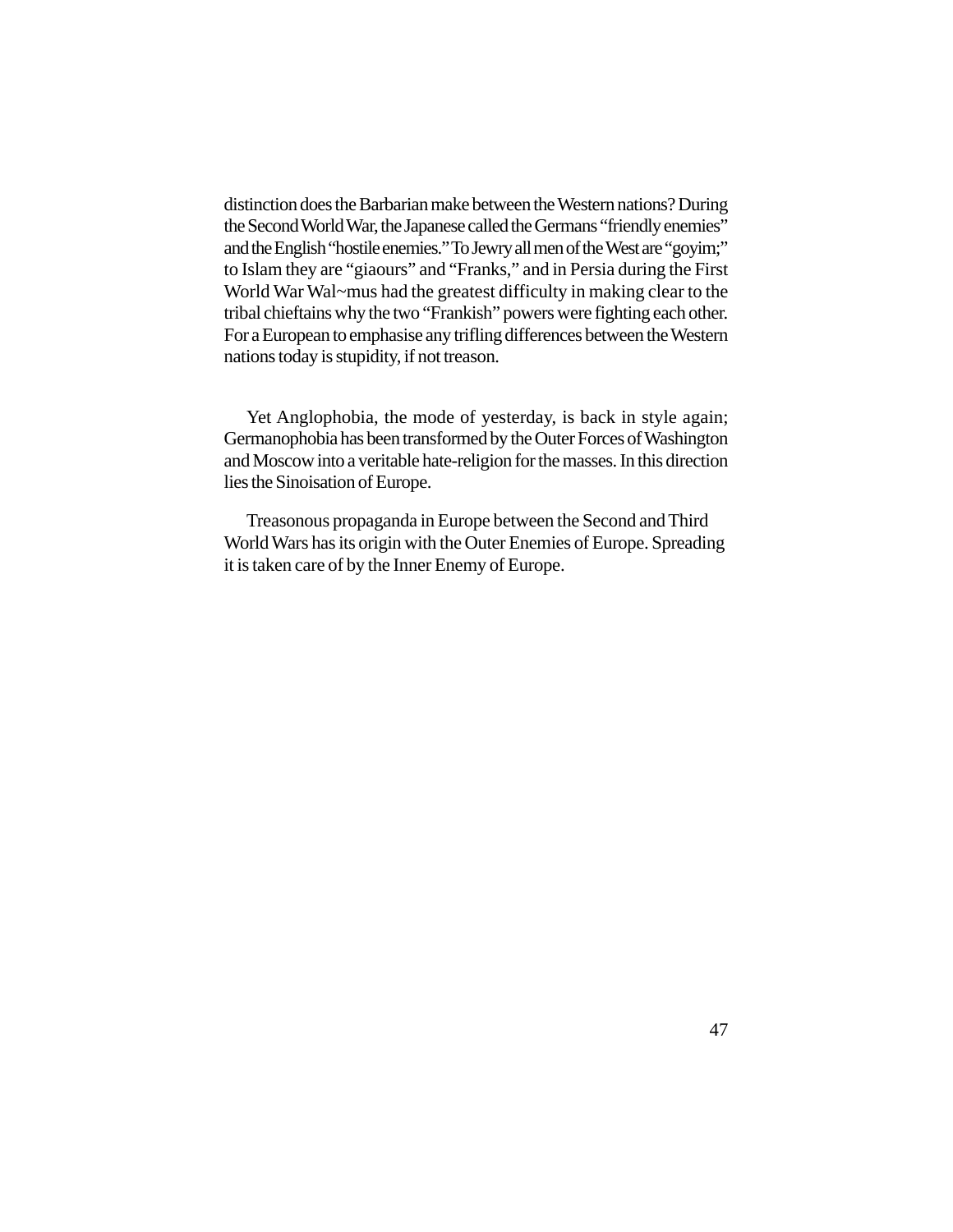#### *THE INNER ENEMY OF EUROPE*

An inner enemy is more dangerous than an outer one, because while he seems to belong, he is actually a kind of alien.

The Inner Enemy of Europe is at once a stratum of the population, a world-outlook, and a Culture-illness. The Michelstratum is Europe's Inner Enemy, the stratum that commits treason organically and instinctively. Its world-outlook is that of the past Age of Nationalism, Economics, Democracy, Capitalism. Because it looks backward and resists the Imperative of the Future with pathological intensity, this stratum is the embodiment of the Culture-disease called Culture-retardation.\*

An inner enemy is dangerous in two respects: first, because of his own activity, and, second, because of his usefulness to the outer enemy. During the Second World War, the European Michel consciously worked for the defeat of Europe and the victory of the American-Russian coalition. Examples of this conduct were Churchill and Attlee in England, Badoglio and Mauggeri in Italy, Halder, Hassel, and Goerdeler in Germany, the Communists in France, the Netherlands, Spain, and Scandinavia. Without this organic, professional treason on the part of the European Michel, the Outer Forces could never have defeated Europe. After the War, the American occupation of Europe and the despoliation of Europe were made possible only by the Michel-stratum, which hired itself out to the enemy to establish vassal-governments, churchill-regimes, in every province of Europe. During this period between the Second and Third World Wars, the Michel as an American agent is more dangerous than he would otherwise be in himself. The reason for this is the advance of History since the 19th century has rendered his world-outlook completely useless to him, even for purposes of sabotage, while to the Americans it is still useful as a means of control over Europe. Thus the Culture-disease of Cultureretardation remains in the body of Europe only because of the American occupation.

If "capitalism" is understood not simply as an economic technique, but, above all, as a spiritual-ethical principle, we may

\* Cf. IMPERIUM, p. 410 ff.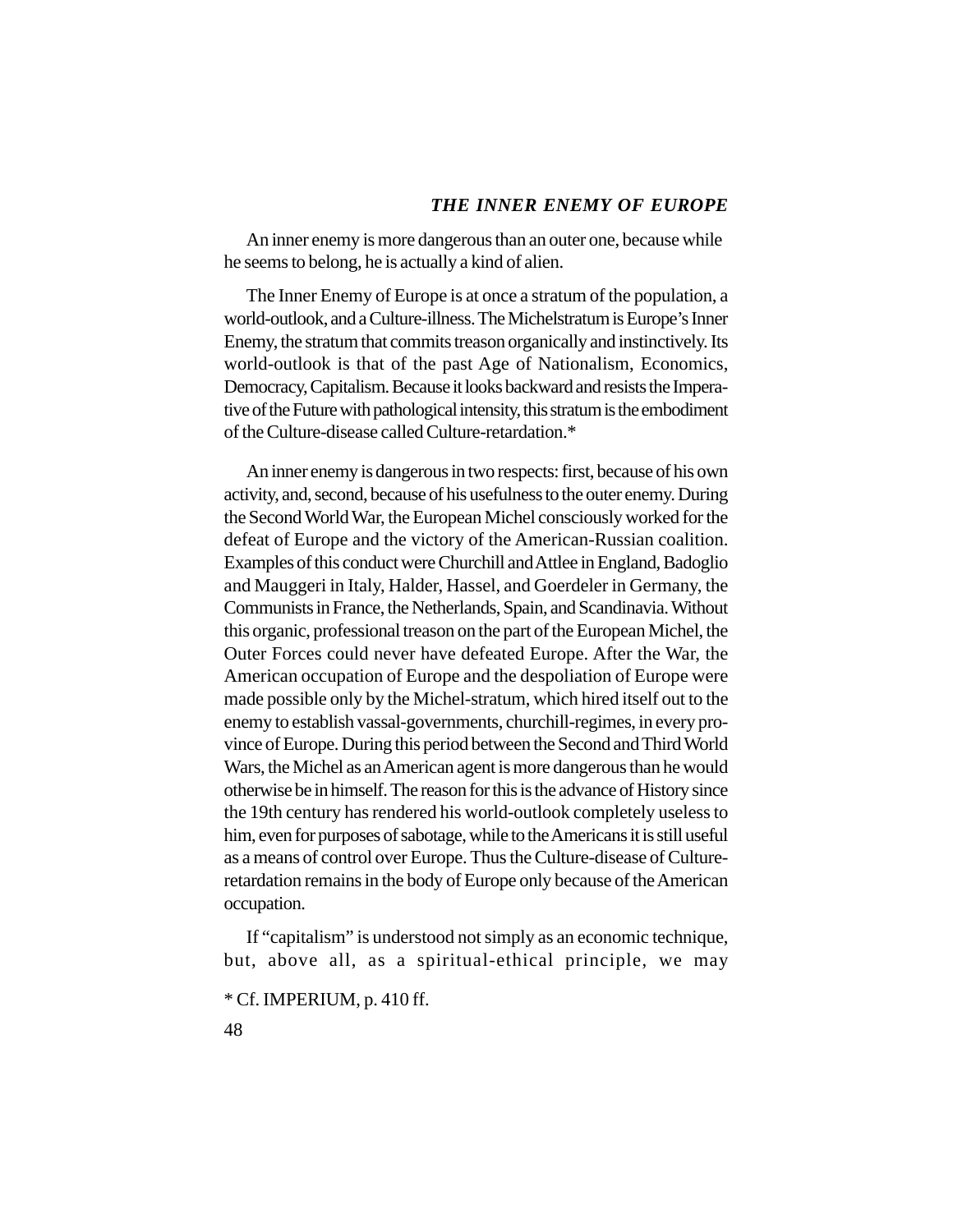designate the world-outlook of the Michel as Capitalism. In the 20th century, Capitalism is inwardly dead, both in the broader sense of a Culturalethical world-outlook and as an economic technique. The fact that it is dead is shown every time its representatives approach some new problem in the world of facts. Their solutions are uniformly rigid and in every case misfire, even when the problem is purely economic. After the Second World War, the English government that called itself "socialist" decided to "nationalise" the railways. The sole possible raison d'etre for nationalisation of the railways lay in reducing costs for the ultimate consumer, thus granting a sort of general rebate. But there resulted a doubling of all fares and a continuation of the separate identity of the lines, even to the point of competitive advertising. The programme remained in existence only for the sake of the principle of nationalisation. All other "nationalisation" schemes that originated with this capitalistic, class-war inciting Marxist regime ended similarly.

The singularly unhappy career of the capitalist system was continued throughout Europe after the Second World War, to be sure, because of intervention coming from the Cultureperiphery. Unhesitatingly, the Washington regime employed the resources of the North American continent to shore up the tottering system. Thus it is only the extra-European power of the Washington regime that subjects Europe to the negative world-outlook and outworn economic system of capitalism. A European revolt against capitalism is ipso facto a revolt against America. A Socialist Europe, founded on the principle of the sovereign, organically articulated State, would be an independent Europe and master of its own economy. This economy would not be established for reasons of class-war, nor for the purpose of realising any rigid, abstract ideas. On the contrary, it would be an economy that overcomes the economic problems of Europe in the spirit of the 20th century, and, indeed, in their sole possible way of solution: the State as organism and its economy as part of an organic totality to which all private and class interests are subordinate.

Before the First World War, the European power-monopoly, the monopoly of trade and technics, secured all requisite markets for the products of Europe, and with these products Europe paid for the raw and other materials it ordered from abroad. The First World War undermined this system in that,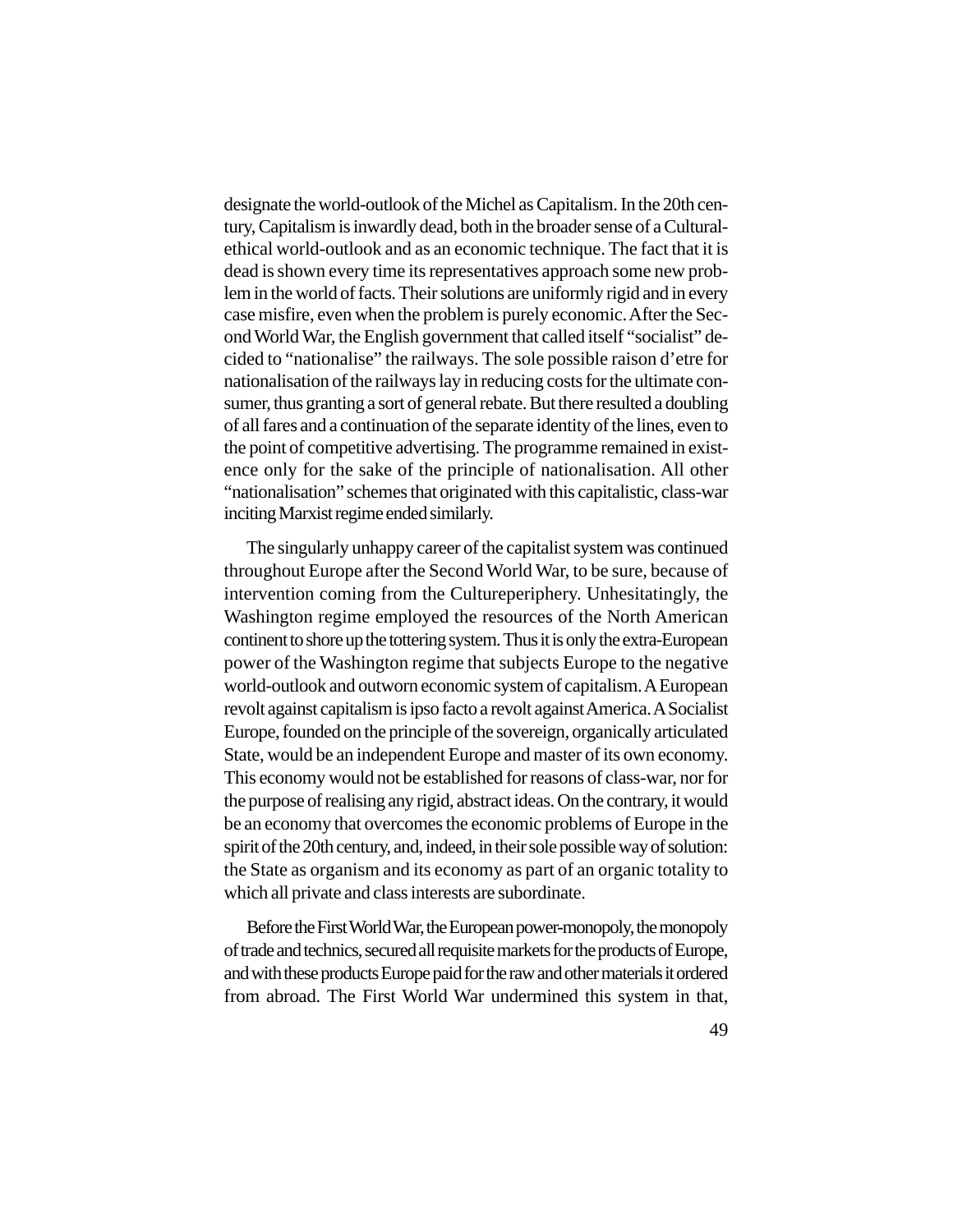for its duration, it deprived the overseas consumers of European merchandise, and thus gave them the stimulus to construct factories of their own. After the War, the capitalist international economy was never again able to solve its problems, not even through extensive state-intervention in the form of protective tariffs, and the like. This development was concluded by the Second World War. The old system passed away.

The only solution for the economic problems of Europe consists in the most intensive possible rationalisation of all existing possessions and in the acquisition of new resources for the European economy. Naturally, America insists that Europe keep the capitalist system. A Socialist Europe does not need America, whereas a capitalist Europe is a beggars' colony of America.

In the basic world-outlook of both the American population and the ruling economic caste the world is still the object of plunder. America is not interested in forming and organising the world, but in creating the widest possible opportunities for financial-economic penetration of other countries. It is driven even to military conquest to attain this goal securely. Again, this is 19th century motivation, and its corrosive, pathological revival in our Age is a symptom of Culture-retardation.\*

To the finance-capitalist politico-military thought is merely a tool, albeit that it may seem to predominate at times. It is a dangerous weapon. The possibility is ever present that a political general might like to rule the roost. The political general is the nightmare of the finance-capitalist, and therein lies the explanation for the inferior businessman-type and feebleminded liberals that make up the American generalcy. All officers of strong will and superior intellect are weeded out before they attain to the rank of general; and in 1941 the Army regulations were so revised that automatic promotion to general - which had been the rule in the American Army since its beginnings in the 18th century - was eliminated, and promotion to that rank made dependent on "service," i.e., subservience to the Washington regime, or in other words, on the lack of any earnest will and strong instincts.

\* Cf. IMPERIUM, p. 517 ff.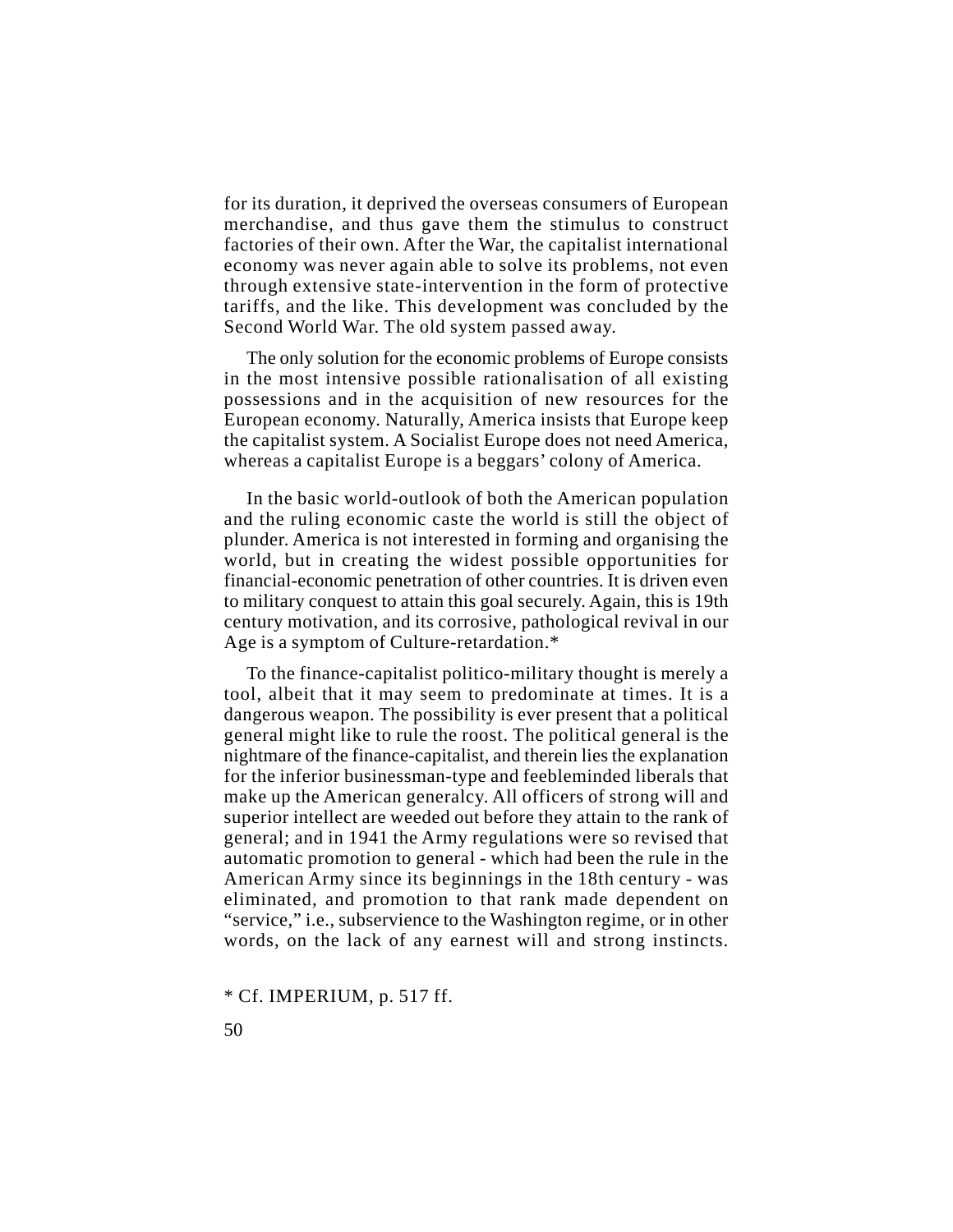To recapitulate everything: the Inner Enemy of Europe may be described in three ways:

1. With regard to his Culture-biological value.

2. With regard to which stratum embodies him.

3. With regard to his conception of the world.

1. The Inner Enemy is the bearer of Culture-retardation.

 2. The Inner Enemy is the Michel-stratum; his leaders are the churchills.

 3. The Inner Enemy is Capitalism, whereby the word is used in its total meaning of a Cultural-spiritual-ethical-economic principle.

In contrast to the foregoing, the true European spirit may be likewise sketched:

 1. It is Culture-health, i.e., the actualisation of the Inner Imperative, accepting the challenge of the Future.

 2. It is in the charge of the Culture-bearing stratum, the highest elite of the population, which stratum comprises no more than circa 250,000 souls.

 3. It is the grand Idea of Imperialism, the world-outlook that is suited to the coming European Imperium of CultureState-Nation-People-Race-Society.

For the purpose of demonstrating with the utmost clarity the elements of the two world-outlooks in this period of Western History between the Second and Third World Wars, a paradigm is appended:

#### *Imperialism Capitalism*

# Faith Rationalism Primacy of the Spirit Materialism Idealism Sensualism Will-to-Power Will-to-Riches World as object of organi- World as object of plunder sation Rank as social distinction Wealth as social distinction Society as organism Society as a collection of individuals Fulfilment of Duty "Pursuit of happiness"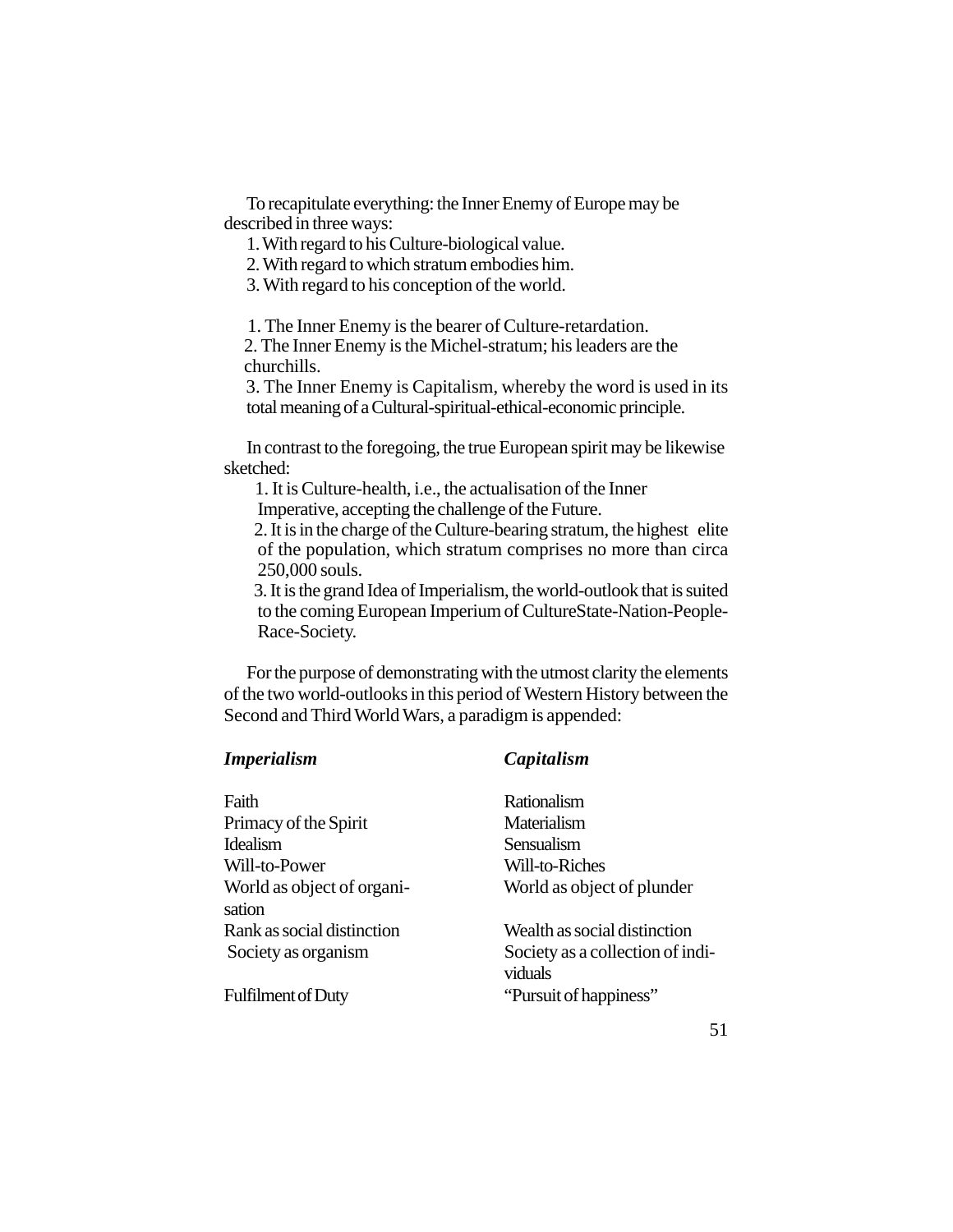servation Revolt fertility Puritanism, Bohemianism power gemony of the West

Hierarchy Equality Authority Parliamentarianism *State society* Aristocracy Plutocracy Society as an organic unity Class-war Sexual polarity Feminism Europe as Imperium Petty-statism Europe as Nation Chauvinism Europe as Fatherland Petty-nationalism Order Freedom Stability Constant motion, business-

Respect for the political enemy Replacement of respect by

# *Ascendant instincts: Decadent instincts:*

l. Absolute Western self-pre- 1. Acquiescence to the Outer 2. Absolute will to biological 2. Race-suicide, birth control, 3. Absolute will to increase 3. Surrender of the World-he

 Discipline Freedom, ethical laissez-faire The superpersonal organism as The superpersonal organism as cycles Responsibility, all public Irresponsibility, anonymity, power exercised and admin- public power in the hands of istered openly private persons, finance cap italists, labour-dictators Resurgence of Authority Communism, Democracy Liberalism Ideal of Chivalry, faith in oneself Separation of Word and Deed,

 systematic hypocrisy hatred, "war-crimes trials," ideals as a substitute for Honour on the battlefield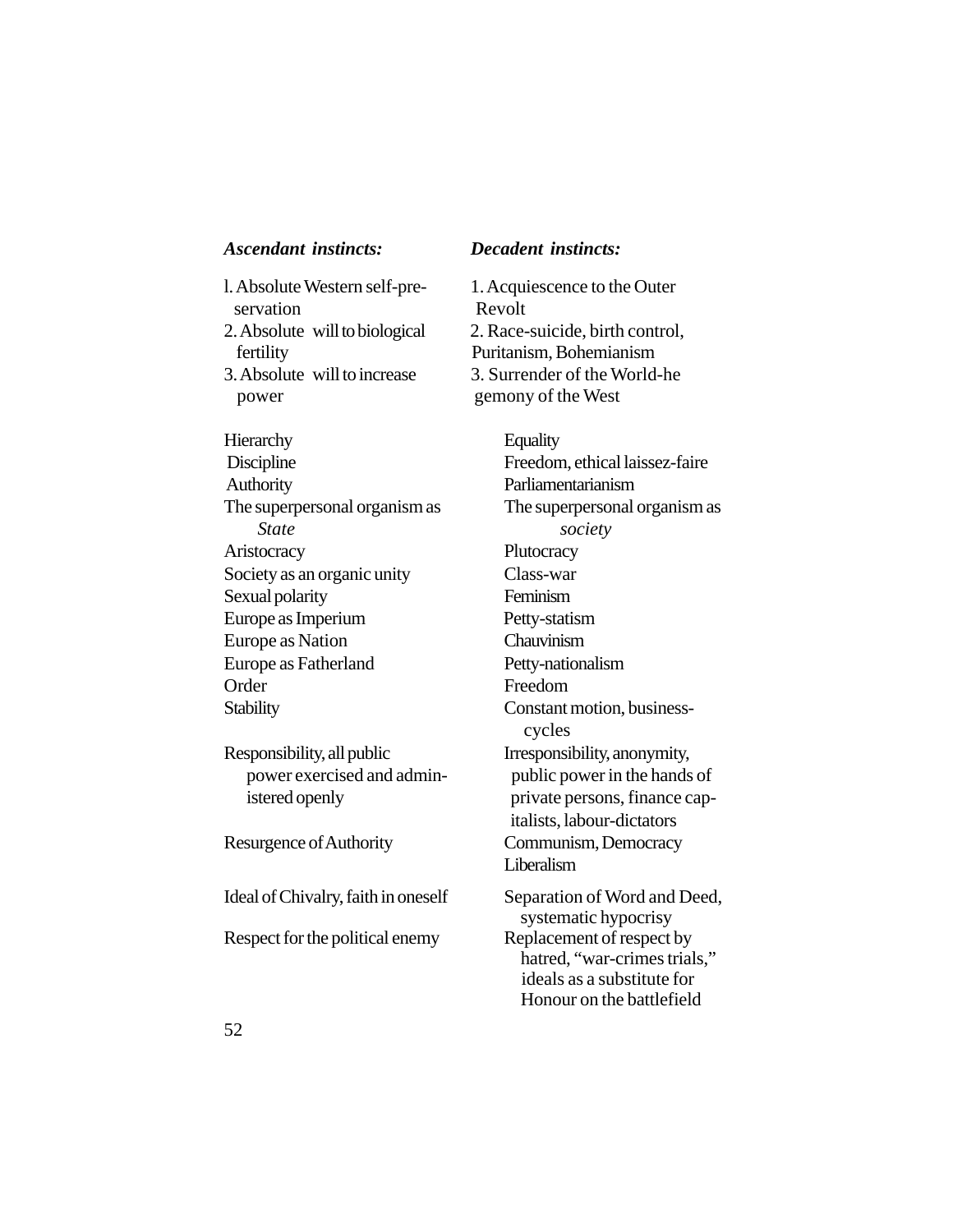| Cultivation of soldierly virtues                                                                                                                                                                               | Cult of bourgeois virtues, the<br>derision of soldierly virtues                                                                                                                                                                          |
|----------------------------------------------------------------------------------------------------------------------------------------------------------------------------------------------------------------|------------------------------------------------------------------------------------------------------------------------------------------------------------------------------------------------------------------------------------------|
| Eroticism as legitimate source of joy<br>and fertility                                                                                                                                                         | Eroticism as vice, the cult of<br>immorality, general spread<br>of clandestine and illegal<br>prostitution, an Erotic<br>without consequences                                                                                            |
| Affirmation of War and Conquest                                                                                                                                                                                | Pacifism, preparation of the<br>coloured populations for "self-<br>government," the "right of self-<br>determination"                                                                                                                    |
| Separate status of Culturealien                                                                                                                                                                                | Equality with the Culturealien,<br>the "melting pot"                                                                                                                                                                                     |
| Western Man as an individual<br>human being, completely dif-<br>ferent from primitive non-<br>Western humans, Western Man<br>in the service of a great Mission:<br>the fulfilment of the Euro-<br>pean Culture | Rousseau: Man as Savage<br>Darwin: Man as Animal<br>Marx: Man as economic crea-<br>ture<br>Freud: Man as sexual creature<br>Science-as-Religion: Man as<br>Machine, capable of limit-<br>less existence, "Victory<br>over disease," etc. |
| Art practiced in conformity with<br>the Cultural task                                                                                                                                                          | "L'art pour l'art"                                                                                                                                                                                                                       |
| Politico-military expansion                                                                                                                                                                                    | Financial-military-economic<br>expansion                                                                                                                                                                                                 |

From a cursory glance at the list of examples it is obvious that the reigning forces of Culture-retardation make use of the ideas and instincts of Imperialism whenever and wherever they find it necessary and possible. For instance, they subordinate Art to Politics. They have set up a new, inverted hierarchy in which the American and the Michel are the patricians and the true European is the plebeian. They preach "democracy" while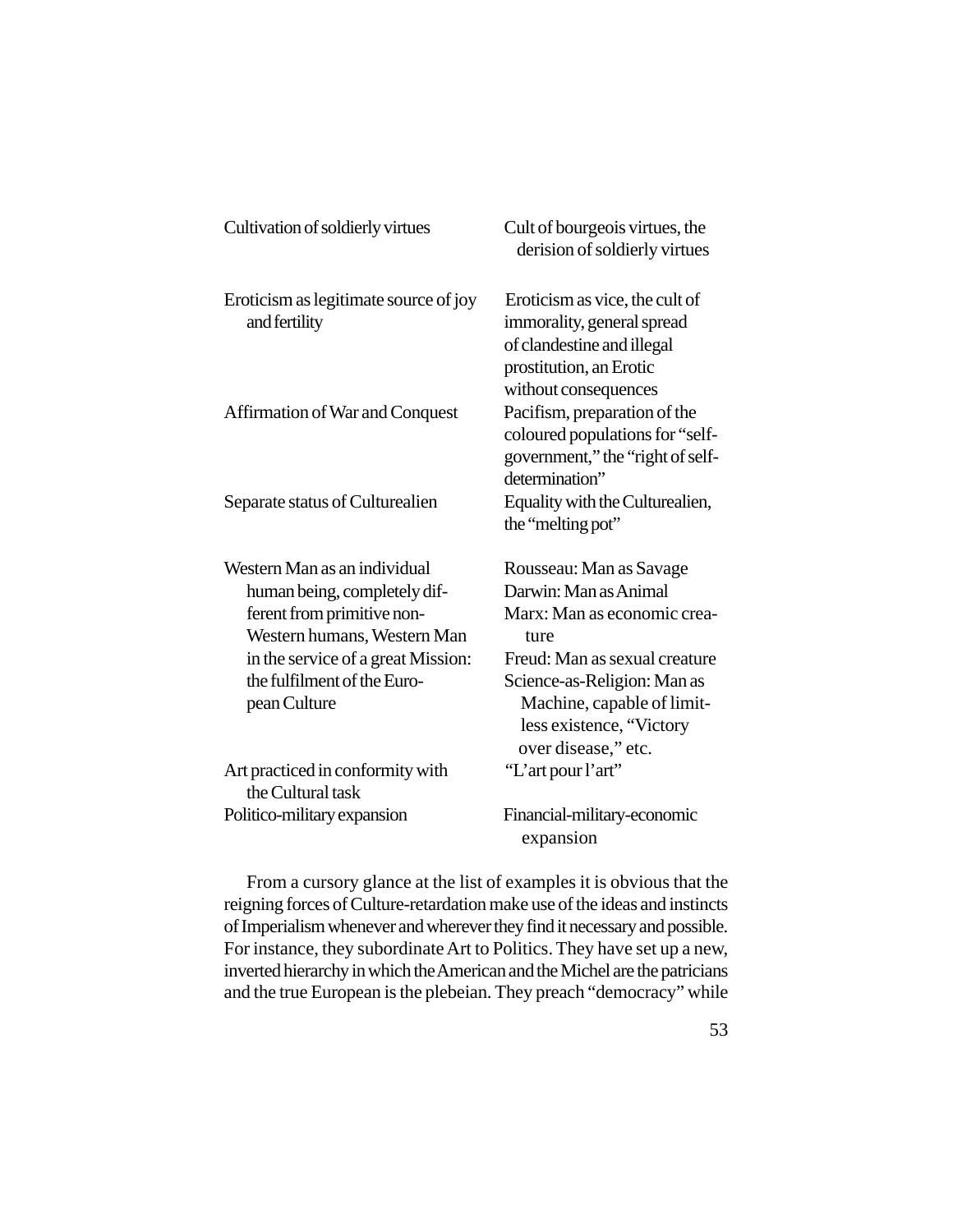ruthlessly imposing their will on the masses and pressuring them in socalled elections; they deny the rightness of the Idea of Conquest while occupying Europe with their troops and forcing its people to take on heavy political, military, and economic burdens in the interest of the extra-European powers, and so on.

This is the Age of Absolute Politics, and everyone who acts in this Age, acts in its spirit, whether he knows it or not, whether he wishes it or not. If he reflects, makes use of, values that run counter to his stated political beliefs and aims, then he is either hopelessly stupid or is pursuing some other goal than the fulfilment of the Destiny of Europe the formation of the Western Imperium in the spirit of Ethical Socialism.

There are two designs here: the first is the design of the European Michel, who seeks only his own advantage (the churchills) or that of his class (the finance-capitalist class; the proletarian usufructuaries of the looting of the body of Europe). The second design is that of the Cultural-outsider, the total alien, who in his boundless rancour directs a political will-to-annihilation against the West, who negates its Inner Imperative, who would strangle its Destiny and divert it from the Future. Geographically, he may act from outside the Western Culture, or inside, in the form of Culture-distortion. In each case, it is his spirituality that clinches the matter, and the Culture-distorter is one of the Outer Enemies of Europe.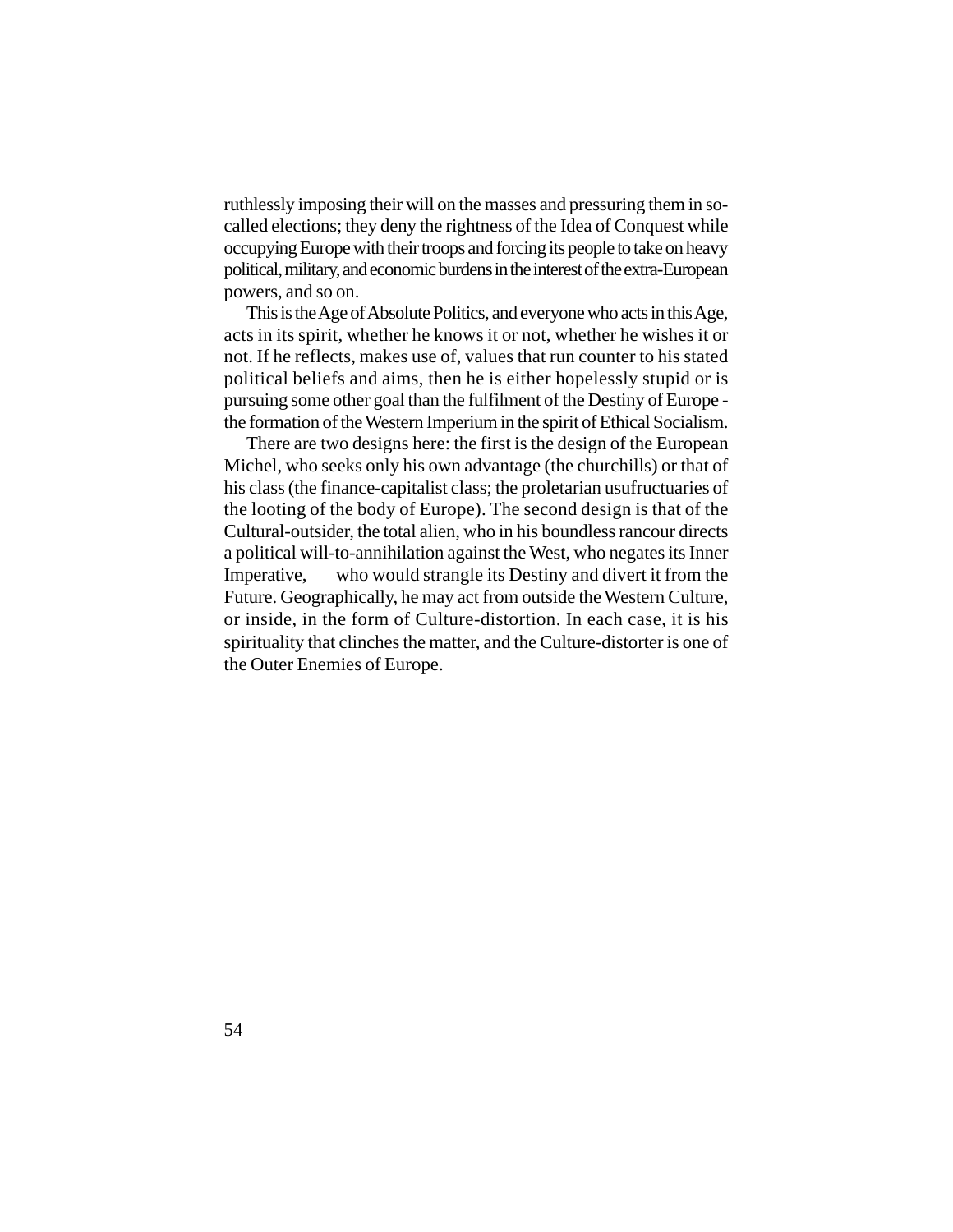# *THE OUTER ENEMIES OF EUROPE*

When used in Politics, the word enemy has a meaning completely different from what it has when used in regard to Culture or private life. In private life, we call him our enemy who bears us ill will. Applied to world politics, this definition is meaningless, for no state bears ill will in any private sense. That is true even in those cases in which a political unit is animated by a purely negative will, and would express it politically. For the form-world of Politics itself conditions all political activity and transforms its whole content into power activity. However, Politics seldom does supply its own motivation - that is to be sought in another realm.

The motivation of the global power-struggle in our Age of Absolute Politics lies in Culture. On the planet there is only one High Culture in the process of fulfilment, the Western Culture, and as a spiritual front it naturally assumes the following form: the West against the Outer Revolt. The spiritual motivation of the politics of all outer forces whatever is the will-to-annihilate the Western Culture. In a powerstruggle between Europe and any outer force, each contestant will, however, strive for power, that means control over the other. The motivation of the contestants will become apparent only after a powerdecision in the struggle. Thus it is obvious that the West does not have the desire to destroy the peoples, territories, resources, and low cultures of the outer forces, whereas these outer forces most emphatically wish to destroy the peoples, landscape, resources, and the High Culture of Europe, as the Russian-American occupation of Europe after the Second World War demonstrated.

In the purely spiritual sense, then, Europe has but one "enemy," the Outer Revolt against the World Hegemony of the West. From this great, fundamental fact we know that the Outer Revolt will provide Europe with political enemies so long as the Age of Absolute Politics lasts. A European victory in the struggle for the planet will not extinguish the Outer Revolt as a spiritual front; it will simply prevent it from again rising to the level of political intensity.

At present, this spiritual front is divided into two political units: Russia and America-Jewry. Culturally, it is anomalous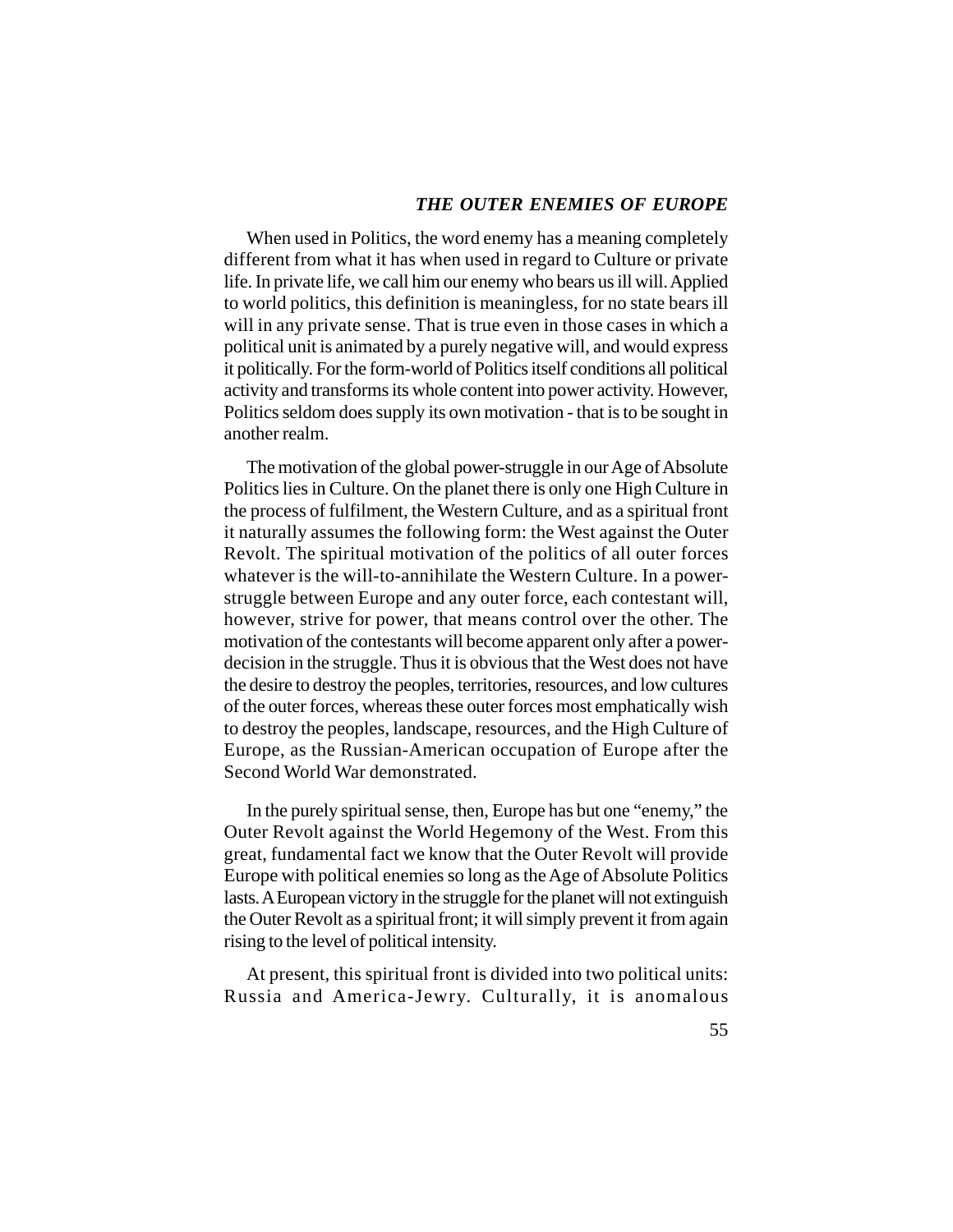that America and one of the outer enemies of Europe are interdependent, for America belongs by its origin and fate to the Western Culture. All the same, it must now be counted among the enemies of Europe, since ethically and politically it is dominated by the Culture-alien Jewish entity of Church-State-Nation-Society-Race. Just how this domination came about is of less concern to Europe than the fact of it. The objective events of worldhistory since 1933 show that in not one instance has America pursued an American nationalist policy, but exclusively a policy in the interests of the Jewish entity.

In order to bring the metapolitical realities of this period between the Second and Third World Wars into clearer focus, each of the Outer Enemies of Europe must be examined separately.

America is, and shall always be, a colony of the Western Culture. A colonial spirituality determines the fate of colonies. So it has been with every previous Culture. When on the Home-soil the parent-Culture becomes extinct, everywhere the colonies perish. Population-streams may continue in primitive form; landscapes, of course, remain, but they are desolate and tyrannise the human beings that just yesterday dominated them; edifices may yet stand, but their symbolism is no longer understood. A colony is linked by a mystical bond, as though by a spiritual umbilical cord, to the parent organism, a bond just as inexplicable and just as real as the one that binds the Culture to the soil on which it was born. A colony thus shares a common history with the parent-organism, and its life reflects - with a natural and organic retardation - the development of the Culture. In the case of America, this retardation generally corresponds to the lifeduration of one generation. This lagging behind is not the same thing as Culture-retardation, for it is natural and unavoidable. Still, that tardiness is serviceable to the Culturally-parasitic group which is now contriving to prevent the American colony from reflecting the development of its parentorganism. This pathological design is unattainable, of course, but any such deviation from Culture-health must have enormous effects on the host before the parasite is expelled.

The Jewish entity is a Cultural form-world of its own stamp, and can therefore *neve*r be assimilated by the Western Culture.\* \* Cf. IMPERIUM, p. 376 ff.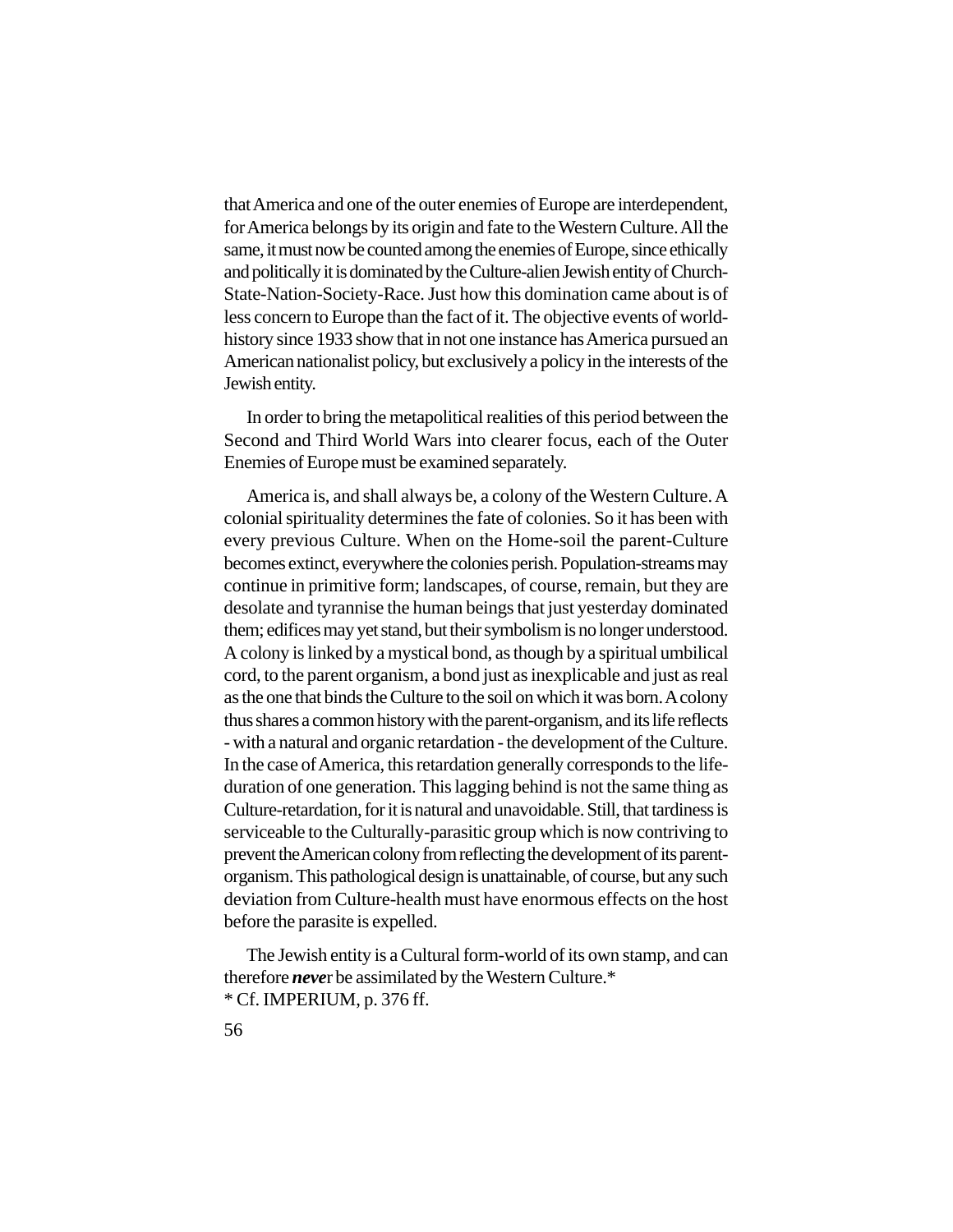Since this entity finds itself inside the West - geographically speaking and since it must seek its political actualisation, it necessarily influences Western politics in the direction of its own interests. Though it be of alien origin, it must not appear alien; its politics must be regarded as though it were legitimate politics, and not the alien politics it is. The Western ideology of the 18th and 19th centuries was admirably suited to the political needs of the Jewish entity, but with the passing away of that ideology and the birth of the Age of Absolute Politics, the preconditions for the successful political activity of the Jewish entity on European soil completely vanished. The fictive constructs of "Liberte, Egalite, Fraternite" have entirely died out in Europe; hence the political history of the Jews, as quasi-members of the Western nations, has also ended. Even so, the colonial tardiness in Cultural development and the disease of Culture-retardation make it possible for Jewry to retain its uncontested domination over the American people.

In this period of history, America and Jewry form a Symbiosis. The head of the organism is the Jewish entity, the body is America.

The problem of the existence-duration of this Symbiosis is of only secondary importance to Europe. No one predicted the French Revolution in regard to its time or its form. No one predicted the Russian Revolution of 1917, or the European Revolution of 1933, or the American Revolutions of 1775 and 1933. No one can in any way presage the time or the form of a Third Revolution in America which will take the power away from the Jewish entity and place it in the hands of a new American ruling-stratum.\* That Revolution is an organic possibility - indeed, even more: it is an organic Unavoidable. But since the time of its outbreak is still an Imponderable, the possibility of such a Revolution can play no role in the formation of Europe's policy, for a policy cannot be based upon Imponderables, though it must be flexible enough to adapt itself when they emerge from the realm of the Unforeseen. When the Revolution starts, it will bring in America a re-awareness of European politics and a re-evaluation of Europe's meaning.

\* Cf. IMPERIUM, p. 549 ff.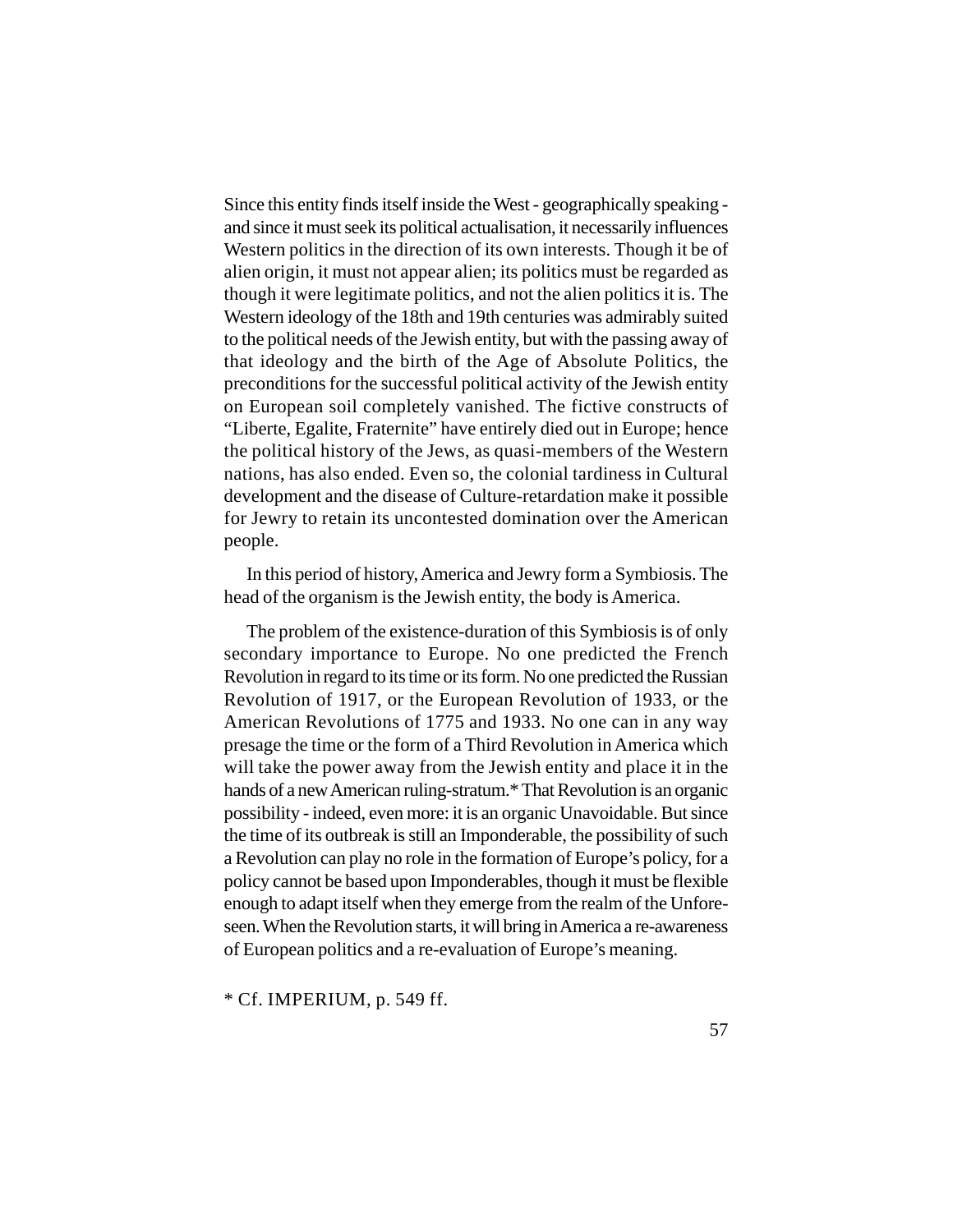The Symbiosis of America and Jewry in this moment of history between the Second and Third World Wars is decisive not only for America, but also for Jewry. During the centuries of its "dispersion," the Jewish entity never attained to the position of absolute sovereign over the fate of a Western host-people. But now it has come to that, and Jewry has identified itself for political purposes with America before all the world. In that Jewry became the overlord of America, it lost the most important of its other possessions and bases. Before the Jewish hegemony over America, the height of Jewish power was in Bolshevist Russia. In 1945, the superficial observer might have gained the impression that the total political power of the planet was being gradually collected into one political unit. That was in fact the aim of the Jewish leadership, and the means of creating the "world government" was to be the resurrected "League of Nations."

As has already been shown in IMPERIUM,\* a world-state is an organic impossibility, and likewise a logical one. State is a political term, and political power results from polarity. A state is thus a unit of opposition. Although in theory a world-state would not have an opposition, if one were founded, it would at that very instant split into two or more political units. These would develop along regional, cultural, class, or economic lines - even along the lines dictated by a dominant political figure. Ignoring the concrete example of failure afforded by the "League of Nations" after the First World War, the Jewish-American Symbiosis attempted through its "United Nations" to create a power-monopoly for itself.

One great obstacle was present: Russia. It had been hoped, even taken for granted, that Russia would remain sufficiently under the control of the Jewish entity to collaborate in the scheme and, together with America, formally surrender its legal sovereignty to the "United Nations." But the rise of the American-Jewish Symbiosis undermined the position of the fragment of the Jewish "diaspora" in Russia. So long as Jewry acted alone, it was politically effective in Russia. The worldwide identification of Jewry with America aroused Russian nationalism, with the result that the Culture-alien Jewish entity of Church-State-Nation-Society-Race lost its status as a member, so to speak, of the

\* Cf. IMPERIUM, p. 166 f; 170 f.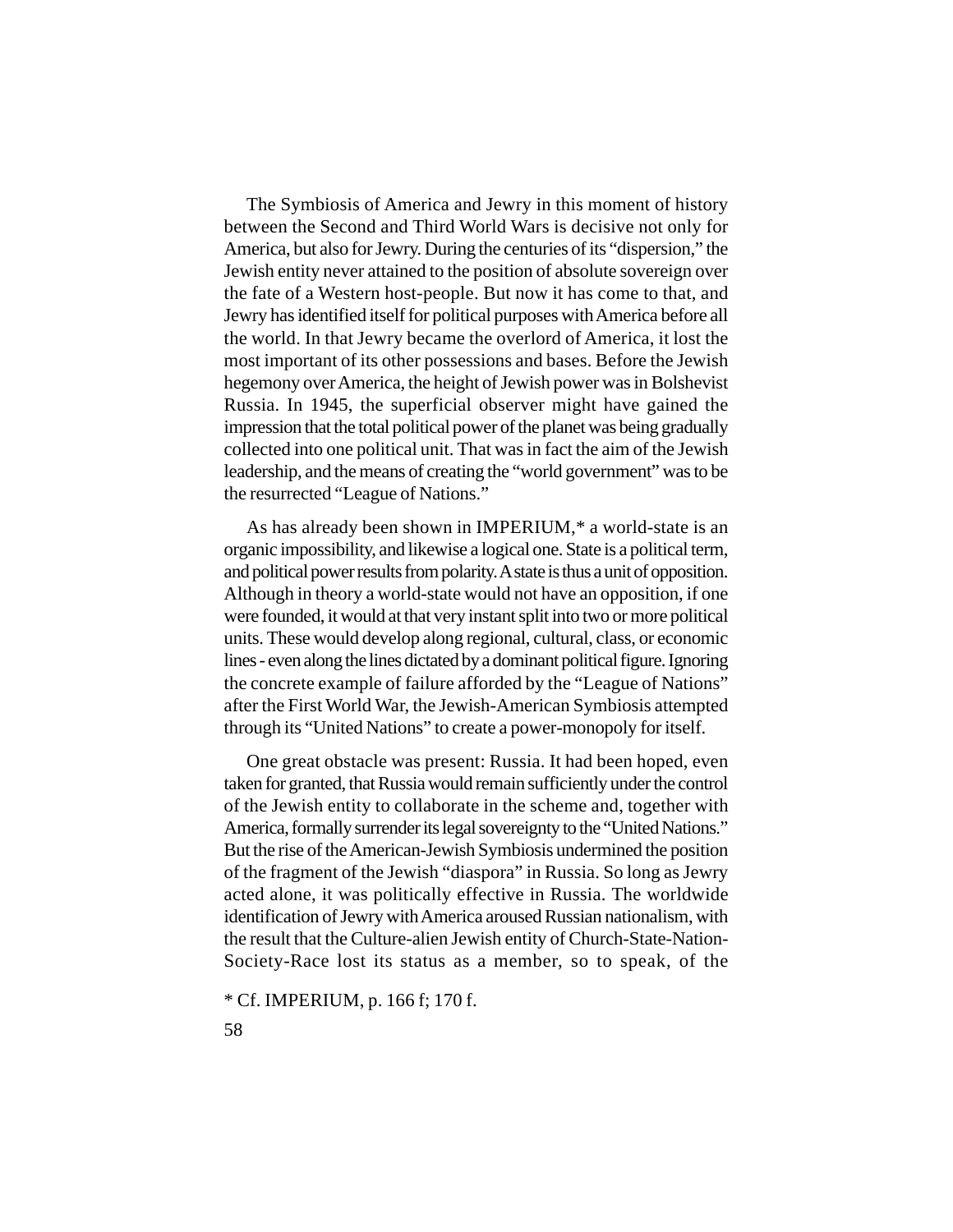Russian national structure and was re-classified as a foreign element, thus losing completely its political effectiveness inside Russia.

As we have seen, the sole great spiritual-Cultural "enemy" Europe has is the Outer Revolt, against the West, the great No to the Western World-Mission, and this spiritual-Cultural front is divided into two political units, of which Russia is the second. Between the First and the Second World Wars, Russia was generally acknowledged to be the leader of the Outer Revolt, but in the Russo-Japanese War, 1904- 1906, it was vice versa. At that time, Russia figured as a Western power against the Outer Revolt, which was led by Japan as the only sovereign power outside the Western Culture. In between lies the Bolshevist Revolution of 1917.

The Bolshevist Revolution was more than political; it was Cultural. Power was tranferred from the Westernised elements in the church, state, army, aristocracy, and intelligentsia to a group basing itself upon the instinctively nihilistic stratum of the Russian peasant masses. The primitive Russian Soul, unsure of itself, had been forced by the Romanovs and the powerful inroads of German culture in Russia to submit to Westernisation. Consequently, there arose in Russia a dreadful tension of polarity between the two Souls, the Western and the proto-Russian. Dostoievsky's The Possessed depicts how it fermented nihilistically beneath the surface. It was this underground Russia that, led by the Jewish entity, broke away in 1917 from the West. By 1923, the civil wars had ended, and Western culture was for the time banished from Russia. A community of destiny with Asia and its revolt against the West, rather than with a Europe whose form-world it had just expelled from Russian soil, more nearly answered the expectations of the new Russia.

The Russian Soul is too virile ever to be strangled by something alien. Hence the Jewish entity, despite the dominant position to which it had attained with the Revolution of 1917, was incapable of maintaining its unconditional rule. The expulsion of Trotsky in 1928 marks the downward turning point for Jewry in Russia.

And yet the Bolshevist Revolution did not eliminate the polar tension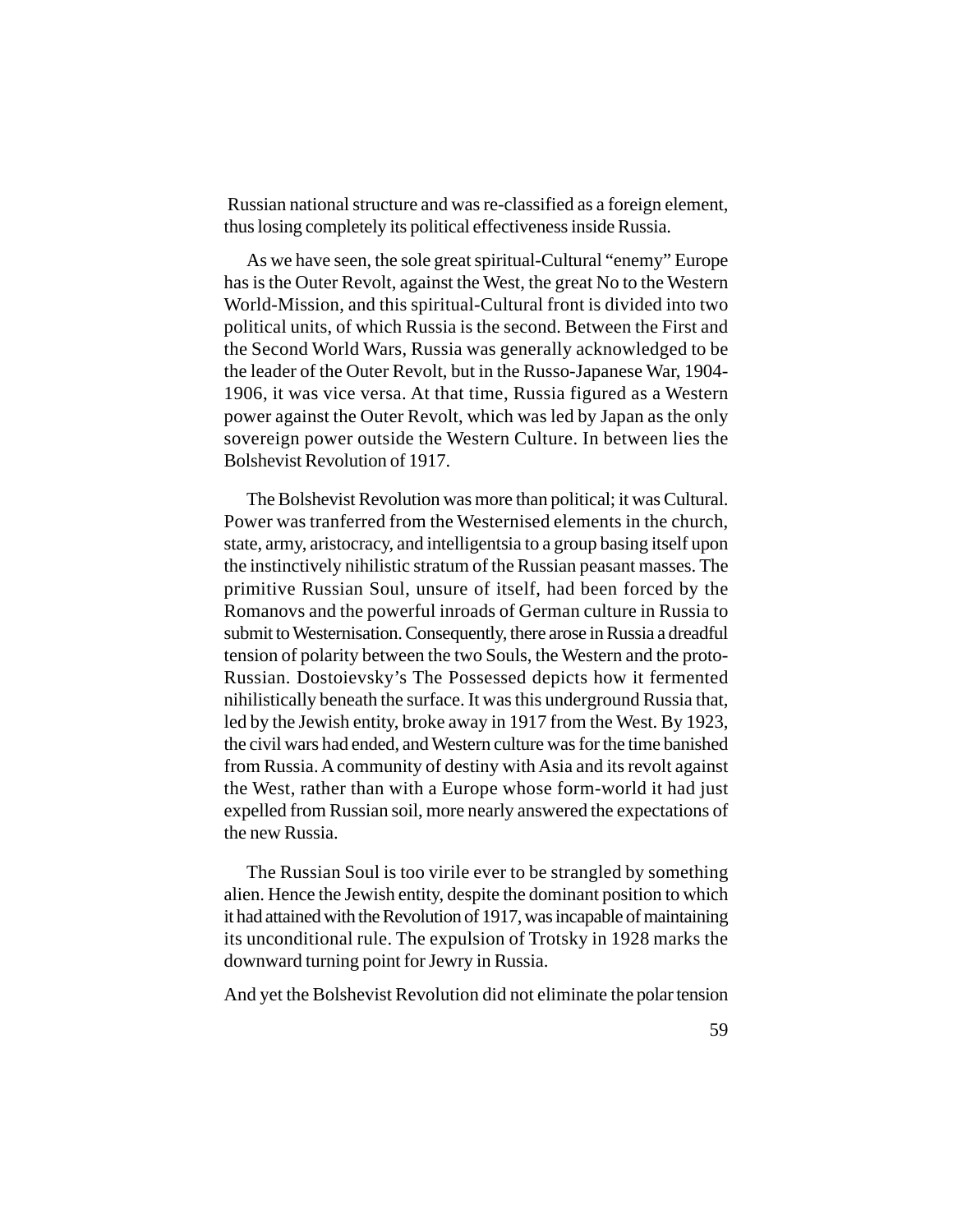within the Russian Soul. So long as the Russian Soul, chaotic and full of longing, animated by a strong will yet of weak resolve, exists within the sphere of influence of a Western organism that is conscious of its World-Mission, there will remain in Russia a powerful urge towards reunion with the West. The European Revolution of 1933 found an echo in Russia, and when the European armies entered Bolshevist territory in 1941, they were hailed everyplace there as "liberators." Marshal Vlasov could have raised armies of millions and affiliated them with the European military forces, but, unfortunately, the European Command did not make use of such aid until it was too late. The possibility indeed exists that a second monstrous upheavel - with a pro-Western Cultural aim - will overthrow the Bolshevist regime. This possibility might be realised either through a renewed Western invasion or through the appearance of a new Peter the Great. It is a further Imponderable. Today Europe must reckon with Russia as part of the Outer Revolt against its World-Mission.

Since there are only two political powers in the world, the world situation can assume only the form of preparation for war between them: America-Jewry versus Russia.

If Bolshevism is understood as the urge to destroy the Western Culture, then these two extra-European powers form an anti-Cultural Interregnum in Western History, the Concert of Bolshevism. Both powers are formless and personal; neither is the expression of a superpersonal Soul, a higher Destiny, an organically necessary Imperative to a World-Mission. The Outer Forces, whatever the extent to which they have Western technics at their disposal, whatever Western customs they practise, whatever superficial display of literary connexions with the West they make, are, in fact, to be classed in the same category with the formless powers of Tamerlane and Genghis Khan, Sun Yat-sen and Kemal Ataturk, Lobengula and the Mahdi. Europe is still the bearer of a World-Idea, a great World-Hypothesis; it still has an inward necessity to view the world in a particular fashion, an Ethic whereby it conducts itself towards it in a particular fashion and reconstructs it in a particular fashion. For the single, allencompassing reason of this total difference between Europe, on the one hand, and the formless extra-European powers on the other, Europe can have at bottom no interest in the projected Third World War within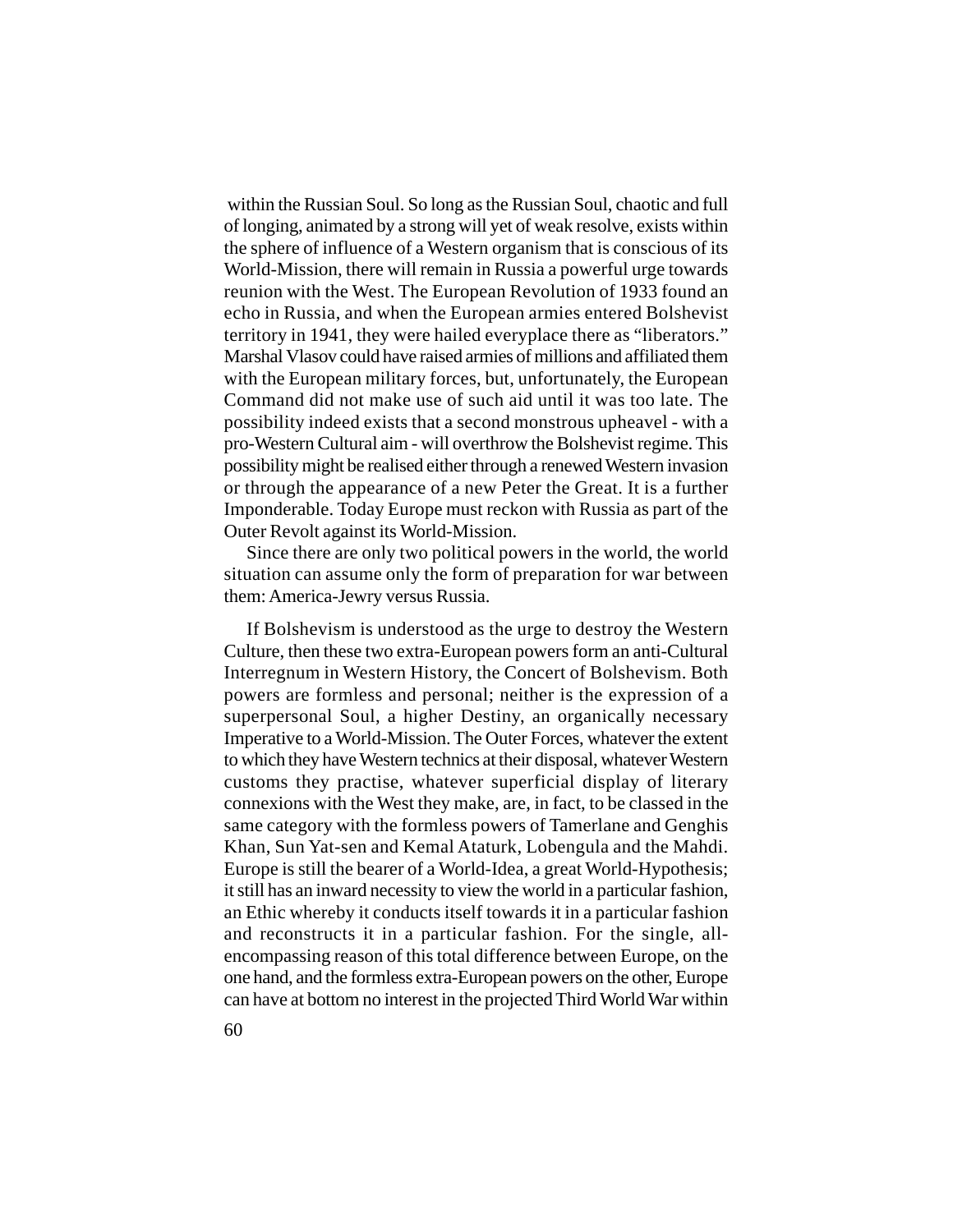the Concert of Bolshevism per se. Nor would it make any difference in this if the War broke out in 1960 or 1975.

Nevertheless, Europe is linked politically to the projected Third World War, and it must exploit every possibility in the diplomatic preparations for that war to push through its Liberation. Europe must recall its Destiny and its WorldMission. It must assess the differences between the two powers in the Concert of Bolshevism, and adapt itself so that it will profit from their changing fortunes in the events to come. Europe must form its policy.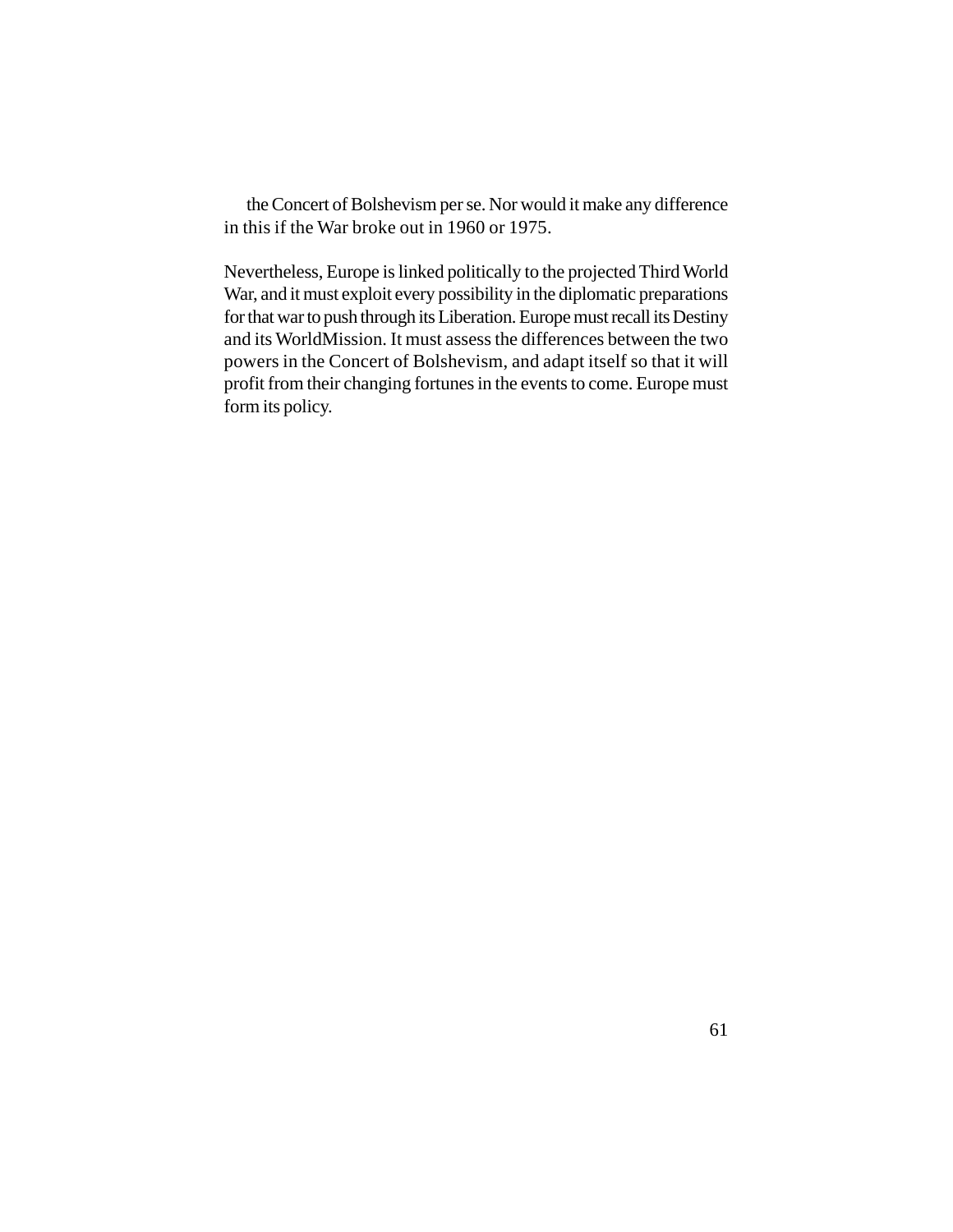# *THE DEFINITION OF ENEMY*

As we have seen, the word "enemy" has a different meaning when applied to Culture, private life, Politics. In the Cultural sense, Europe has only one "enemy," and that is the Outer Revolt against the World-Mission of the West. It embraces all primitive populations, even in those cases in which they live geographically within the Western Culture, as in North and South America, and includes all fellah-populations now inhabiting areas where High Cultures once fulfilled themselves, for example, the Islamic, Hindu, and Chinese populations. Likewise it embraces populations in whose areas a High Culture has never existed, for example, the barbaric Russians and Mongols, the savages of Africa, South East Asia, and the Pacific islands. The Jewish entity comes from the Magian Culture and will always belong to it spiritually, that Magian Culture which during its life-span gave rise to the Arabian, Persian, Nestorian, and Parsic peoples, among others. While some of these entities may have lost individuals to the West, alien units cannot be assimilated by the West in their entirety. Superpersonal realities on both sides forbid it. It is an organic impossibility. The worldwide Cultural front against the West is divided into two political units, Russia and America-Jewry, and the word enemy is used quite differently in Politics.

Politics means so living life that its possibilities are exhausted. In the course of events, Politics divides its world into political friends and political enemies. Before Politics undertakes this division, all outer units are potential enemies, and it is the task of Politics to select one or more units as enemies, then, if possible, to win the other units as friends.

The choice of enemy is the most important decision in the entire realm of activity called Politics. The mighty English Empire, which dominated the world for more than a century, foundered on its simple but profound mistake of choosing the wrong enemy in two World Wars. The whole adroit ancillary diplomacy, the total war-effort, and the military victory itself did not succeed in preventing the disappearance of the greatest Empire in history and the destruction of England's own sovereignty. The English homeland was not even spared the ultimate humiliation of occupation by foreign troops, and, what is more, these troops came from its erstwhile colony. The formulation of policy is esoteric, and this is proved by the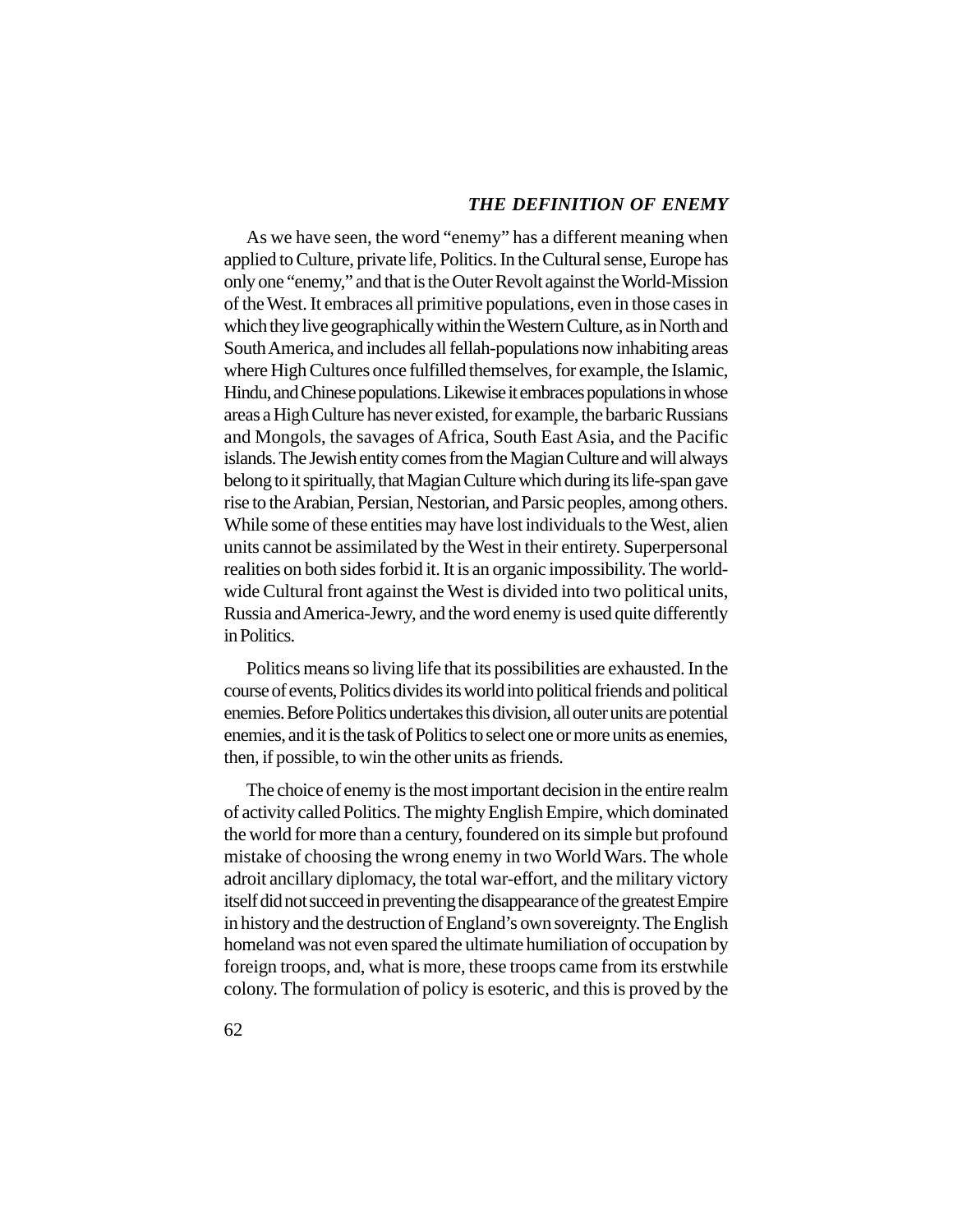selfsame example: Notwithstanding the collapse and disappearance of the English Empire, notwithstanding the reduction of England itself to the status of an "unsinkable aircraft carrier" for foreign air-forces, the Cultureretarding stratum and the broad masses were successfully persuaded by foreign propaganda that a great "victory" had somehow been won for England.

Political blunders can be made at two levels: at the highest level, where the enemy is determined and friends can be obtained, or at the lowest, where the policy based thereupon is carried out. The word error, in the strict sense, can be used in Politics only with regard to the future. Thus one must reproach England for choosing Germany as its enemy in the Second World War when it was obvious that its choice was an error. The great von Moltke defined strategy as "the art of making one less error than your adversary." This definition can be likewise applied to Politics. Considered in retrospect, Life is a fabric of errors. No one can foresee the Future.

Politics is concrete; it is the art of the possible, not of the desirable, not of the moral, not of what is worthy of aspiration. Politics is an art, and it is the grandest of all arts, since its material is human life and its completed work the blossoming of a superpersonal Destiny. When a work of art is executed by an inferior, an imitator, an academic, the result is a piece of bungling. The indispensable gift of the politician is the gift of vision; after it comes finesse in political activity. Without prior vision, the whole fateful proceeding comes to naught.

A statesman comes nearest to the gift of vision when he is aware of his own strength of will and that of his people and perceives the powercurrents of the political world. A steady adherence to both of these fundamentals will preserve him from the far-reaching error of choosing the wrong enemy. It is tantamount to waging war against oneself. In the Second World War, England sacrificed both the remnants of its Empire and its own independence for the benefit of America and Russia. There are still people who would deny this fact, but only facts are positive, not the sclerotic opinions of half-blind dotards.

The Political Genius is a superlative artist, and thus free of all negativity in his creations. To his task he brings no hatred, no malice, no envy,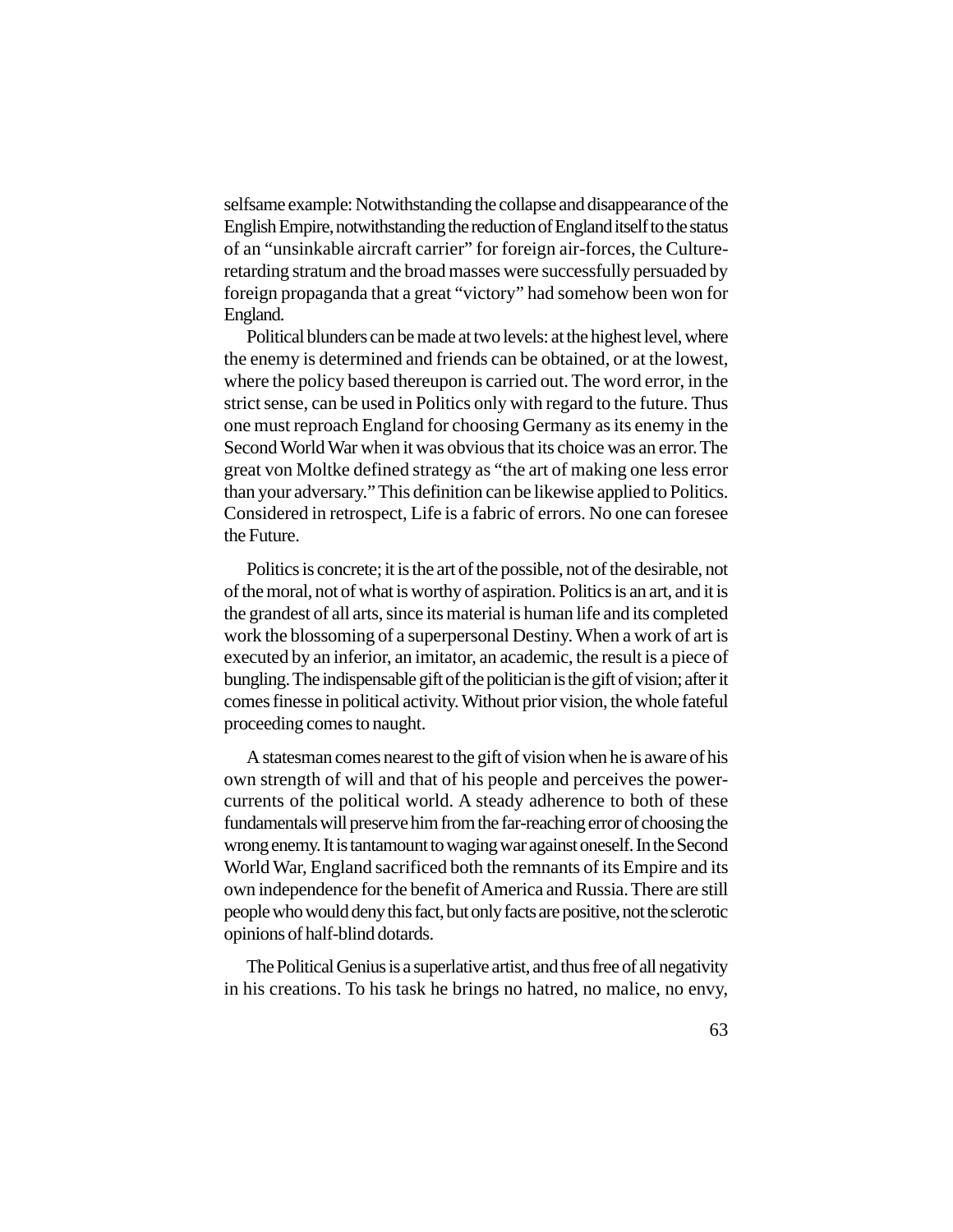nor any will-to-destruction that does not serve his will-to-power and willto-creation. He is incapable of pursuing a policy that is basically "anti" oriented, for example, a policy that has the slogan "Win the War!" as its "war-aim." Such slogans may have certain propaganda value for the policy of a political Genius, but only the shamelessly hate-filled reactionary of the Churchill sort makes a policy of his hatred and asserts that "victory" at the cost of self-destruction is something worth seeking. Naturally, the political Genius removes from his path all forces opposing him, so far as he can; but this "anti"-tactic he employs for the sake of increasing his power, not from jealousy, prejudice, hatred, or mere dislike.

The problem of choosing an enemy is the same for Europe today, i.e., for the Culture-bearing stratum, as it would be for us if Europe were constituted as an actual political unit. Today Europe is an area and a People. If it pursues the right policy. tomorrow it will be a power - by virtue of its Inner Imperative alone, which proceeds from the unfulfilled Destiny of the Western Civilisation. The fact that Europe has a World-Mission guaranteees that it will play a role in the centuries to come. Whether this role will be an active one, or merely passive, will become evident in our decades, and will be determined by the policy of the European Culturebearing stratum.

The choice of an enemy is not arbitrary: We can designate a political unit as enemy only if, first, we can overcome that unit, and, second, by overcoming it gain power. Clearly, in this second Interbellum-Period Europe cannot overcome any power militarily because there does not and cannot exist a European military force as long as Europe is not constituted as a sovereign state. Any military force directly or indirectly under the command of the Washington regime cannot be called a "European military force." The nationality of an army is that of its political leadership, not of its common soldiers or its officer-corps. In these circumstances, Europe is compelled to win power by spiritual-intellectual means. It must extract power from one or both of the Outer Forces, Russia and America-Jewry. That one of these two units from which Europe can draw true political power, viz., unlimited control over its own land and people, is the political enemy. It cannot be emphasised enough that the enemy-definition does not entail, from the European standpoint, any judgement of especially bad ethical,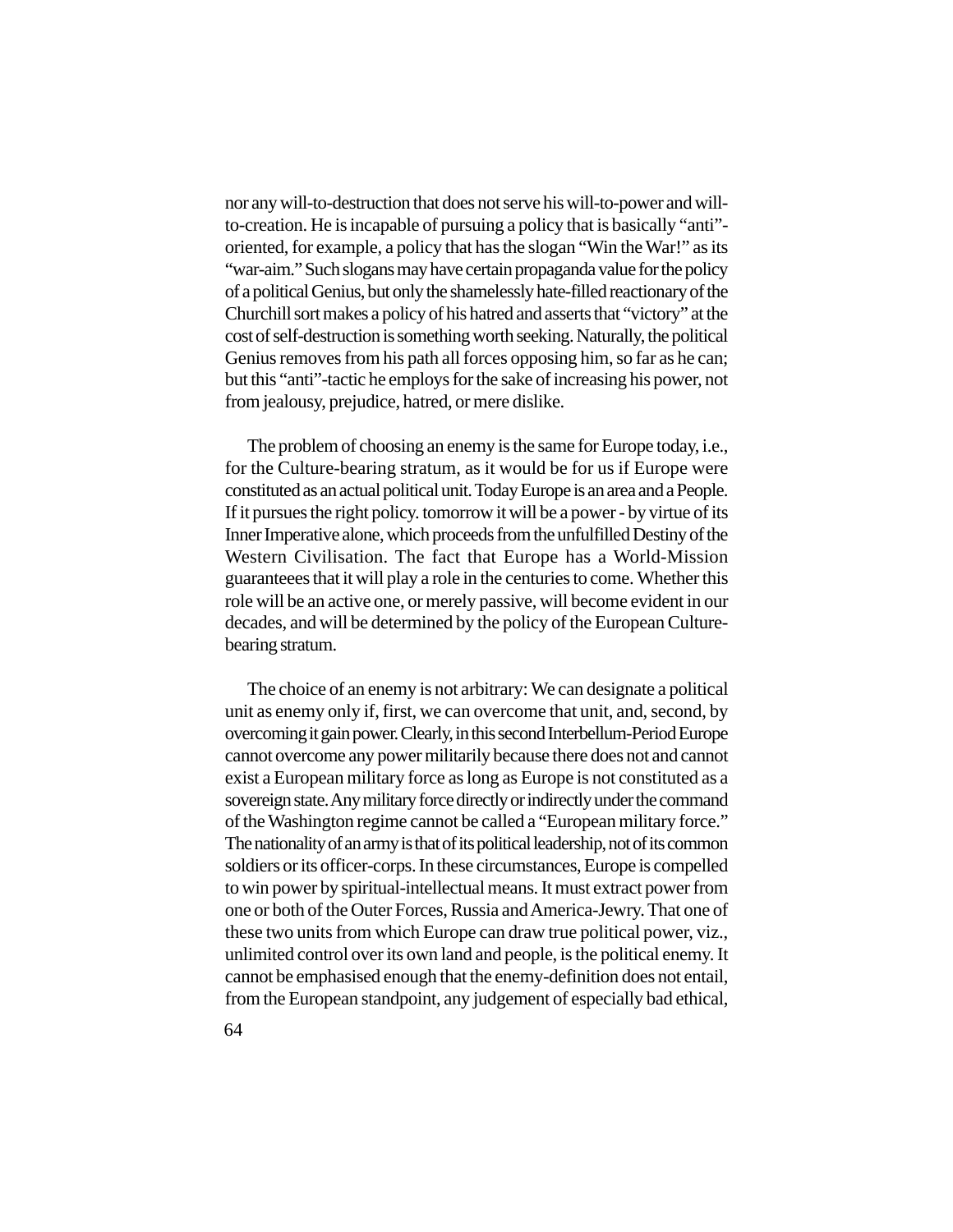Culturally, aesthetically, morally, ethically, there is no choosing between Life advances, there is no standing still. Russia and America-Jewry. Yet, politically, Europe is compelled to distinguish between them, by its organic necessity to translate its Inner Imperative into action. It would be impossible for Europe to play a passive role in History, even if it wished, or it were wiser to do so. While moral, aesthetic, or cultural qualities on the part of the enemy.

The Definition of Enemy is a problem that must be solved in the total historical frame-of-reference of our Epoch. Thereby the powercurrents of the century, the power-problems resulting therefrom, and the relative danger for Europe must be considered.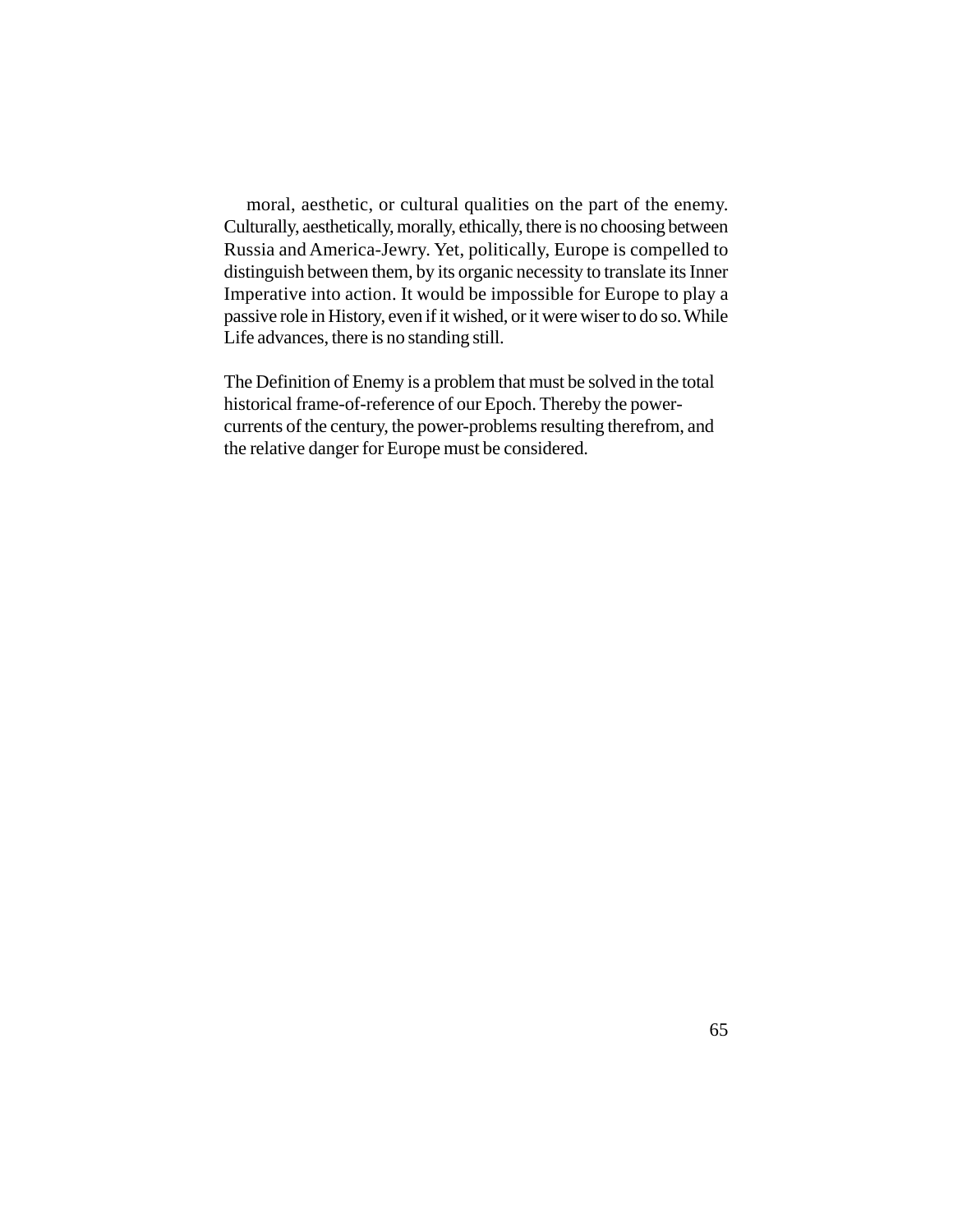# *THE POWER-PROBLEMS OF THE SECOND INTERBELL UM PERIOD*

Owing to the false form of the first two World Wars and to the presence of a Culture-disease in the Western Civilisation, the powerproblems in this period between the Second and the Third World Wars are the same ones that have confronted Europe for half a century, but now intensified to the highest possible degree.

In the year 1914, the power-problems were the following: how to preserve Europe's world-hegemony and how to make possible the conversion of Europe from an accumulation of petty-states with the hand-me-down world-outlook of a nationalist-capitalistic parliamentarism to the determined shape of Europe for the 20th century, viz., an Authoritarian Socialist structure of Culture-Nation-People-Race, the Imperium of the West. The form of the First World War, shaped by Culture-retarders like Grey, prevented a natural, organic solution of this power problem.

Between the First and Second World Wars, important steps were taken within Europe for the organic solution of the second problem, the transition of the 20th century phase of the European organism into the world of reality. Hardly anything was done for the solution of the first problem, owing to the precarious world situation at that time, although the ItalianAbyssinian War did bring a general increase in power for Europe.

But this organic move forward was halted by the meddling of America-Jewry in intra-European affairs, and, as we have seen, this meddling brought about, in the same sterile form as the First World War, the tragedy of the Second World War. About 1939, the powerproblems consisted in the re-establishment of the world-hegemony that had been almost entirely destroyed by the First World War, and in the completion of the halfactualised Imperium of Europe. The Second World War, occasioned by the extra-European, non-Western force of America-Jewry and by the churchills of France and England, once again thwarted the organic solution of these two problems.

As a result of the Second World War, it can be seen that the 66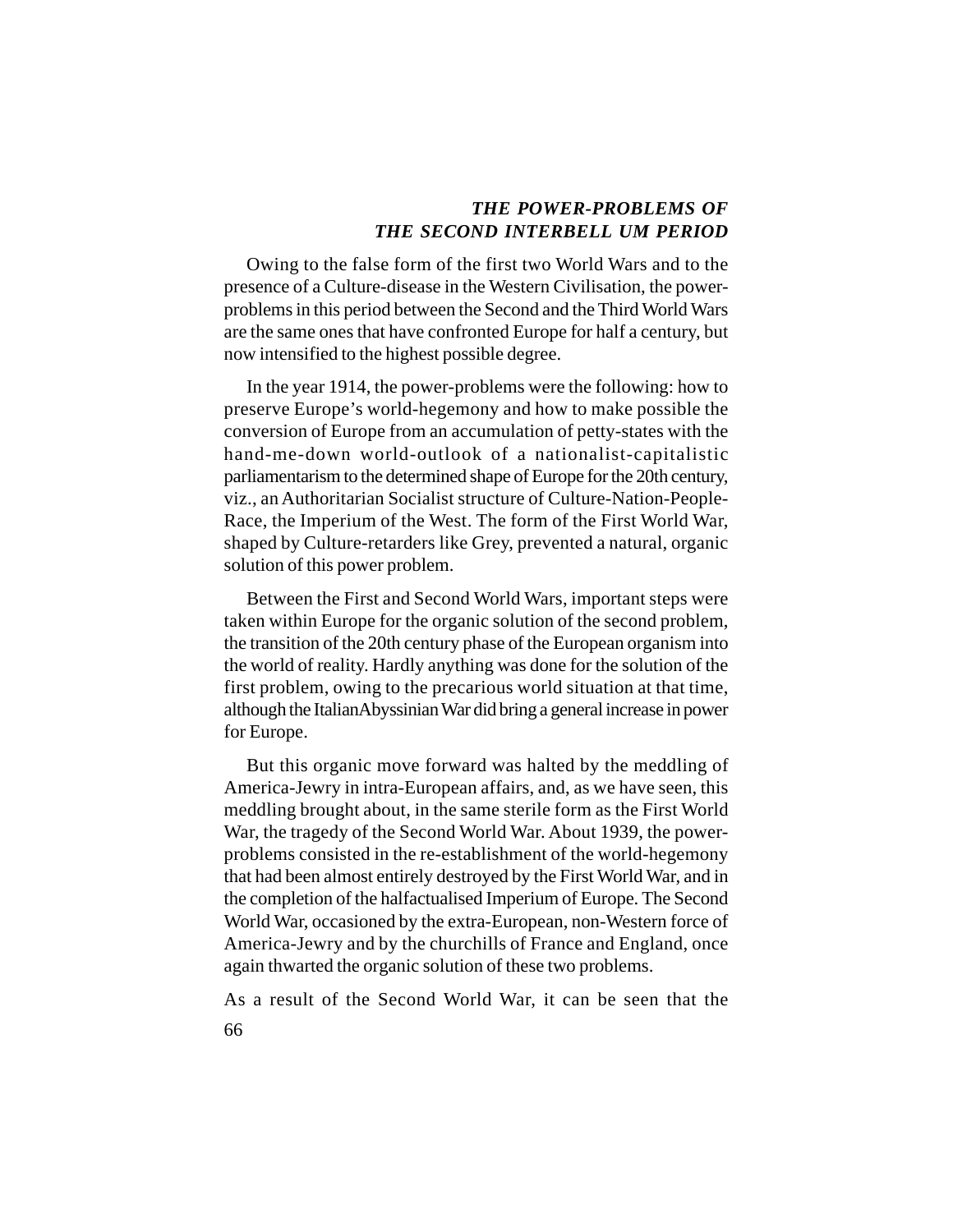power-problems are essentially the same two. Only their order of precedence has changed, so that now the problems are, first, the Liberation of Europe from extra-European rule, for the entirety of Europe is ruled from alien capitals; and, second, the fulfilment of Europe's World-Mission, i.e., the reconquest of its world-hegemony and the establishment of its World Empire.

Every power-problem contains a disjunction between the distribution of spiritual power-sources, on the one hand, and the distribution of acknowledged power and its attributes on the other. The spiritual powersource - the possession of a World-Mission, a calling, a mighty, positive Inner Imperative, and a nation-forming ethic - are found concentrated almost entirely in Europe. The spiritual resources that exist outside Europe, in Russia, America-Jewry, and Japan, are merely a reflex of the European - a European Will that is inspired there by Europe. In actuality, the Outer Forces are seeking to realise the World-Mission of Europe, even though they lack the Inner Imperative to it. Their motivation is completely negative. Thereby is explained the circumstance that the immense concentration of power in the Washington and Moscow regimes has brought no Order to the world, that both regimes perpetuate the Chaos left over in the 20th century from the 19th century. Only Europe can give back to this chaotic world the Principle of Order.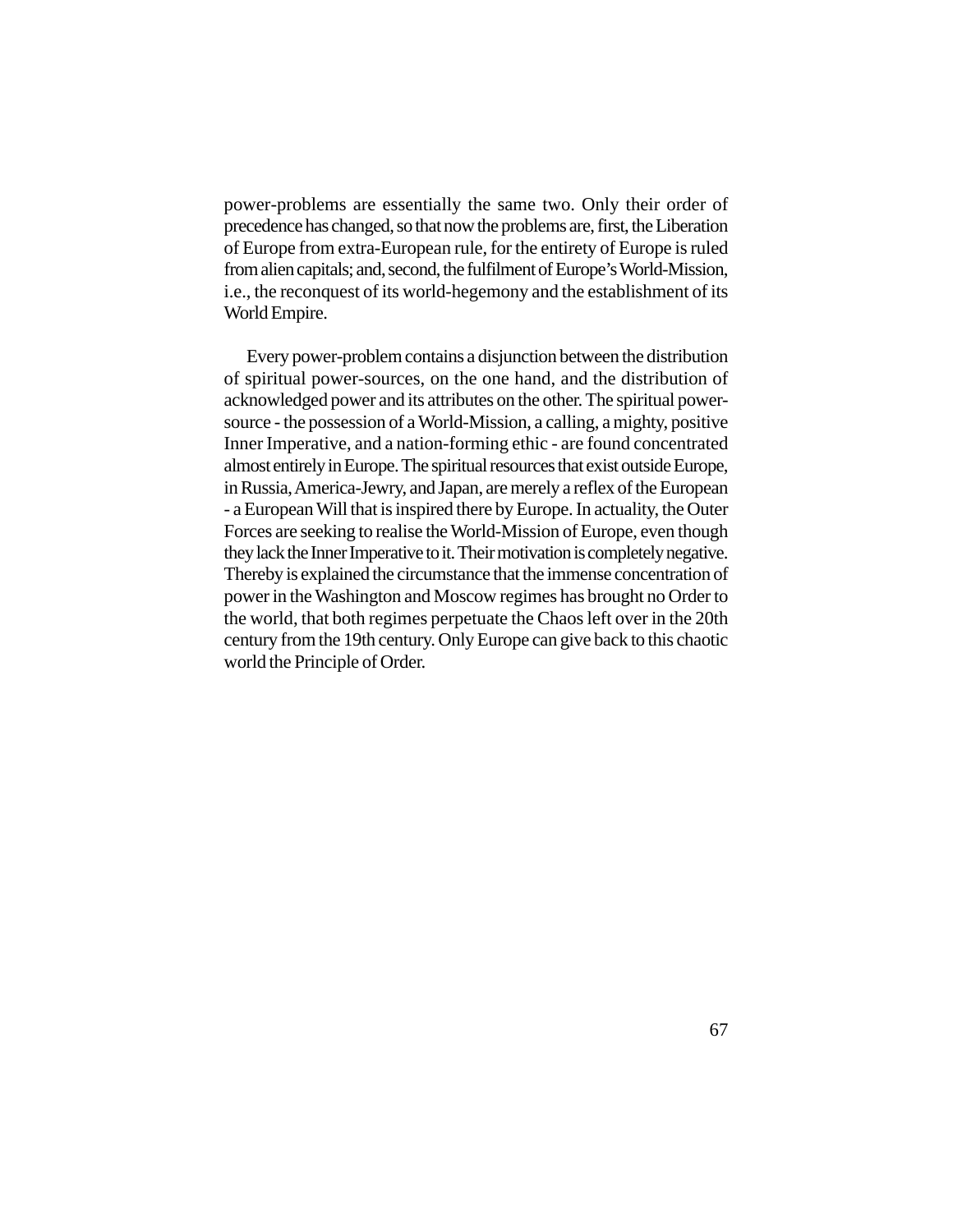### *THE AMERICAN PO WERACCUMULATION*

The American power-accumulation can be called an "empire" only in a loose, transferred sense. Within the Symbiosis America-Jewry, neither the Jewish entity nor the subordinate American element thinks in terms of American Imperialism. Thus the American head-of-state specifically declared to the populace that no people on earth was in any sense subject to America, that America's "defense" of other peoples did not entitle it to demand reciprocity from them, and, moreover, that under no circumstances would America "dominate" another people. What is of particular significance in this is the anti-imperialist ideology, not the fact that all these principles are completely disregarded in the political conduct of America-Jewry. The intention here is to prevent the rise of American Imperialist thinking, for that would run counter to the anti-nationalist policy of the dominant part of the Symbiosis. But if the Imperialist urge within the American people were of deep, imperative force, and pregnant with the Future, it could not be suppressed, and the power-accumulation that the Washington regime at present administers would be organised into an American Empire.

However, a true American Empire that is hierarchically organised and politically administered will never be, since it is not among the formative possibilities of the American character. Now, a nation cannot arise by happenstance - a people, yes - but a nation is the outflowing of a High Culture.\* Though America can never belong to any other Culture than the Western, in American life Western culture is only a veneer. Its inward influence on the American population was too slight, for example, to have prevented the invasion of Culturally-alien units. There is no American Idea, no American nation, no American rulingstratum - three ways of expressing the same thing. To be sure, there is an American People, whose members are in fact characterised by an individual imperialism, which is instinctive, racial, economic. But this individual imperialism can never lift itself to political heights. The true American People is a unit based upon matriarchy. By its own choice, it leads a cocoon-like life within a closed system. The soul of this People is too oriented to the feminine pole of existence, and it

Cf. IMPERIUM,p. 328 ff., p. 334 ff., p. 398 ff.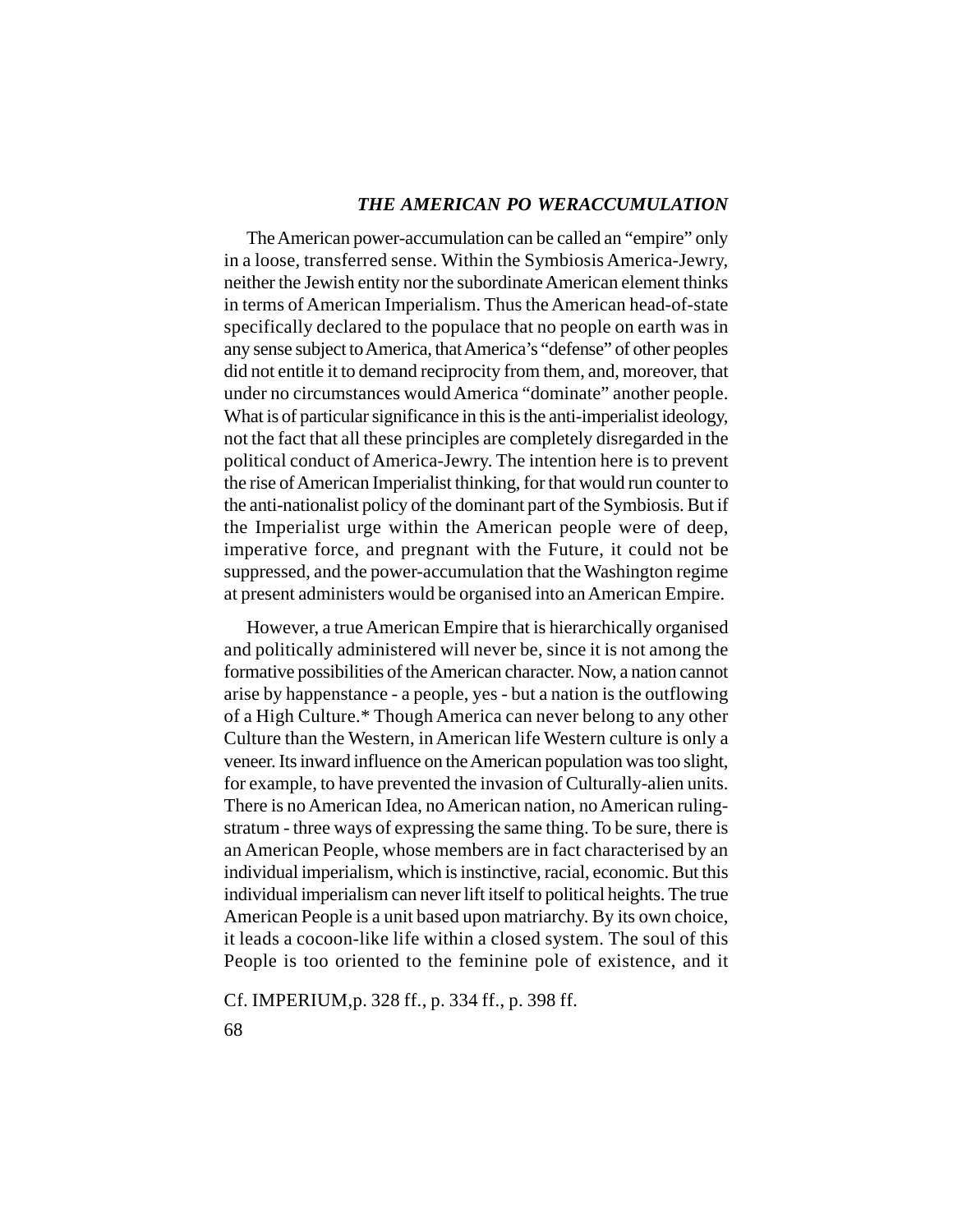therefore cherishes peace, comfort, security, in short, the values of individual life. War, conquest, adventure, the creation of form and order in the world - these do not interest the American People. Empire-building demands sacrifices; yet, for sacrifices to be made, and not just sacrificial victims slaughtered, there must be an Idea.

The American power-accumulation arose without sacrifices through America's chance intervention at two decisive moments in world affairs. In the First World War, America's sole war-aim - according to the public and private utterances of all leading Americans who were in favour of intervention in that War - was to defeat "German tyranny." As was shown in the analysis of Politics in IMPERIUM, to have the defeat of an arbitrarily chosen enemy as a "war-aim" is to have no war-aim at all. Thus America had no political aim in that War. The role England played in America's entry into the War is not important here. Important only is the stock of ideas that were played out to set the American People in motion. In the Second World War, America's internal propaganda was exclusively non-political. Again, the chief "war-aim" was to "defeat Germany," and the one attempt to display a positive "war-aim" was a series of negative proposals - all of them reflecting the feminine values of a matriarchy - to free the world of hunger, fear, etc. The psychological orientation of the American People prevents American governments in peacetime from clearly expressing a demand for war. In wartime, it is obligatory to speak only of "peace." "Victory" is supposed to bring only "peace," and not an extension of power. Above all, the purpose of victory is not an American Empire. After the extinction of the Federalist Party in 1828, no political grouping in America publicly advocated the creation of an American Empire. The average type of party-politician ensures, however, that every public man would advocate political imperialism were the idea popular.

The American power-accumulation in this epoch between the Second and Third World Wars has arisen without sacrifice. Had sacrifice been necessary for it, then it would not have arisen.\*

Before 1914, America controlled only a small section of the worldsurface: the North American Continent, Central America below

\* Cf. IMPERIUM, p. 472 ff., p. 482 ff.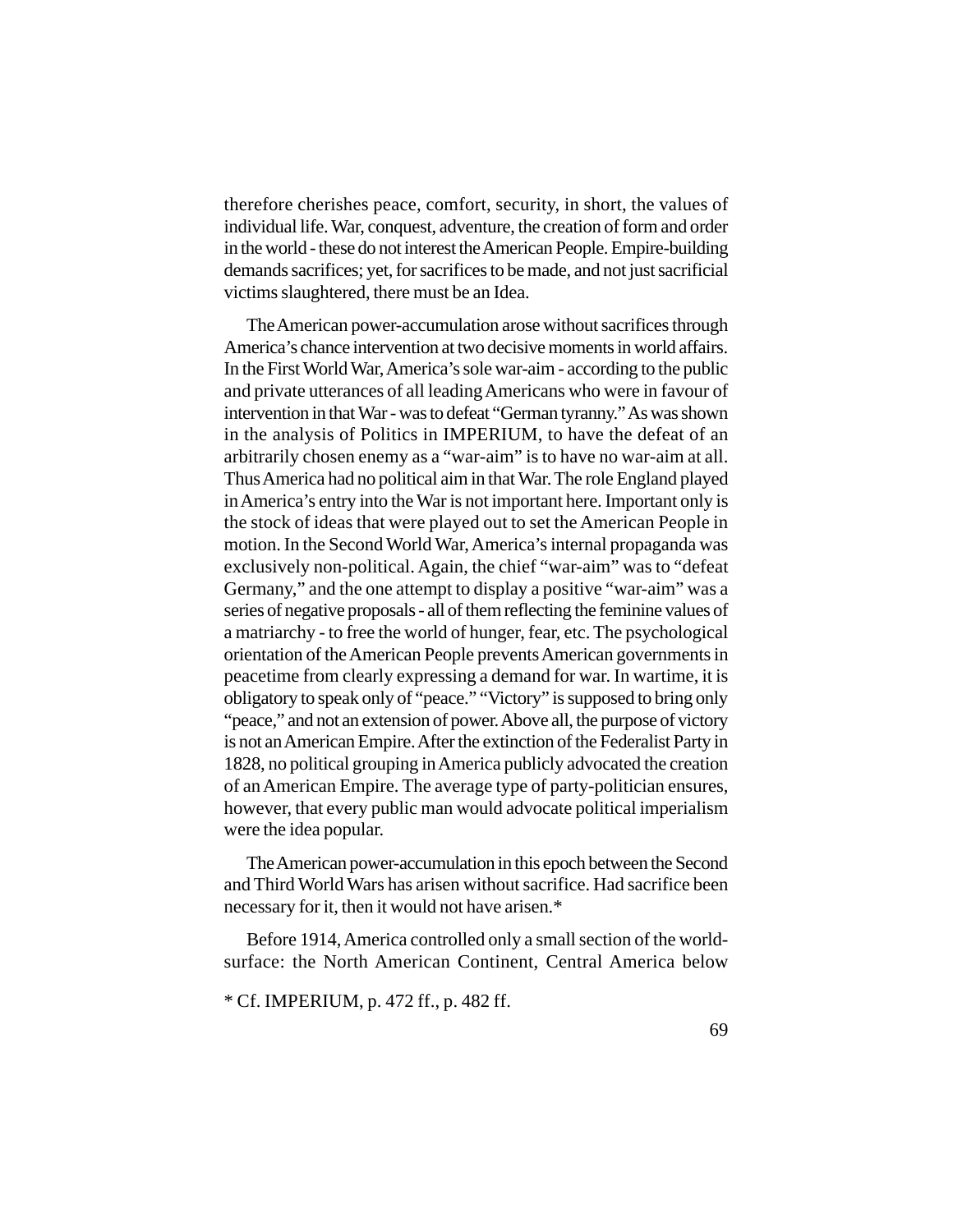Mexico, small areas of northern South America. Not even the Caribbean Sea could be called American, since European bases were numerous there and the American fleet was inferior in number to more than one European fleet. In the First World War, 10,000,000 men lost their lives on the battlefield. Of this total sum America's tribute amounted to 120,000; for this slight toll in blood, America acquired sufficient new territories and bases, obtained enough power for itself at sea, to have 1 /5th of the earth's surface under its control: North America, the whole of Central America, including Mexico, the entire Caribbean, much of South America, and half the Pacific. After the War, in accordance with the feminine-matriarchal orientation of the American People, the greater part of these power-acquisitions was abandoned - this occurred through the Washington Naval Treaty of 1921, under which America obligated itself to sink half its fleet without demanding the equivalent from England or Japan. Yet the fact remains: America acquired a power-area that was four times larger than its original with the vanishingly small blood-toll of 120,000.

By 1939, America had gained control, pari passu with the steady decline of England's power, of 1/5 of the earth-surface. At the end of the Second World War, America controlled 18/20ths of it. That is the largest power-accumulation ever to come about in the entire history of High-Cultures. The total number of dead of all belligerent states amounted to approximately 15 million. America's portion of this loss was 250,000. In the Second World War, then, America acquired control of more than half the world without its having to make a blood sacrifice worth mentioning in connexion with such an operation.

Not even such unparalleled political successes fill the soul of the American People with satisfaction. America, as a People, is organic, and will forever remain isolationist. Isolationism is the only American characteristic that can be called "nationalism." The American soul does not delight at all in this world power. It finds in it no reason for pride. When in 1947 the Washington regime calmly handed over China to Russia, that is, the focus of America's quarter of the world's power, Americans took no notice. The diplomatic intermediary in the transfer was publicly honoured and draped with medals. Only a few years after the War, ships were taken from the American fleet and delivered to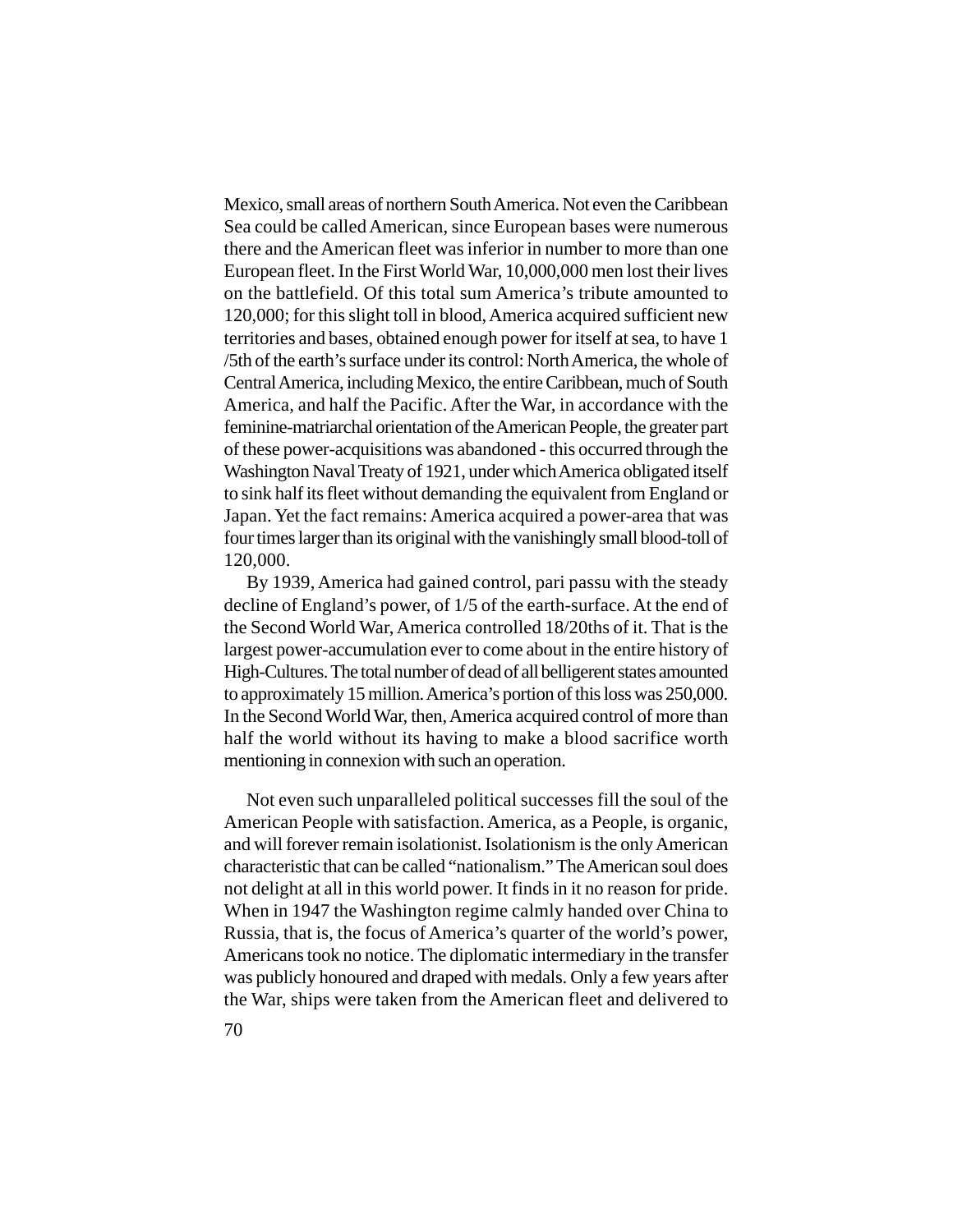Japan en masse to Serve as the basis of a new Japanese navy. No American nationalist protested, for in America there are no nationalists, only victimised isolationists.

It is a strange phenomenon, and History will deal with it as with so many other transient paradoxes, that between the Second and Third World Wars American troops were stationed all along the perimeter of the political world, viz., the northeast quadrant of the planet, and this wide dispersion of American armed forces did not involve any kind of national exultation for Americans. The reason for that is Americans are primarily economics-oriented. The Masculine Principle is to realise higher ideas through art, warfare, Politics. Nothing could be further from the American ideal than that. The Feminine Principle is to nourish and preserve life - that is the American ideal. Americans therefore do not delight in an "empire" that continually lays claim to their wealth and constantly demands a reduction in their standard-of-living. In its traditional isolation, America needed no armies, garrisons, subventions to foreign countries, and Great Wars. The superficial politisation of America has brought the American People economic injuries, and thus confirmed it in its isolation.

The American casualty lists in the first two World Wars, slight as they were numerically, hit the American People in a sensitive spot. No mother rejoices in the death of her children, and matriarchy informs the American soul. Americans do not love their victories, whereas the deaths they count bitterly. Long before American intervention in each of the two World Wars, there was already a de facto state-of-war between America and European or Asiatic belligerents. In each case, the possession of numerous "allies" provided Americans with a certain solace. In the Second World War, long lists of American allies were published, and considered effective propaganda even though few of the "allies" were still power-factors or even existed. Indeed, with the alternative: war now with allies, or war later, standing alone, America can be forced into a war. The old European proverb: Viel' Feind, viel' Ehr finds no resonance in matriarchal America.

This American character-trait is a Ponderable of which Europe must take account in shaping its policy. In the American mind (and likewise in the policy-decisions of the Culturally-alien Washington regime), Europe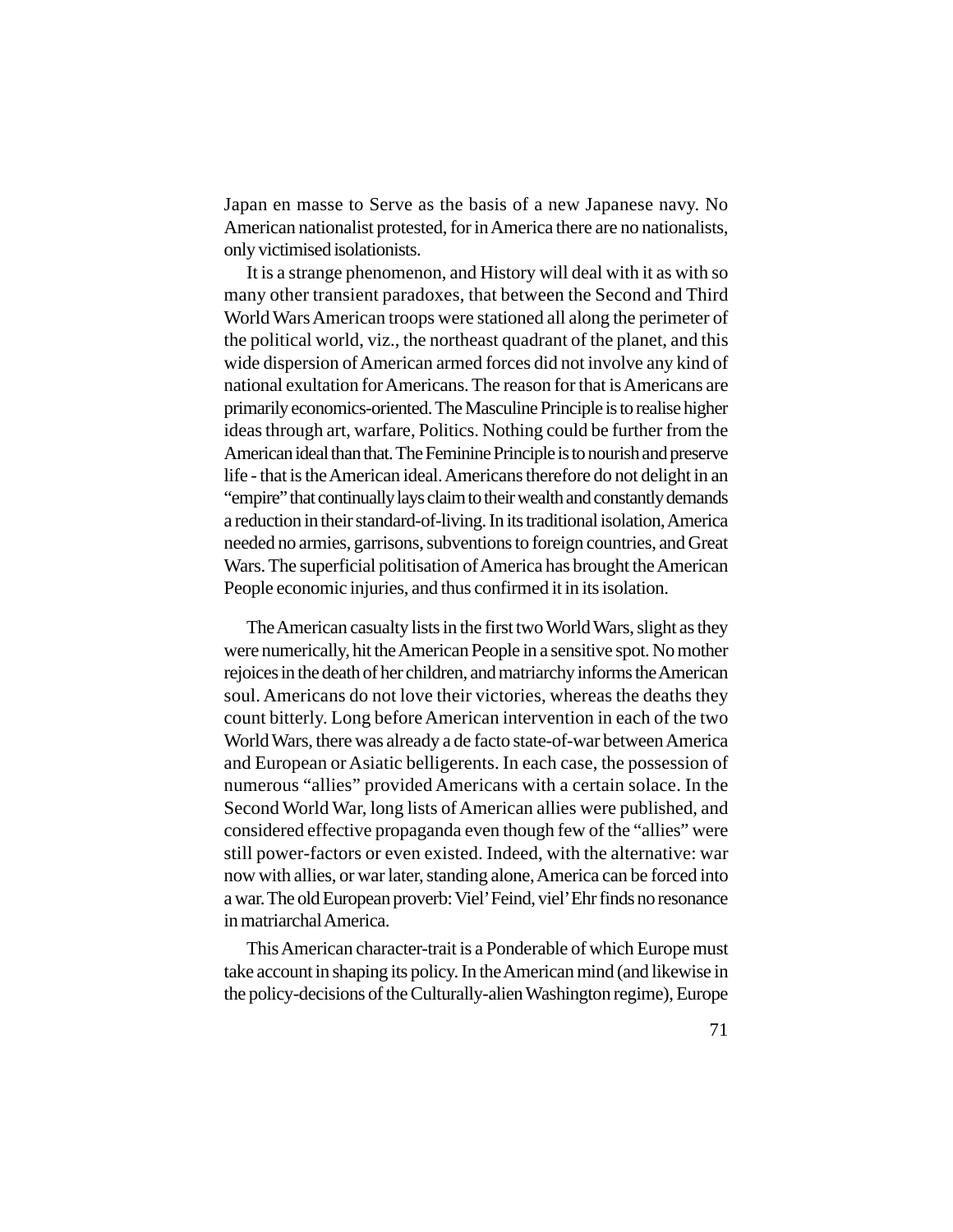is the basis of every war-plan against Russia. This Ponderable might be used by Europe in either one or the other of two ways, as will be shown later. Moreover, Europe's Culture-bearing stratum must keep in mind that it does not matter at this time whether America, as a People, can regain its independence and sovereignty or whether it will remain simply the instrumental part of the Symbiosis America-Jewry. For political purposes, America and Jewry have become a unit; what name this unit receives is not important.

It remains for us to compare and evaluate from a political standpoint the psychology of the two extra-European powers, America-Jewry and Russia.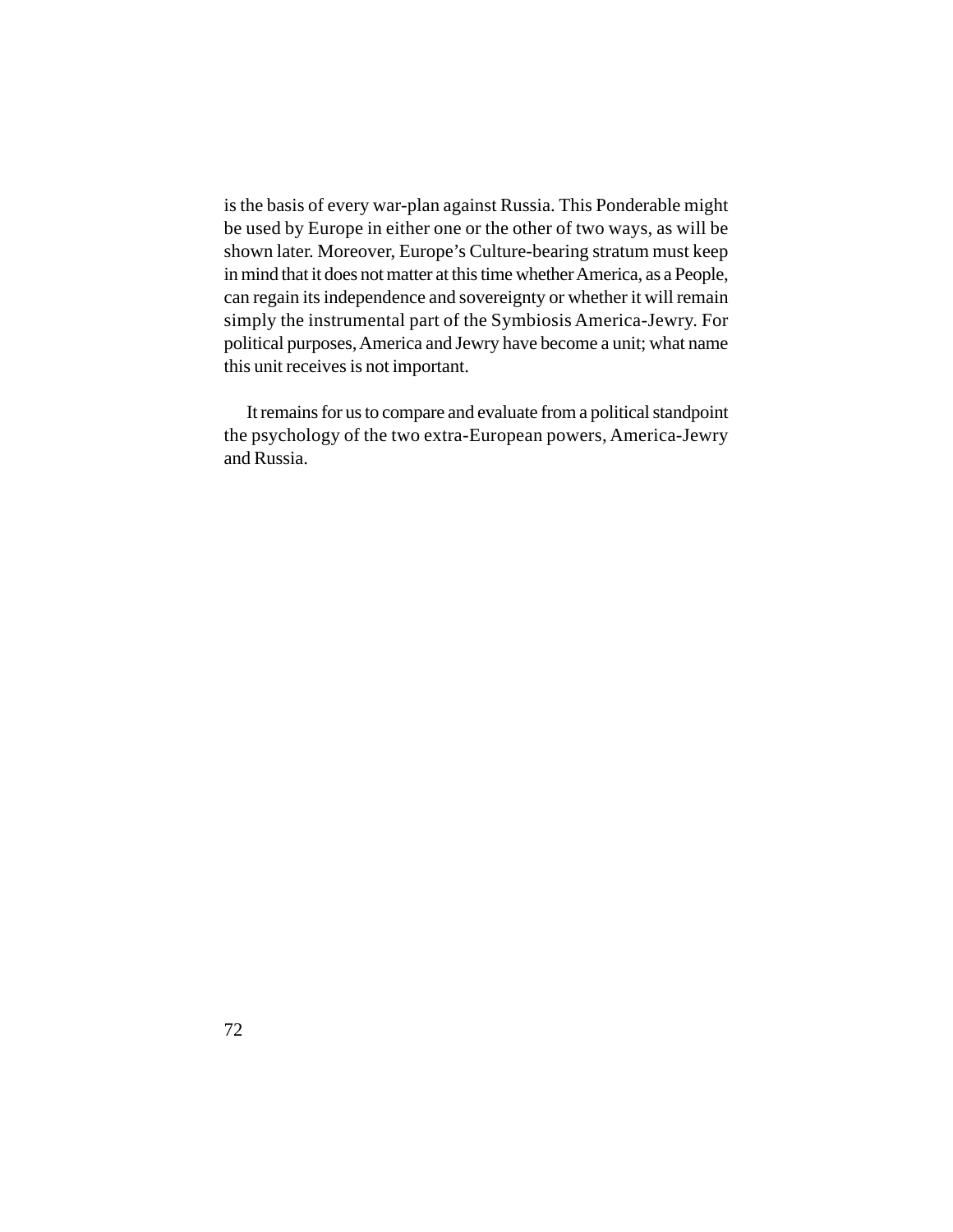## *THE CONCERT OF BOLSHEVISM,*

Neither Russia nor America-Jewry belongs to the Western Civilisation, though America, considered abstractly in and of itself, as it was before the Revolution of 1933, is still a European colonial-people.

Hence there is no Cultural casus belli in the coming Third World War between these two powers. They both belong to the Outer Revolt against the world-supremacy of the West, and the collective term for this revolt, which turns, destroying and negating, against the creative affirmation of the Western Destiny, is Bolshevism. Within the Concert of Bolshevism there are, of course, differences as well as similarities. Both must be evaluated.

With both world-powers, the reigning ideology comes from a bygone Western world-outlook. The American ideology of "freedom," "equality," and legalism stems from 18th century Europe, as does its underlying philosophy of materialism. The Russian ideology of Marxism comes from 19th century English Capitalism, of which Marxism is a supplement. In Russia, Marxism is treated as a religion, for the prime characteristic of the Russian soul is its religiosity. Whatever this soul takes seriously, be it even the absurd end-product of Western materialism - Pavlovian reflexology, scientific psychology -, it deals with in a religious way, that is, in a way transcending action. Nowhere in Russian life is there anything that in any way corresponds to the Marxist schema. The Russian soul is not yet politically mature, and Russia continues to use Marxism as a political export article, even though a market for it no longer exists, since the First World War buried the form-world of the 19th century for ever. America-Jewry, which is similarly maladapted to the New Age, exports to Europe the shop-worn ideology of Montesquieu, Constant, Mill, Bentham, and hopes that on this basis it can turn the Destiny of Europe back two centuries.

In America, on the other hand, Marxism is not a theory but a fact. In the realm of facts, Marxism means class-war. America is the classic land of finance-capitalism and trade unions, the two organised groups that systematically plunder the national economy. Not only Marx, but all 19th century theorisers were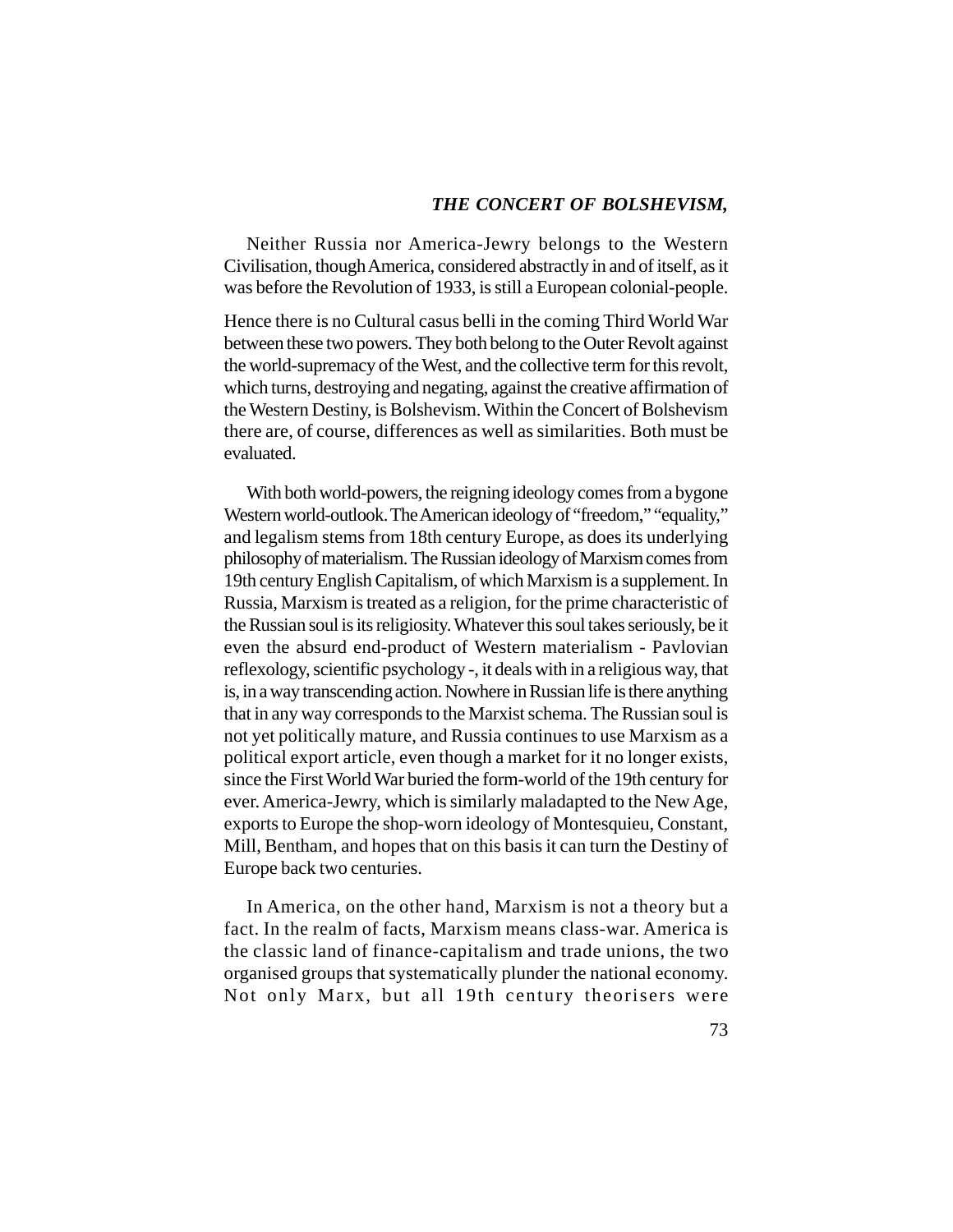obsessed with economic doctrines - Malthus, Darwin, Mill, Spencer, Shaw. American life is essentially oriented to economics, and every aspect of Life is simply referred for its justification thereto.

Feminine-matriarchal life is routine; hence American life is routine and technicised. Books instruct the population "How To Win Friends," how social life, family life, sexual life are to be conducted. Yet this uniformisation of life is not perceived as burdensome or ignominiousthe American population is entirely passive and feels quite at home in this atmosphere of a nursery. The social instincts predominate over the individual instincts, and every American child is taught from his earliest days that the essence of leading a successful life consists in "getting along with people." There is no other way to realise this ideal than to renounce one's individuality. That is the explanation for the difficulty of kindling any kind of political opposition in America. As soon as a policy secures a foothold and becomes popular, it is right and respectable. Radical or persistent criticism is impossible in America; the term "individualist" is nearly an insult. The extirpation of strong individuality precludes the rise of a true elite, an aristocracy, a ruling-stratum, for these are always based upon strong individuality and the feeling of uniqueness. All feelings of superiority, of higher self-esteem, of uniqueness are educated out of the American while he is still in kindergarten. It is impressed on him that his existence, his problems are exactly like those of everybody else.

An elementary demand of Life, however, is that every group possess a stratified social articulation. America's "elite" for economic, technical, industrial, social purposes is the businessclass, those thirtythousand technical-managerial brains that permit American life to function. For political purposes, the "elite" is the Jewish entity, which enjoys a monopoly of power in all matters but is especially conspicious in the direction of foreign affairs. The technical-managerial caste has no sense of carrying out a mission; it does not regard itself as superior in nature, but only as more proficient in intellectual-technical matters. This type of social-technical differentiation resembles that which exists among the social insects, for example, the bees

\* Cf. IMPERIUM, p. 502 ff., p. 524 ff.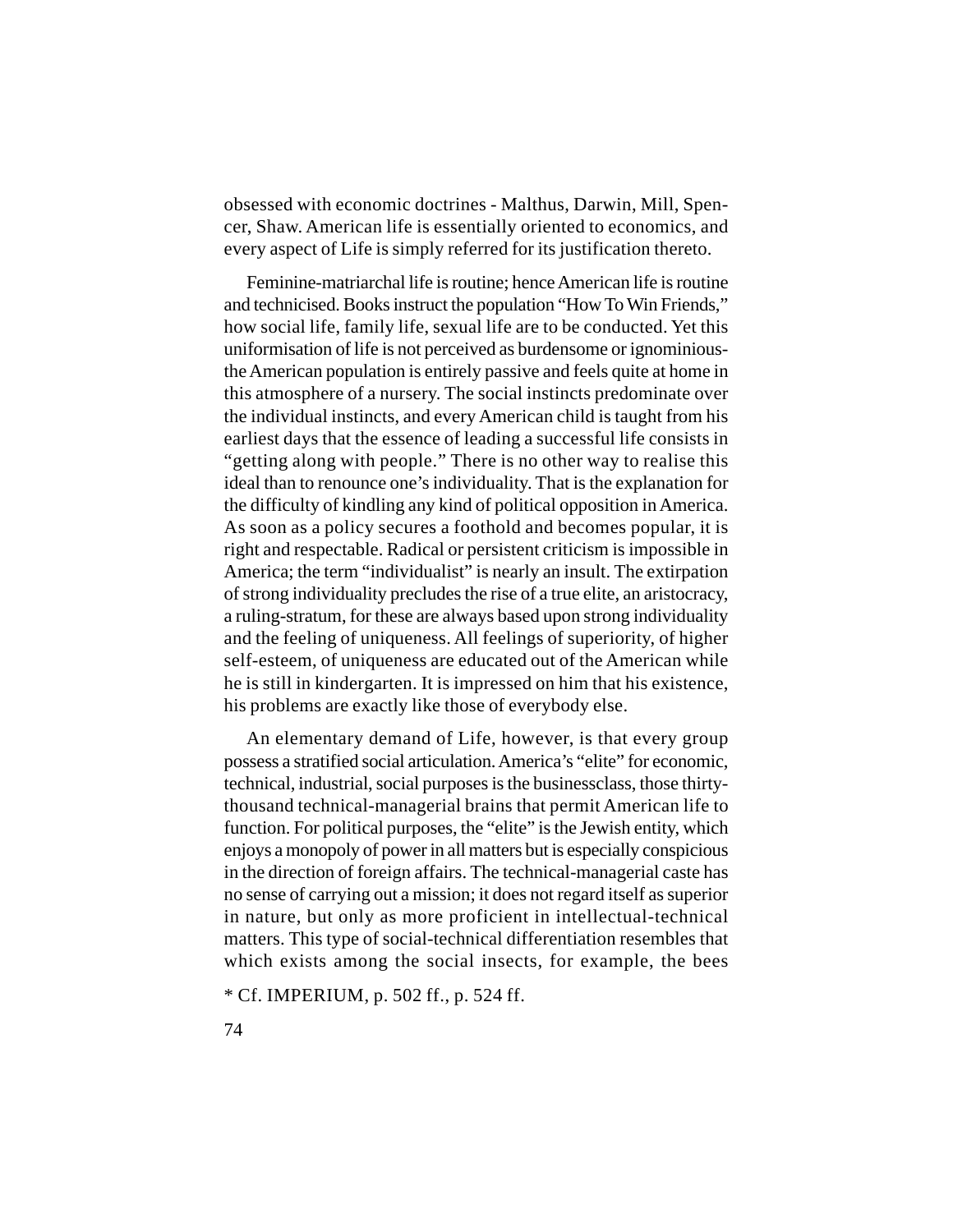and ants.

Russian life is fundamentally barbarian. The barbarian is to be distinguished not only from Culture-men, but from savages, primitives, fellaheen, and decadents as well. Barbarian is a word full of promise, for the barbarian is inwardly in motion. The Germanic tribes that occupied Imperial Rome were barbarians, and from this Germanic stock came, many centuries later, men who wrought the Western Culture. The barbarian is the pre-Cultural form of humanity, just as different from the fellah, the end-product of a Culture, as from the savage, the proto-human type that stands in no relation whatever to a High Culture. The barbarian is strongwilled yet irresolute. He can be readily converted to new doctrines - witness the Russian "conversion" to Marxism -, but the conversion must be superficial, for mere verbiage cannot abolish the difference between Culture-man and barbarian. The barbarian is rough and tough, not keenwitted, full of artifice, and certainly not legalistic and intellectualised. He is the opposite of decadent. He is ruthless and does not shrink back from destroying what others may prize highly.

America's ideology - 18th century materialistic egalitarianism and 19th century capitalism - and Russia's ideology - 19th century proletarian capitalism - are both permeated with the spirit of their respective populations, the American ideology with that of the amalgam of negro-Jewish-Asiatic-Indian-European elements, as modified by the peculiarities of the landscape, the Russian ideology with that of the nomadic tribes of Asia, which are imbued with the enormous impersonality of the Asiatic steppes.

The Culture-man outside the Culture-sphere stands in danger of losing his Cultural-orientation - what the British civil administration in India used to call "going negative." During the expansion of the American population over the vast plains, the American colonial lost well-nigh every contact with Western tradition and Western happenings, and his Western culture was diluted. Only in one part of America was there a successful transplantation of Western culture, in the South, but it was destroyed, for all practical purposes, by the victory of the Yankees in the Secession War, 1861-1865. While the American lost his Western culture, step by step, he became primitive. Had he fought a Culturally-alien world, such as the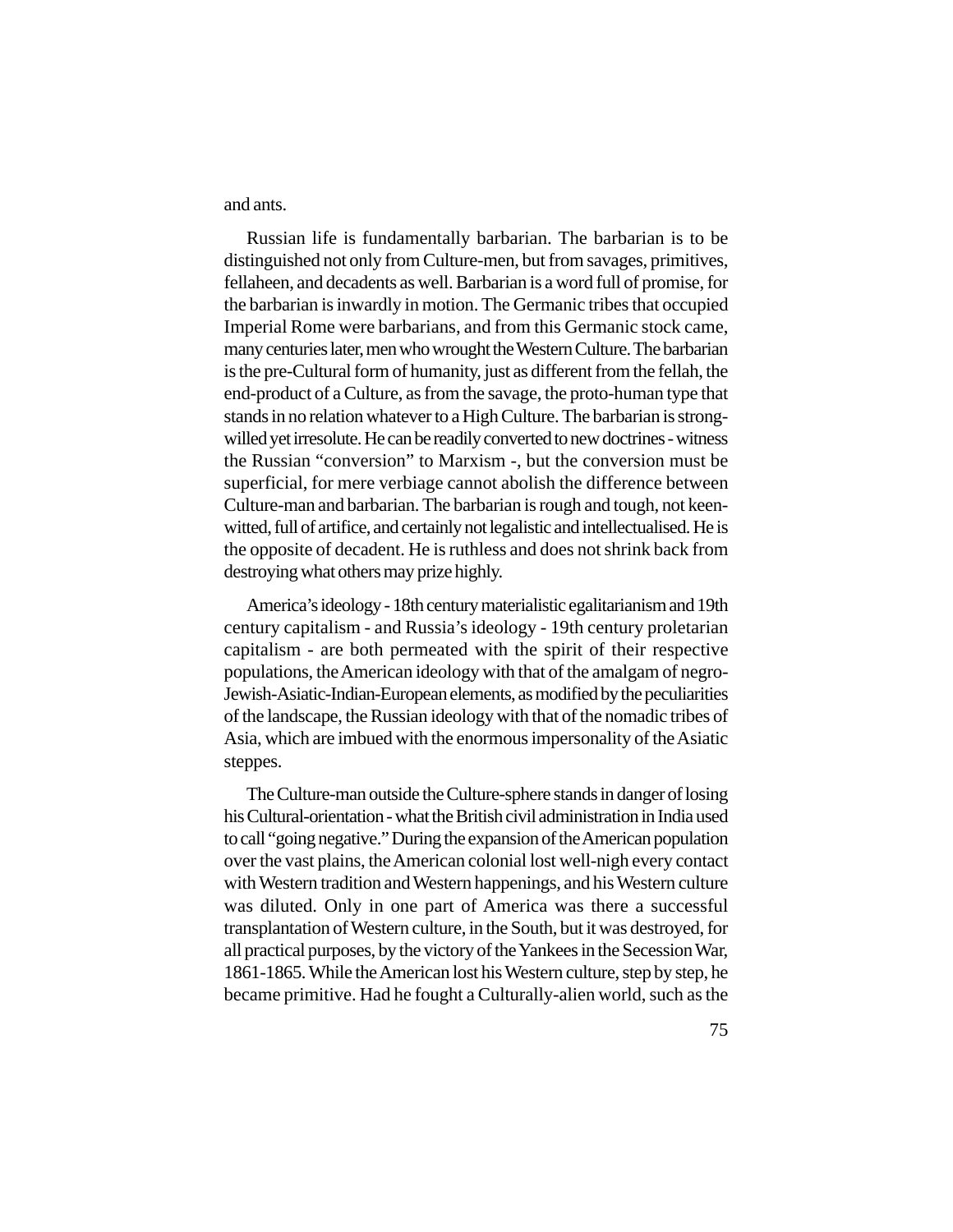Chinese or Hindu, he would have retained his Cultural-orientation in fullest measure, for conflict with the Alien strengthens the Proper. But he fought merely savages and, more often, the landscape itself, the hardships of Nature. In the inward contest between Culture and Landscape, Landscape was largely the victor. Because comfort is one of the main ideals of the American, his vital impetus finds expression primarily in the domain of technics. Unrestrained by tradition, by political or social considerations, he fell head over heels into absolute technical development, and - in technics - he made his the foremost among the Western Colonies. Thus, as a result of his century of stateless expansion, the American succumbed, on the one hand, to the primitivity of his vast and empty continent, while, as a result of the concentration made possible for him by the absence of power-struggles, on the other, he made himself in some respects superior to Europeans. This had as its consequence yet another peculiarity.

The simultaneous presence of primitivity and over-civilisation in the American shaped his relationship to Europe into an unhealthy one. With his strong technical aptitude, he came to regard Europe as inferior; with his primitivity, he failed to comprehend Europe's Cultural Imperative in the 20th century. Hence he offered no resistance when the Culture-distorting regime foisted on America the idea that it had to educate Europe.

This idea could be all the more inculcated since America is by nature feminine-matriarchal and attributes great value to formal education. In America the autodidact will find neither political, academic, professional, nor social recognition. This peculiarity of the American character has been aggravated by the Culturedistorting element, and American schools and universities have been made into scholastic factories that produce uniform biological units. They have eradicated human individuality, so far as that can be attained at all in the human species. All values imparted through this "education," such as comfort, security, and social uniformity, may be found on the purely animal level in man. None appeal to the specifically human level, which is embodied at highest potential by the unique and individualised human being, with his loftier values.

While the American is a Culture-man, *reprimitivised* on the 76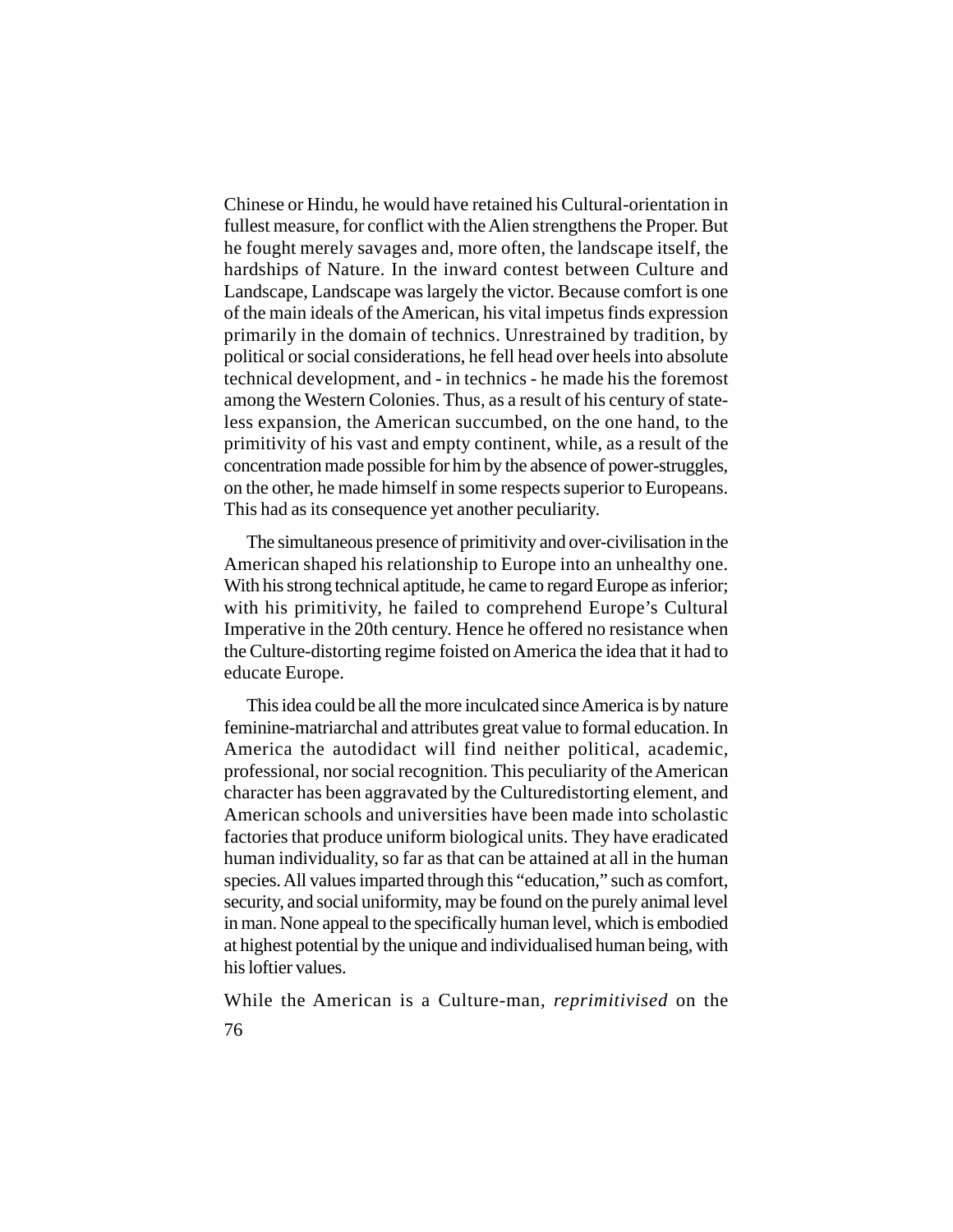one side of his being, over-civilised on the other, since he is completely and entirely animated by the ideals of peace, comfort, and security, the Russian is a barbarian, and still wholly primitive. Centuries of Petrinism never touched the underground Russia. No matter that it figured as such for centuries, Russia never became a nation of the West. America is a genuine Western colony, though, to be sure, it must now be counted part of the Outer Revolt.

The orientation towards technics is common to both: America is technical by instinct; Russia has become so under compulsion from its leaders, who have only politico-military reasons for embracing technics. In the field of philosophy, America's sole contribution to the Western intellectual heritage was Pragmatism - the doctrine that Truth is "what works." In other words, Truth is not a function of the Soul, but of Nature. Pragmatism is at once a primitive and over-civilised philosophy, primitive, because its position vis-d-vis Truth is devoid of higher culture; overcivilised, because it makes all Truth merely an attribute of Technics. Expressed in terms of the American psychology: "True is what procures me more security, more comfort." In America, obsession with technics is the expression and content of life of the population. It is instinctive, and America naturally seeks to export it to whatever countries its armies and bomber-squadrons have conquered. In Russia, on the other hand, the technics-obsession merely serves political and military ends, and is imposed on the Russian population only through the apparatus of a political dictatorship. The Russian experiences things primarily in a religious way; hence the incredible spectacle of his worshipping a machine.

Russia exhibits the same education-obsession as America: In the words of Lunacharsky: "Education, distributed according to Marxist principles, can make even the most mediocre Oriental intelligent." Once again, a common denominator with America. There, too, "intelligence" is regarded as something that can be acquired, and, moreover, as the only distinction between human beings. Both Russia and America hold that the External forms and conditions the mind. Both emphasise totally environment and experience, negate dogmatically Spirit and Soul. For both the collective man is the ideal and the prevalent type. In both there naturally exists the most extreme intolerance towards anything other than the mass-ideal.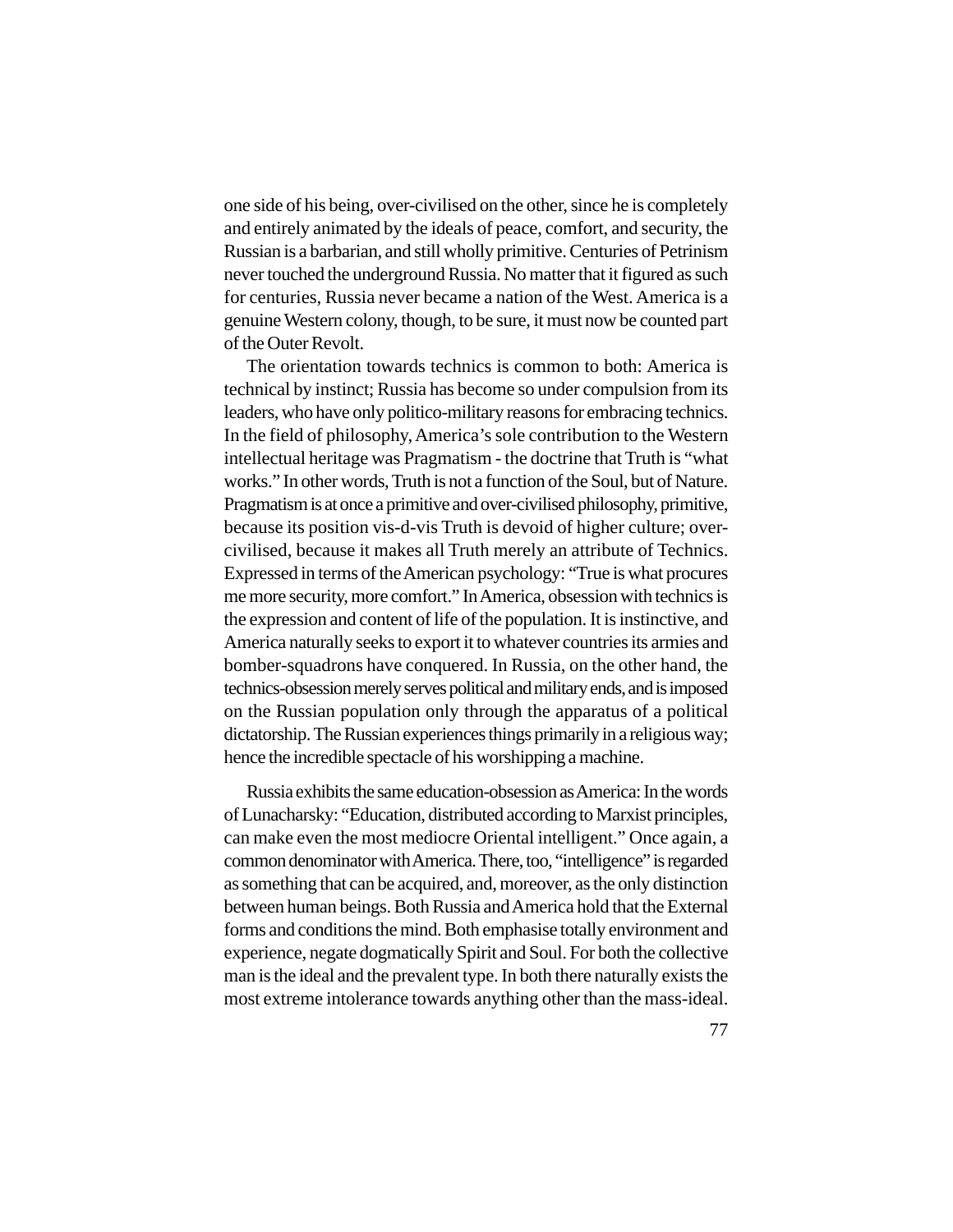In Russia, the craze for uniformity, including the educationmania, is likewise imposed from above to carry out a political programme. The emphasis on the power of environment, the adoration of reflexology, the idolisation of machines, of statistics and percentages, and of economic theories generally - all this is in Russia simply technique, and it is all essentially negative: the Russian peasant-barbarian soul is a religious ferment, and, as such, abhors economic theories, machines, science, and nationalism. The programme of Moscow-Bolshevism represents a means of quashing the hyper-individuality of a people of Pugachevs, Aksakovs, Kropotkins, Nechayevs, Dostoievskys, Rasputins, and Shoptsy. Primarily, Moscow-Bolshevism is a method for politicising the religious-barbarian Russia. That the Moscow regime uses Marxism as an export-article is simply political idiocy, and the possibility constantly exists that it will one day discard it because of its ineffectiveness.

For Europe the following distinction is important: American-Jewish Bolshevism is the instinctive destruction of the West through primitive, anti-Cultural ideas - peace, comfort, security, abolition of individuality -, through over-technicisation, through the imposition of Culture-distortion and Culture-retardation. Russian Bolshevism seeks to attain the destruction of the West in the spirit of pan-Slavic religiosity, i.e., the Russification of all humanity.

Thus American-Jewish Bolshevism poses a real spiritual threat to Europe. In its every aspect, American-Jewish Bolshevism strikes a weak spot in the European organism. Even in Europe there exists a stratum, the Michel-stratum, the inner-America, which is animated by the purely animal American ideal of peace, comfort, security, abolition of individuality. Even in Europe there is an element that would like to replace culture with machinery. Even on Europe Culture-retarding regimes can be imposed, if necessary with American bayonets. Even in Europe Culture-distortion is present: the dictature over Europe of the American-Jewish Symbiosis itself. And even in Europe, in the midst of the Age of Absolute Politics, the Cato-type exists: You can watch him babbling, misty-eyed, about democratic ideals while the Barbarian and the Distorter occupy the sacred soil of the West. The 20th century European Cato would rather see the West destroyed than have finally to toss the rubbish of democratic ideals on the scrap heap of history, where the corpse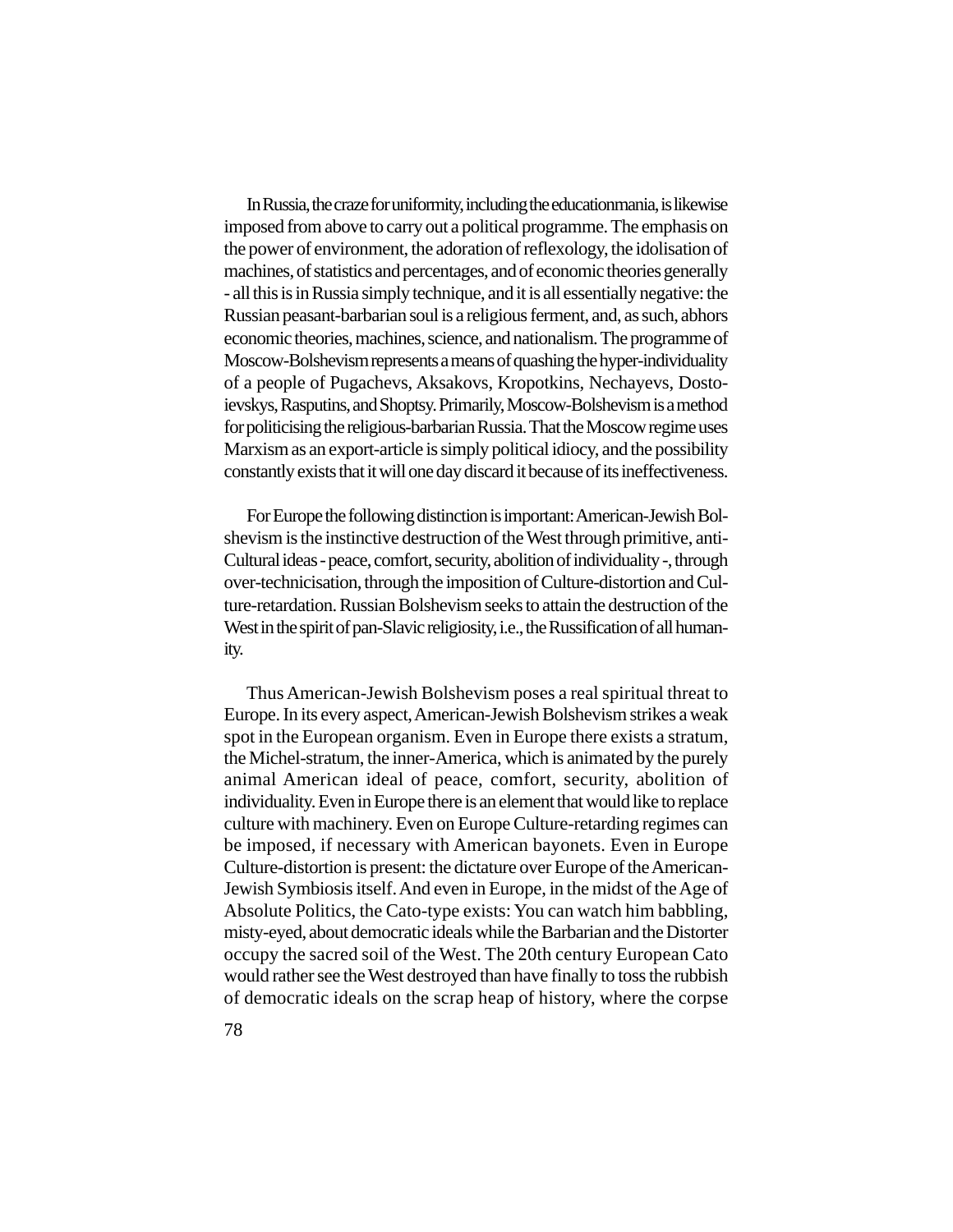of Democracy lies stinking and putrescent after a half century of decay.

Russian Bolshevism is simply barbarism, and therefore finds no resonance anywhere in Europe. Even Europe's lowest spiritual stratum, the inner traitor, the Michel-stratum, has nothing whatever in common with the pan-Slavism of barbaric population-streams. Russian religiosity has been temporarily and, from a Cultural standpoint, falsely raised to political intensity as a reflex of the great Western spiritual development, the Resurgence of Authority, the genesis of the Imperium-Idea. Without the Western Culture, there would be no such structure as Russia, only marauding tribes of barbaric horsemen like the Cossacks in Taras Bulba.

Russian Bolshevism is therefore less dangerous to Europe than American-Jewish Bolshevism, for no aspect of its menace corresponds to a weakness in Europe's spiritual armour. Europe actually has an inner America, the Michel-stratum; however, Europe has no inner Russia. Obviously, the so-called Communist Parties are not at all the reliable tools wherewith a Russian occupation of Europe could be built. In fact, the work of these Communist Parties is already done. They were useful instruments of early Bolshevism's foreign policy, especially in the period 1933-1939. During the Second World War, they helped save Russia's existence as a political unit; after the War, they helped create the Russian power-accumulation, extending from Hanover to Hong-Kong, the largest contiguous poweraccumulation in the history of the world. Yet, today, between the Second and Third World Wars, all Communist Parties, including the American, are politically insignificant.

The Communist Parties of the West are simply class-war units, not bearers of barbarism and Russian pan-Slav nationalism. In the 20th century, all are forced to think in terms of facts and not merely words, so far as Politics is concerned, and Russia's connexion with Western class-war rests simply on words. Russia claims to be the bearer of classwar in the West. Nevertheless, during the Second World War the Moscow regime forbade the American Communist Party to engage in class-warfare. Actually, the entire policy of using Marxism as a political export-article is now political stupidity, for Marxism has lost its former rabble-rousing value in the West. The highpoint of class-war in the West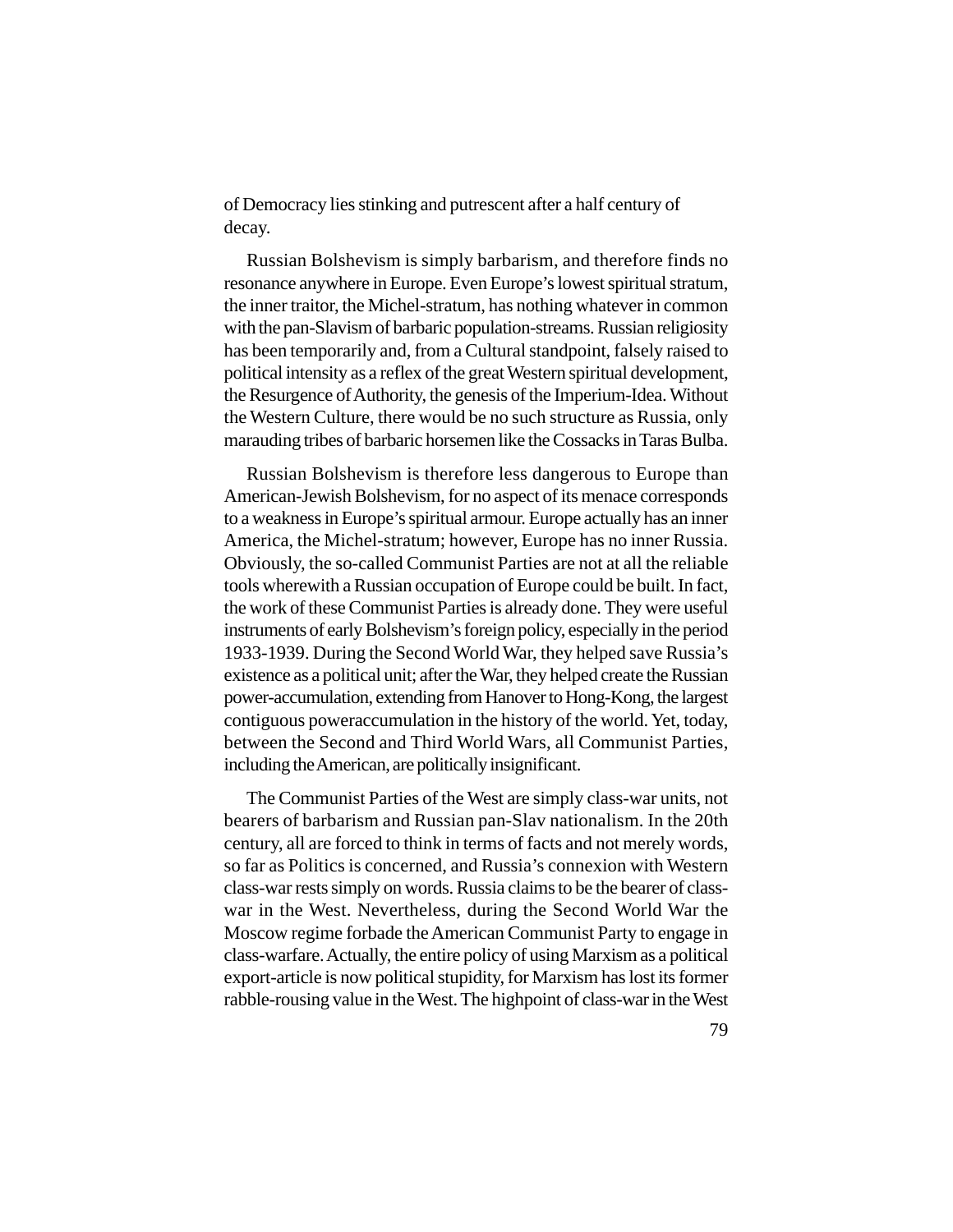#### has passed.

In particular, it was the re-orientation of Russian world-policy after the Second World War, the turning against the Jewish entity of Church-State-Nation-People-Race, that sealed the doom of every Communist Party in the West, the one in America included.

The blow that the American-Jewish Symbiosis has dealt the European organism is well-known. The values of this Symbiosis are purely animal, anti-Spiritual, anti-Aristocratic, anti-Cultural, anti-Heroic, anti-Imperialist, and therefore appeal to the worst element in the European population and to the worst in every individual European. In each point of its attack, America-Jewry opposes the values of Capitalism to those of Imperialism, the heroic world-outlook of the Age of Absolute Politics. With the spiritual-ethical values of Capitalism, America-Jewry is planning to kill the Western organism. But since the Past can never destroy the Future, only attempt to thwart it, that means American bayonets imposing the anti-Cultural Interregnum on Europe, and therein lies the possibility that for Europe will follow many decades of degradation, chaos, darkness, stultification, misery, and wasting away.

The effect that a Russian occupation of Europe would have on the Western Culture is not yet equally well-known, and can be determined only by uncovering its organic basis.

The Russian is a barbarian; the European is a Culture-man in his late-Civilisation phase. Before this moment in History, barbarians have violently invaded Culture-areas. In the 16th century B.C., Northern barbarians invaded the Egyptian Culture-petrifact, to enact the chapter of history that is called the "Hyksos"-era. About 1700 B.C., the Kassites conquered and occupied the Babylonian Culture-area, and, around the same time, the Aryans in a barbaric wave from the North flooded into and conquered the Culture of the Indus. Chinese history in its first stirrings is the epic of a barbarian invasion by the Chou. Imperial Rome - even Republican Rome - was invaded more than once by the barbarian Germans and Gauls. In none of these historical instances did the invasion of the barbarians destroy the body of the Culture; in each case the result was finally the absorption of the barbarian elements into the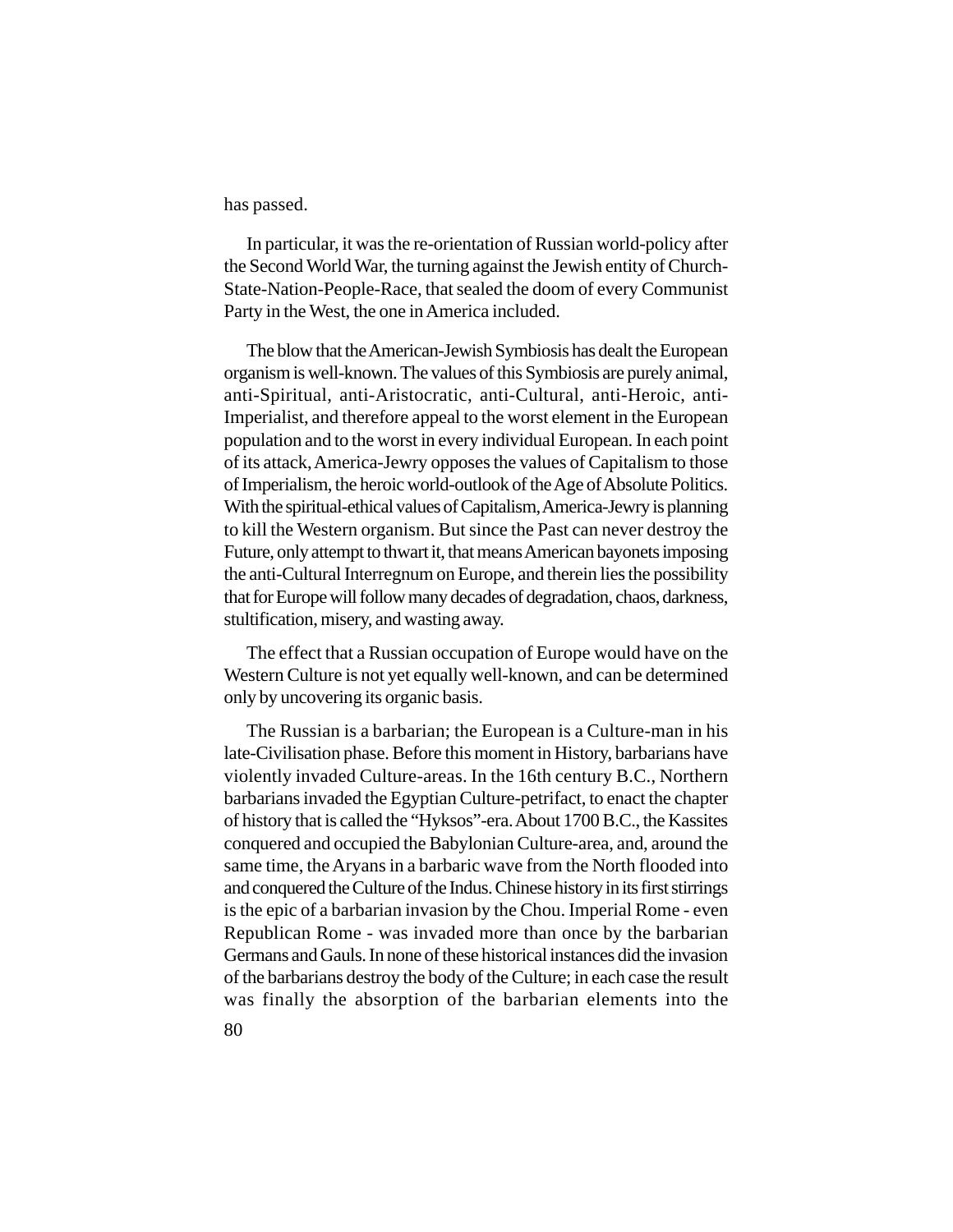Culture-body or their expulsion. The barbarian comes to destroy and stays to learn. Spiritually, the barbarian is a tabula rasa. Labile and childlike, he is eager to apply the new doctrines, new life-forms, to which he has been converted. Hence the Romanov Petersburg of the 18th and 19th centuries displayed a higher degree of Western Politesse and social-form than any European capital before it.

The belief that a Russian-barbarian occupation of the whole of Europe would be similar to the Russian occupation of half of Germany after the Second World War is a completely false estimate of the possibilities. A Russian occupation of all Europe would involve an entirely different distribution of forces and a completely different psychological situation. In the first place, the Russian occupation after the Second World War originated as a gift from America. Cynically, Europe's border against Asia, which had been pushed back gradually over a millennium, was restored to its place of 900 years ago. Thus the history, honour, and traditions of thirty generations of Europeans were outraged. The atrocities committed during the first years of the Russian occupation were permitted, encouraged, and even imitated by America. Without American encouragement, Russia would not have been in the position to commit its atrocities. In the second place, Europe was not politically able to intervene to protect 30,000,000 Europeans, for every European country was governed by the churchill-regimes the Americans had appointed, and these puppet-governments greeted barbarian Russia as their "valiant ally" while their members exchanged decorations with those of the Moscow regime.

Russia's occupation of a small part of Europe and its domination over one tenth of the European population after the Second World War were made possible only by the Washington regime, which, in 1945, wanted Europe so divided that the Red Flag would wave over Berlin and Vienna. If the Washington regime, instead of giving Russia simply a small part of Europe, had abandoned to it all of Europe - and that is a possibility contained in the events to come -, the division of forces would be completely different. Instead of AmericaJewry, the whole of Russia, Eastern Europe, and most of Western Europe - under churchill-regimes - ranged against part of Germany, then against 200,000,000 Russians, would be arrayed the total body of the West, 250,000,000 men who are superior to them in intelligence, technical skill, organisational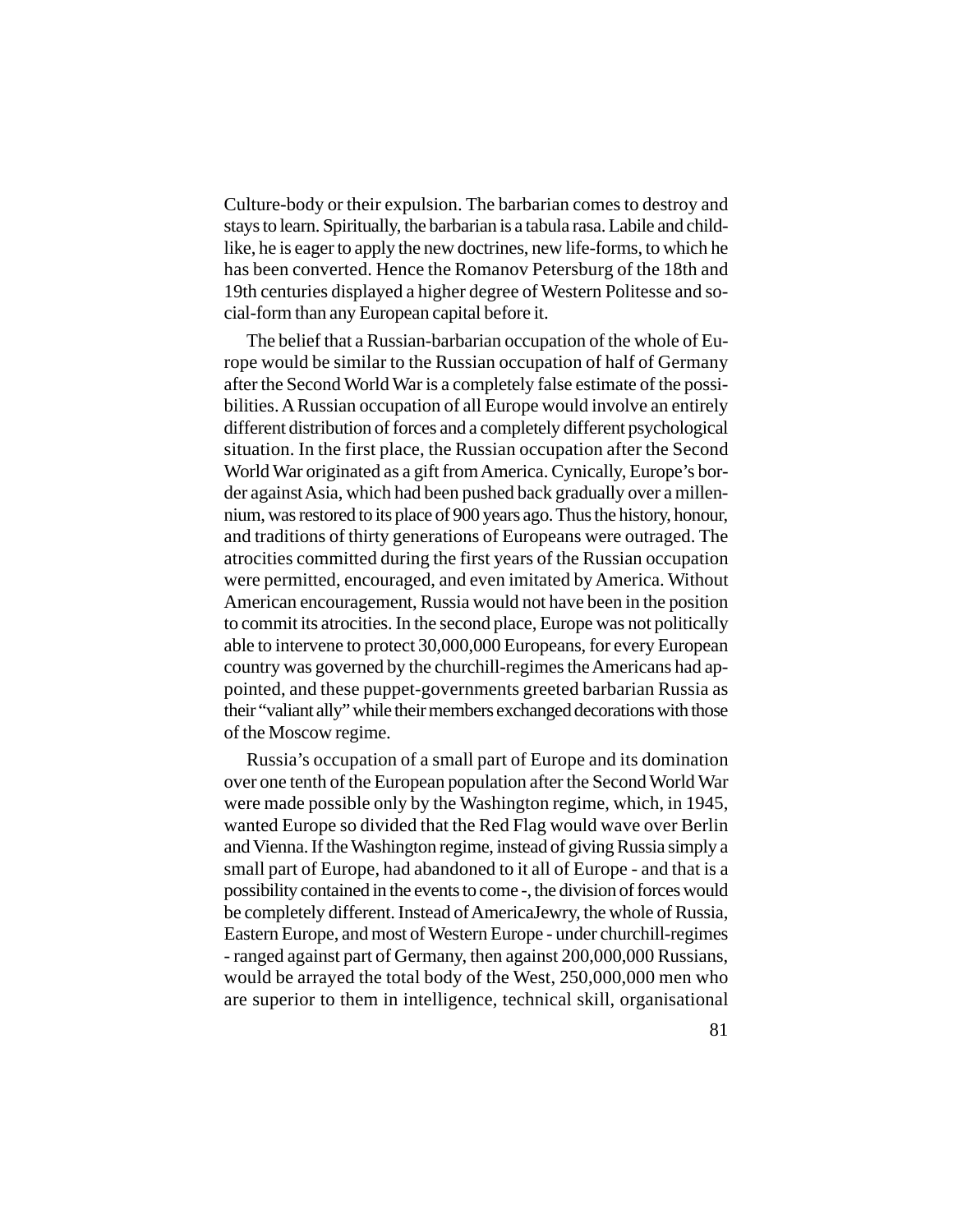talent, and will-to-power. If this happens, America will be expelled from Earope, once and for all. Europe will have but a single enemy. That would be a unifying factor such as did not exist from the First Crusade until Lepanto.

A Russian occupation would develop along one or the other of two lines. The first possibility is an endless series of European uprisings against Russia that could result only in the expulsion of the demoralised barbarians. The second possibility would result from Russia's introducing a clever regime and according Europe extensive autonomy and magnanimous treatment. Within a few decades, this Europe would naturally aim at infiltrating horizontally the whole Russian seat of origin, its technical, economic, social, and, finally, military and political life. Instead of the Russification of Europe, as Dostoievsky and Aksakov dreamt of it, would result the Europeanisation of Russia once again, and this time in far stronger degree. This would occur from pure historical necessity, since this is the Age of Absolute Politics and Europe is politically shrewd whereas barbarian Russia is formless and politically inept, fluctuating between senseless vehemence and inner doubt. Not even the most brilliant statesmen in Russia could use this barbarian material to subjugate Europe in this Imperialist stage of its Destiny. An attempt by Russia to integrate Europe into its power-accumulation peacefully would eventually result in the rise of a new Symbiosis: Europe-Russia. Its final form would be that of a European Imperium. An attempt by Russia to chastise and terrorise Europe without the help of America would result in Russia's expulsion from Europe for good, by a Europe whose own dormant barbarian instincts had been thus reawakened.

If Russia should occupy Europe and attempt to imitate the American policy of encouraging petty-statism, to divide and conquer, it would fail utterly. America has been successful in that policy only because of its access to the European Michel-stratum with its lickspittle churchills. The Michel yearns for American capitalism and liberalism, but trembles with abysmal cowardice before Russian barbarism. The Communist Parties would be of slight use to Russia in any attempt to set up puppetgovernments on the model of America's churchillregimes. The leadership and membership of these Communist Parties is composed of inferior European types, not of pan-Slavs or religious Russian nationalists.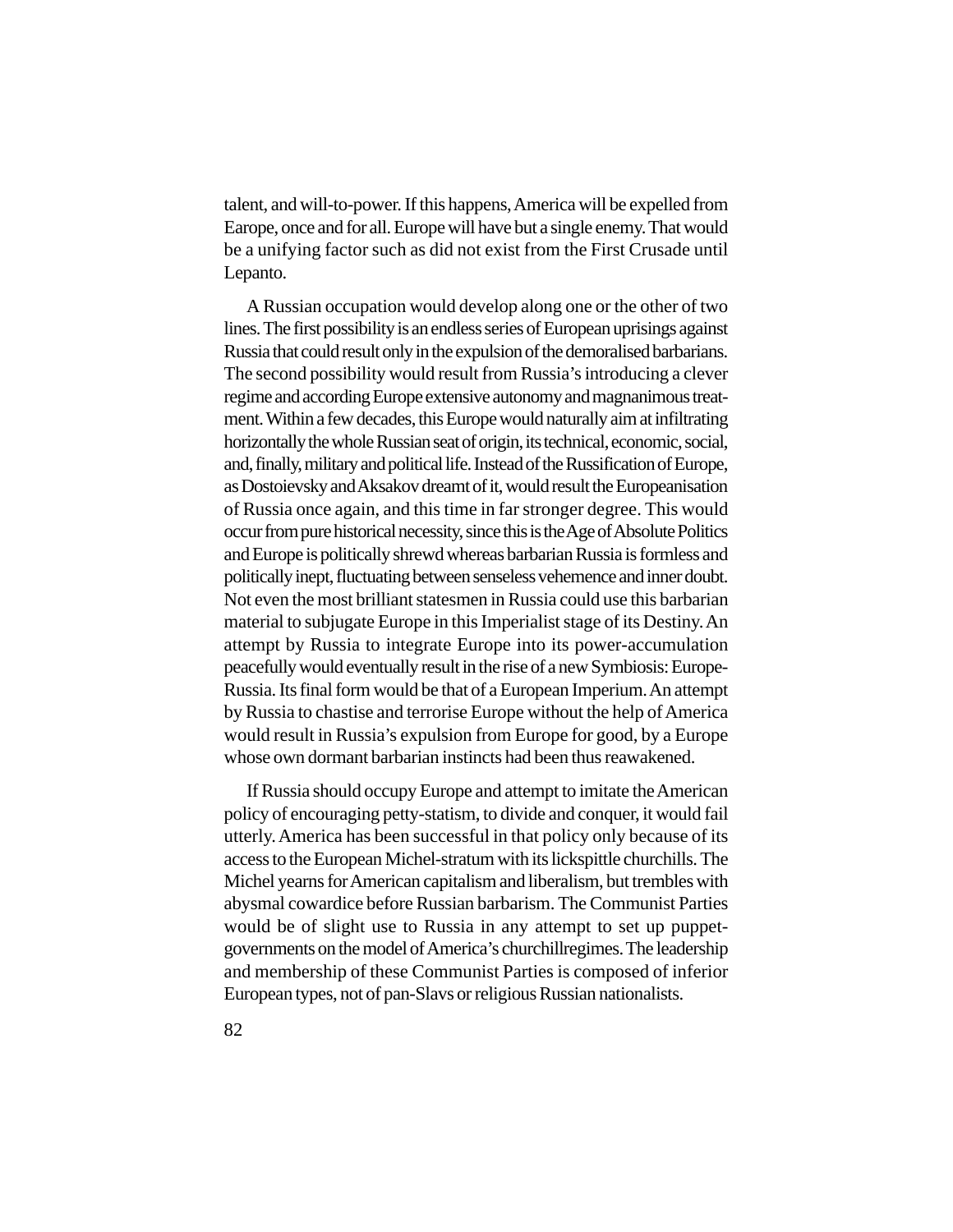The barbarian, immature and unversed in the subtleties of the art of Politics, trusts only those who are of his own religion, and the true religion of the Russian is not Marxism, but Russia. The first victims of a Russian occupation of Europe would be the European Communists, who would be liquidated at the slightest suspicion of disloyalty. Their "Communism" stems from books, their pro-Russian sentiments from hatred and envy of their European surroundings, their utopian orthodoxy about Russia comes from a lack of realism and an exaggerated intellectualism. The Russian knout and the Russian revolver would soon teach them what they have not learnt from their books, would shatter their utopian ideals and give their hatred a new focus.

Russia's effect on petty-statism and petty-nationalism would in no way resemble America's successful perpetuation of these Culture-pathological phenomena. To carry out its policy in Europe, America needs petty-statism. Not only does it work in the spirit of the principle, divide et impera, it also cannot think outside the narrow framework of it. After the Second World War, the Washington regime, which held absolute power to force its will on enfeebled Europe, announced its policy of a "united Europe." It then proceeded to Balkanise Europe politically and atomise it socially in unparalleled fashion. Numerous congresses of toothless and infantile old men from the 19th century passed even more numerous resolutions, but the result was continued disunity and chaos. The childish dotards had received permission from Washington to jabber about the "unification" of Europe as much as they liked, but they were not allowed to say a word about the Liberation of Europe. That is why all these congresses led to nothing. For the Unification of Europe and the Liberation of Europe are one and the same process: seen from within, it is Unification; from without, liberation.

The fact that Russia used the fiction of "independent" states in its post-War occupation of Eastern Europe offers no criterion for its policy in the event it should occupy Western Europe, the Europe that is synonymous with the Western Culture. In any case, simply the presence of the barbarian, let alone his policy, would dissolve the Inner Enemy of Europe, the Michelstratum, and thus liberate all creative forces within Europe from the tyranny of the Past.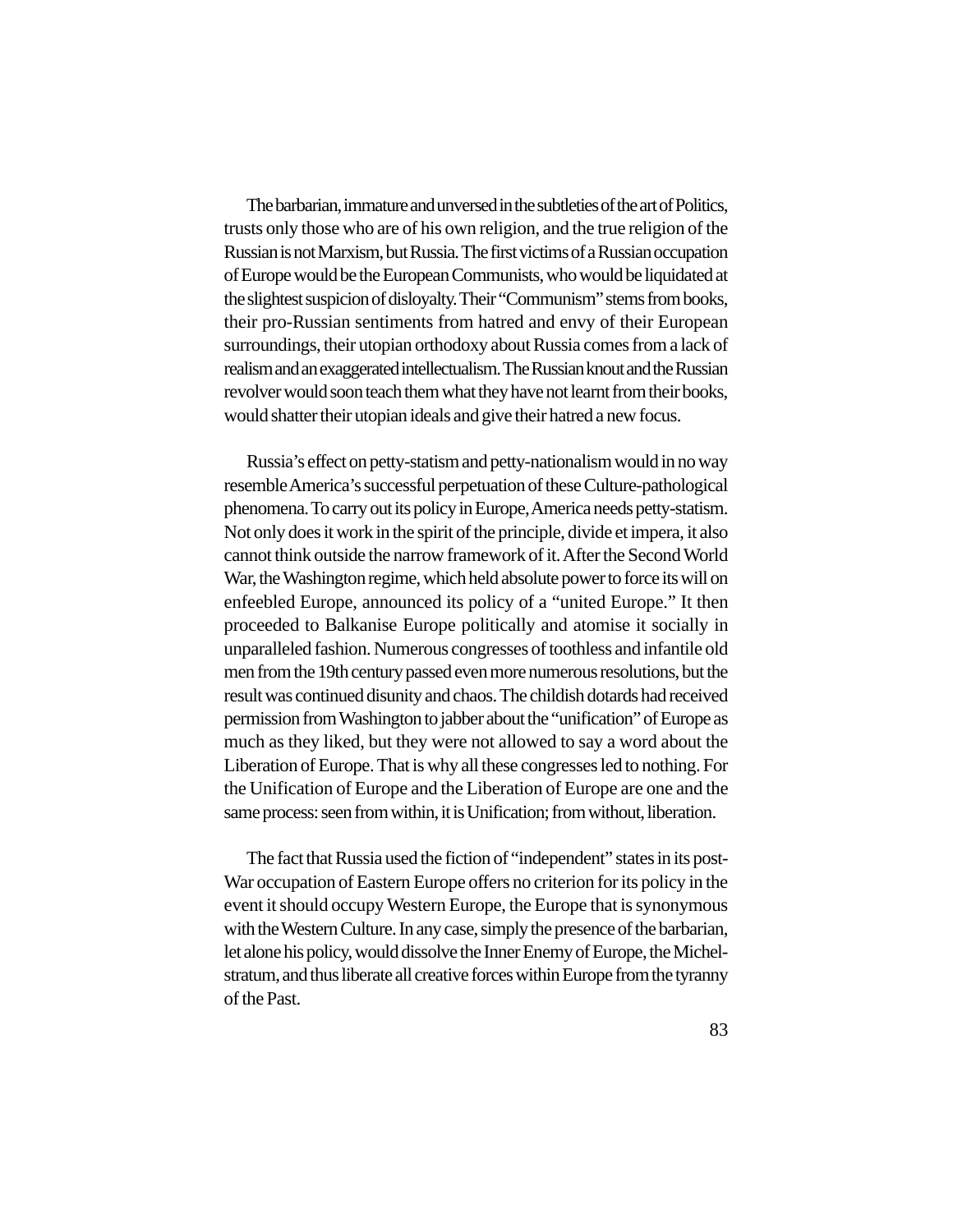Without the Michel, without his leaders, namely the churchills, without American bayonets, the distribution of forces would be as follows: the European will-to-power and the European Destiny against the sheer military might of a barbarian horde. The dissolution of the Michel-stratum would automatically destroy petty-statism, for pettystatist ideals and theories are preserved only in Culture-retarding brains. The barbarian, whether he wished it or not, would complete the spiritual unification of Europe by removing the only innerEuropean obstacle to that unity. From the Spiritual to the Political is but one step.

The following would be the results of the two possible kinds of Russian policy, the far-sighted policy of striving to integrate Europe into an enormous Russian Empire, embracing the whole world, and the policy of attempting to rule Europe by terror and violence.

Should Russia aim at a lasting incorporation of Europe into its Empire, it could succeed only if it granted Europe significant concessions. The first of these would have to be administrative autonomy for Europe as a unit, for that is the desire of all Europeans - the Michel-stratum and its leaders, the senile churchills, of course, excepted.

Should Russia attempt to terrorise Europe, it would summon forth in the European People the will to counter-terror. Faced with the barbarian, all Europeans, even the simplest minded liberals, would learn the necessity of inner firmness, of a stern will, the virtues of Command and Obedience, for these alone could force the barbarian to accept demands, or else retreat to his tundras and steppes. All Europeans would realise that not parliamentary babble, class-war, capitalism, and elections, but only Authority, the Will-to-Power, and finally, the military spirit could ever drive out the barbarian. The expulsion of England's army of 40,000 men by a few hundred Irish guerrilla-fighters in the years 1916-1923 would be repeated on a larger scale. In a great, unrelenting War of Liberation, Europe would unite itself, and cast the barbarian back to the distant plains of Asia.

To conclude: Between the two powers in the Concert of Bolshevism that dominates this Second Interbellum-Period,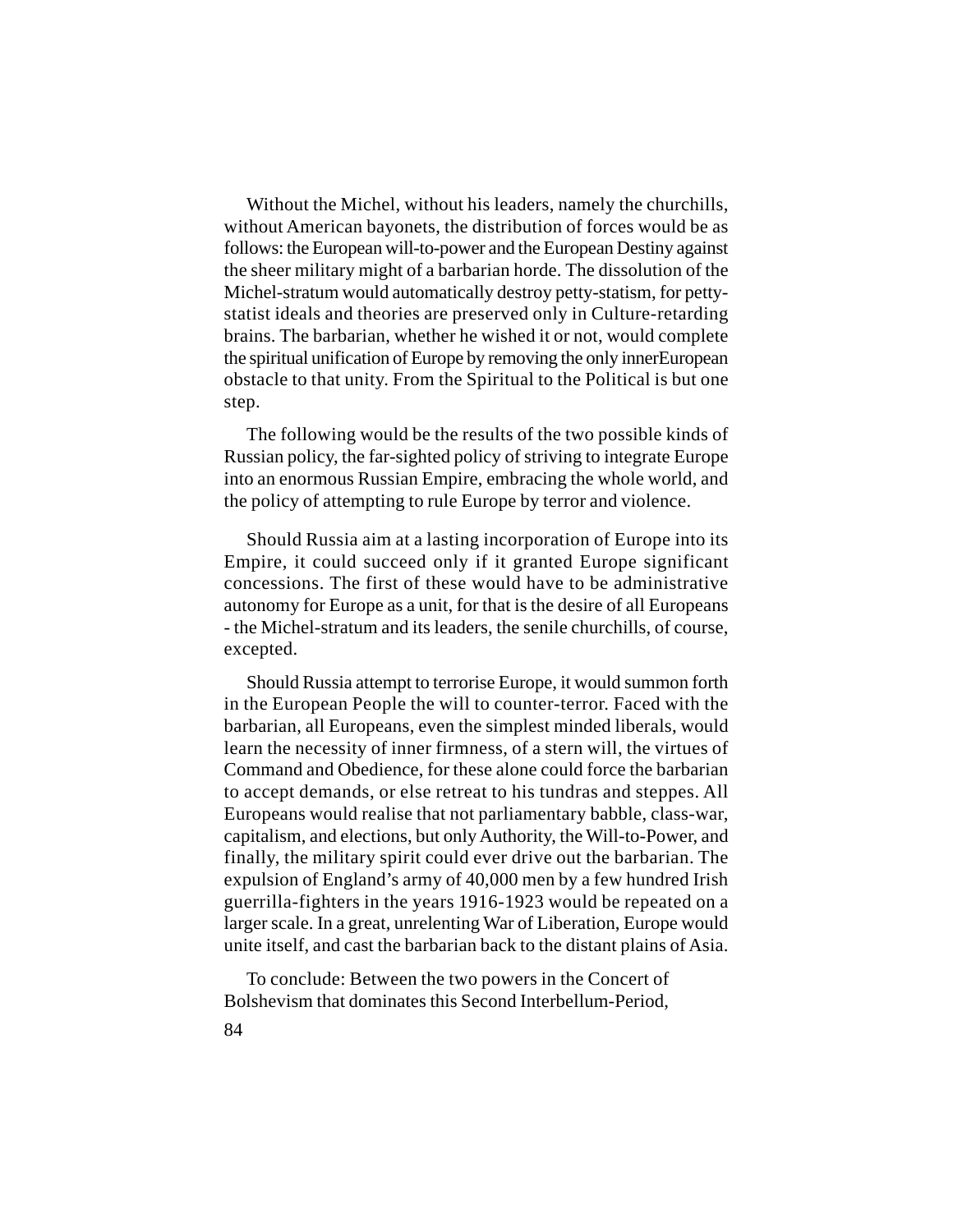there are numerous similarities, some profound, others superficial. Neither of :he two is an organism with a positive Mission; neither of the two exhibits the inner qualities that alone can found and preserve a worldsystem; neither of them has or can have an aristocracy; in short, neither of them is the seat of a High Culture. In both the element of Landscape predominates over the cultural component in every stratum of the human material; both make use of an antiquated Western ideology that is completely ineffectual in the world-situation of the Age of Absolute Politics; both have not the faintest inkling of the Imperium-Idea, the necessary fulfilment whereof is the total historical meaning of this Age; both believe it possible to attain a static world-order in which History would have ceased to exist, and this belief makes both dangerously relentless; both believe Europe can be destroyed as a politico-Cultural unit, and degraded to the level of China.

Thus, from the European standpoint, there is in a Cultural sense no choice between these two powers, for both represent fundamental opposites to European Cultural imperatives.

In their political relation to Europe, however, the two extra-European powers widely and fundamentally differ. Owing to the presence of a European inner America, the Washington regime is able to establish or maintain in every European country: Culture-distortion, petty-statism, finance-capitalism, democracy, economic distress, and chaos. Regardless of its intentions, Russia produces a spiritual aversion throughout Europe. If America, deliberately or otherwise, relinquished to Russia the whole of Europe, Russia's occupation would have to be based either on terror or large-scale concessions to procure collaboration. Both occupation policies would end in the domination of Russia by Europe, either through a peaceful inner conquest or a series of Liberation Wars that Europe would wage as a unit against Russia. Barbarian Russia can only awaken Europe's sterner instincts. The American-Jewish Symbiosis, composed of fellah-Jews and American colonials who are at once primitive and over-civilised, appeals to the lowest stratum of Europe and to the lowest stratum in every European, the stratum of animal instincts, laziness, cowardice, avarice, dishonour, and ethical individualism.

America can only divide Europe-no matter what its policy.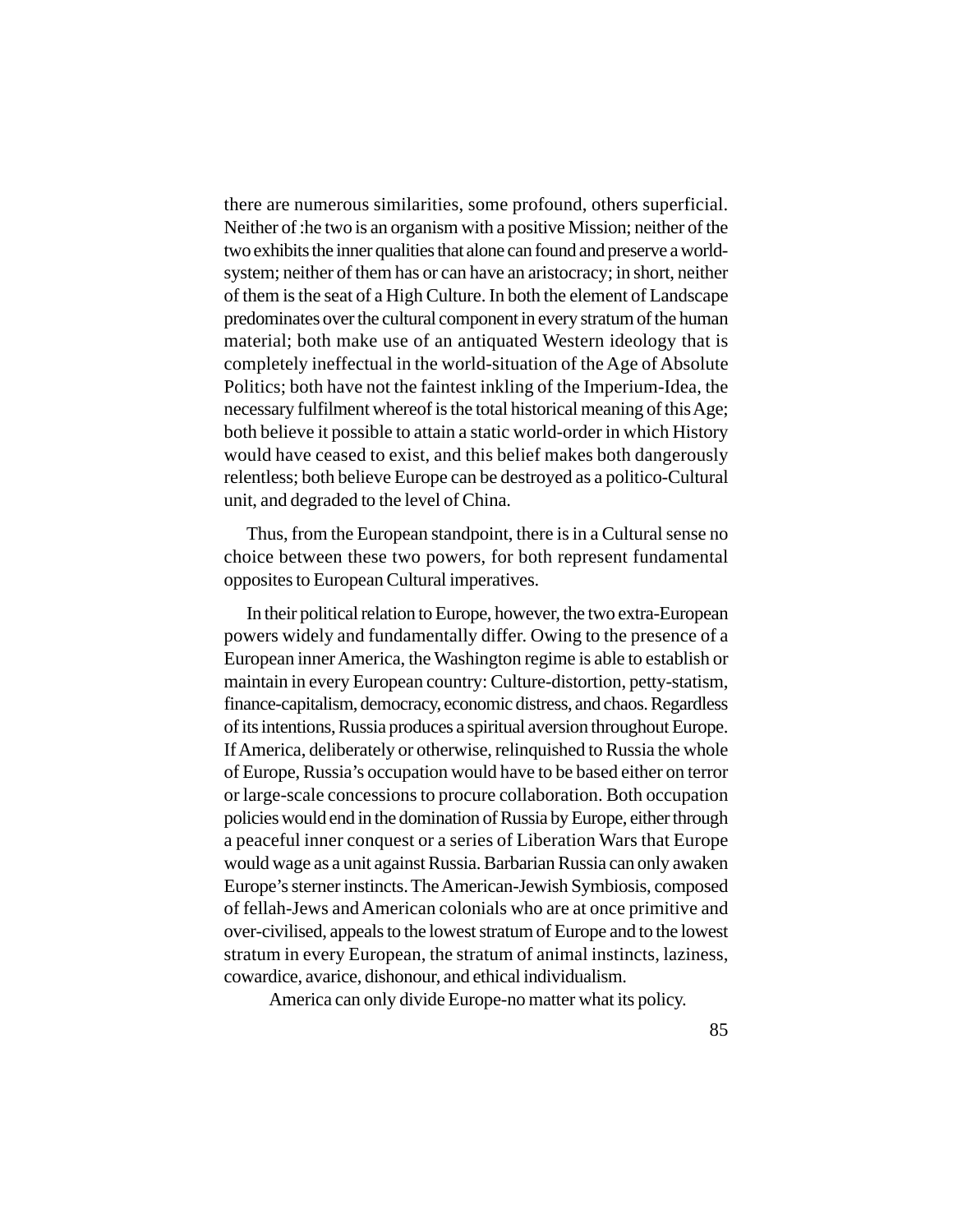Russia can only unite Europe-no matter what its policy.

From their comparative relationships to Europe, it follows quite clearly that a Russian-barbarian domination of all Europe, if such a thing were brought about by American policy-and that is the only way such an event could occur-would be less injurious to the Destiny of Europe than a continuation of the American-Jewish domination, for the barbarian, by his very presence, would dissolve the Inner Enemy of Europe, the Michel-stratum, and unite Europe spiritually.

This brings us to the concrete question of political decisions for Europe. The political question would be: How is power to be enlarged? But since Europe has no power, the question is: How is power to be obtained? There are only two political units in the world; hence the question is simply: From which political unit can Europe wrest away power? Or in other words: Who is the Enemy?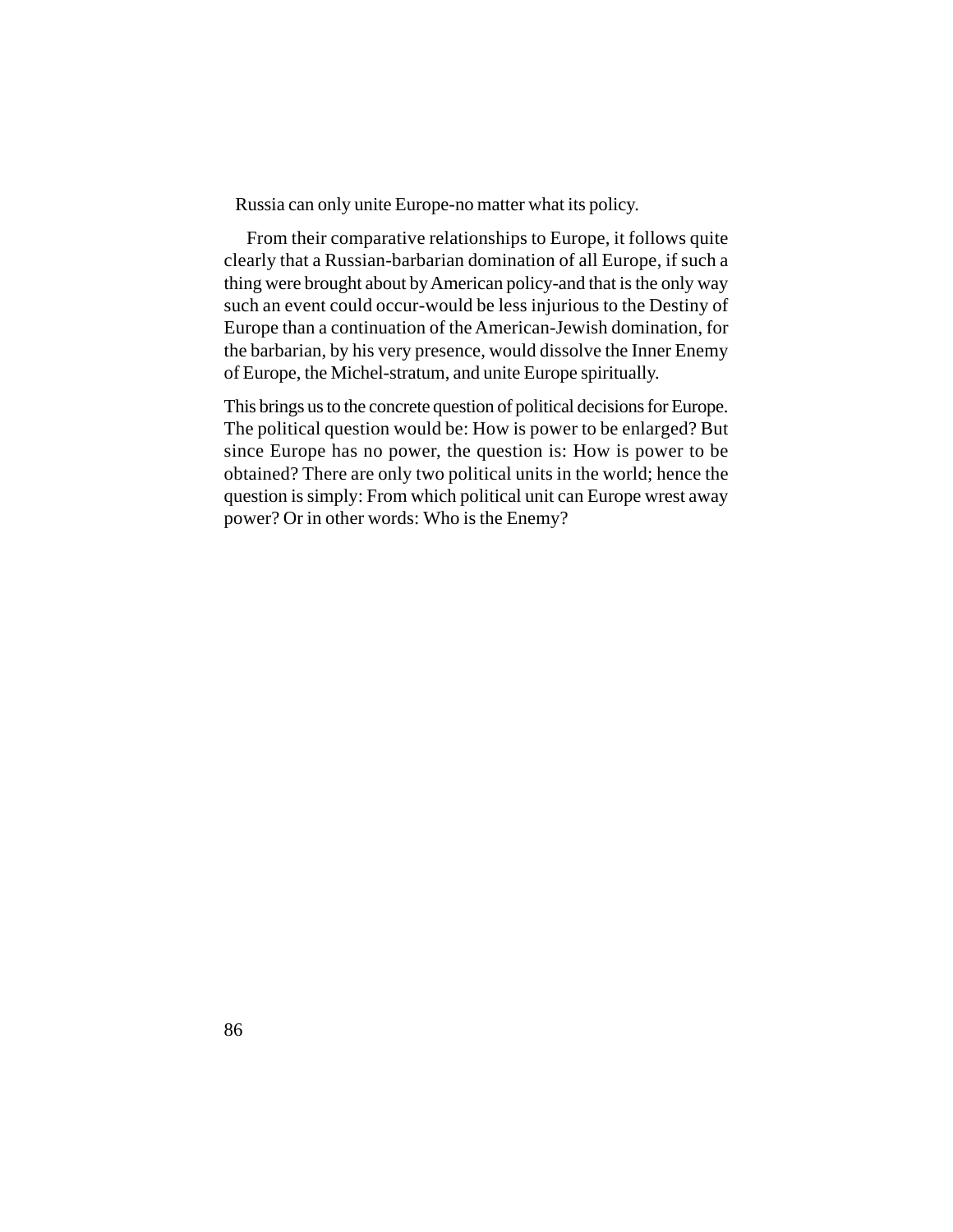## *THE POLITICAL ENEMY OF EUROPE*

The armistice that concluded the Second World War left Europe divided between Russia and America-Jewry. Russia received ten per cent of Europe's population, America-Jewry was allotted ninety per cent. By Europe is meant here, of course, the Cultural Europe, viz., Germany, France, England, Italy, Spain, together with tiny provinces like Switzerland, and not the geographic "Europe" that is an historically worthless concept.

The Washington regime naturally seeks to convince its European subjects to identify the interests of America-Jewry with their own and therefore prepare Europe for war against Russia in alliance with it. The propaganda that aims at enlisting Europe's participation in this war has three main points: first, Russia is not a "democracy"; second, it "enslaves" other peoples; third, a Russian occupation of Europe would result in the slaughter of the whole European population or a considerable part thereof.

The first point is politically meaningless, nor is the second point worth taking seriously. To enslave two hundred and fifty million people who are spiritually, ethically, scientifically, technically, militarily, and politically the most highly developed in the world is impossible. So far as Europeans can be enslaved at all, they are already enslaved by America-Jewry. Today the people of Europe work with every possible exertion for the enrichment and aggrandisement of the financiers, industrialbarons, politicians, and generals of North America. Slavery no longer means the rattling of chains, rather shortages of currency and materials, rationing, unemployment, occupation soldiers and their families, puppet-governments, re-armament and military programmes on a gigantic scale.

The third point seeks to frighten Europeans into a war to destroy America-Jewry's sole dynamic opponent, thus placing the masters of New York and Washington in control of the entire world. But again, to kill a considerable part of the European population through short-term violent measures would be impossible. The well-planned and systematically executed starvation of Germany by the American-Jewish occupation during the period 1945-1948 killed approximately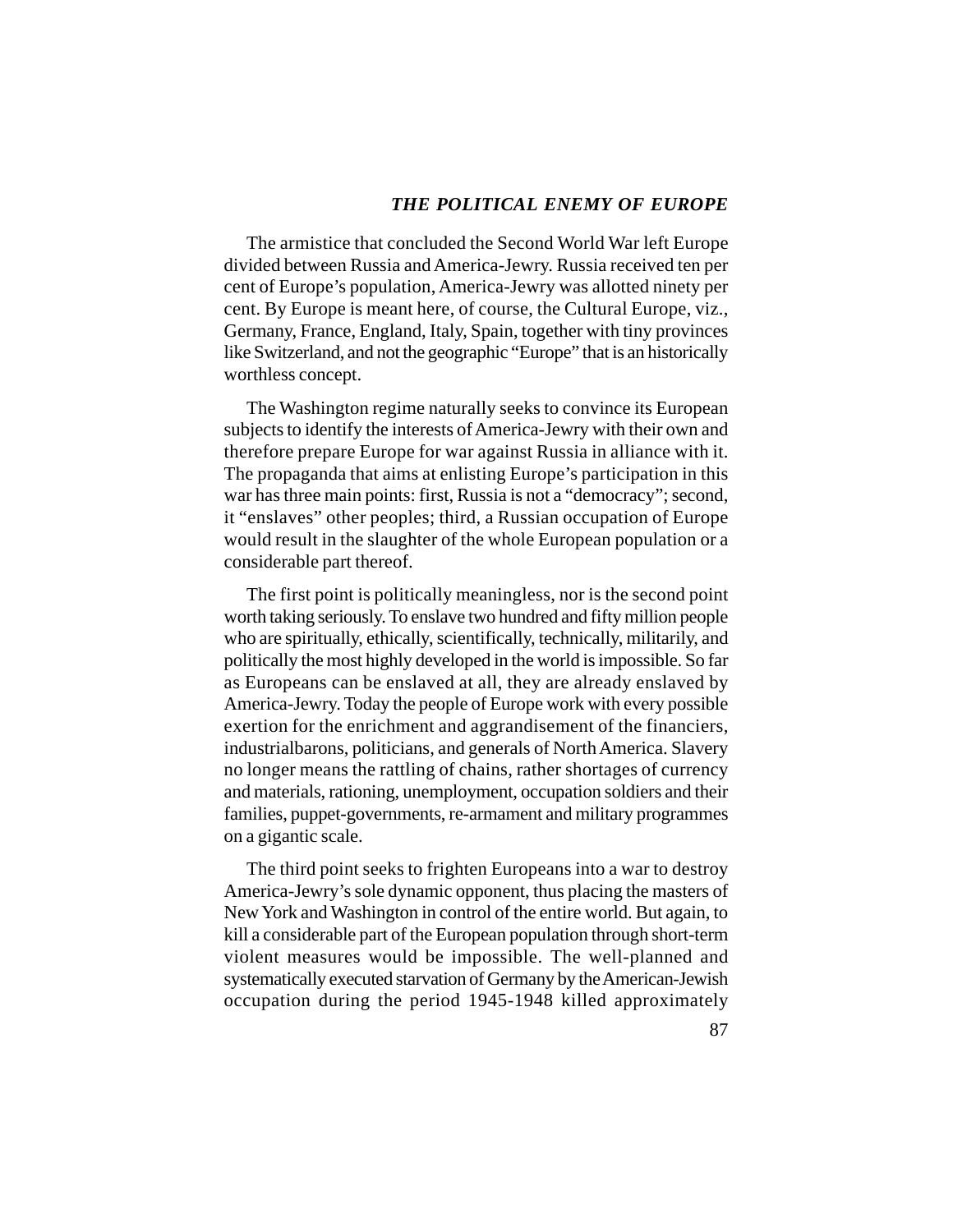3,000,000 people. That is probably the largest number of people that could have been killed by such methods. Overheated brains that could be persuaded that Europe "killed 6,000,000 Jews" can readily imagine the course a Russian massacre of hundreds of millions of human beings would take. People who believe in such nightmares lack a sense for exaggeration, and their psychology is entirely wanting. No great number of men can be trained to kill, directly and systematically, as a daily performance, from morning till evening, over an extended period, unarmed men, women, and children. Certainly, the mere sporadic killing of the kind involved in every military invasion could never reduce the population of Europe to any great extent.

If a selective killing should be the method in an attempt to behead the European organism, then Russia would be likewise incapable of that. This was the method of the American-Jewish "war-crimes" programme, the most extensive terror in the history of the world. America-Jewry attempted to isolate the elite and string up its members one by one; but there, too, it missed the mark. Russia did not practise any systematic "war-crimes" terror, in spite of encouragement on the part of America-Jewry, since it was more interested in individuals as material for the Future than in settling past accounts according to Mosaic Law. Furthermore, the American Colonials and their exotic leaders understand much better than the barbarian how to go about isolating and exterminating superior individuals, for the inner structure and cohesion of the Western Culture are much less familiar to him and much less understood by him. A profound ignorance of the outside world goes hand in hand with Russian xenophobia.

America-Jewry insists that Russia could overwhelm Europequite mechanically and automatically-were not American colonial troops here. Yet the fact remains that only America's intervention in the Second World War prevented Europe from destroying Russia as a political unit. The present Russian power-accumulation was thus created by America-Jewry. Never in the five centuries of Russian history has Russia been able to make way into Europe unless supported by one or more European states. Against Frederick the Great Russia received aid from France, Austria, and Sweden; against Napoleon Russia received aid from England, Austria, Prussia, Sweden, and Spain.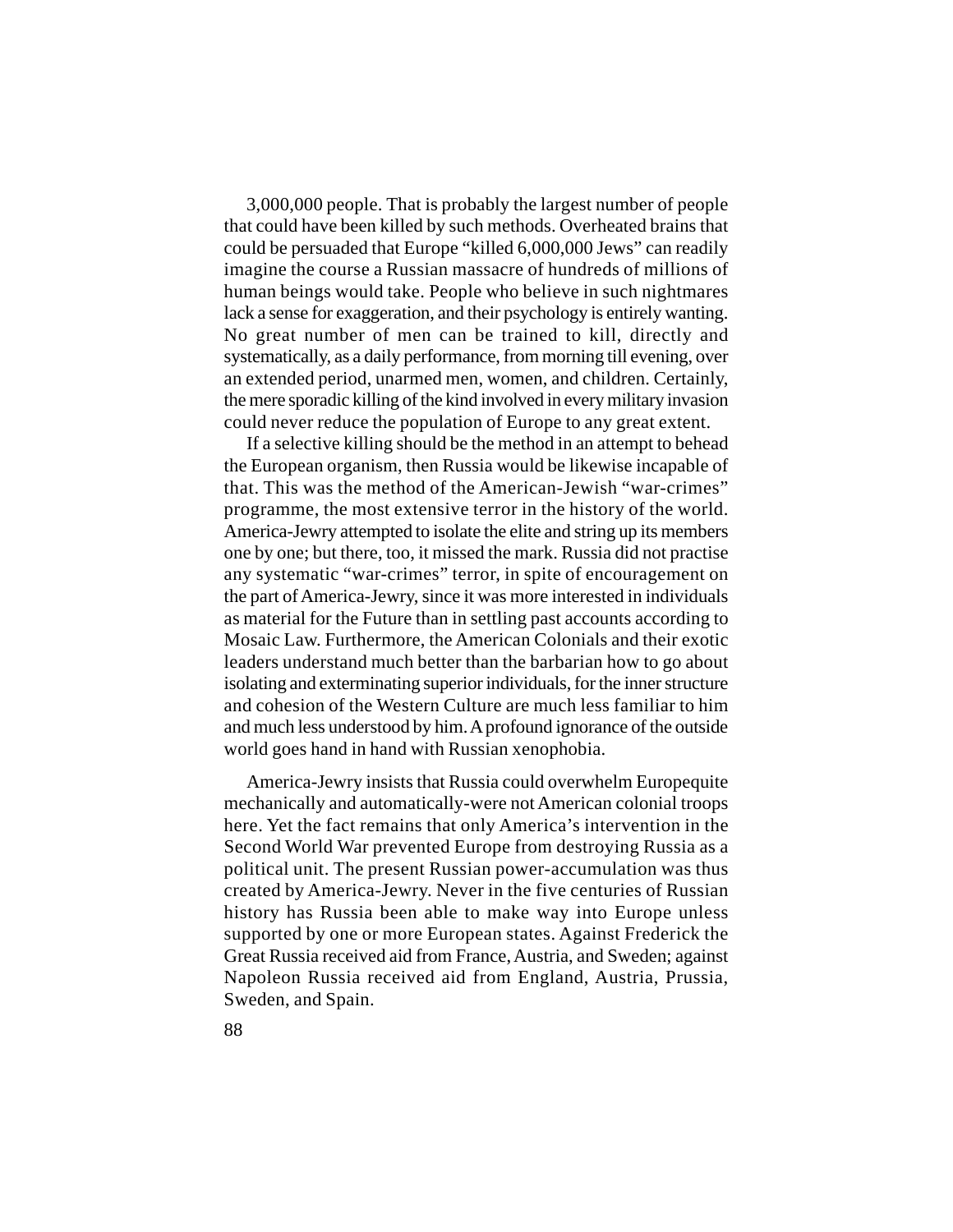In 1945, .Russia penetrated into Germany only with America's assistance. Before American intervention, Europe had hurled the barbarian back across the Volga. Russia is a threat only to a divided Europe; a united Europe could destroy the power of Bolshevist Russia at the moment of its choosing. That Europe has need of America-Jewry to defend itself against Russia is a crass lie.

Only America can grant Russia entry into Europe; this was true in 1945, and will be just as true in 1967 or 1975. There are two ways in which America-Jewry could deliver Europe to a Russian-Bolshevist occupation: by voluntarily making Russia a gift of it, as it did with China in 1947, or by losing a war against Russia from European bases.

In any case, Europe-that means here above all the Culturebearing stratum-will choose its own enemy because the 250,000 men who are mystically charged with fulfilling the Destiny of Europe are by nature inwardly free of Culturallyalien influences. Enemy propaganda, however great its extent may be, cannot frustrate the Destiny of a High Culture, for that Destiny is above mechanism and technics, and propaganda is simply a technique. An enemy occupying Europe can probably round up herds of civilians by means of its puppet-governments and call the result an army, but beyond that it cannot go. An army means, first, morale; second, an officer-corps; third, a high command; and, fourth, the human material of the troops. A herd of civilians conscripted under foreign coercion would possess no morale and have no European officer-corps and European high command. Without these, they would be only an armed mob, and, as such, not a formidable match for the barbarians.

We have seen that it is a deep spiritual need of the matriarchal American People to have many and strong allies in a war; and of the ruling-stratum in America it must be remarked that the rider is always limited to the abilities of his mount. We have also seen that Europe is the basis for America's every war-plan against Russia. Europe may be able to exploit these facts.

To secure the collaboration of Europe in the war it is planning against Russia, America would grant Europe huge concessions--in inner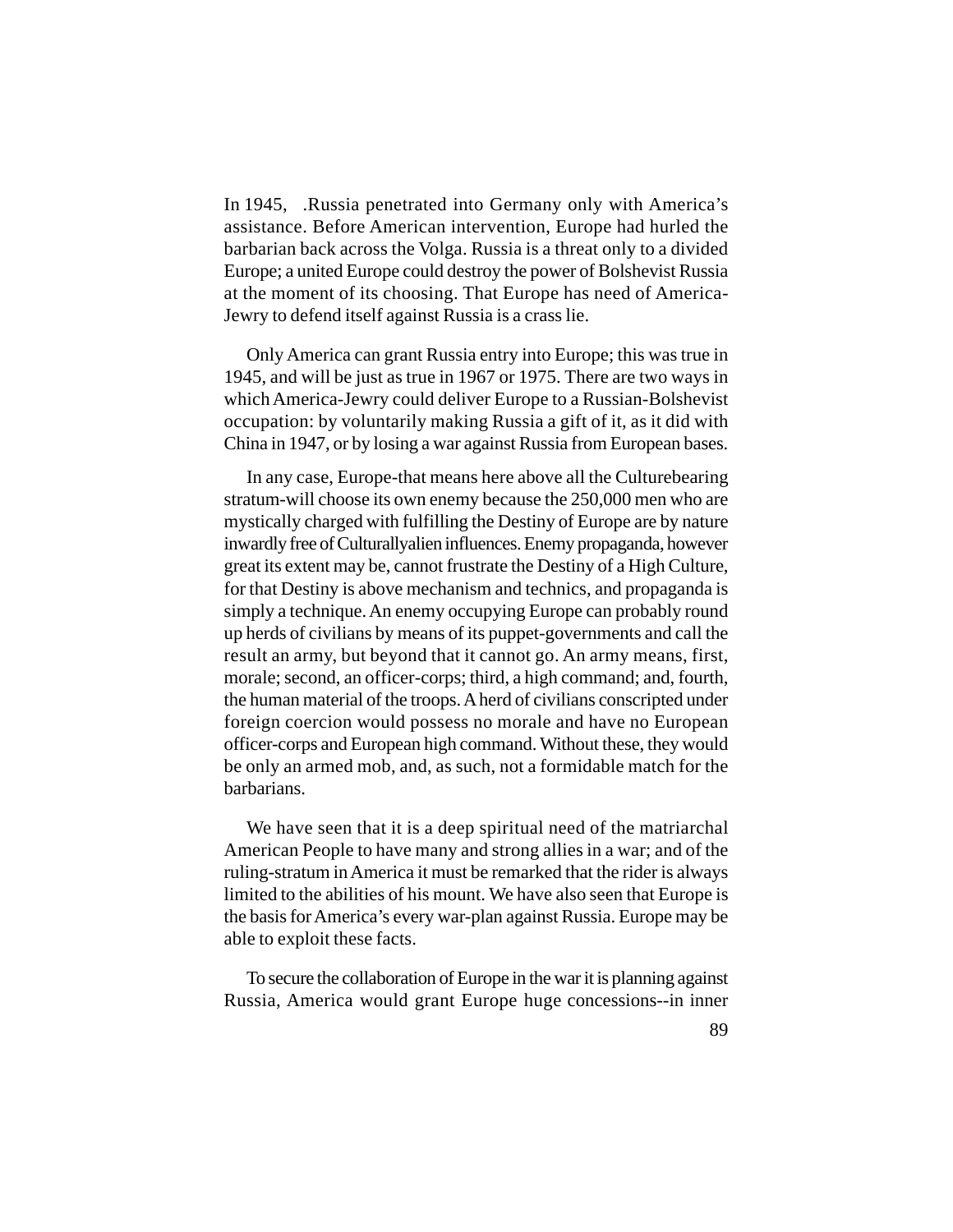autonomy, in commerce, in military affairs, and even in administrative unification. But since America has the Michel-stratum at its disposal, and this stratum holds office everywhere in Europe, no demands are put to it. Thus the Washington regime can treat Europeans as something less than peons-peons at least receive a wage. The churchills of every country make no demands lest they disquiet the American bayonets upon which their tenure of office depends. To expect pride and independence from the stratum of professional traitors is simply unrealistic.

The second way in which the American People's spiritual need to have allies might be exploitet would be through an unswerving, voluntary, neutralisation of Europe vis-d-vis the projected war against Russia. Once the Washington regime was forced to accept European neutrality as a fact, it would have to abandon its plans for a European theatre-of-war and evacuate Europe.

Either of these possibilities, if realised, could bring about the Liberation of Europe before the Third World War. The first possibility could be realised only if the Michel-stratum were removed from public life, for the churchills would scarcely place Europe's interests above their class and personal interests, which are protected only by the foreign occupation.

To act creatively in Politics, one must begin with the right choice of enemy. If one selects an enemy from whom one can win no power, the end-result is suicide, as we saw with the self-destruction of the English Empire in the Second World War. Were Europe actually to fight for an enemy, that would be proof that Europe had in fact died, but the continuing mystical relation between the European Culture-bearing stratum and the European population would prevent Europe from doing so. Should the Third World War occur, Europe will participate in it only on its own terms. That is an absolute mystical certainty. Perhaps a herd of hapless conscripts without morale, without European officers and a European high command, can be thrown on the battlefield to fight for an enemy, but that would hardly be European participation worthy of the name.

All this has long since answered the question: Who is the Enemy? The enemy must be a political unit at whose expense 90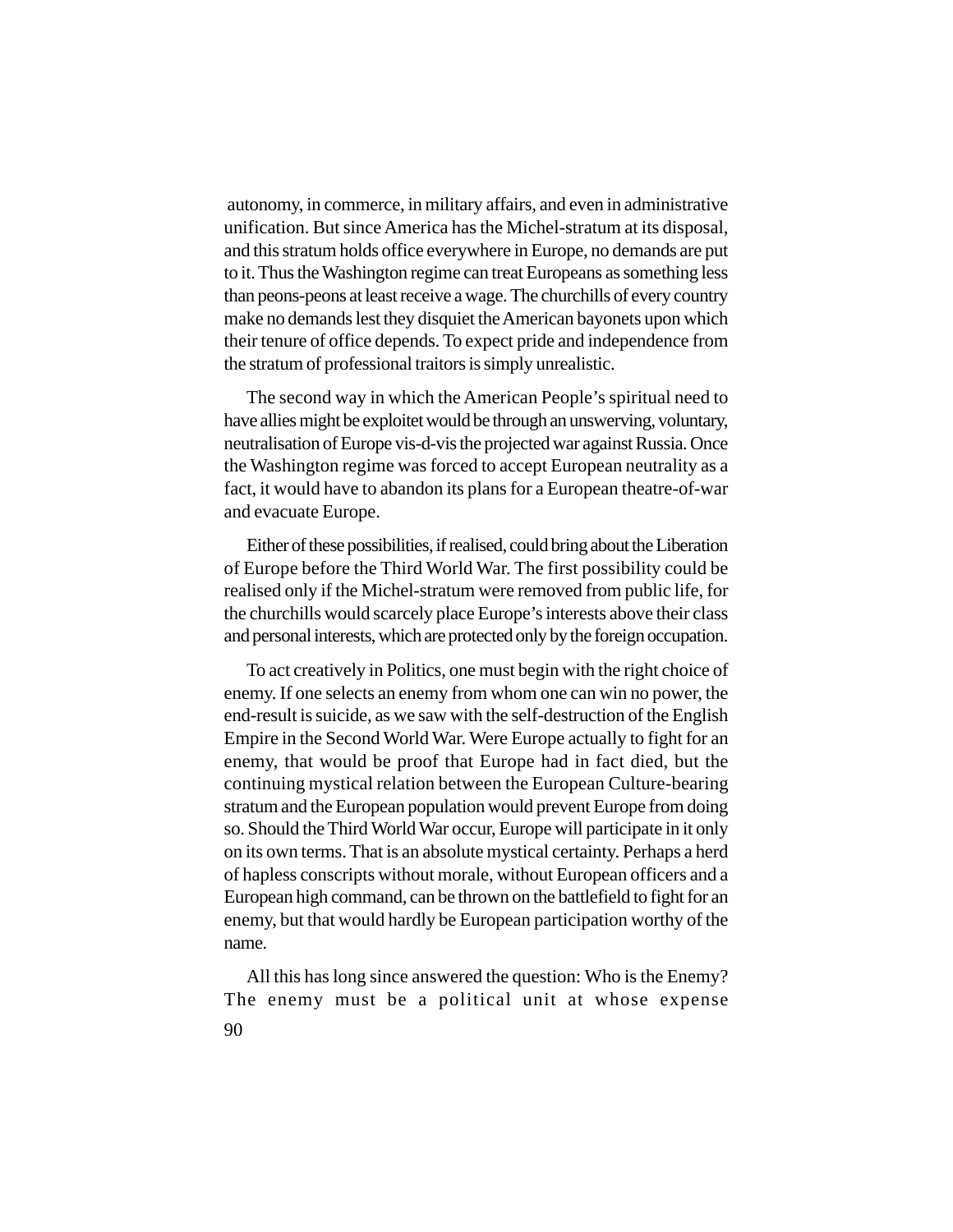we can gain power. America-Jewry has the power in Europe, and if Europe would win back its sovereignty, it can do so only at the expense of America-Jewry. Politics is concrete, and thus the argument that Russia wishes to conquer Europe has but little force. Perhaps India would like to do that as well, but Europe must reckon on facts and not on threats. America has the power in Europe, and, therefore, America is the Enemy.

Two facts dominate the politics of Europe in this historical period: Europe will never fight for its Enemy; Europe will survive the Third World War and its aftermath, regardless of the new weaponry.

These are metaphysical facts; they possess Destiny value and cannot be removed by human action. They correspond to all life-furthering, life-affirming, power-increasing instincts of the European People, to the superpersonal Destiny of the Western Culture. In view of these facts, the enemy propaganda of the Russian bogey can be called simply idiotic. America-Jewry is the bearer of the Russian menace, today, as in the Second World War. If it brings about a Russian occupation of all Europe, then all Europe will persevere and overcome that happening. Should America be expelled from Europe before the Third World War, the form of the war would be completely different. Instead of America-Jewry versus Russia, it would then be the European Imperium versus Russia, and in that form the war would end in the destruction of Russia as a political unit. For the European Imperium, the result would be external security for the coming centuries. Should America attempt to intervene, as before, this time its efforts would be of no avail, for the European Imperium will naturally include England and Ireland. It was only America's fortuitous possession of those bases that enabled it to stab Europe in the back during the Second World War. From North America or Africa, AmericaJewry could do little or nothing to help Russia.

The Age is mighty and its tasks enormous, but if we hold fast to our honour and pride, harken to our own instincts and the Inner Imperative, we will win the upper hand in every instance. Although the opponents are gigantic, they are formless; behind their patchwork poweraccumulations is a spiritual void which, like a vacuum, will draw back their dispersed forces. Neither America-Jewry nor Russia is a structure inwardly adapted to the Age of Absolute Politics. The American People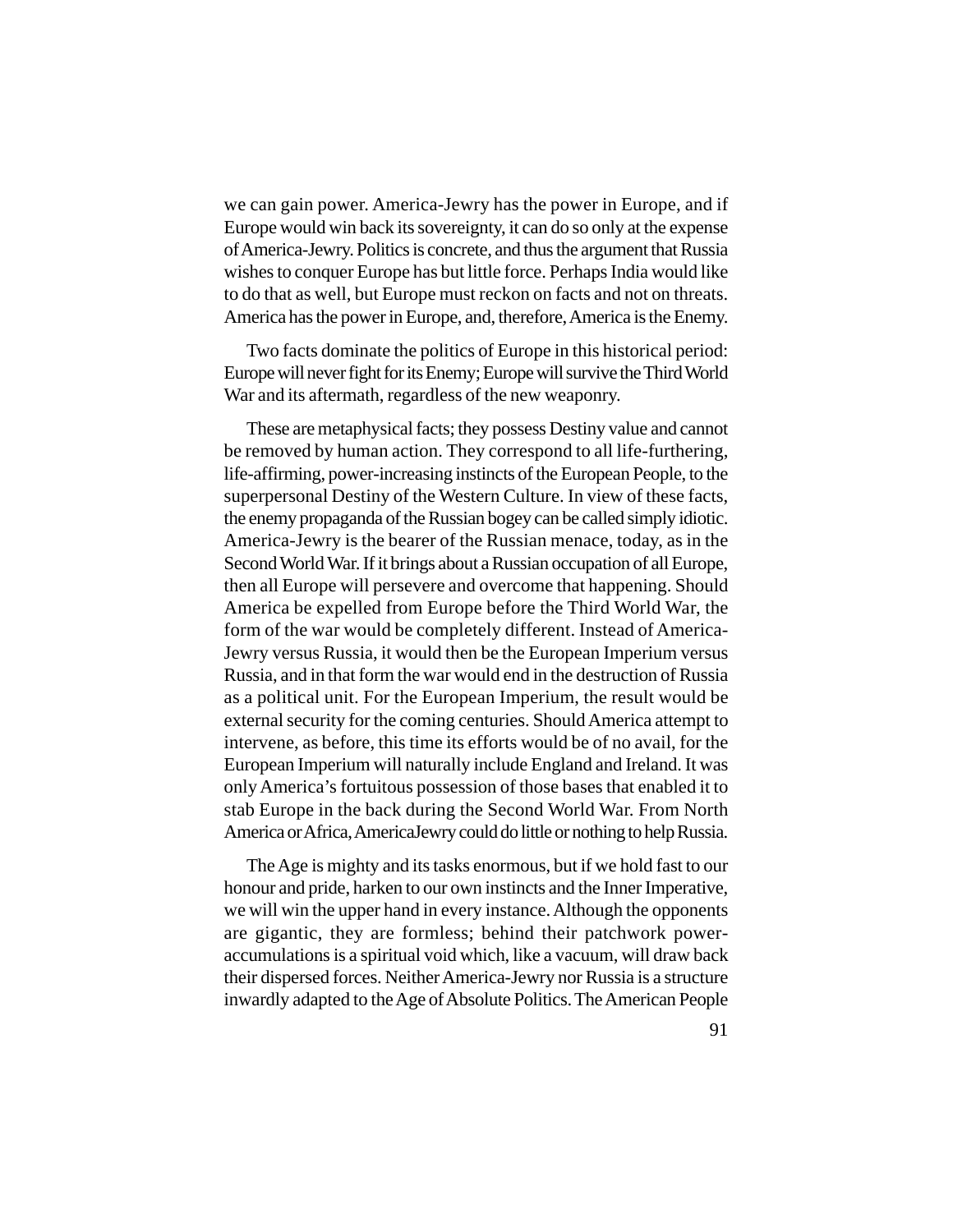is matriarchal, isolationist, and interested only in economic matters. When the power-adventures at the antipodes run into too much money or demand real blood-sacrifice, the Washington regime will no longer be able to force it to tread the false path of senseless World Wars. In the World War, Germany lost 739 Generals, whereas America had the death of a single General to mourn. This fact just symbolises the truth that America has enjoyed success without having to pay the price of it. The moment the adventures become too costly, the Washington regime will have to retreat, for even its "victories" mean nothing to the American People. An apolitical people cannot win an enduring political victory; it does not need it, or want it, or even know how it would use the power proceeding from it.

The Russian barbarian does not understand power; he has no knowledge of the meaning of this Age. Neither the halfWesternised Bolshevists nor the pure-Asiatic masses possess the qualities needed to build an empire. The spiritually unadulterated Russian, whose limitations are binding for the Moscow regime, is religious, hence inward; he is rural and land-hungry, but there is no nobility and no religion in Russia that attend to his material and spiritual cares. Marxism is a collection of dead and sterile phrases, and can no more strongly inspire the Russian than it can the European. Pan-Slav religiosity does not seek an empire; with it an empire cannot be built.

This is the Age of Absolute Politics, and its meaning is the fulfillment of the Destiny of the Western Civilisation: the formation of the European Imperium and the actualisation of its World-Mission. In this Age, a power that would impose its will on the world must be endowed with the inner qualities that alone can establish and maintain a world-system, the qualities of the Spanish Europe in the 16th century, the English Europe in the 18th and 19th centuries, the Prussian Ethical Socialist Europe in the 20th century, which will survive the 21st century. The one, great, all-embracing quality that is absolutely necessary for such a task is the consciousness of a Mission. That cannot come from human resolves; it can come only as the emanation of a superpersonal soul, the organ of a higher Destiny, a Divinity. The American-Jewish and Russian ideas of negative world-conquest are but vague caricatures of the true, Western European Idea of Imperium Mundi, a travesty of